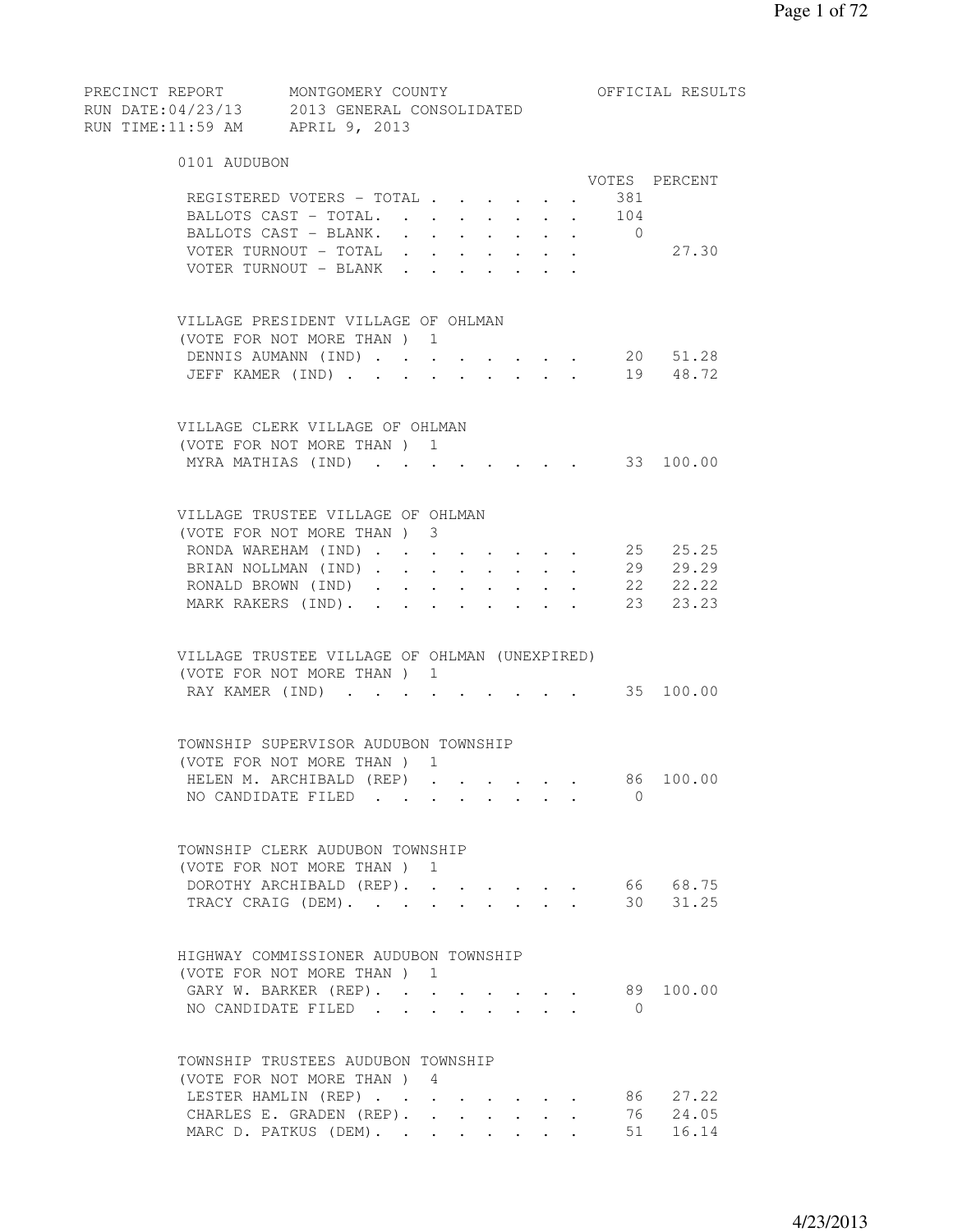| ROBERT E. BURRUS (DEM)<br>MARK CRAIG (DEM)                                                                                    |  |                      |                                                 |                                                                                           |           |        |                                                             |                        | 73 23.10<br>30 9.49 |
|-------------------------------------------------------------------------------------------------------------------------------|--|----------------------|-------------------------------------------------|-------------------------------------------------------------------------------------------|-----------|--------|-------------------------------------------------------------|------------------------|---------------------|
| MULTI-TOWNSHIP ASSESSOR AUDUBON/NOKOMIS MTA AUDUBON                                                                           |  |                      |                                                 |                                                                                           |           |        |                                                             |                        |                     |
| (VOTE FOR NOT MORE THAN) 1<br>NO CANDIDATE FILED                                                                              |  |                      |                                                 |                                                                                           |           |        |                                                             | $\overline{0}$         |                     |
|                                                                                                                               |  |                      |                                                 |                                                                                           |           |        |                                                             |                        |                     |
| BOARD OF EDUCATION NOKOMIS CUSD 22                                                                                            |  |                      |                                                 |                                                                                           |           |        |                                                             |                        |                     |
| (VOTE FOR NOT MORE THAN) 4                                                                                                    |  |                      |                                                 |                                                                                           |           |        |                                                             |                        |                     |
| JIM EISENBARTH. 55 21.74<br>DENNY BAUMAN                                                                                      |  |                      | $\mathbf{L}$                                    |                                                                                           |           |        |                                                             | $\cdot$ 51 20.16       |                     |
| BRIAN CHAUSSE 57 22.53                                                                                                        |  |                      |                                                 |                                                                                           |           |        |                                                             |                        |                     |
| MICHAEL R. GLENN 46                                                                                                           |  |                      |                                                 |                                                                                           |           |        |                                                             |                        | 18.18               |
| STEVEN JANSSEN. 44                                                                                                            |  |                      |                                                 |                                                                                           |           |        |                                                             |                        | 17.39               |
| BOARD OF EDUCATION PANA CUSD 8                                                                                                |  |                      |                                                 |                                                                                           |           |        |                                                             |                        |                     |
| (VOTE FOR NOT MORE THAN ) 3                                                                                                   |  |                      |                                                 |                                                                                           |           |        |                                                             |                        |                     |
| AARON SCHAFER                                                                                                                 |  |                      |                                                 |                                                                                           |           |        |                                                             |                        | 9 37.50             |
| WILFRED C. BEYERS III                                                                                                         |  |                      |                                                 |                                                                                           |           |        |                                                             |                        | 9 37.50             |
| CLINTON FOOR                                                                                                                  |  |                      |                                                 |                                                                                           |           |        |                                                             |                        | 6 25.00             |
| BOARD OF EDUCATION RAMSEY CUSD 204                                                                                            |  |                      |                                                 |                                                                                           |           |        |                                                             |                        |                     |
| (VOTE FOR NOT MORE THAN) 4                                                                                                    |  |                      |                                                 |                                                                                           |           |        |                                                             |                        |                     |
| SHEILA SEATON                                                                                                                 |  | $\ddot{\phantom{0}}$ |                                                 | $\mathbf{z} = \left\{ \mathbf{z}_1, \ldots, \mathbf{z}_n \right\}$ , where $\mathbf{z}_1$ |           |        |                                                             | $\mathbf{0}$           |                     |
| CHRIS WALL                                                                                                                    |  |                      |                                                 | $\cdot$ $\cdot$                                                                           | $\sim$    | $\sim$ | $\mathbf{L} = \mathbf{L}$                                   | 1<br>$\overline{2}$    | 11.11<br>22.22      |
| LEE HICKS<br>SHANE HADLEY                                                                                                     |  | $\ddot{\phantom{1}}$ |                                                 | $\cdot$ $\cdot$ $\cdot$ $\cdot$ $\cdot$                                                   |           |        |                                                             | $1 \quad \blacksquare$ | 11.11               |
| JULIE MORELL                                                                                                                  |  |                      |                                                 |                                                                                           |           |        |                                                             |                        | 2, 22, 22           |
| KATIE HAYES.                                                                                                                  |  |                      |                                                 |                                                                                           |           |        |                                                             |                        | $1 \quad 11.11$     |
| KEITH CASEY.                                                                                                                  |  |                      |                                                 |                                                                                           |           |        | $\bullet$ .<br><br><br><br><br><br><br><br><br><br><br><br> |                        | 2 22.22             |
| SHERMAN TODD HUNT. .                                                                                                          |  |                      | $\cdot$ $\cdot$ $\cdot$ $\cdot$ $\cdot$ $\cdot$ |                                                                                           | $\bullet$ |        |                                                             | $\Omega$               |                     |
| TRUSTEES LAKE LAND COMMUNITY COLLEGE -<br>LAKE LAND COMMUNITY COLLEGE DISTRICT 517<br>(VOTE FOR NOT MORE THAN) 2              |  |                      |                                                 |                                                                                           |           |        |                                                             |                        |                     |
| DAVID STORM.<br>BRUCE OWEN                                                                                                    |  |                      |                                                 |                                                                                           |           |        |                                                             | $5\phantom{.0}$<br>6   | 45.45<br>54.55      |
|                                                                                                                               |  |                      |                                                 |                                                                                           |           |        |                                                             |                        |                     |
| TRUSTEES LINCOLN LAND COMMUNITY COLLEGE<br>LINCOLN LAND COMMUNITY COLLEGE DIST 526<br>(VOTE FOR NOT MORE THAN) 1              |  |                      |                                                 |                                                                                           |           |        |                                                             |                        |                     |
| JERRY WESLEY                                                                                                                  |  |                      |                                                 |                                                                                           |           |        |                                                             |                        | 48 100.00           |
| REGIONAL BOARD OF SCHOOL BOND/EFF/FAYETT<br>(BOND, EFFINGHAM AND FAYETTE COUNTIES)<br>(VOTE FOR NOT MORE THAN) 2              |  |                      |                                                 |                                                                                           |           |        |                                                             |                        |                     |
| EUGENE A. LOGUE .                                                                                                             |  |                      |                                                 |                                                                                           |           |        |                                                             |                        |                     |
| REGIONAL BOARD OF SCHOOL BOND/EFF/FAYETT (UNEXPIRED)<br>(BOND, EFFINGHAM AND FAYETTE COUNTIES)<br>(VOTE FOR NOT MORE THAN ) 2 |  |                      |                                                 |                                                                                           |           |        |                                                             |                        |                     |
| JIMMIE D. RICE.                                                                                                               |  |                      |                                                 |                                                                                           |           |        |                                                             | 3                      | 100.00              |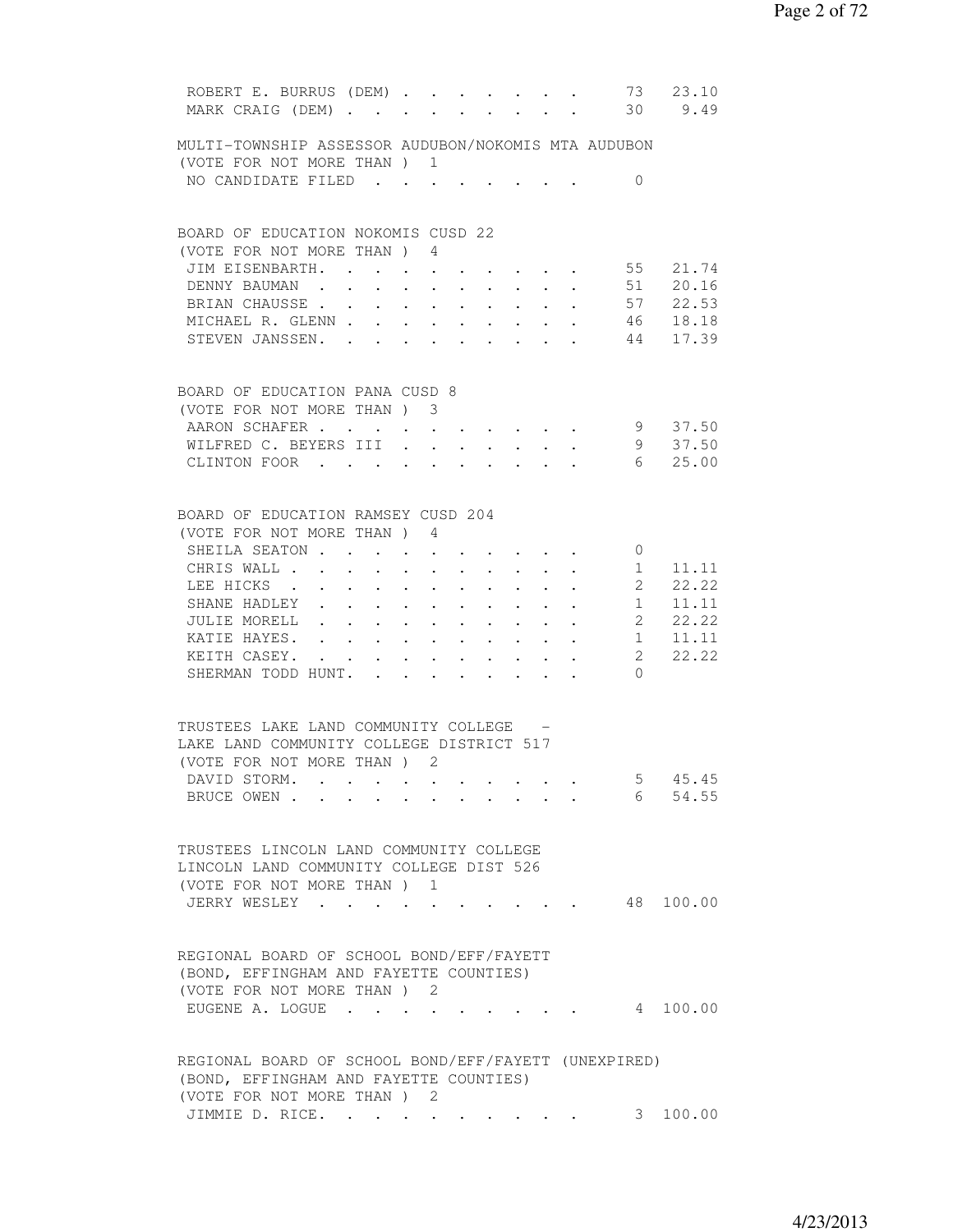| REGIONAL BOARD OF SCHOOL CHRISTIAN/MONT<br>(CHRISTIAN AND MONTGOMERY COUNTIES)<br>(VOTE FOR NOT MORE THAN) 2<br>BARBARA A. DUNCAN. 51 96.23<br>WRITE-IN. 2 3.77   |  |  |                                                       |        |                |                   |
|-------------------------------------------------------------------------------------------------------------------------------------------------------------------|--|--|-------------------------------------------------------|--------|----------------|-------------------|
| REGIONAL BOARD OF SCHOOL CHRISTIAN/MONT (UNEXPIRED)<br>(CHRISTIAN AND MONTGOMERY COUNTIES)<br>(VOTE FOR NOT MORE THAN) 1                                          |  |  |                                                       |        |                |                   |
| KENNETH NIMMONS 55 100.00                                                                                                                                         |  |  |                                                       |        |                |                   |
| PRECINCT REPORT MONTGOMERY COUNTY<br>RUN DATE:04/23/13 2013 GENERAL CONSOLIDATED<br>RUN TIME:11:59 AM APRIL 9, 2013                                               |  |  |                                                       |        |                | OFFICIAL RESULTS  |
| 0201 BOIS D'ARC                                                                                                                                                   |  |  |                                                       |        |                | VOTES PERCENT     |
|                                                                                                                                                                   |  |  |                                                       |        | 683            |                   |
| REGISTERED VOTERS - TOTAL                                                                                                                                         |  |  |                                                       | $\sim$ |                |                   |
| BALLOTS CAST - TOTAL.                                                                                                                                             |  |  |                                                       |        | 336            |                   |
| BALLOTS CAST - BLANK. 0                                                                                                                                           |  |  |                                                       |        |                |                   |
| VOTER TURNOUT - TOTAL                                                                                                                                             |  |  |                                                       |        |                | 49.19             |
| VOTER TURNOUT - BLANK                                                                                                                                             |  |  |                                                       |        |                |                   |
| VILLAGE PRESIDENT VILLAGE OF FARMERSVILLE<br>(VOTE FOR NOT MORE THAN) 1                                                                                           |  |  |                                                       |        |                |                   |
| JOE TISCHKAU (IND)                                                                                                                                                |  |  |                                                       |        |                | $\cdot$ 213 86.59 |
| JAMES ALLEN (IND).                                                                                                                                                |  |  |                                                       |        |                | 33 13.41          |
| VILLAGE TRUSTEE VILLAGE OF FARMERSVILLE<br>(VOTE FOR NOT MORE THAN ) 3<br>AL RIMINI (IND) 175 31.99<br>DOUGLAS ORR (IND). 178 32.54<br>SHAUN WEBB (IND) 194 35.47 |  |  |                                                       |        |                |                   |
| TOWNSHIP SUPERVISOR BOIS D'ARC TOWNSHIP                                                                                                                           |  |  |                                                       |        |                |                   |
| (VOTE FOR NOT MORE THAN ) 1                                                                                                                                       |  |  |                                                       |        |                |                   |
| NO CANDIDATE FILED                                                                                                                                                |  |  |                                                       |        | 0              |                   |
| ANDREW AHERIN (DEM)                                                                                                                                               |  |  |                                                       |        |                | 291 100.00        |
| TOWNSHIP CLERK BOIS D'ARC TOWNSHIP                                                                                                                                |  |  |                                                       |        |                |                   |
| (VOTE FOR NOT MORE THAN ) 1                                                                                                                                       |  |  |                                                       |        |                |                   |
| NO CANDIDATE FILED                                                                                                                                                |  |  |                                                       |        | $\circ$        |                   |
| JANET STIEREN (DEM)                                                                                                                                               |  |  | $\mathbf{r} = \mathbf{r}$ , $\mathbf{r} = \mathbf{r}$ |        |                | 277 100.00        |
|                                                                                                                                                                   |  |  |                                                       |        |                |                   |
| TOWNSHIP ASSESSOR BOIS D'ARC TOWNSHIP                                                                                                                             |  |  |                                                       |        |                |                   |
| (VOTE FOR NOT MORE THAN) 1                                                                                                                                        |  |  |                                                       |        |                |                   |
| NO CANDIDATE FILED.                                                                                                                                               |  |  |                                                       |        | $\overline{0}$ |                   |
| RITA M. DURSTON (DEM).                                                                                                                                            |  |  |                                                       |        |                | 254 100.00        |
| HIGHWAY COMMISSIONER BOIS D'ARC TOWNSHIP                                                                                                                          |  |  |                                                       |        |                |                   |
| (VOTE FOR NOT MORE THAN) 1                                                                                                                                        |  |  |                                                       |        |                |                   |
| DAVID M. STIEREN (REP)                                                                                                                                            |  |  |                                                       |        |                | 200 60.79         |
| PAUL CRAWFORD (DEM)                                                                                                                                               |  |  |                                                       |        |                | 129 39.21         |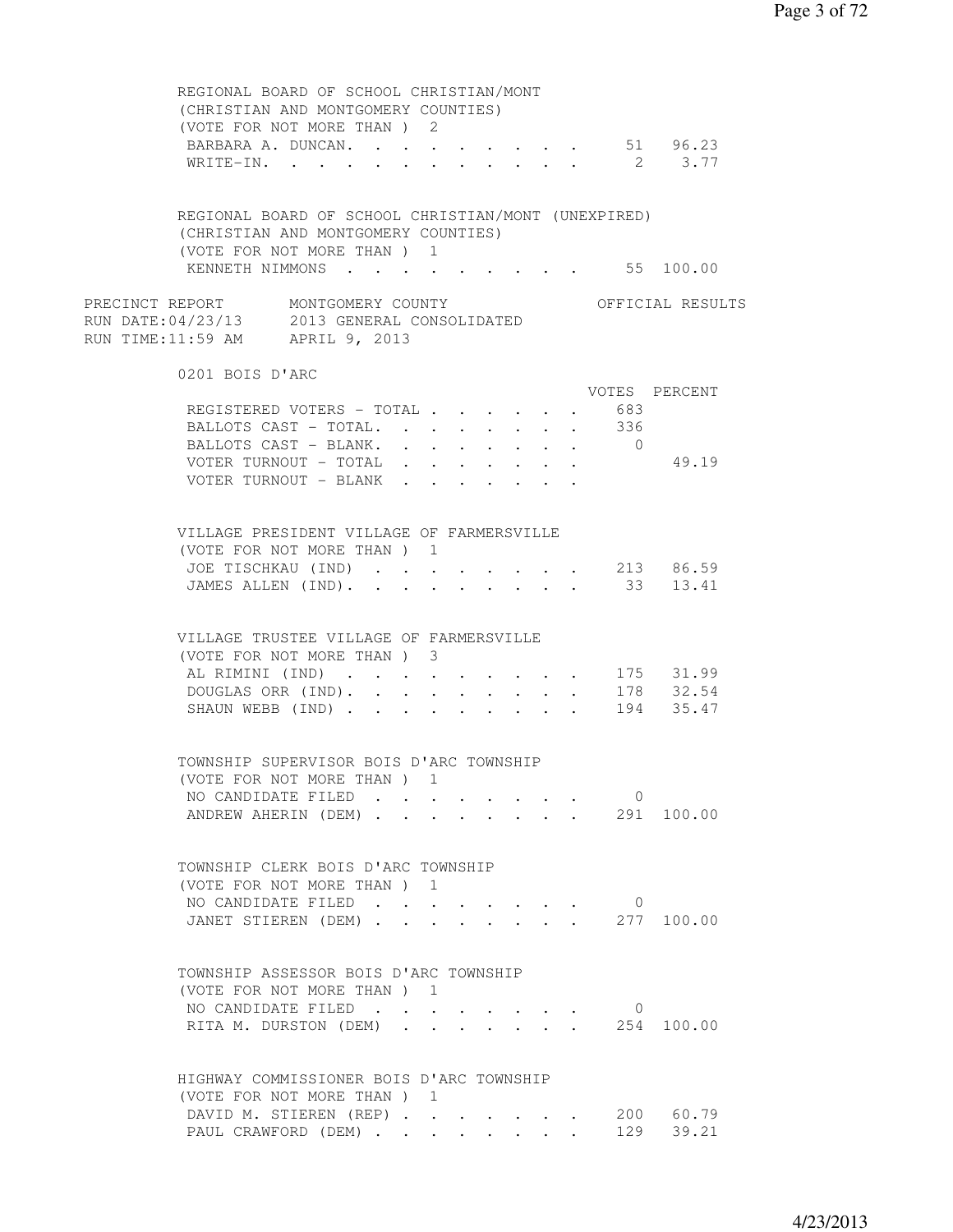## TOWNSHIP TRUSTEES BOIS D'ARC TOWNSHIP (VOTE FOR NOT MORE THAN ) 4 NO CANDIDATE FILED . . . . . . . . 0 JOHN WELSH (DEM) . . . . . . . . 215 22.49 SHAWN JORDAN (DEM) . . . . . . . . 225 23.54 GARY A. LOTT (DEM) . . . . . . . . 173 18.10 ELIZABETH BROWN (DEM) . . . . . . 214 22.38 THOMAS R. ELMORE (IND) . . . . . . . 129 13.49 LIBRARY TRUSTEE FARMERSVILLE-WAGGONER (VOTE FOR NOT MORE THAN ) 2 MARY ANN WELD . . . . . . . . . . 195 43.24 CAROL ROVEY. . . . . . . . . . . 256 56.76 LIBRARY TRUSTEE FARMERSVILLE-WAGGONER (UNEXPIRED) (VOTE FOR NOT MORE THAN ) 1 ROBERT G. WAGAHOFF . . . . . . . . 284 100.00 LIBRARY TRUSTEE GRAND PRAIRIE OF THE WEST (VOTE FOR NOT MORE THAN ) 3 MARTHA BRAY. . . . . . . . . . . 2 40.00 SHARON ELDERS . . . . . . . . . . . 3 60.00 LIBRARY TRUSTEE GRAND PRAIRIE OF THE WEST (UNEXPIRED) (VOTE FOR NOT MORE THAN ) 1 LESLI WILSON . . . . . . . . . . . 3 100.00 BOARD OF EDUCATION AUBURN CUSD 10 (VOTE FOR NOT MORE THAN ) 4 C. FRED JESSUP. . . . . . . . . . 3 25.00 JOHN COX. . . . . . . . . . . . 3 25.00 SCOTT NORRIS . . . . . . . . . . 2 16.67 JEFF S. MORTIMER . . . . . . . . . . 4 33.33 BOARD OF EDUCATION MORRISONVILLE CUSD 1 (VOTE FOR NOT MORE THAN ) 3 KEVIN LEE MOOMEY . . . . . . . . . 0 KURT WEMPEN. . . . . . . . . . . 0 BRYAN L. FESSER . . . . . . . . . . 3 60.00<br>ROBERT E. GOWIN . . . . . . . . . 2 40.00 ROBERT E. GOWIN . . . . . . . . . 2 40.00 BOARD OF EDUCATION MORRISONVILLE CUSD 1 (UNEXPIRED) (VOTE FOR NOT MORE THAN ) 1 NO CANDIDATE FILED . . . . . . . . 0 BOARD OF EDUCATION NORTH MAC DISTRICT 4 NORTH MACOUPIN CUSD 34 - SUB 4 (VOTE FOR NOT MORE THAN ) 1 TERESA M. LUTZ-WORTH. . . . . . . . 3 100.00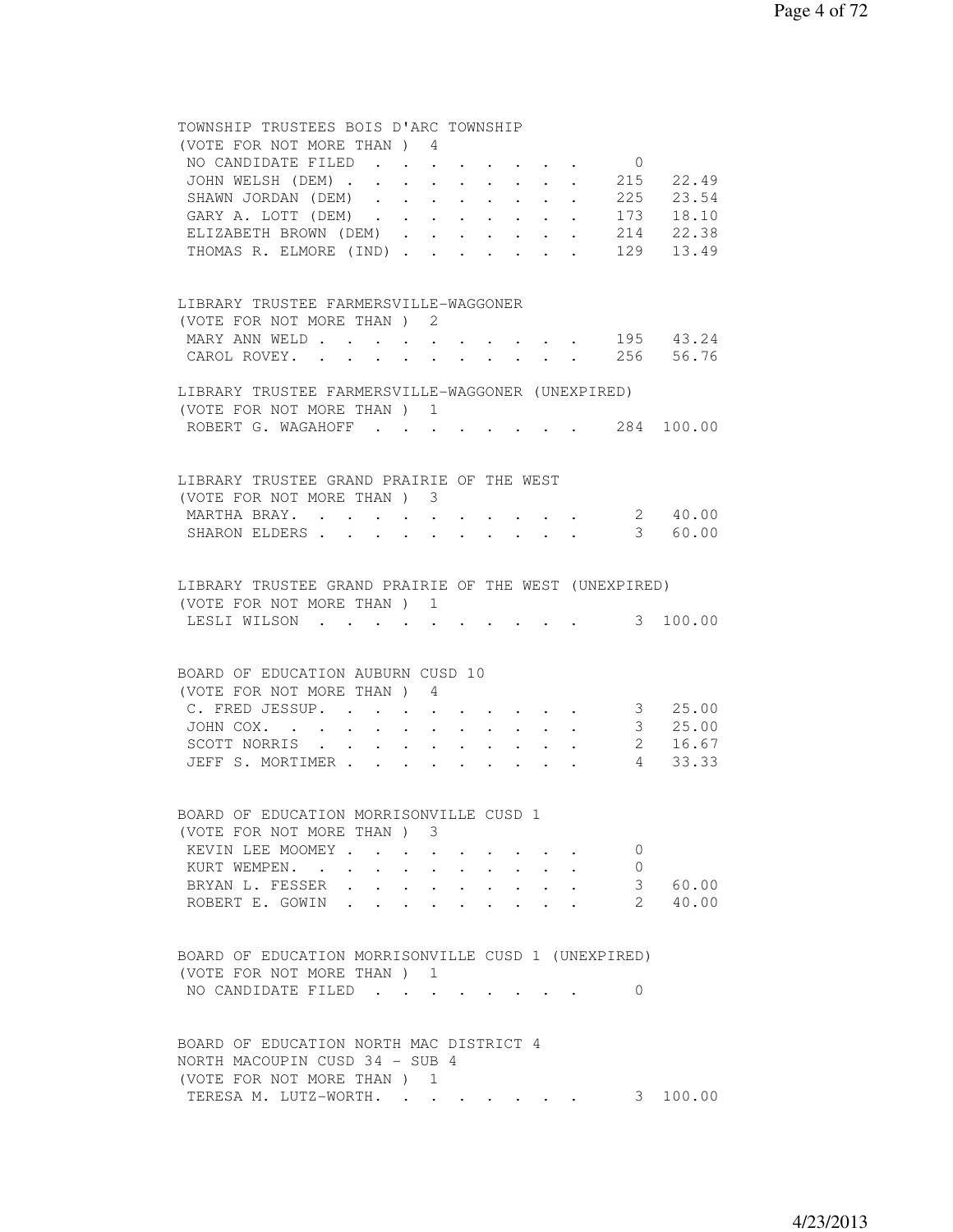| BOARD OF EDUCATION NORTH MAC DISTRICT 6<br>NORTH MACOUPIN CUSD 34 - SUB 6<br>(VOTE FOR NOT MORE THAN ) 1                                                                                                   |
|------------------------------------------------------------------------------------------------------------------------------------------------------------------------------------------------------------|
| NO CANDIDATE FILED<br>$\Omega$                                                                                                                                                                             |
| BOARD OF EDUCATION PANHANDLE CUSD 2                                                                                                                                                                        |
| (VOTE FOR NOT MORE THAN) 3                                                                                                                                                                                 |
| RICK BORMIDA 157 39.85                                                                                                                                                                                     |
| JAROD HITCHINGS 237 60.15                                                                                                                                                                                  |
| BOARD OF EDUCATION PAWNEE CUSD 11                                                                                                                                                                          |
| (VOTE FOR NOT MORE THAN ) 4                                                                                                                                                                                |
| 2 6.06<br>STEVEN F. KERN. .<br>$\bullet$ .<br><br><br><br><br><br><br><br><br><br><br><br><br><br>                                                                                                         |
| DONALD G. KERN. .<br>1<br>3.03<br>$\sim$<br>$\ddot{\phantom{0}}$<br>$\sim$<br>$\bullet$ .<br><br><br><br><br><br><br><br><br><br><br><br><br><br>                                                          |
| 2 6.06<br>DON SMARGIASSI. .<br>$\mathbf{r}$ , and $\mathbf{r}$ , and $\mathbf{r}$ , and $\mathbf{r}$<br>$\mathbf{L}$                                                                                       |
| $1 \t3.03$<br>LAHNI FRY CLARKE                                                                                                                                                                             |
| NICKI HOWARD 2 6.06                                                                                                                                                                                        |
| JOSH ADCOCK. 4 12.12                                                                                                                                                                                       |
| GARY P. STARR<br>6<br>18.18                                                                                                                                                                                |
| 9.09<br>3 <sup>7</sup><br>DAVE JONES<br>and a series of the series of the series of                                                                                                                        |
| 3 <sup>7</sup><br>KRISTINA SHELTON.<br>9.09                                                                                                                                                                |
| SARAH MALEY.<br>$\overline{0}$<br>$\ddot{\phantom{0}}$<br>$\bullet$ .<br><br><br><br><br><br><br><br><br><br><br><br><br><br><br>$\sim 100$<br>$\bullet$ .<br><br><br><br><br><br><br><br><br><br><br><br> |
| $1 \t3.03$<br>PAT LANGHEIM<br>$\sim$ $-$<br>$\sim$ $-$                                                                                                                                                     |
| 4 12.12<br>LYNN BENTLEY<br>$\sim$ $\sim$ $\sim$<br>$\mathbf{r}$ , and $\mathbf{r}$ , and $\mathbf{r}$<br>$\ddot{\phantom{0}}$<br>$\cdot$ $\cdot$ $\cdot$                                                   |
| SHELLY CRAIGMILES.<br>4<br>12.12<br>$\sim$ $\sim$                                                                                                                                                          |
| TRUSTEES LINCOLN LAND COMMUNITY COLLEGE<br>LINCOLN LAND COMMUNITY COLLEGE DIST 526<br>(VOTE FOR NOT MORE THAN) 1<br>235 100.00<br>JERRY WESLEY .<br>$\sim 10^{-11}$                                        |
| REGIONAL BOARD OF SCHOOL CAL/GRE/JER/MAC<br>(CALHOUN/GREEN/JERSEY/MACOUPIN COUNTIES)<br>(VOTE FOR NOT MORE THAN) 3<br>3 33.33<br>TERRY STRAUCH                                                             |
| $3 -$<br>33.33<br>LYLE STOECKER                                                                                                                                                                            |
| $\overline{\mathbf{3}}$<br>33.33<br>ROBERT WALKER                                                                                                                                                          |
| REGIONAL BOARD OF SCHOOL CAL/GRE/JER/MAC (UNEXPIRED)<br>(CALHOUN/GREEN/JERSEY/MACOUPIN COUNTIES)<br>(VOTE FOR NOT MORE THAN ) 1<br>NO CANDIDATE FILED<br>$\Omega$                                          |
| REGIONAL BOARD OF SCHOOL CHRISTIAN/MONT<br>(CHRISTIAN AND MONTGOMERY COUNTIES)<br>(VOTE FOR NOT MORE THAN ) 2                                                                                              |
| 205 99.51<br>BARBARA A. DUNCAN.                                                                                                                                                                            |
| .49<br>$1 \qquad \qquad$<br>WRITE-IN.                                                                                                                                                                      |
| REGIONAL BOARD OF SCHOOL CHRISTIAN/MONT (UNEXPIRED)<br>(CHRISTIAN AND MONTGOMERY COUNTIES)<br>(VOTE FOR NOT MORE THAN ) 1                                                                                  |
| . 218 100.00<br>KENNETH NIMMONS                                                                                                                                                                            |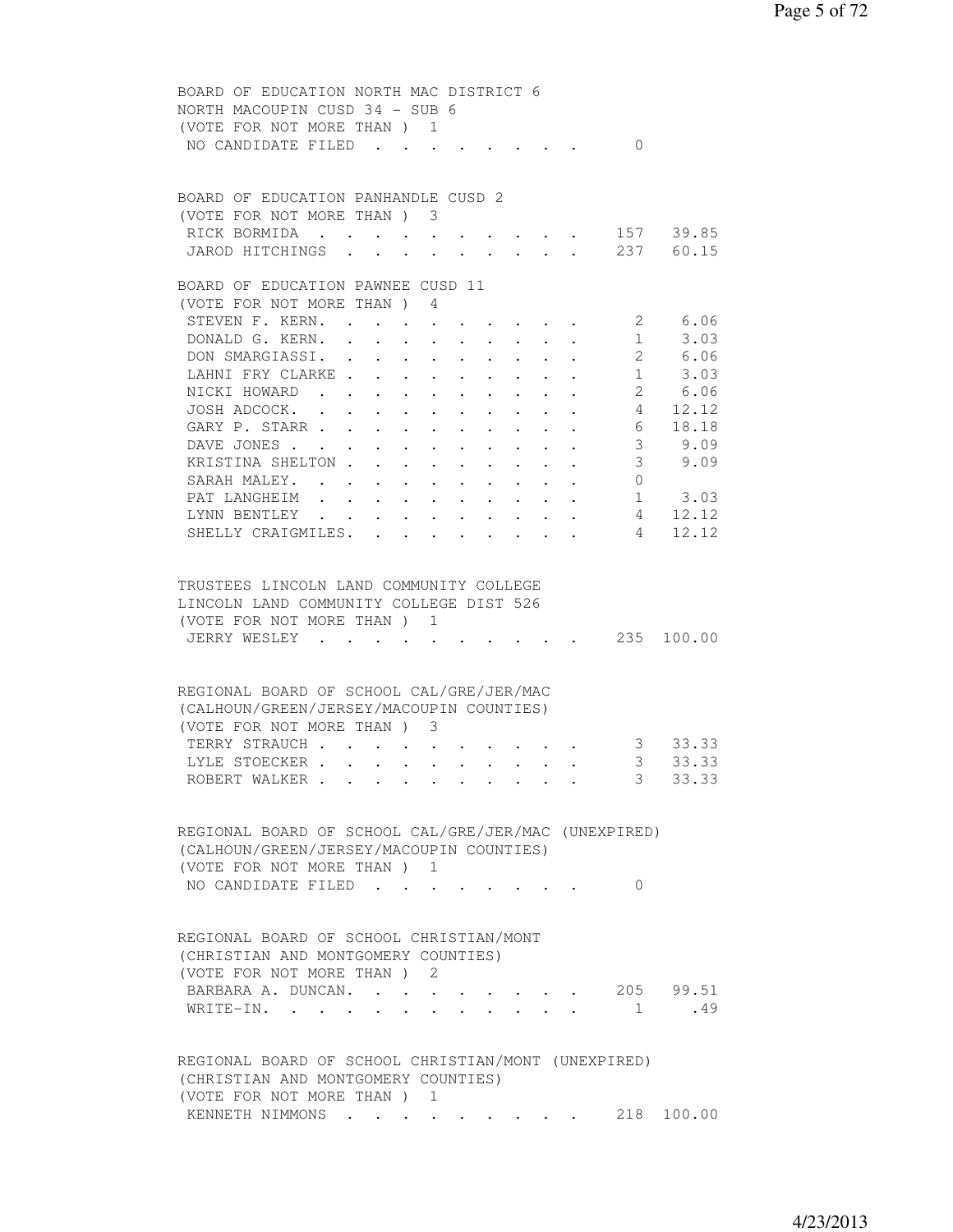| REGIONAL BOARD OF SCHOOL (SANGAMON) (SANGAMON COUNTY)                                                               |                           |  |                           |                |                  |
|---------------------------------------------------------------------------------------------------------------------|---------------------------|--|---------------------------|----------------|------------------|
| (VOTE FOR NOT MORE THAN) 3<br>RICHARD M. HADFIELD 5 50.00                                                           |                           |  |                           |                |                  |
| ROBERT L. PLUNK 5 50.00                                                                                             |                           |  |                           |                |                  |
|                                                                                                                     |                           |  |                           |                |                  |
| FIRE DISTRICT TRUSTEE                                                                                               |                           |  |                           |                |                  |
| MORRISONVILLE-PALMER FIRE PROTECTION DIS                                                                            |                           |  |                           |                |                  |
| (VOTE FOR NOT MORE THAN) 2                                                                                          |                           |  |                           |                |                  |
| LARRY D. PROSE.                                                                                                     |                           |  |                           |                | 2 100.00         |
|                                                                                                                     |                           |  |                           |                |                  |
|                                                                                                                     |                           |  |                           |                |                  |
| AUBURN SCHOOL OUESTION AUBURN CUSD 10                                                                               |                           |  |                           |                |                  |
| (VOTE FOR NOT MORE THAN ) 1                                                                                         |                           |  |                           |                |                  |
| YES<br>. 2 66.67                                                                                                    |                           |  |                           |                |                  |
| NO. 1 33.33                                                                                                         |                           |  |                           |                |                  |
|                                                                                                                     |                           |  |                           |                |                  |
| PRECINCT REPORT MONTGOMERY COUNTY<br>RUN DATE:04/23/13 2013 GENERAL CONSOLIDATED<br>RUN TIME:11:59 AM APRIL 9, 2013 |                           |  |                           |                | OFFICIAL RESULTS |
|                                                                                                                     |                           |  |                           |                |                  |
|                                                                                                                     |                           |  |                           |                |                  |
|                                                                                                                     |                           |  |                           |                |                  |
| 0301 BUTLER GROVE                                                                                                   |                           |  |                           |                |                  |
|                                                                                                                     |                           |  |                           | VOTES PERCENT  |                  |
| REGISTERED VOTERS - TOTAL 581                                                                                       |                           |  |                           |                |                  |
| BALLOTS CAST - TOTAL. 117                                                                                           |                           |  |                           |                |                  |
| BALLOTS CAST - BLANK. 0                                                                                             |                           |  |                           |                |                  |
| VOTER TURNOUT - TOTAL<br>VOTER TURNOUT - BLANK                                                                      |                           |  |                           |                | 20.14            |
|                                                                                                                     | $\mathbf{r} = \mathbf{r}$ |  |                           |                |                  |
|                                                                                                                     |                           |  |                           |                |                  |
| VILLAGE PRESIDENT VILLAGE OF BUTLER                                                                                 |                           |  |                           |                |                  |
| (VOTE FOR NOT MORE THAN) 1                                                                                          |                           |  |                           |                |                  |
| RICKEY LANE (IND). 35 100.00                                                                                        |                           |  |                           |                |                  |
|                                                                                                                     |                           |  |                           |                |                  |
|                                                                                                                     |                           |  |                           |                |                  |
| VILLAGE TRUSTEE VILLAGE OF BUTLER                                                                                   |                           |  |                           |                |                  |
| (VOTE FOR NOT MORE THAN) 3                                                                                          |                           |  |                           |                |                  |
| GARY HUDDLESTUN (IND)                                                                                               |                           |  |                           |                | 21 19.27         |
| DARRELL DAMM JR. (IND)                                                                                              |                           |  |                           |                | 28 25.69         |
| DEBRA BEELER (IND)                                                                                                  |                           |  |                           | 34             | 31.19            |
| DONALD WALKER (IND)                                                                                                 |                           |  |                           | 26             | 23.85            |
|                                                                                                                     |                           |  |                           |                |                  |
|                                                                                                                     |                           |  |                           |                |                  |
| TOWNSHIP SUPERVISOR BUTLER GROVE TOWNSHIP                                                                           |                           |  |                           |                |                  |
| (VOTE FOR NOT MORE THAN) 1                                                                                          |                           |  |                           |                |                  |
| SCOTT W. NIEHAUS (DEM)                                                                                              |                           |  | $\sim$                    |                | 89 100.00        |
| NO CANDIDATE FILED                                                                                                  | $\sim$                    |  | $\mathbf{r} = \mathbf{r}$ | $\bigcirc$     |                  |
|                                                                                                                     |                           |  |                           |                |                  |
|                                                                                                                     |                           |  |                           |                |                  |
| TOWNSHIP CLERK BUTLER GROVE TOWNSHIP                                                                                |                           |  |                           |                |                  |
| (VOTE FOR NOT MORE THAN) 1<br>NO CANDIDATE FILED                                                                    |                           |  |                           | $\overline{0}$ |                  |
|                                                                                                                     |                           |  |                           |                | 96 100.00        |
| MARY C. FUCHS (REP)                                                                                                 |                           |  |                           |                |                  |
|                                                                                                                     |                           |  |                           |                |                  |
| HIGHWAY COMMISSIONER BUTLER GROVE TOWNSHIP                                                                          |                           |  |                           |                |                  |
| (VOTE FOR NOT MORE THAN) 1                                                                                          |                           |  |                           |                |                  |
| RICKEY LANE (DEM).                                                                                                  |                           |  |                           |                | 92 100.00        |
| NO CANDIDATE FILED                                                                                                  |                           |  |                           | $\overline{0}$ |                  |
|                                                                                                                     |                           |  |                           |                |                  |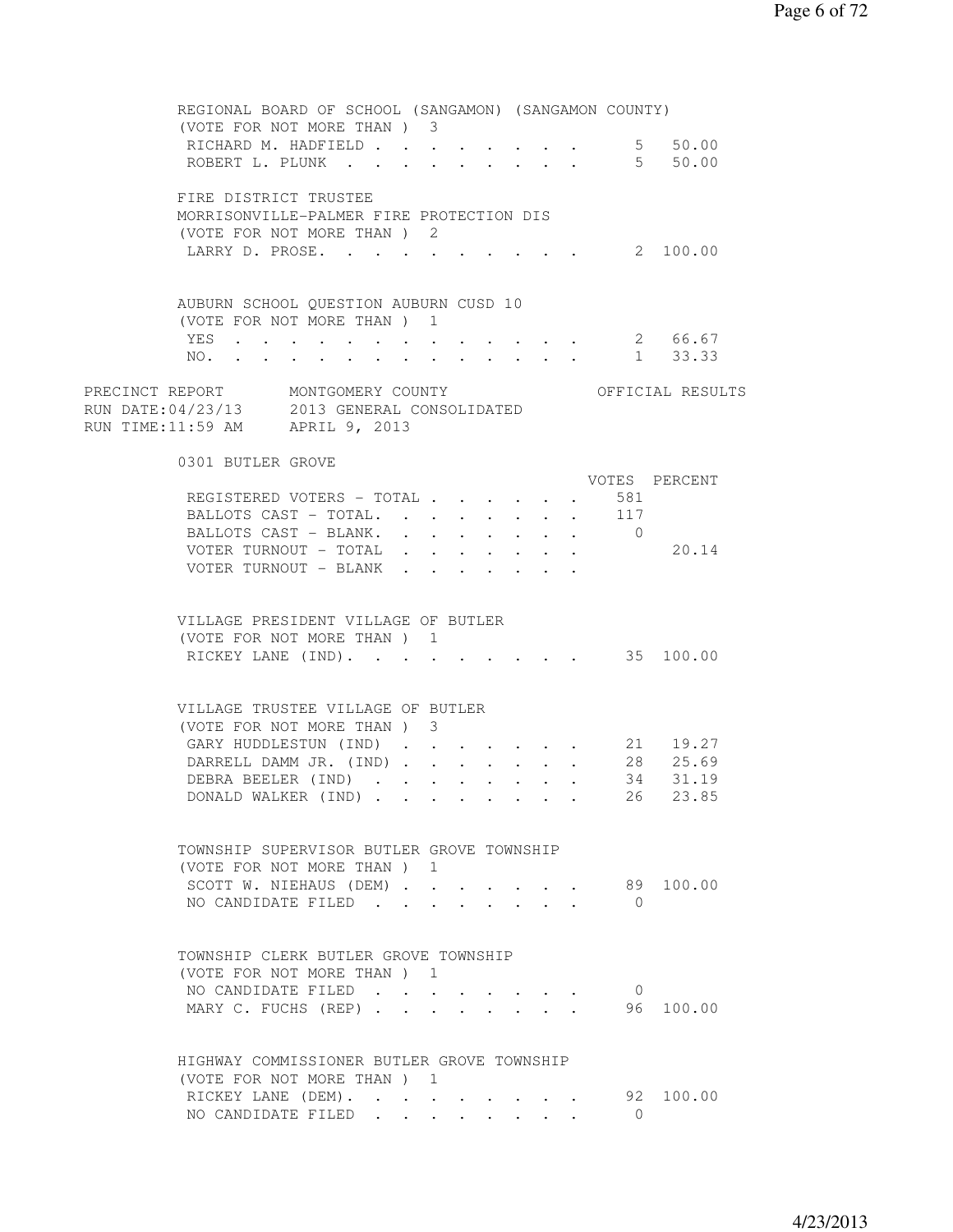| TOWNSHIP TRUSTEES BUTLER GROVE TOWNSHIP                                                                                                                                                                                                                 |
|---------------------------------------------------------------------------------------------------------------------------------------------------------------------------------------------------------------------------------------------------------|
| (VOTE FOR NOT MORE THAN) 4                                                                                                                                                                                                                              |
| . 59 17.99<br>BRIAN W. LAURENT (DEM)<br>$\mathbf{r}$ .                                                                                                                                                                                                  |
| $\cdot$ 64 19.51<br>KENDRA LANE (DEM).                                                                                                                                                                                                                  |
| DANNY EICKHOFF (DEM). 78 23.78                                                                                                                                                                                                                          |
| ROBERT A. ADAMS (DEM) 77 23.48                                                                                                                                                                                                                          |
| 50 15.24<br>SCOTT A. MERANO (REP)                                                                                                                                                                                                                       |
|                                                                                                                                                                                                                                                         |
|                                                                                                                                                                                                                                                         |
| MULTI-TOWNSHIP ASSESSOR BUT GR/IRV/ROUN MTA                                                                                                                                                                                                             |
| (VOTE FOR NOT MORE THAN) 1                                                                                                                                                                                                                              |
| NO CANDIDATE FILED<br>$\bigcirc$                                                                                                                                                                                                                        |
|                                                                                                                                                                                                                                                         |
| LIBRARY TRUSTEE LITCHFIELD PUBLIC LIBRARY DISTRICT                                                                                                                                                                                                      |
| (VOTE FOR NOT MORE THAN) 3                                                                                                                                                                                                                              |
| MYRA OSTERBUHR.<br>$\overline{0}$                                                                                                                                                                                                                       |
| VICKIE LOVELLETTE.<br>$\mathbf{0}$                                                                                                                                                                                                                      |
| CAROL SNEED.<br>$\Omega$                                                                                                                                                                                                                                |
|                                                                                                                                                                                                                                                         |
| BOARD OF EDUCATION HILLSBORO CUSD 3                                                                                                                                                                                                                     |
| (VOTE FOR NOT MORE THAN) 3                                                                                                                                                                                                                              |
| DANIEL WILSON 61 31.94                                                                                                                                                                                                                                  |
| EARL MEIER 65 34.03                                                                                                                                                                                                                                     |
| GREGORY J. BELLAVER 65 34.03                                                                                                                                                                                                                            |
|                                                                                                                                                                                                                                                         |
|                                                                                                                                                                                                                                                         |
| BOARD OF EDUCATION HILLSBORO CUSD 3 (UNEXPIRED)                                                                                                                                                                                                         |
| (VOTE FOR NOT MORE THAN) 1                                                                                                                                                                                                                              |
| STEVEN J. MAJOR 40 42.55                                                                                                                                                                                                                                |
| 12 12.77<br>RODNEY STEWART.                                                                                                                                                                                                                             |
| 42 44.68<br>MATTHEW P. LENTZ                                                                                                                                                                                                                            |
|                                                                                                                                                                                                                                                         |
| BOARD OF EDUCATION LITCHFIELD CUSD 12                                                                                                                                                                                                                   |
| (VOTE FOR NOT MORE THAN) 3                                                                                                                                                                                                                              |
|                                                                                                                                                                                                                                                         |
| DENNIS SCOBBIE.<br>$\overline{0}$                                                                                                                                                                                                                       |
| JEFFREY S. HELGEN.<br>0<br>$\mathbf{L}$<br>$\ddot{\phantom{0}}$                                                                                                                                                                                         |
| REGGY WALDRUP<br>$\mathbf{0}$<br>$\cdot$ $\cdot$ $\cdot$ $\cdot$                                                                                                                                                                                        |
| CRAIG N. HIRES.<br>$\left( \right)$                                                                                                                                                                                                                     |
| RON ANGLIN<br>0                                                                                                                                                                                                                                         |
| DONNA S. WUJEK.<br>$\Omega$                                                                                                                                                                                                                             |
|                                                                                                                                                                                                                                                         |
| BOARD OF EDUCATION PANHANDLE CUSD 2                                                                                                                                                                                                                     |
|                                                                                                                                                                                                                                                         |
| (VOTE FOR NOT MORE THAN) 3                                                                                                                                                                                                                              |
| RICK BORMIDA<br>0<br>$\bullet$ . In the contract of the contract of the contract of the contract of the contract of the contract of the contract of the contract of the contract of the contract of the contract of the contract of the contract of the |
| JAROD HITCHINGS<br>0                                                                                                                                                                                                                                    |
|                                                                                                                                                                                                                                                         |
| TRUSTEES LINCOLN LAND COMMUNITY COLLEGE                                                                                                                                                                                                                 |
| LINCOLN LAND COMMUNITY COLLEGE DIST 526                                                                                                                                                                                                                 |
| (VOTE FOR NOT MORE THAN) 1                                                                                                                                                                                                                              |
| 75 100.00                                                                                                                                                                                                                                               |
| JERRY WESLEY                                                                                                                                                                                                                                            |
|                                                                                                                                                                                                                                                         |
| REGIONAL BOARD OF SCHOOL CHRISTIAN/MONT                                                                                                                                                                                                                 |
|                                                                                                                                                                                                                                                         |

 (CHRISTIAN AND MONTGOMERY COUNTIES) (VOTE FOR NOT MORE THAN ) 2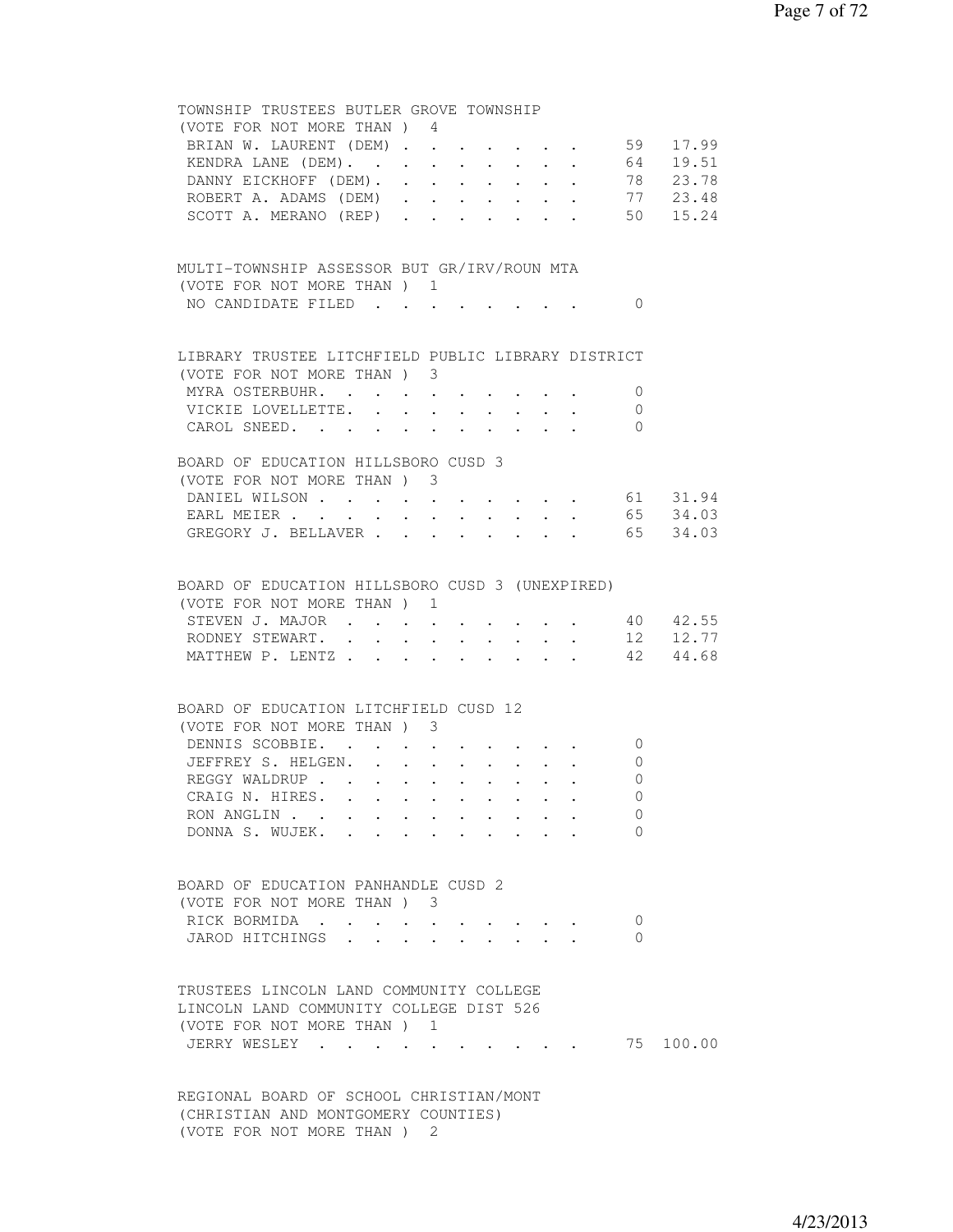| BARBARA A. DUNCAN.<br>WRITE-IN.                                                                                     |              |                  |                           |                      |                                         |                                            | 1              | 61 98.39<br>1.61     |  |
|---------------------------------------------------------------------------------------------------------------------|--------------|------------------|---------------------------|----------------------|-----------------------------------------|--------------------------------------------|----------------|----------------------|--|
| REGIONAL BOARD OF SCHOOL CHRISTIAN/MONT (UNEXPIRED)<br>(CHRISTIAN AND MONTGOMERY COUNTIES)                          |              |                  |                           |                      |                                         |                                            |                |                      |  |
| (VOTE FOR NOT MORE THAN) 1<br>KENNETH NIMMONS 73 100.00                                                             |              |                  |                           |                      |                                         |                                            |                |                      |  |
| PRECINCT REPORT MONTGOMERY COUNTY<br>RUN DATE:04/23/13 2013 GENERAL CONSOLIDATED<br>RUN TIME:11:59 AM APRIL 9, 2013 |              |                  |                           |                      |                                         |                                            |                | OFFICIAL RESULTS     |  |
| 0401 EAST FORK 1                                                                                                    |              |                  |                           |                      |                                         |                                            |                | VOTES PERCENT        |  |
| REGISTERED VOTERS - TOTAL                                                                                           |              |                  |                           |                      |                                         |                                            | 721            |                      |  |
| BALLOTS CAST - TOTAL.                                                                                               |              |                  |                           |                      |                                         | $\sim$ 100 $\sim$ 100 $\sim$               | $\cdot$ 80     |                      |  |
| BALLOTS CAST - BLANK.                                                                                               |              |                  |                           |                      |                                         |                                            | $\overline{0}$ |                      |  |
| VOTER TURNOUT - TOTAL                                                                                               |              |                  |                           |                      |                                         |                                            |                | 11.10                |  |
| VOTER TURNOUT - BLANK                                                                                               |              |                  |                           |                      |                                         |                                            |                |                      |  |
|                                                                                                                     |              |                  |                           |                      |                                         |                                            |                |                      |  |
| TOWNSHIP SUPERVISOR EAST FORK TOWNSHIP                                                                              |              |                  |                           |                      |                                         |                                            |                |                      |  |
| (VOTE FOR NOT MORE THAN) 1                                                                                          |              |                  |                           |                      |                                         |                                            |                |                      |  |
| NO CANDIDATE FILED                                                                                                  |              |                  |                           |                      |                                         |                                            | $\overline{0}$ |                      |  |
| PENNY L. HARBERT (DEM) 66 100.00                                                                                    |              |                  |                           |                      |                                         |                                            |                |                      |  |
| TOWNSHIP CLERK EAST FORK TOWNSHIP<br>(VOTE FOR NOT MORE THAN) 1                                                     |              |                  |                           |                      |                                         |                                            |                |                      |  |
| NO CANDIDATE FILED                                                                                                  |              |                  |                           |                      |                                         |                                            | $\overline{0}$ |                      |  |
| MARY L. BONE (DEM) 65 100.00                                                                                        |              |                  |                           |                      |                                         |                                            |                |                      |  |
| HIGHWAY COMMISSIONER EAST FORK TOWNSHIP                                                                             |              |                  |                           |                      |                                         |                                            |                |                      |  |
| (VOTE FOR NOT MORE THAN) 1                                                                                          |              |                  |                           |                      |                                         |                                            |                |                      |  |
| NO CANDIDATE FILED                                                                                                  |              |                  |                           |                      |                                         |                                            | $\overline{0}$ |                      |  |
| STEPHEN VOYLES (DEM).                                                                                               |              |                  |                           | $\sim$               |                                         | $\mathbf{r}$ , $\mathbf{r}$ , $\mathbf{r}$ |                | 66 100.00            |  |
| TOWNSHIP TRUSTEES EAST FORK TOWNSHIP                                                                                |              |                  |                           |                      |                                         |                                            |                |                      |  |
| (VOTE FOR NOT MORE THAN) 4                                                                                          |              |                  |                           |                      |                                         |                                            |                |                      |  |
| DEAN FULLER (REP).                                                                                                  |              |                  |                           |                      |                                         |                                            | 44             | 18.49                |  |
| JOHN JAKE BLANKENSHIP (DEM)                                                                                         |              |                  |                           |                      | $\cdot$ $\cdot$ $\cdot$ $\cdot$ $\cdot$ |                                            | 48             | 20.17                |  |
| JILL L. DURBIN (DEM).                                                                                               |              |                  |                           |                      | $\cdot$ $\cdot$ $\cdot$ $\cdot$ $\cdot$ |                                            |                | 19.75                |  |
| DONALD L. HUBER (DEM)                                                                                               | $\sim$       | $\sim$ 100 $\pm$ | $\mathbf{L}^{\text{max}}$ | $\ddot{\phantom{0}}$ |                                         |                                            |                | 47 19.75<br>58 24.37 |  |
| DEBRA K. KENT (DEM).                                                                                                | $\mathbf{L}$ | $\sim$           |                           |                      |                                         |                                            |                | 41 17.23             |  |
| MULTI-TOWNSHIP ASSESSOR GRISH/WALSH/E FORK MTA                                                                      |              |                  |                           |                      |                                         |                                            |                |                      |  |
| (VOTE FOR NOT MORE THAN) 1                                                                                          |              |                  |                           |                      |                                         |                                            |                |                      |  |
| NO CANDIDATE FILED                                                                                                  |              |                  |                           |                      |                                         |                                            | $\Omega$       |                      |  |
|                                                                                                                     |              |                  |                           |                      |                                         |                                            |                |                      |  |
| BOARD OF EDUCATION HILLSBORO CUSD 3                                                                                 |              |                  |                           |                      |                                         |                                            |                |                      |  |
| (VOTE FOR NOT MORE THAN) 3                                                                                          |              |                  |                           |                      |                                         |                                            |                |                      |  |
| DANIEL WILSON                                                                                                       |              |                  |                           |                      |                                         |                                            |                | 40 32.52             |  |
| EARL MEIER                                                                                                          |              |                  |                           |                      |                                         |                                            |                | 37 30.08             |  |
| GREGORY J. BELLAVER                                                                                                 |              |                  | $\mathbf{L}$              |                      | $\cdot$ $\cdot$ $\cdot$ $\cdot$         |                                            | 46 —           | 37.40                |  |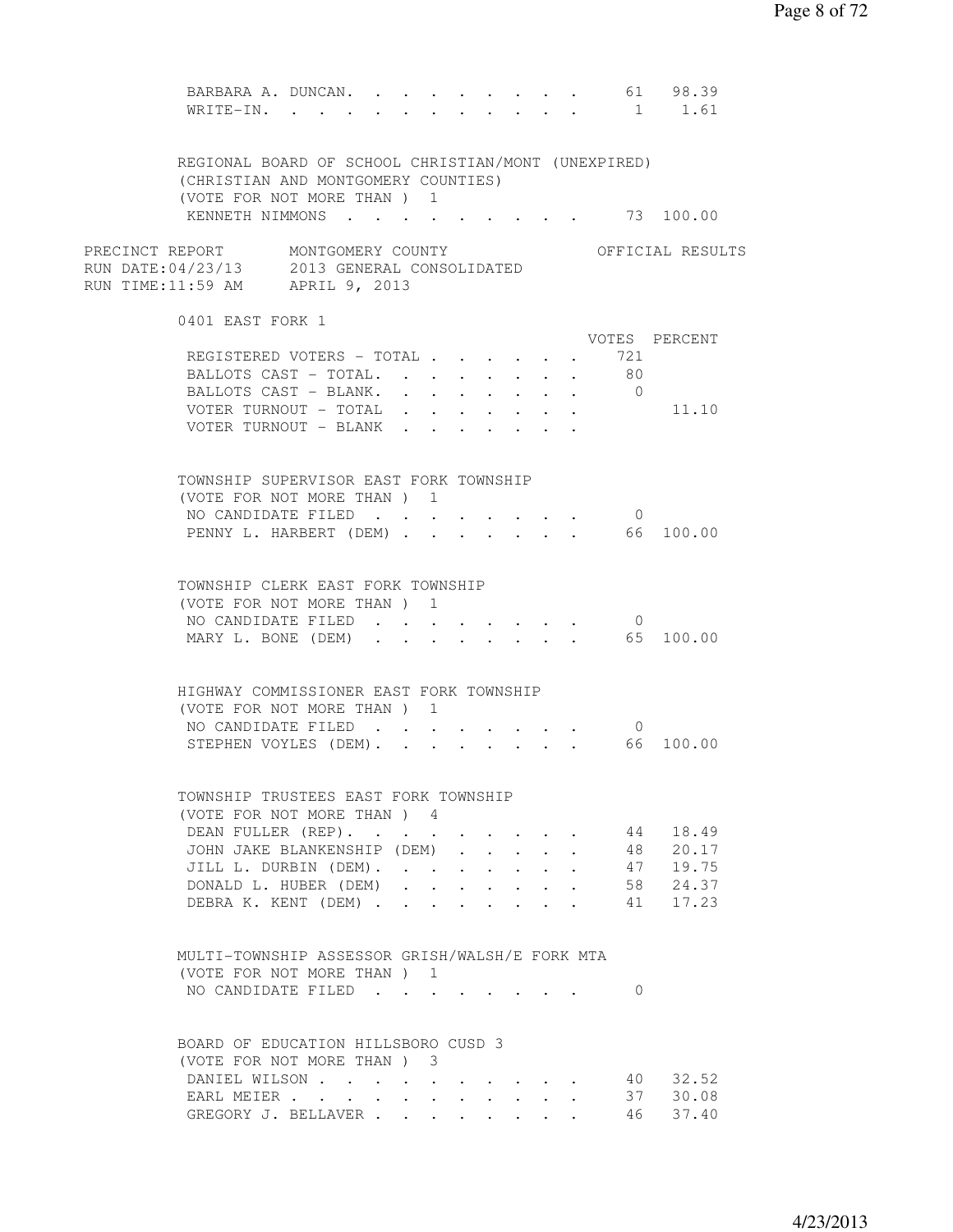| BOARD OF EDUCATION HILLSBORO CUSD 3 (UNEXPIRED)                                    |                                                                                                                                                                                                                                                                                                                                                                                                                              |                           |                                       |                                                             |                                      |                      |                      |                  |
|------------------------------------------------------------------------------------|------------------------------------------------------------------------------------------------------------------------------------------------------------------------------------------------------------------------------------------------------------------------------------------------------------------------------------------------------------------------------------------------------------------------------|---------------------------|---------------------------------------|-------------------------------------------------------------|--------------------------------------|----------------------|----------------------|------------------|
| (VOTE FOR NOT MORE THAN) 1                                                         |                                                                                                                                                                                                                                                                                                                                                                                                                              |                           |                                       |                                                             |                                      |                      |                      |                  |
| STEVEN J. MAJOR 16 27.12                                                           |                                                                                                                                                                                                                                                                                                                                                                                                                              |                           |                                       |                                                             |                                      |                      |                      |                  |
| RODNEY STEWART. 8 13.56                                                            |                                                                                                                                                                                                                                                                                                                                                                                                                              |                           |                                       |                                                             |                                      |                      |                      |                  |
| MATTHEW P. LENTZ 35 59.32                                                          |                                                                                                                                                                                                                                                                                                                                                                                                                              |                           |                                       |                                                             |                                      |                      |                      |                  |
|                                                                                    |                                                                                                                                                                                                                                                                                                                                                                                                                              |                           |                                       |                                                             |                                      |                      |                      |                  |
| TRUSTEES LINCOLN LAND COMMUNITY COLLEGE<br>LINCOLN LAND COMMUNITY COLLEGE DIST 526 |                                                                                                                                                                                                                                                                                                                                                                                                                              |                           |                                       |                                                             |                                      |                      |                      |                  |
| (VOTE FOR NOT MORE THAN) 1                                                         |                                                                                                                                                                                                                                                                                                                                                                                                                              |                           |                                       |                                                             |                                      |                      |                      |                  |
| JERRY WESLEY 45 100.00                                                             |                                                                                                                                                                                                                                                                                                                                                                                                                              |                           |                                       |                                                             |                                      |                      |                      |                  |
|                                                                                    |                                                                                                                                                                                                                                                                                                                                                                                                                              |                           |                                       |                                                             |                                      |                      |                      |                  |
| REGIONAL BOARD OF SCHOOL CHRISTIAN/MONT                                            |                                                                                                                                                                                                                                                                                                                                                                                                                              |                           |                                       |                                                             |                                      |                      |                      |                  |
| (CHRISTIAN AND MONTGOMERY COUNTIES)                                                |                                                                                                                                                                                                                                                                                                                                                                                                                              |                           |                                       |                                                             |                                      |                      |                      |                  |
| (VOTE FOR NOT MORE THAN ) 2                                                        |                                                                                                                                                                                                                                                                                                                                                                                                                              |                           |                                       |                                                             |                                      |                      |                      |                  |
| BARBARA A. DUNCAN.                                                                 |                                                                                                                                                                                                                                                                                                                                                                                                                              |                           |                                       |                                                             |                                      |                      |                      | 40 90.91         |
| WRITE-IN.                                                                          |                                                                                                                                                                                                                                                                                                                                                                                                                              |                           |                                       |                                                             |                                      |                      |                      | 4 9.09           |
|                                                                                    |                                                                                                                                                                                                                                                                                                                                                                                                                              |                           |                                       |                                                             |                                      |                      |                      |                  |
| REGIONAL BOARD OF SCHOOL CHRISTIAN/MONT (UNEXPIRED)                                |                                                                                                                                                                                                                                                                                                                                                                                                                              |                           |                                       |                                                             |                                      |                      |                      |                  |
| (CHRISTIAN AND MONTGOMERY COUNTIES)                                                |                                                                                                                                                                                                                                                                                                                                                                                                                              |                           |                                       |                                                             |                                      |                      |                      |                  |
| (VOTE FOR NOT MORE THAN) 1                                                         |                                                                                                                                                                                                                                                                                                                                                                                                                              |                           |                                       |                                                             |                                      |                      |                      |                  |
| KENNETH NIMMONS 48 100.00                                                          |                                                                                                                                                                                                                                                                                                                                                                                                                              |                           |                                       |                                                             |                                      |                      |                      |                  |
|                                                                                    |                                                                                                                                                                                                                                                                                                                                                                                                                              |                           |                                       |                                                             |                                      |                      |                      |                  |
|                                                                                    |                                                                                                                                                                                                                                                                                                                                                                                                                              |                           |                                       |                                                             |                                      |                      |                      | OFFICIAL RESULTS |
| PRECINCT REPORT MONTGOMERY COUNTY<br>RUN DATE:04/23/13 2013 GENERAL CONSOLIDATED   |                                                                                                                                                                                                                                                                                                                                                                                                                              |                           |                                       |                                                             |                                      |                      |                      |                  |
| RUN TIME:11:59 AM APRIL 9, 2013                                                    |                                                                                                                                                                                                                                                                                                                                                                                                                              |                           |                                       |                                                             |                                      |                      |                      |                  |
|                                                                                    |                                                                                                                                                                                                                                                                                                                                                                                                                              |                           |                                       |                                                             |                                      |                      |                      |                  |
|                                                                                    |                                                                                                                                                                                                                                                                                                                                                                                                                              |                           |                                       |                                                             |                                      |                      |                      |                  |
| 0402 EAST FORK 2                                                                   |                                                                                                                                                                                                                                                                                                                                                                                                                              |                           |                                       |                                                             |                                      |                      |                      |                  |
|                                                                                    |                                                                                                                                                                                                                                                                                                                                                                                                                              |                           |                                       |                                                             |                                      |                      |                      | VOTES PERCENT    |
| REGISTERED VOTERS - TOTAL 144                                                      |                                                                                                                                                                                                                                                                                                                                                                                                                              |                           |                                       |                                                             |                                      |                      |                      |                  |
| BALLOTS CAST - TOTAL. 46                                                           |                                                                                                                                                                                                                                                                                                                                                                                                                              |                           |                                       |                                                             |                                      |                      |                      |                  |
| BALLOTS CAST - BLANK. 0                                                            |                                                                                                                                                                                                                                                                                                                                                                                                                              |                           |                                       |                                                             |                                      |                      |                      |                  |
| VOTER TURNOUT - TOTAL                                                              | $\mathbf{r} = \mathbf{r} + \mathbf{r} + \mathbf{r} + \mathbf{r} + \mathbf{r} + \mathbf{r} + \mathbf{r} + \mathbf{r} + \mathbf{r} + \mathbf{r} + \mathbf{r} + \mathbf{r} + \mathbf{r} + \mathbf{r} + \mathbf{r} + \mathbf{r} + \mathbf{r} + \mathbf{r} + \mathbf{r} + \mathbf{r} + \mathbf{r} + \mathbf{r} + \mathbf{r} + \mathbf{r} + \mathbf{r} + \mathbf{r} + \mathbf{r} + \mathbf{r} + \mathbf{r} + \mathbf{r} + \mathbf$ |                           |                                       |                                                             |                                      |                      |                      | 31.94            |
| VOTER TURNOUT - BLANK                                                              |                                                                                                                                                                                                                                                                                                                                                                                                                              |                           |                                       |                                                             |                                      |                      |                      |                  |
|                                                                                    |                                                                                                                                                                                                                                                                                                                                                                                                                              |                           |                                       |                                                             |                                      |                      |                      |                  |
|                                                                                    |                                                                                                                                                                                                                                                                                                                                                                                                                              |                           |                                       |                                                             |                                      |                      |                      |                  |
| VILLAGE PRESIDENT VILLAGE OF DONNELLSON<br>(VOTE FOR NOT MORE THAN) 1              |                                                                                                                                                                                                                                                                                                                                                                                                                              |                           |                                       |                                                             |                                      |                      |                      |                  |
| JO ANN JONES (IND)                                                                 |                                                                                                                                                                                                                                                                                                                                                                                                                              |                           |                                       |                                                             |                                      |                      | 18                   | 54.55            |
| JIM HICKMAN (IND).                                                                 |                                                                                                                                                                                                                                                                                                                                                                                                                              |                           |                                       |                                                             |                                      |                      | 5                    | 15.15            |
| HIRAM L. RENFRO (IND)                                                              |                                                                                                                                                                                                                                                                                                                                                                                                                              |                           |                                       |                                                             |                                      |                      | 10                   | 30.30            |
|                                                                                    |                                                                                                                                                                                                                                                                                                                                                                                                                              |                           |                                       |                                                             |                                      |                      |                      |                  |
|                                                                                    |                                                                                                                                                                                                                                                                                                                                                                                                                              |                           |                                       |                                                             |                                      |                      |                      |                  |
| VILLAGE TRUSTEE VILLAGE OF DONNELLSON                                              |                                                                                                                                                                                                                                                                                                                                                                                                                              |                           |                                       |                                                             |                                      |                      |                      |                  |
| (VOTE FOR NOT MORE THAN) 3                                                         |                                                                                                                                                                                                                                                                                                                                                                                                                              |                           |                                       |                                                             |                                      |                      |                      |                  |
| ROBERT L. HOXSEY (IND)                                                             |                                                                                                                                                                                                                                                                                                                                                                                                                              |                           |                                       |                                                             |                                      |                      | 19                   | 22.89            |
| NELDA ADKISSON (IND). .                                                            | $\ddot{\phantom{a}}$                                                                                                                                                                                                                                                                                                                                                                                                         |                           | $\cdot$ $\cdot$ $\cdot$ $\cdot$       |                                                             |                                      |                      | 20                   | 24.10            |
| ERNEST V. RENFRO (IND).                                                            | $\ddot{\phantom{0}}$                                                                                                                                                                                                                                                                                                                                                                                                         | $\mathbf{L}^{\text{max}}$ | $\ddot{\phantom{0}}$                  |                                                             | $\mathbf{L} = \mathbf{L} \mathbf{L}$ | $\ddot{\phantom{0}}$ | 10                   | 12.05            |
| PAMELLA SHORT (IND).                                                               | $\sim$ 100 $\pm$                                                                                                                                                                                                                                                                                                                                                                                                             |                           | $\bullet$ . In the case of the $\sim$ | $\bullet$ .<br><br><br><br><br><br><br><br><br><br><br><br> | $\ddot{\phantom{a}}$                 |                      | 25                   | 30.12            |
| EVELYN BARKSDALE (IND)                                                             |                                                                                                                                                                                                                                                                                                                                                                                                                              |                           |                                       |                                                             |                                      |                      | 9                    | 10.84            |
|                                                                                    |                                                                                                                                                                                                                                                                                                                                                                                                                              |                           |                                       |                                                             |                                      |                      |                      |                  |
| TOWNSHIP SUPERVISOR EAST FORK TOWNSHIP                                             |                                                                                                                                                                                                                                                                                                                                                                                                                              |                           |                                       |                                                             |                                      |                      |                      |                  |
| (VOTE FOR NOT MORE THAN) 1                                                         |                                                                                                                                                                                                                                                                                                                                                                                                                              |                           |                                       |                                                             |                                      |                      |                      |                  |
| NO CANDIDATE FILED<br>PENNY L. HARBERT (DEM)                                       |                                                                                                                                                                                                                                                                                                                                                                                                                              |                           |                                       |                                                             |                                      |                      | $\overline{0}$<br>33 | 100.00           |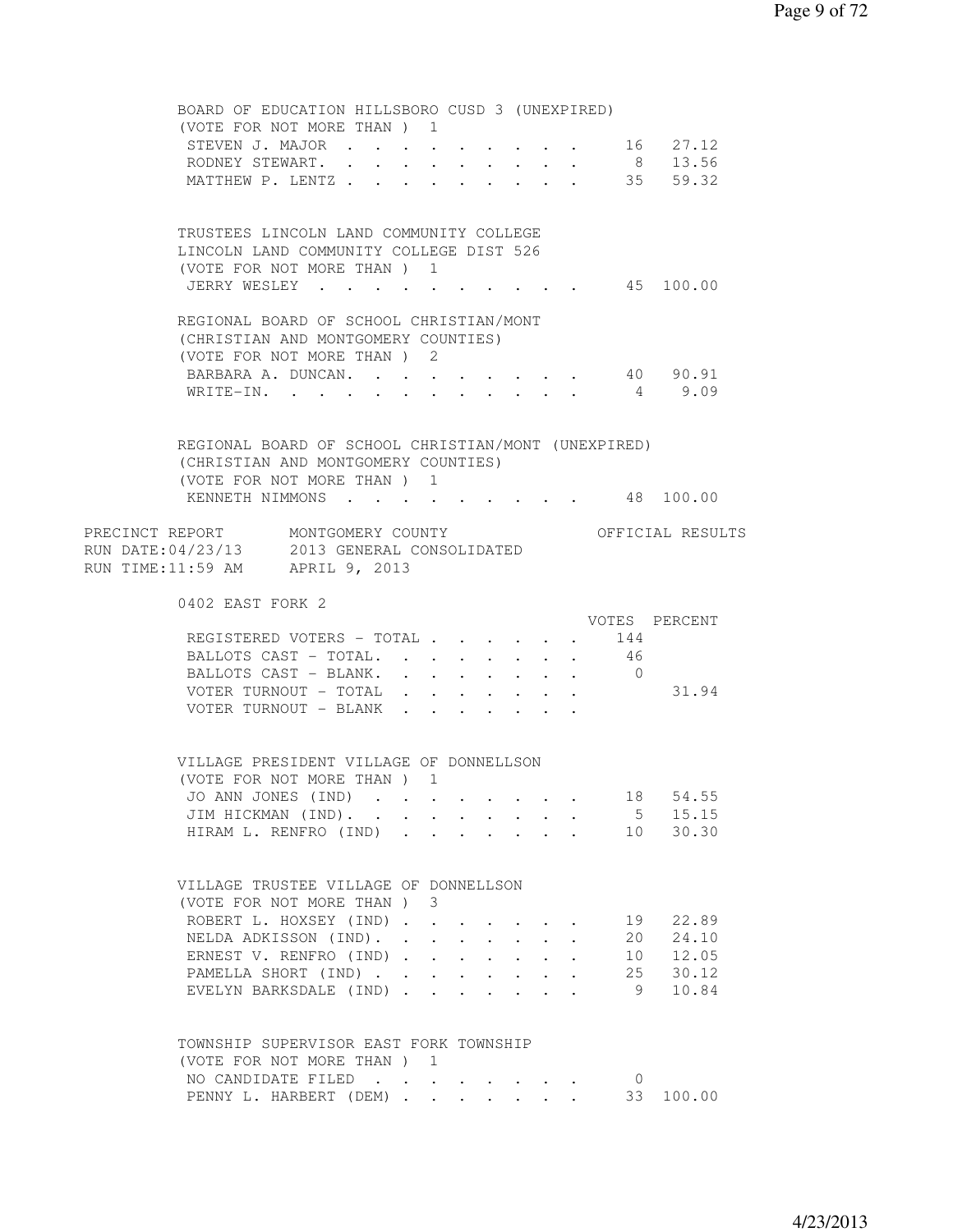|                                 | TOWNSHIP CLERK EAST FORK TOWNSHIP<br>(VOTE FOR NOT MORE THAN) 1                                                           |                  |
|---------------------------------|---------------------------------------------------------------------------------------------------------------------------|------------------|
| MARY L. BONE (DEM)              | NO CANDIDATE FILED<br>$\overline{0}$<br>$\cdot$ $\cdot$ $\cdot$ $\cdot$ $\cdot$ $\cdot$ $\cdot$                           | 31 100.00        |
|                                 | HIGHWAY COMMISSIONER EAST FORK TOWNSHIP<br>(VOTE FOR NOT MORE THAN) 1                                                     |                  |
|                                 | NO CANDIDATE FILED<br>$\overline{0}$<br>STEPHEN VOYLES (DEM). 32 100.00                                                   |                  |
|                                 | TOWNSHIP TRUSTEES EAST FORK TOWNSHIP<br>(VOTE FOR NOT MORE THAN) 4                                                        |                  |
|                                 | DEAN FULLER (REP).                                                                                                        | 19 19.79         |
|                                 | JOHN JAKE BLANKENSHIP (DEM)                                                                                               | 22 22.92         |
|                                 | JILL L. DURBIN (DEM). 21 21.88                                                                                            |                  |
|                                 | DONALD L. HUBER (DEM)                                                                                                     | 19 19.79         |
|                                 | DEBRA K. KENT (DEM)                                                                                                       | 15 15.63         |
|                                 | MULTI-TOWNSHIP ASSESSOR GRISH/WALSH/E FORK MTA<br>(VOTE FOR NOT MORE THAN) 1                                              |                  |
|                                 | NO CANDIDATE FILED<br>$\Omega$                                                                                            |                  |
|                                 | BOARD OF EDUCATION HILLSBORO CUSD 3<br>(VOTE FOR NOT MORE THAN) 3                                                         |                  |
|                                 | DANIEL WILSON                                                                                                             | 21 29.58         |
|                                 | EARL MEIER<br>$\cdot$ $\cdot$ $\cdot$ $\cdot$ $\cdot$ $\cdot$                                                             | 28 39.44         |
|                                 | GREGORY J. BELLAVER<br>$\ddot{\phantom{a}}$                                                                               | 22 30.99         |
|                                 | BOARD OF EDUCATION HILLSBORO CUSD 3 (UNEXPIRED)<br>(VOTE FOR NOT MORE THAN) 1                                             |                  |
|                                 | STEVEN J. MAJOR 14 40.00                                                                                                  |                  |
|                                 | RODNEY STEWART.                                                                                                           | 8 22.86          |
|                                 | MATTHEW P. LENTZ 13 37.14                                                                                                 |                  |
|                                 | TRUSTEES LINCOLN LAND COMMUNITY COLLEGE<br>LINCOLN LAND COMMUNITY COLLEGE DIST 526<br>(VOTE FOR NOT MORE THAN) 1          |                  |
|                                 | JERRY WESLEY 26 100.00                                                                                                    |                  |
|                                 | REGIONAL BOARD OF SCHOOL CHRISTIAN/MONT<br>(CHRISTIAN AND MONTGOMERY COUNTIES)<br>(VOTE FOR NOT MORE THAN) 2              |                  |
| WRITE-IN.                       | BARBARA A. DUNCAN.<br>$\bigcirc$                                                                                          | 25 100.00        |
|                                 | REGIONAL BOARD OF SCHOOL CHRISTIAN/MONT (UNEXPIRED)<br>(CHRISTIAN AND MONTGOMERY COUNTIES)<br>(VOTE FOR NOT MORE THAN ) 1 |                  |
|                                 | KENNETH NIMMONS                                                                                                           | 28 100.00        |
| RUN TIME:11:59 AM APRIL 9, 2013 | PRECINCT REPORT MONTGOMERY COUNTY<br>RUN DATE: 04/23/13 2013 GENERAL CONSOLIDATED                                         | OFFICIAL RESULTS |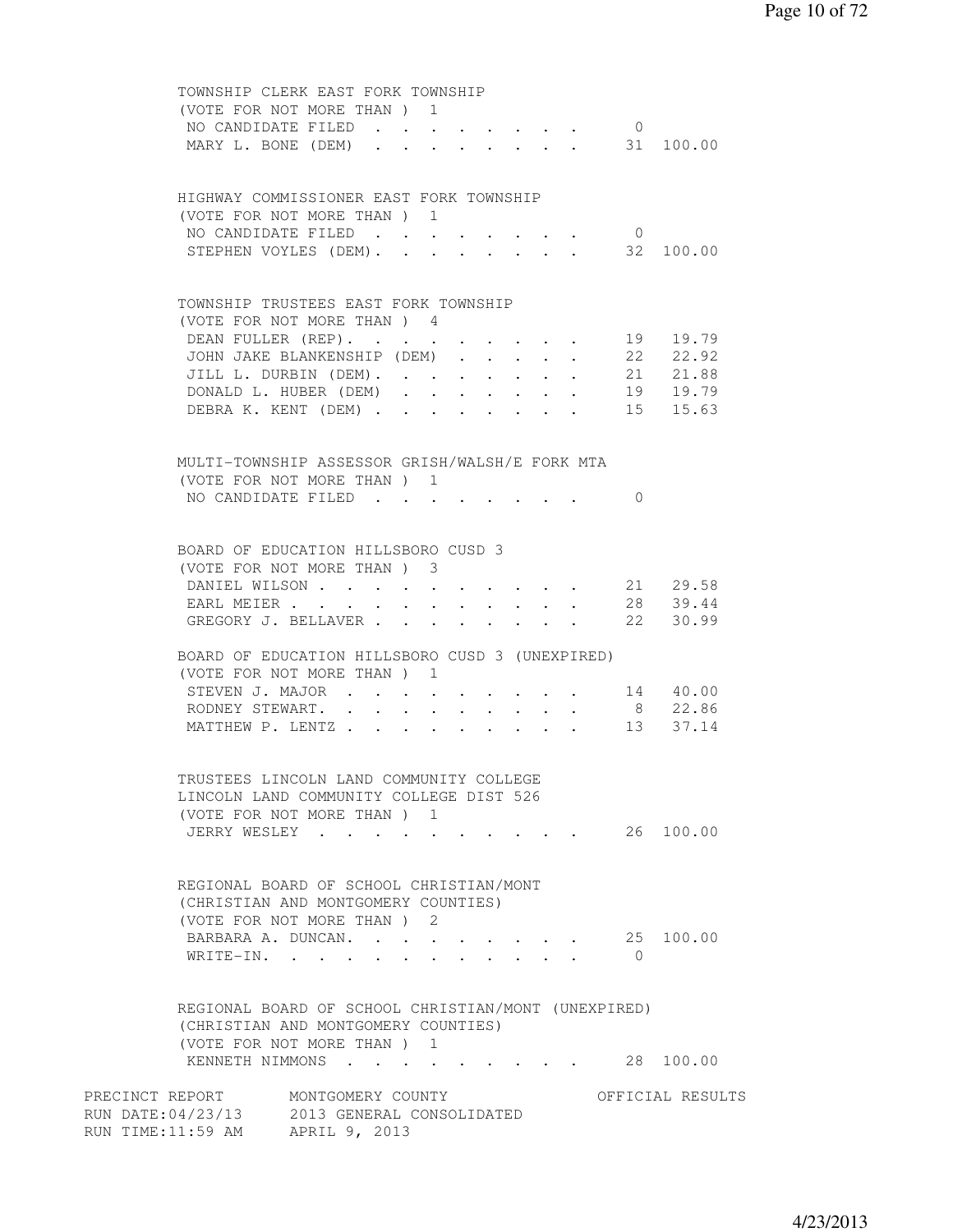| 0403 EAST FORK 3                               |                          |                      |                                 |                                          |                |                                            |
|------------------------------------------------|--------------------------|----------------------|---------------------------------|------------------------------------------|----------------|--------------------------------------------|
|                                                |                          |                      |                                 |                                          |                | VOTES PERCENT                              |
| REGISTERED VOTERS - TOTAL 620                  |                          |                      |                                 |                                          |                |                                            |
| BALLOTS CAST - TOTAL. 170                      |                          |                      |                                 |                                          |                |                                            |
| BALLOTS CAST - BLANK. 0                        |                          |                      |                                 |                                          |                |                                            |
| VOTER TURNOUT - TOTAL                          |                          |                      |                                 |                                          |                | 27.42                                      |
|                                                |                          |                      |                                 |                                          |                |                                            |
| VOTER TURNOUT - BLANK                          |                          |                      |                                 |                                          |                |                                            |
|                                                |                          |                      |                                 |                                          |                |                                            |
| VILLAGE PRESIDENT VILLAGE OF SCHRAM CITY       |                          |                      |                                 |                                          |                |                                            |
| (VOTE FOR NOT MORE THAN) 1                     |                          |                      |                                 |                                          |                |                                            |
| W. ALBERT OBERLE (IND) 97 67.83                |                          |                      |                                 |                                          |                |                                            |
| BERNARD L. GROVES (IND). 46 32.17              |                          |                      |                                 |                                          |                |                                            |
|                                                |                          |                      |                                 |                                          |                |                                            |
|                                                |                          |                      |                                 |                                          |                |                                            |
| VILLAGE CLERK VILLAGE OF SCHRAM CITY           |                          |                      |                                 |                                          |                |                                            |
| (VOTE FOR NOT MORE THAN) 1                     |                          |                      |                                 |                                          |                |                                            |
| JANET K. STEWART (IND)                         |                          |                      |                                 |                                          |                | $\cdot$ $\cdot$ $\cdot$ $\cdot$ 115 100.00 |
|                                                |                          |                      |                                 |                                          |                |                                            |
|                                                |                          |                      |                                 |                                          |                |                                            |
| VILLAGE TRUSTEE VILLAGE OF SCHRAM CITY         |                          |                      |                                 |                                          |                |                                            |
| (VOTE FOR NOT MORE THAN) 3                     |                          |                      |                                 |                                          |                |                                            |
| KELVIN L. STEWART (IND).                       |                          |                      |                                 |                                          |                | 90 32.03                                   |
| JERRY E. WOODS (IND). 82 29.18                 |                          |                      |                                 |                                          |                |                                            |
| SAMUEL J. WHITLOW (IND). .                     |                          |                      |                                 |                                          |                | $\cdot \cdot \cdot \cdot \cdot 109$ 38.79  |
|                                                |                          |                      |                                 |                                          |                |                                            |
|                                                |                          |                      |                                 |                                          |                |                                            |
| TOWNSHIP SUPERVISOR EAST FORK TOWNSHIP         |                          |                      |                                 |                                          |                |                                            |
| (VOTE FOR NOT MORE THAN) 1                     |                          |                      |                                 |                                          |                |                                            |
| NO CANDIDATE FILED                             |                          |                      |                                 |                                          | $\overline{0}$ |                                            |
| PENNY L. HARBERT (DEM) 117 100.00              |                          |                      |                                 |                                          |                |                                            |
|                                                |                          |                      |                                 |                                          |                |                                            |
| TOWNSHIP CLERK EAST FORK TOWNSHIP              |                          |                      |                                 |                                          |                |                                            |
| (VOTE FOR NOT MORE THAN) 1                     |                          |                      |                                 |                                          |                |                                            |
| NO CANDIDATE FILED.                            | $\ddot{\phantom{0}}$     |                      | $\cdot$ $\cdot$ $\cdot$ $\cdot$ |                                          | $\overline{0}$ |                                            |
| MARY L. BONE (DEM)                             |                          |                      |                                 |                                          |                | $\cdot$ 133 100.00                         |
|                                                |                          |                      |                                 |                                          |                |                                            |
|                                                |                          |                      |                                 |                                          |                |                                            |
| HIGHWAY COMMISSIONER EAST FORK TOWNSHIP        |                          |                      |                                 |                                          |                |                                            |
| (VOTE FOR NOT MORE THAN) 1                     |                          |                      |                                 |                                          |                |                                            |
| NO CANDIDATE FILED                             |                          |                      |                                 |                                          | $\mathbf{0}$   |                                            |
| STEPHEN VOYLES (DEM).                          |                          |                      |                                 | $\mathbf{r} = \mathbf{r} + \mathbf{r}$ . |                | 120 100.00                                 |
|                                                |                          |                      |                                 |                                          |                |                                            |
|                                                |                          |                      |                                 |                                          |                |                                            |
| TOWNSHIP TRUSTEES EAST FORK TOWNSHIP           |                          |                      |                                 |                                          |                |                                            |
| (VOTE FOR NOT MORE THAN ) 4                    |                          |                      |                                 |                                          |                |                                            |
| DEAN FULLER (REP).                             |                          |                      |                                 |                                          | 99             | 23.91                                      |
| JOHN JAKE BLANKENSHIP (DEM)                    |                          |                      | $\ddot{\phantom{0}}$            | $\ddot{\phantom{0}}$                     | 76             | 18.36                                      |
| JILL L. DURBIN (DEM). .                        | <b>Contract Contract</b> | $\bullet$            |                                 | $\bullet$ .                              | 84             | 20.29                                      |
| DONALD L. HUBER (DEM) .                        |                          | <b>Service</b> State | $\ddot{\phantom{0}}$            |                                          |                | 84 20.29                                   |
| DEBRA K. KENT (DEM)                            |                          |                      |                                 |                                          | 71             | 17.15                                      |
|                                                |                          |                      |                                 |                                          |                |                                            |
|                                                |                          |                      |                                 |                                          |                |                                            |
| MULTI-TOWNSHIP ASSESSOR GRISH/WALSH/E FORK MTA |                          |                      |                                 |                                          |                |                                            |
| (VOTE FOR NOT MORE THAN) 1                     |                          |                      |                                 |                                          |                |                                            |
| NO CANDIDATE FILED                             |                          |                      |                                 |                                          | 0              |                                            |
|                                                |                          |                      |                                 |                                          |                |                                            |

BOARD OF EDUCATION HILLSBORO CUSD 3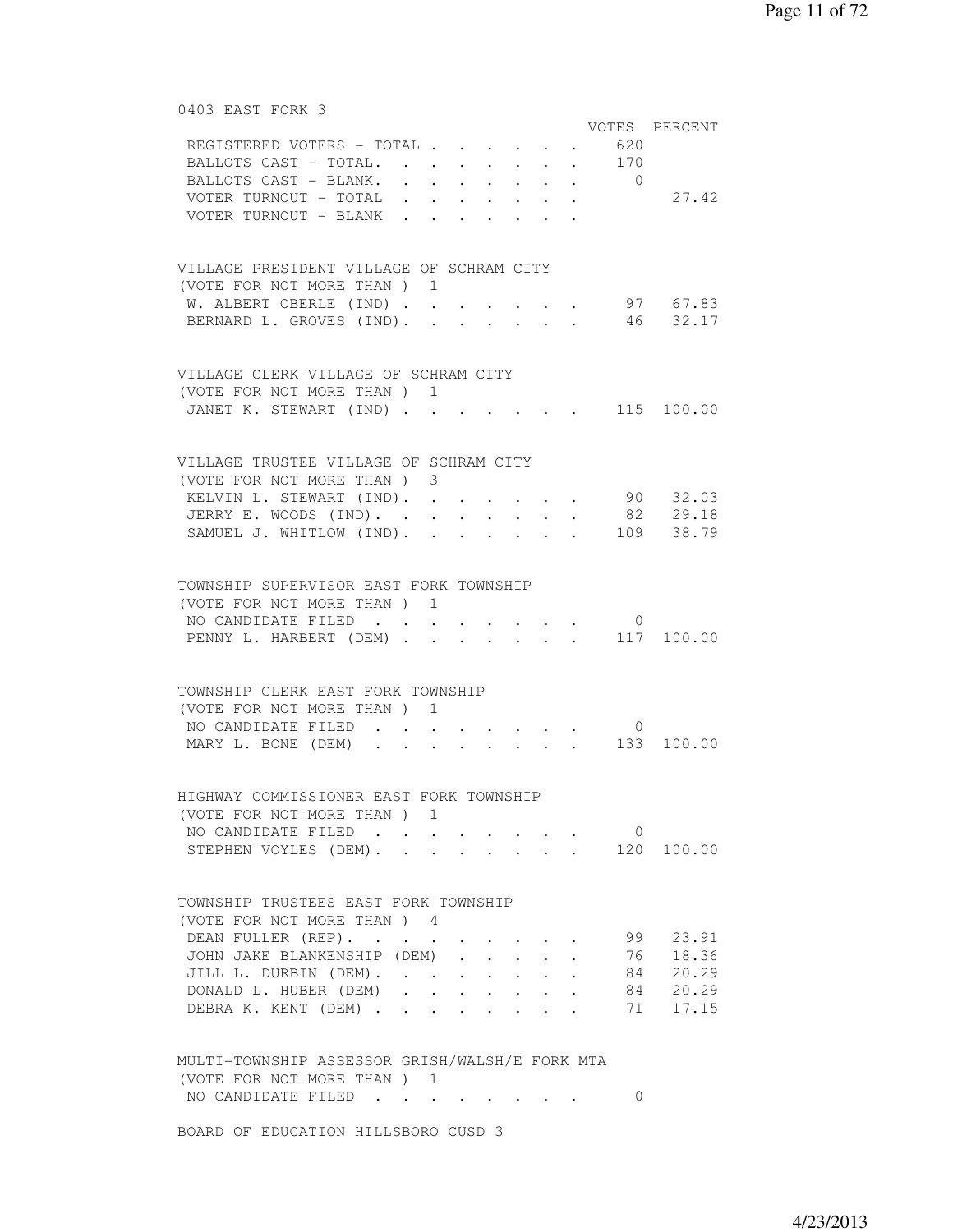| (VOTE FOR NOT MORE THAN) 3                                        |                                                                                                                                                                                                                                |                                                |                      |            |              |                      |            |                      |  |
|-------------------------------------------------------------------|--------------------------------------------------------------------------------------------------------------------------------------------------------------------------------------------------------------------------------|------------------------------------------------|----------------------|------------|--------------|----------------------|------------|----------------------|--|
| DANIEL WILSON                                                     |                                                                                                                                                                                                                                |                                                |                      |            |              |                      |            | 76 26.48             |  |
| EARL MEIER                                                        |                                                                                                                                                                                                                                |                                                |                      |            |              |                      |            | $\cdot$ 103 35.89    |  |
| GREGORY J. BELLAVER 108 37.63                                     |                                                                                                                                                                                                                                |                                                |                      |            |              |                      |            |                      |  |
|                                                                   |                                                                                                                                                                                                                                |                                                |                      |            |              |                      |            |                      |  |
| BOARD OF EDUCATION HILLSBORO CUSD 3 (UNEXPIRED)                   |                                                                                                                                                                                                                                |                                                |                      |            |              |                      |            |                      |  |
| (VOTE FOR NOT MORE THAN) 1                                        |                                                                                                                                                                                                                                |                                                |                      |            |              |                      |            |                      |  |
| STEVEN J. MAJOR                                                   |                                                                                                                                                                                                                                |                                                |                      |            |              |                      | 42         | 31.34                |  |
| RODNEY STEWART. .                                                 | $\sim$                                                                                                                                                                                                                         | $\ddot{\phantom{0}}$<br>$\ddot{\phantom{0}}$   | $\sim$               | $\sim$     | $\sim$       | $\ddot{\phantom{0}}$ |            | 25 18.66<br>67 50.00 |  |
| MATTHEW P. LENTZ                                                  |                                                                                                                                                                                                                                | $\mathbf{L}$                                   | $\mathbf{L}$         | $\sim 100$ | $\mathbf{L}$ |                      |            |                      |  |
| TRUSTEES LINCOLN LAND COMMUNITY COLLEGE                           |                                                                                                                                                                                                                                |                                                |                      |            |              |                      |            |                      |  |
| LINCOLN LAND COMMUNITY COLLEGE DIST 526                           |                                                                                                                                                                                                                                |                                                |                      |            |              |                      |            |                      |  |
| (VOTE FOR NOT MORE THAN) 1                                        |                                                                                                                                                                                                                                |                                                |                      |            |              |                      |            |                      |  |
| JERRY WESLEY                                                      |                                                                                                                                                                                                                                |                                                |                      |            |              |                      |            | $\cdot$ 101 100.00   |  |
|                                                                   |                                                                                                                                                                                                                                |                                                |                      |            |              |                      |            |                      |  |
| REGIONAL BOARD OF SCHOOL CHRISTIAN/MONT                           |                                                                                                                                                                                                                                |                                                |                      |            |              |                      |            |                      |  |
| (CHRISTIAN AND MONTGOMERY COUNTIES)                               |                                                                                                                                                                                                                                |                                                |                      |            |              |                      |            |                      |  |
| (VOTE FOR NOT MORE THAN ) 2                                       |                                                                                                                                                                                                                                |                                                |                      |            |              |                      |            |                      |  |
| BARBARA A. DUNCAN.                                                |                                                                                                                                                                                                                                |                                                |                      |            |              |                      |            | 90 97.83             |  |
| WRITE-IN.                                                         |                                                                                                                                                                                                                                |                                                |                      |            |              |                      |            | 2 2.17               |  |
|                                                                   |                                                                                                                                                                                                                                |                                                |                      |            |              |                      |            |                      |  |
| REGIONAL BOARD OF SCHOOL CHRISTIAN/MONT (UNEXPIRED)               |                                                                                                                                                                                                                                |                                                |                      |            |              |                      |            |                      |  |
| (CHRISTIAN AND MONTGOMERY COUNTIES)<br>(VOTE FOR NOT MORE THAN) 1 |                                                                                                                                                                                                                                |                                                |                      |            |              |                      |            |                      |  |
| KENNETH NIMMONS 104 100.00                                        |                                                                                                                                                                                                                                |                                                |                      |            |              |                      |            |                      |  |
|                                                                   |                                                                                                                                                                                                                                |                                                |                      |            |              |                      |            |                      |  |
| SCHRAM CITY QUESTION VILLAGE OF SCHRAM CITY                       |                                                                                                                                                                                                                                |                                                |                      |            |              |                      |            |                      |  |
| (VOTE FOR NOT MORE THAN) 1                                        |                                                                                                                                                                                                                                |                                                |                      |            |              |                      |            |                      |  |
| YES.                                                              |                                                                                                                                                                                                                                |                                                |                      |            |              |                      |            | 62 51.24             |  |
| NO.                                                               | and a series of the contract of the series of the series of the series of the series of the series of the series of the series of the series of the series of the series of the series of the series of the series of the seri |                                                |                      |            |              |                      |            | 59 48.76             |  |
|                                                                   |                                                                                                                                                                                                                                |                                                |                      |            |              |                      |            |                      |  |
| PRECINCT REPORT MONTGOMERY COUNTY                                 |                                                                                                                                                                                                                                |                                                |                      |            |              |                      |            | OFFICIAL RESULTS     |  |
| RUN DATE: 04/23/13 2013 GENERAL CONSOLIDATED                      |                                                                                                                                                                                                                                |                                                |                      |            |              |                      |            |                      |  |
| RUN TIME:11:59 AM APRIL 9, 2013                                   |                                                                                                                                                                                                                                |                                                |                      |            |              |                      |            |                      |  |
| 0501 FILLMORE                                                     |                                                                                                                                                                                                                                |                                                |                      |            |              |                      |            |                      |  |
|                                                                   |                                                                                                                                                                                                                                |                                                |                      |            |              |                      |            | VOTES PERCENT        |  |
| REGISTERED VOTERS - TOTAL                                         |                                                                                                                                                                                                                                |                                                |                      |            |              |                      | 433        |                      |  |
| BALLOTS CAST - TOTAL. .                                           |                                                                                                                                                                                                                                | $\sim$                                         |                      |            |              |                      | - 75       |                      |  |
| BALLOTS CAST - BLANK.                                             |                                                                                                                                                                                                                                | $\sim$ $\sim$                                  | $\ddot{\phantom{0}}$ |            |              |                      | $\bigcirc$ |                      |  |
| VOTER TURNOUT - TOTAL                                             |                                                                                                                                                                                                                                | $\mathbf{r}$ and $\mathbf{r}$ and $\mathbf{r}$ |                      |            | $\mathbf{L}$ | $\sim$               |            | 17.32                |  |
| VOTER TURNOUT - BLANK                                             |                                                                                                                                                                                                                                | $\mathbf{r} = \mathbf{r} \cdot \mathbf{r}$     |                      |            |              |                      |            |                      |  |
|                                                                   |                                                                                                                                                                                                                                |                                                |                      |            |              |                      |            |                      |  |
| VILLAGE PRESIDENT VILLAGE OF FILLMORE                             |                                                                                                                                                                                                                                |                                                |                      |            |              |                      |            |                      |  |
| (VOTE FOR NOT MORE THAN) 1                                        |                                                                                                                                                                                                                                |                                                |                      |            |              |                      |            |                      |  |
| REXDON BOLIARD (IND).                                             |                                                                                                                                                                                                                                |                                                |                      |            |              |                      |            | 26 100.00            |  |
| VILLAGE TRUSTEE VILLAGE OF FILLMORE                               |                                                                                                                                                                                                                                |                                                |                      |            |              |                      |            |                      |  |
| (VOTE FOR NOT MORE THAN) 3                                        |                                                                                                                                                                                                                                |                                                |                      |            |              |                      |            |                      |  |
| BRITTANY MARSHALL (IND).                                          |                                                                                                                                                                                                                                |                                                |                      |            |              |                      |            | 27 42.86             |  |
| SCOTT MERRIMAN (IND).                                             |                                                                                                                                                                                                                                |                                                |                      |            |              |                      | 36         | 57.14                |  |
|                                                                   |                                                                                                                                                                                                                                |                                                |                      |            |              |                      |            |                      |  |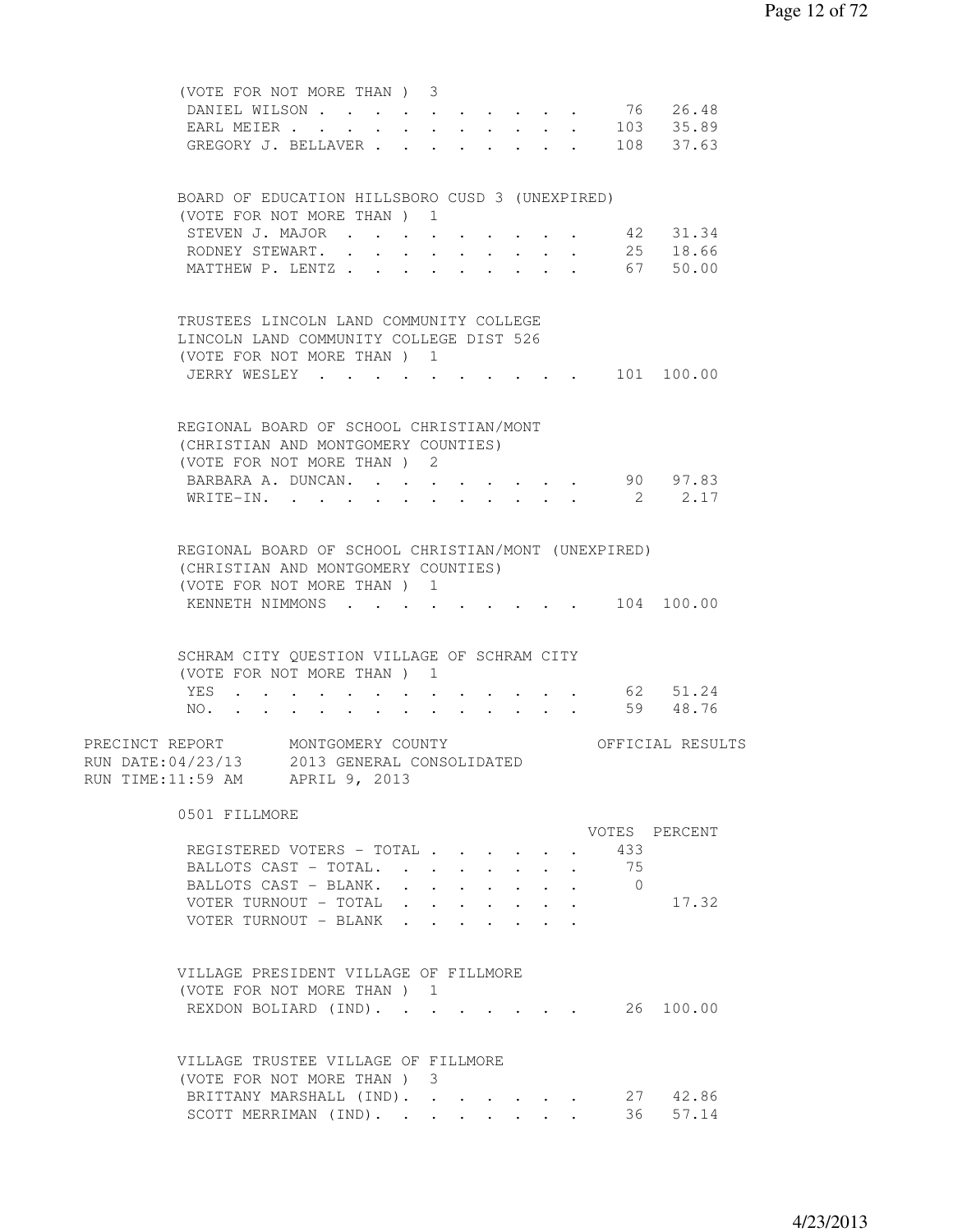| TOWNSHIP SUPERVISOR FILLMORE TOWNSHIP                    |  |                                                                          |              |                                                         |              |           |
|----------------------------------------------------------|--|--------------------------------------------------------------------------|--------------|---------------------------------------------------------|--------------|-----------|
| (VOTE FOR NOT MORE THAN) 1                               |  |                                                                          |              |                                                         |              |           |
| SCOT USHER (DEM) 64 100.00                               |  |                                                                          |              |                                                         |              |           |
| NO CANDIDATE FILED                                       |  |                                                                          |              | $\cdot$ $\cdot$ $\cdot$ $\cdot$ $\cdot$ $\cdot$ $\cdot$ | $\bigcap$    |           |
|                                                          |  |                                                                          |              |                                                         |              |           |
|                                                          |  |                                                                          |              |                                                         |              |           |
| TOWNSHIP CLERK FILLMORE TOWNSHIP                         |  |                                                                          |              |                                                         |              |           |
| (VOTE FOR NOT MORE THAN) 1                               |  |                                                                          |              |                                                         |              |           |
| JEANNA LORTON (DEM)                                      |  |                                                                          |              | $\cdot$ $\cdot$ $\cdot$ $\cdot$ $\cdot$                 |              | 64 100.00 |
| NO CANDIDATE FILED                                       |  |                                                                          | $\mathbf{L}$ |                                                         | $\bigcirc$   |           |
|                                                          |  |                                                                          |              |                                                         |              |           |
| TOWNSHIP TRUSTEES FILLMORE TOWNSHIP                      |  |                                                                          |              |                                                         |              |           |
| (VOTE FOR NOT MORE THAN) 4                               |  |                                                                          |              |                                                         |              |           |
| KENNETH E. SMITH (DEM)                                   |  |                                                                          |              |                                                         |              | 51 31.29  |
| CAROL CHRIST-MORAL (DEM)                                 |  |                                                                          |              |                                                         |              | 46 28.22  |
| DEBRA DAVIDSON (REP).                                    |  |                                                                          |              |                                                         |              | 66 40.49  |
|                                                          |  |                                                                          |              |                                                         |              |           |
|                                                          |  |                                                                          |              |                                                         |              |           |
| HIGHWAY COMMISSIONER FILLMORE CONSOLIDATED ROAD DISTRICT |  |                                                                          |              |                                                         |              |           |
| (VOTE FOR NOT MORE THAN) 1                               |  |                                                                          |              |                                                         |              |           |
| BRENT HARRISON (DEM). 67 100.00                          |  |                                                                          |              |                                                         |              |           |
| NO CANDIDATE FILED                                       |  |                                                                          |              |                                                         | $\bigcirc$   |           |
|                                                          |  |                                                                          |              |                                                         |              |           |
| MULTI-TOWNSHIP ASSESSOR WITT/FILL/SO FILL MTA            |  |                                                                          |              |                                                         |              |           |
| (VOTE FOR NOT MORE THAN) 1                               |  |                                                                          |              |                                                         |              |           |
| NO CANDIDATE FILED                                       |  |                                                                          |              |                                                         | $\Omega$     |           |
|                                                          |  |                                                                          |              |                                                         |              |           |
|                                                          |  |                                                                          |              |                                                         |              |           |
| BOARD OF EDUCATION HILLSBORO CUSD 3                      |  |                                                                          |              |                                                         |              |           |
| (VOTE FOR NOT MORE THAN) 3                               |  |                                                                          |              |                                                         |              |           |
| DANIEL WILSON                                            |  |                                                                          |              |                                                         |              | 3 37.50   |
| EARL MEIER                                               |  |                                                                          |              |                                                         |              | 2, 25.00  |
| GREGORY J. BELLAVER                                      |  |                                                                          |              |                                                         |              | 3 37.50   |
|                                                          |  |                                                                          |              |                                                         |              |           |
|                                                          |  |                                                                          |              |                                                         |              |           |
| BOARD OF EDUCATION HILLSBORO CUSD 3 (UNEXPIRED)          |  |                                                                          |              |                                                         |              |           |
| (VOTE FOR NOT MORE THAN) 1                               |  |                                                                          |              |                                                         |              |           |
| STEVEN J. MAJOR                                          |  |                                                                          |              |                                                         |              | 4 100.00  |
| RODNEY STEWART.                                          |  |                                                                          |              |                                                         | 0            |           |
| MATTHEW P. LENTZ                                         |  |                                                                          |              |                                                         | $\Omega$     |           |
| BOARD OF EDUCATION NOKOMIS CUSD 22                       |  |                                                                          |              |                                                         |              |           |
| (VOTE FOR NOT MORE THAN) 4                               |  |                                                                          |              |                                                         |              |           |
|                                                          |  |                                                                          |              |                                                         | 38           | 19.00     |
| JIM EISENBARTH.<br>DENNY BAUMAN                          |  |                                                                          |              |                                                         | 38           | 19.00     |
|                                                          |  | $\mathbf{r}$ , $\mathbf{r}$ , $\mathbf{r}$ , $\mathbf{r}$ , $\mathbf{r}$ |              |                                                         | 38           | 19.00     |
| BRIAN CHAUSSE<br>MICHAEL R. GLENN                        |  |                                                                          |              |                                                         | 32           | 16.00     |
| STEVEN JANSSEN.                                          |  |                                                                          |              |                                                         | 54           | 27.00     |
|                                                          |  |                                                                          |              |                                                         |              |           |
|                                                          |  |                                                                          |              |                                                         |              |           |
| BOARD OF EDUCATION VANDALIA CUSD 203                     |  |                                                                          |              |                                                         |              |           |
| (VOTE FOR NOT MORE THAN) 4                               |  |                                                                          |              |                                                         |              |           |
| CHRISTOPHER A. PALMER                                    |  |                                                                          |              |                                                         | $\Omega$     |           |
| ROGER HILL $\ldots$ $\ldots$ $\ldots$ $\ldots$ $\ldots$  |  |                                                                          |              |                                                         | $\Omega$     |           |
| CONNIE GOLDSMITH                                         |  |                                                                          |              |                                                         | $\mathbf{0}$ |           |
| JOE LAWSON                                               |  |                                                                          |              |                                                         | 0            |           |
| JOHN CAMPBELL                                            |  |                                                                          |              |                                                         | $\Omega$     |           |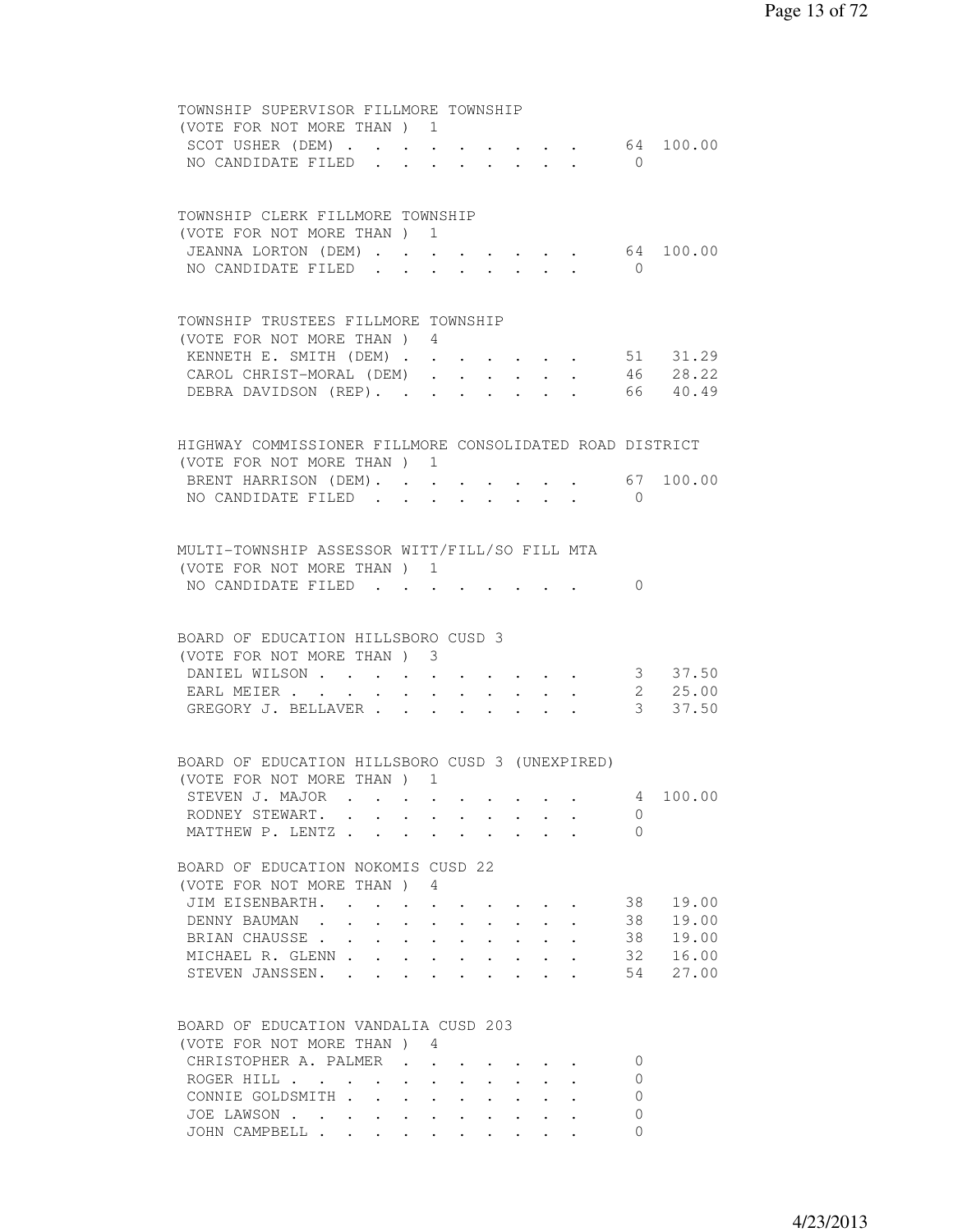TRUSTEES KASKASKIA COMMUNITY COLLEGE KASKASKIA COMMUNITY COLLEGE DISTRICT 501 (VOTE FOR NOT MORE THAN ) 2 BILL HAWLEY. . . . . . . . . . . 0 ROBERT L. FUNDERBURK. . . . . . . . 0 LINDA S. STOVER . . . . . . . . . 0 VIVIAN L. CREED . . . . . . . . . 0 TRUSTEES KASKASKIA COMMUNITY COLLEGE (UNEXPIRED) KASKASKIA COMMUNITY COLLEGE DISTRICT 501 (VOTE FOR NOT MORE THAN ) 1 BRYAN S. HOLTHAUS. . . . . . . . . 0 BRIAN THOMAS COURTNEY . . . . . . . 0 TRUSTEES LINCOLN LAND COMMUNITY COLLEGE LINCOLN LAND COMMUNITY COLLEGE DIST 526 (VOTE FOR NOT MORE THAN ) 1 JERRY WESLEY . . . . . . . . . . 38 100.00 REGIONAL BOARD OF SCHOOL BOND/EFF/FAYETT (BOND, EFFINGHAM AND FAYETTE COUNTIES) (VOTE FOR NOT MORE THAN ) 2 EUGENE A. LOGUE . . . . . . . . . 0 REGIONAL BOARD OF SCHOOL BOND/EFF/FAYETT (UNEXPIRED) (BOND, EFFINGHAM AND FAYETTE COUNTIES) (VOTE FOR NOT MORE THAN ) 2 JIMMIE D. RICE. . . . . . . . . . 0 REGIONAL BOARD OF SCHOOL CHRISTIAN/MONT (CHRISTIAN AND MONTGOMERY COUNTIES) (VOTE FOR NOT MORE THAN ) 2 BARBARA A. DUNCAN. . . . . . . . . 37 94.87 WRITE-IN. . . . . . . . . . . . 2 5.13 REGIONAL BOARD OF SCHOOL CHRISTIAN/MONT (UNEXPIRED) (CHRISTIAN AND MONTGOMERY COUNTIES) (VOTE FOR NOT MORE THAN ) 1 KENNETH NIMMONS . . . . . . . . . 46 100.00 PRECINCT REPORT MONTGOMERY COUNTY THE OFFICIAL RESULTS RUN DATE:04/23/13 2013 GENERAL CONSOLIDATED RUN TIME:11:59 AM APRIL 9, 2013 0601 GRISHAM 1 VOTES PERCENT REGISTERED VOTERS - TOTAL . . . . . 245 BALLOTS CAST - TOTAL. . . . . . . . 54 BALLOTS CAST - BLANK. . . . . . . . 0 VOTER TURNOUT - TOTAL . . . . . . . 22.04 VOTER TURNOUT - BLANK . . . . . . .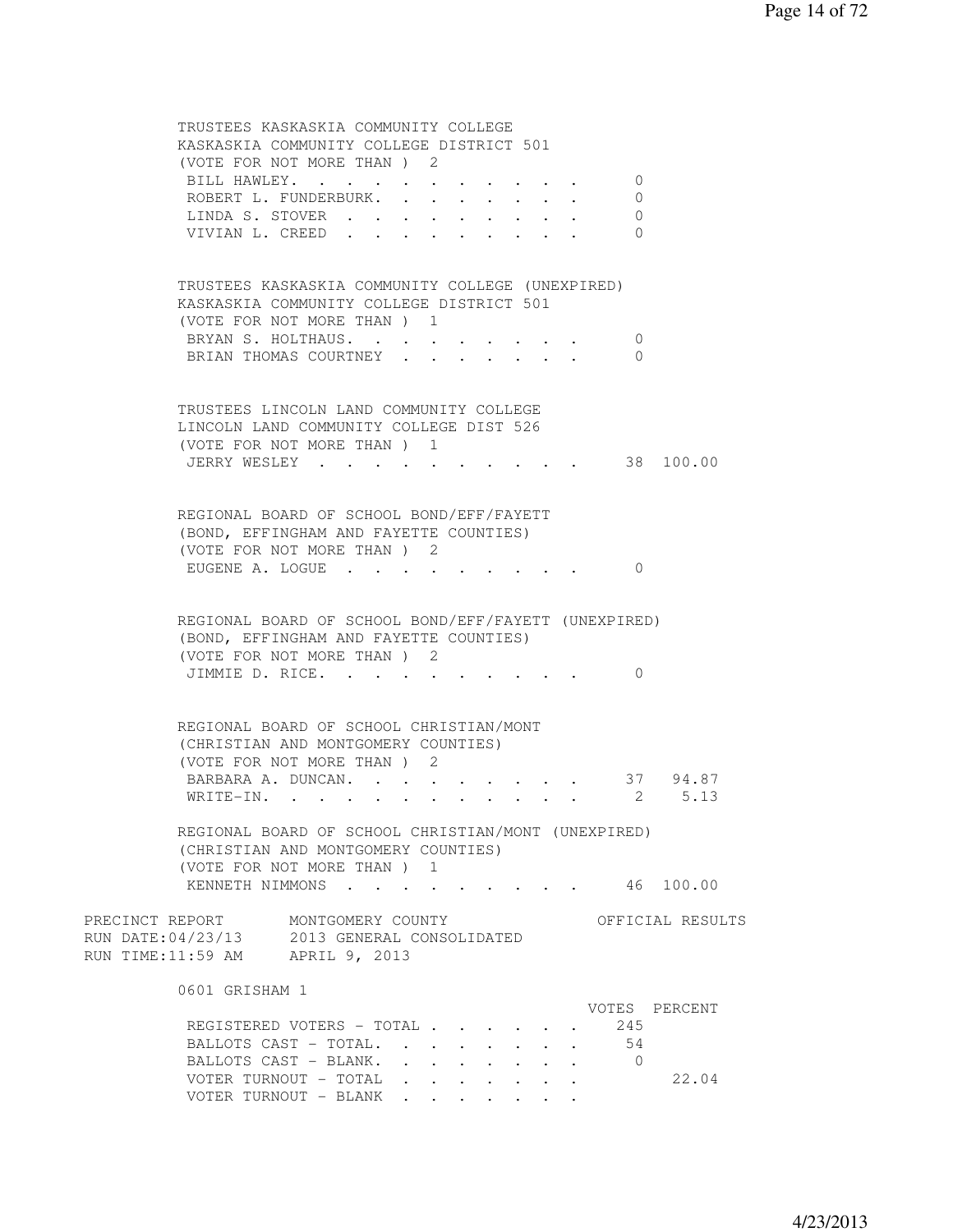| VILLAGE PRESIDENT VILLAGE OF PANAMA                |                           |                 |              |                           |                        |                           |
|----------------------------------------------------|---------------------------|-----------------|--------------|---------------------------|------------------------|---------------------------|
| (VOTE FOR NOT MORE THAN) 1                         |                           |                 |              |                           |                        |                           |
| JOSEPH MCCARIO (IND).                              |                           |                 |              |                           |                        | 30 100.00                 |
|                                                    |                           |                 |              |                           |                        |                           |
|                                                    |                           |                 |              |                           |                        |                           |
| VILLAGE CLERK VILLAGE OF PANAMA                    |                           |                 |              |                           |                        |                           |
| (VOTE FOR NOT MORE THAN) 1                         |                           |                 |              |                           |                        |                           |
| NO CANDIDATE FILED                                 |                           |                 |              |                           | $\Omega$               |                           |
|                                                    |                           |                 |              |                           |                        |                           |
|                                                    |                           |                 |              |                           |                        |                           |
|                                                    |                           |                 |              |                           |                        |                           |
| VILLAGE TRUSTEE VILLAGE OF PANAMA                  |                           |                 |              |                           |                        |                           |
| (VOTE FOR NOT MORE THAN) 3                         |                           |                 |              |                           |                        |                           |
| MIKE KNEBEL (IND).                                 |                           |                 |              |                           |                        | 26 36.62                  |
| ALVIN ASH (IND)                                    |                           |                 |              |                           |                        | 23 32.39                  |
| MARVIN MILLER (IND) 22 30.99                       |                           |                 |              |                           |                        |                           |
|                                                    |                           |                 |              |                           |                        |                           |
|                                                    |                           |                 |              |                           |                        |                           |
| TOWNSHIP SUPERVISOR GRISHAM TOWNSHIP               |                           |                 |              |                           |                        |                           |
| (VOTE FOR NOT MORE THAN) 1                         |                           |                 |              |                           |                        |                           |
| PHYLLIS A. VOLKMAR (DEM)                           |                           |                 |              |                           |                        | 45 100.00                 |
|                                                    |                           |                 |              |                           |                        |                           |
|                                                    |                           |                 |              |                           |                        |                           |
| TOWNSHIP CLERK GRISHAM TOWNSHIP                    |                           |                 |              |                           |                        |                           |
| (VOTE FOR NOT MORE THAN ) 1                        |                           |                 |              |                           |                        |                           |
|                                                    |                           |                 |              |                           |                        | 42 100.00                 |
| CANDI LUCK (DEM)                                   |                           |                 |              |                           |                        |                           |
|                                                    |                           |                 |              |                           |                        |                           |
|                                                    |                           |                 |              |                           |                        |                           |
| HIGHWAY COMMISSIONER GRISHAM TOWNSHIP              |                           |                 |              |                           |                        |                           |
| (VOTE FOR NOT MORE THAN) 1                         |                           |                 |              |                           |                        |                           |
| THOMAS M. CHAPPELEAR (DEM).                        |                           |                 |              |                           |                        | $\cdot$ $\cdot$ 39 100.00 |
|                                                    |                           |                 |              |                           |                        |                           |
|                                                    |                           |                 |              |                           |                        |                           |
| TOWNSHIP TRUSTEES GRISHAM TOWNSHIP                 |                           |                 |              |                           |                        |                           |
| (VOTE FOR NOT MORE THAN) 4                         |                           |                 |              |                           |                        |                           |
| JIM CARROLL (DEM).                                 |                           |                 |              |                           |                        | 26.11                     |
| MICHAEL LAUGHLIN (DEM)                             |                           | $\cdot$ $\cdot$ |              |                           | 41<br>39               | 24.84                     |
| ROWDY LUCK (DEM)                                   |                           |                 |              |                           |                        | 39 24.84                  |
| TRENT LAUGHLIN (DEM).                              |                           |                 | $\mathbf{L}$ |                           | 38                     | 24.20                     |
|                                                    |                           |                 |              |                           |                        |                           |
|                                                    |                           |                 |              |                           |                        |                           |
| MULTI-TOWNSHIP ASSESSOR GRISH/WALSH/E FORK MTA     |                           |                 |              |                           |                        |                           |
| (VOTE FOR NOT MORE THAN) 1                         |                           |                 |              |                           |                        |                           |
|                                                    |                           |                 |              |                           | $\Omega$               |                           |
| NO CANDIDATE FILED                                 |                           |                 |              |                           |                        |                           |
|                                                    |                           |                 |              |                           |                        |                           |
|                                                    |                           |                 |              |                           |                        |                           |
| LIBRARY TRUSTEE LITCHFIELD PUBLIC LIBRARY DISTRICT |                           |                 |              |                           |                        |                           |
| (VOTE FOR NOT MORE THAN) 3                         |                           |                 |              |                           |                        |                           |
| MYRA OSTERBUHR.                                    |                           |                 |              |                           |                        | 2 40.00                   |
| VICKIE LOVELLETTE. 2 40.00                         |                           |                 |              |                           |                        |                           |
| CAROL SNEED.                                       |                           |                 |              |                           | $1 \quad \blacksquare$ | 20.00                     |
|                                                    |                           |                 |              |                           |                        |                           |
| BOARD OF EDUCATION BOND COUNTY CUSD 2              |                           |                 |              |                           |                        |                           |
| (VOTE FOR NOT MORE THAN) 4                         |                           |                 |              |                           |                        |                           |
| JAY D. YOUNG                                       |                           |                 |              |                           | 0                      |                           |
| TOM BROOMFIELD.                                    | $\mathbf{L}$              |                 |              |                           | $\Omega$               |                           |
| Wm. (BUD) DUNCAN                                   | $\mathbf{L}^{\text{max}}$ | $\cdot$ $\cdot$ |              | $\mathbf{L}$ $\mathbf{L}$ | $\Omega$               |                           |
| EDMAR P.W. SCHREIBER.                              |                           |                 |              |                           | $\Omega$               |                           |
|                                                    |                           |                 |              |                           |                        |                           |
| MICHAEL W. TIMMERMAN.                              |                           |                 |              |                           | $\mathbf{0}$           |                           |
| VANCE DANIKEN                                      |                           |                 |              |                           | $\Omega$               |                           |
| SCOTT WORKMAN                                      |                           |                 |              |                           | 0                      |                           |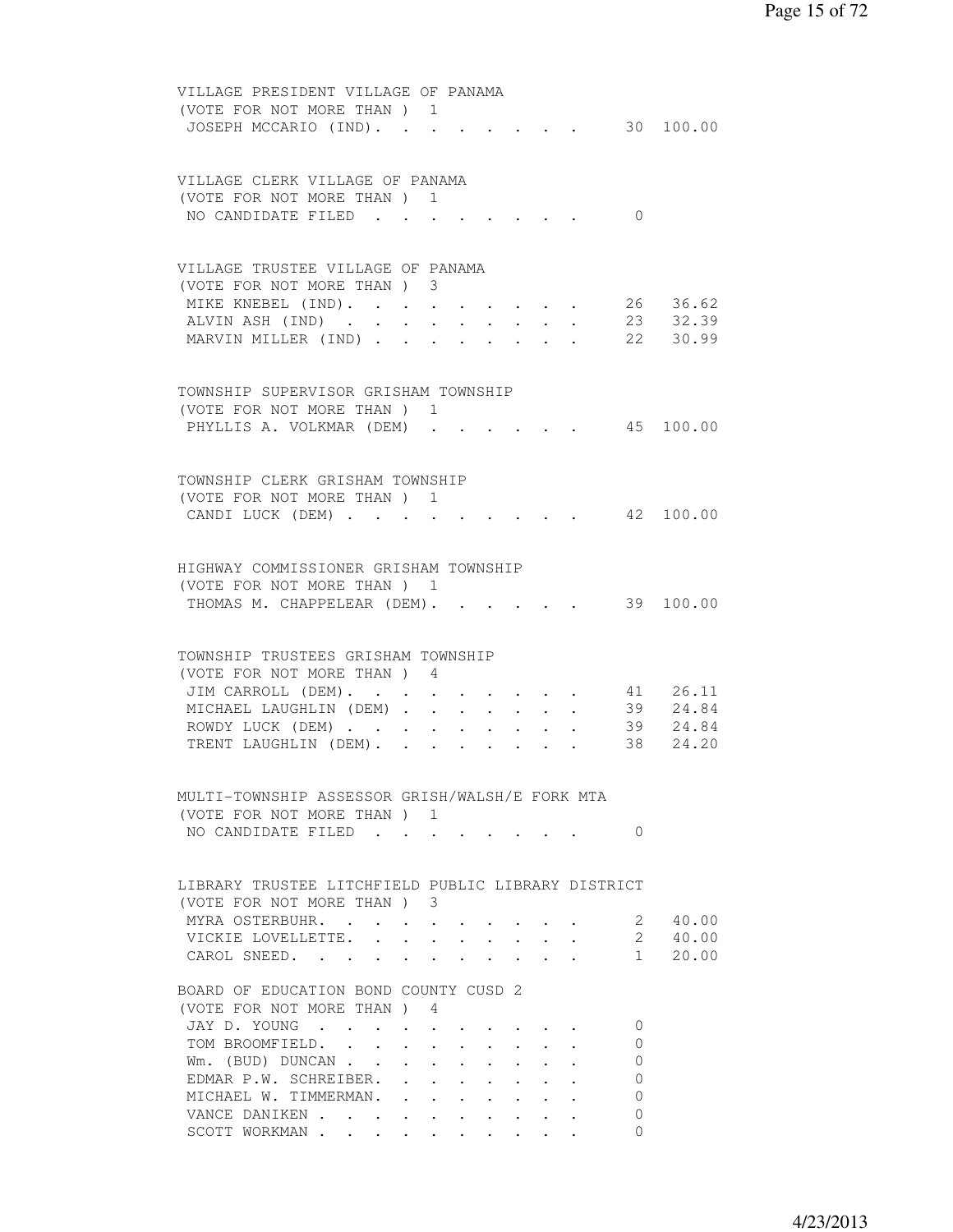| BOARD OF EDUCATION HILLSBORO CUSD 3                                                                                               |
|-----------------------------------------------------------------------------------------------------------------------------------|
| (VOTE FOR NOT MORE THAN) 3                                                                                                        |
| DANIEL WILSON 19 27.94                                                                                                            |
| EARL MEIER 26 38.24                                                                                                               |
| GREGORY J. BELLAVER 23 33.82                                                                                                      |
|                                                                                                                                   |
|                                                                                                                                   |
| BOARD OF EDUCATION HILLSBORO CUSD 3 (UNEXPIRED)                                                                                   |
| (VOTE FOR NOT MORE THAN) 1                                                                                                        |
| $\cdot$ 15 41.67<br>STEVEN J. MAJOR                                                                                               |
| 6 16.67<br>RODNEY STEWART.                                                                                                        |
| MATTHEW P. LENTZ 15 41.67                                                                                                         |
|                                                                                                                                   |
| BOARD OF EDUCATION LITCHFIELD CUSD 12                                                                                             |
| (VOTE FOR NOT MORE THAN) 3                                                                                                        |
| 1 8.33<br>DENNIS SCOBBIE.                                                                                                         |
| $4 \quad 33.33$<br>JEFFREY S. HELGEN.<br>$\cdot$ $\cdot$ $\cdot$ $\cdot$ $\cdot$<br>$\overline{G}(\overline{G})$                  |
| 1 8.33<br>REGGY WALDRUP<br>$\sim$ $-$<br>$\mathbf{L}^{\text{max}}$ , $\mathbf{L}^{\text{max}}$<br>$\cdot$ $\cdot$ $\cdot$ $\cdot$ |
| $\mathcal{L}_{\text{max}}$ , and $\mathcal{L}_{\text{max}}$<br>CRAIG N. HIRES.<br>1 8.33                                          |
| 1 8.33<br>RON ANGLIN                                                                                                              |
| DONNA S. WUJEK. 4 33.33                                                                                                           |
|                                                                                                                                   |
|                                                                                                                                   |
| TRUSTEES KASKASKIA COMMUNITY COLLEGE                                                                                              |
| KASKASKIA COMMUNITY COLLEGE DISTRICT 501                                                                                          |
| (VOTE FOR NOT MORE THAN) 2                                                                                                        |
| BILL HAWLEY.<br>$\bigcirc$<br>and a strain and a strain of the                                                                    |
| ROBERT L. FUNDERBURK.<br>$\overline{0}$                                                                                           |
| LINDA S. STOVER<br>$\circ$                                                                                                        |
| VIVIAN L. CREED<br>$\bigcirc$                                                                                                     |
|                                                                                                                                   |
|                                                                                                                                   |
| TRUSTEES KASKASKIA COMMUNITY COLLEGE (UNEXPIRED)                                                                                  |
| KASKASKIA COMMUNITY COLLEGE DISTRICT 501                                                                                          |
| (VOTE FOR NOT MORE THAN) 1                                                                                                        |
| BRYAN S. HOLTHAUS.<br>$\overline{0}$<br>$\mathbf{r} = \mathbf{r} + \mathbf{r}$ , where $\mathbf{r} = \mathbf{r} + \mathbf{r}$     |
| $\mathbf{r} = \mathbf{r} \cdot \mathbf{r}$ , $\mathbf{r} = \mathbf{r} \cdot \mathbf{r}$<br>BRIAN THOMAS COURTNEY<br>$\Omega$      |
|                                                                                                                                   |
|                                                                                                                                   |
| TRUSTEES LINCOLN LAND COMMUNITY COLLEGE                                                                                           |
| LINCOLN LAND COMMUNITY COLLEGE DIST 526                                                                                           |
| (VOTE FOR NOT MORE THAN) 1                                                                                                        |
| $\cdot$ 32 100.00<br>JERRY WESLEY                                                                                                 |
|                                                                                                                                   |
| REGIONAL BOARD OF SCHOOL BOND/EFF/FAYETT                                                                                          |
| (BOND, EFFINGHAM AND FAYETTE COUNTIES)                                                                                            |
| (VOTE FOR NOT MORE THAN) 2                                                                                                        |
| EUGENE A. LOGUE<br>$\Omega$                                                                                                       |
|                                                                                                                                   |
|                                                                                                                                   |
| REGIONAL BOARD OF SCHOOL BOND/EFF/FAYETT (UNEXPIRED)                                                                              |
| (BOND, EFFINGHAM AND FAYETTE COUNTIES)                                                                                            |
| (VOTE FOR NOT MORE THAN) 2                                                                                                        |
| JIMMIE D. RICE.<br>$\circ$                                                                                                        |
|                                                                                                                                   |

REGIONAL BOARD OF SCHOOL CHRISTIAN/MONT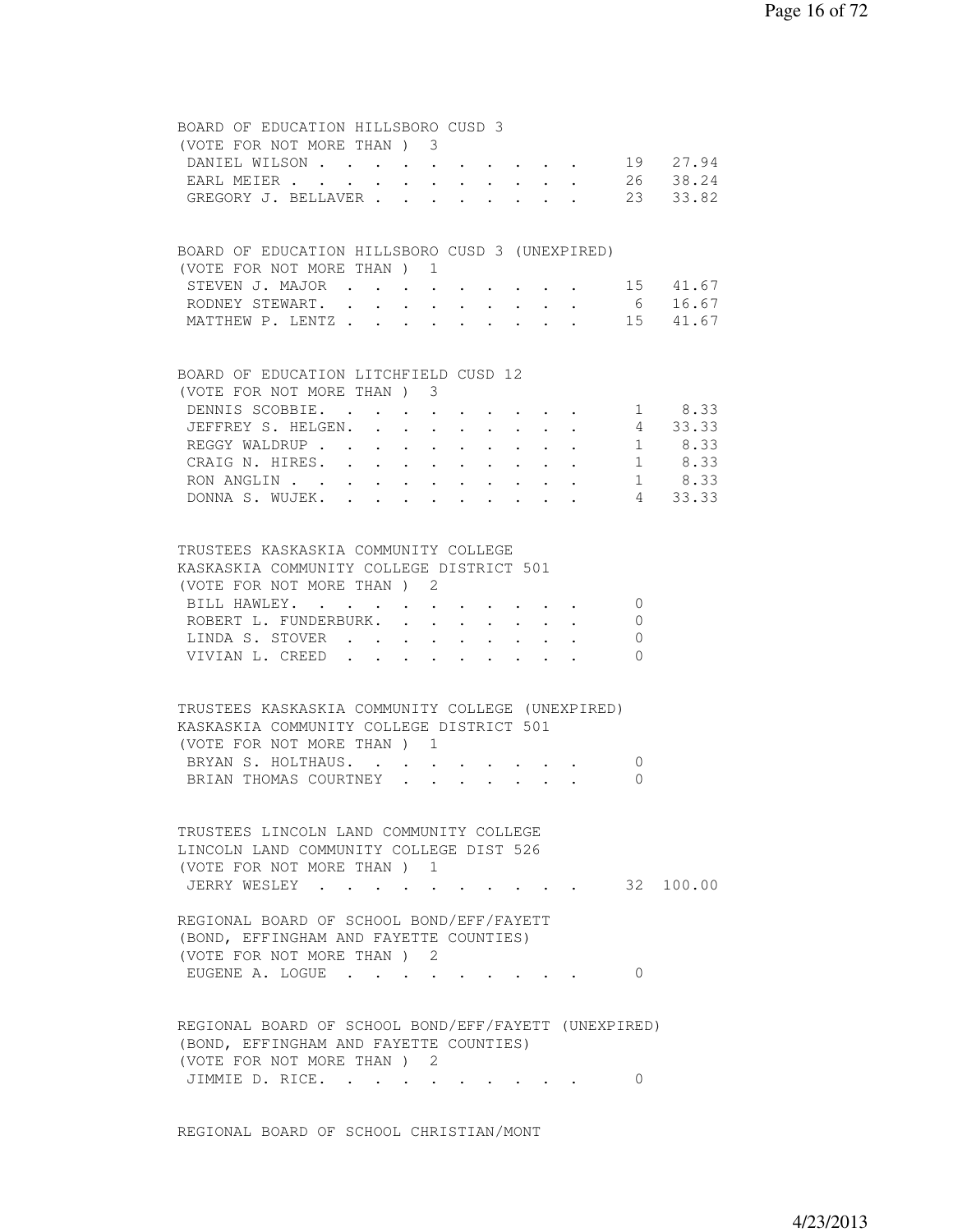| (CHRISTIAN AND MONTGOMERY COUNTIES)                                                                                                     |  |
|-----------------------------------------------------------------------------------------------------------------------------------------|--|
| (VOTE FOR NOT MORE THAN) 2                                                                                                              |  |
| BARBARA A. DUNCAN. 28 100.00                                                                                                            |  |
| WRITE-IN.<br>$\bigcirc$                                                                                                                 |  |
| REGIONAL BOARD OF SCHOOL CHRISTIAN/MONT (UNEXPIRED)                                                                                     |  |
| (CHRISTIAN AND MONTGOMERY COUNTIES)                                                                                                     |  |
| (VOTE FOR NOT MORE THAN ) 1                                                                                                             |  |
| KENNETH NIMMONS 31 100.00                                                                                                               |  |
|                                                                                                                                         |  |
| PANAMA QUESTION VILLAGE OF PANAMA                                                                                                       |  |
| (VOTE FOR NOT MORE THAN ) 1                                                                                                             |  |
| . 12 38.71<br>YES                                                                                                                       |  |
| NO. 19 61.29                                                                                                                            |  |
| PRECINCT REPORT MONTGOMERY COUNTY<br>RUN DATE:04/23/13 2013 GENERAL CONSOLIDATED<br>OFFICIAL RESULTS<br>RUN TIME:11:59 AM APRIL 9, 2013 |  |
| 0602 GRISHAM 2                                                                                                                          |  |
| VOTES PERCENT                                                                                                                           |  |
| REGISTERED VOTERS - TOTAL 174                                                                                                           |  |
| BALLOTS CAST - TOTAL. 84                                                                                                                |  |
| BALLOTS CAST - BLANK.<br>$\overline{0}$                                                                                                 |  |
| VOTER TURNOUT - TOTAL<br>48.28                                                                                                          |  |
| VOTER TURNOUT - BLANK                                                                                                                   |  |
|                                                                                                                                         |  |
| VILLAGE PRESIDENT VILLAGE OF DONNELLSON<br>(VOTE FOR NOT MORE THAN) 1                                                                   |  |
| 25 38.46<br>JO ANN JONES (IND)                                                                                                          |  |
| 16 24.62<br>JIM HICKMAN (IND).                                                                                                          |  |
| 24<br>HIRAM L. RENFRO (IND)<br>36.92                                                                                                    |  |
| VILLAGE TRUSTEE VILLAGE OF DONNELLSON<br>(VOTE FOR NOT MORE THAN) 3                                                                     |  |
| 37 23.87<br>ROBERT L. HOXSEY (IND)                                                                                                      |  |
| 27<br>17.42<br>NELDA ADKISSON (IND).                                                                                                    |  |
| 22<br>14.19<br>ERNEST V. RENFRO (IND)                                                                                                   |  |
| PAMELLA SHORT (IND)<br>43<br>27.74<br>$\cdot$ $\cdot$ $\cdot$ $\cdot$ $\cdot$ $\cdot$                                                   |  |
| 26<br>16.77<br>EVELYN BARKSDALE (IND).                                                                                                  |  |
| TOWNSHIP SUPERVISOR GRISHAM TOWNSHIP<br>(VOTE FOR NOT MORE THAN) 1                                                                      |  |
| PHYLLIS A. VOLKMAR (DEM)<br>58 100.00                                                                                                   |  |
| TOWNSHIP CLERK GRISHAM TOWNSHIP<br>(VOTE FOR NOT MORE THAN) 1<br>CANDI LUCK (DEM)<br>66 100.00                                          |  |
| HIGHWAY COMMISSIONER GRISHAM TOWNSHIP<br>(VOTE FOR NOT MORE THAN ) 1                                                                    |  |
| THOMAS M. CHAPPELEAR (DEM). 63 100.00                                                                                                   |  |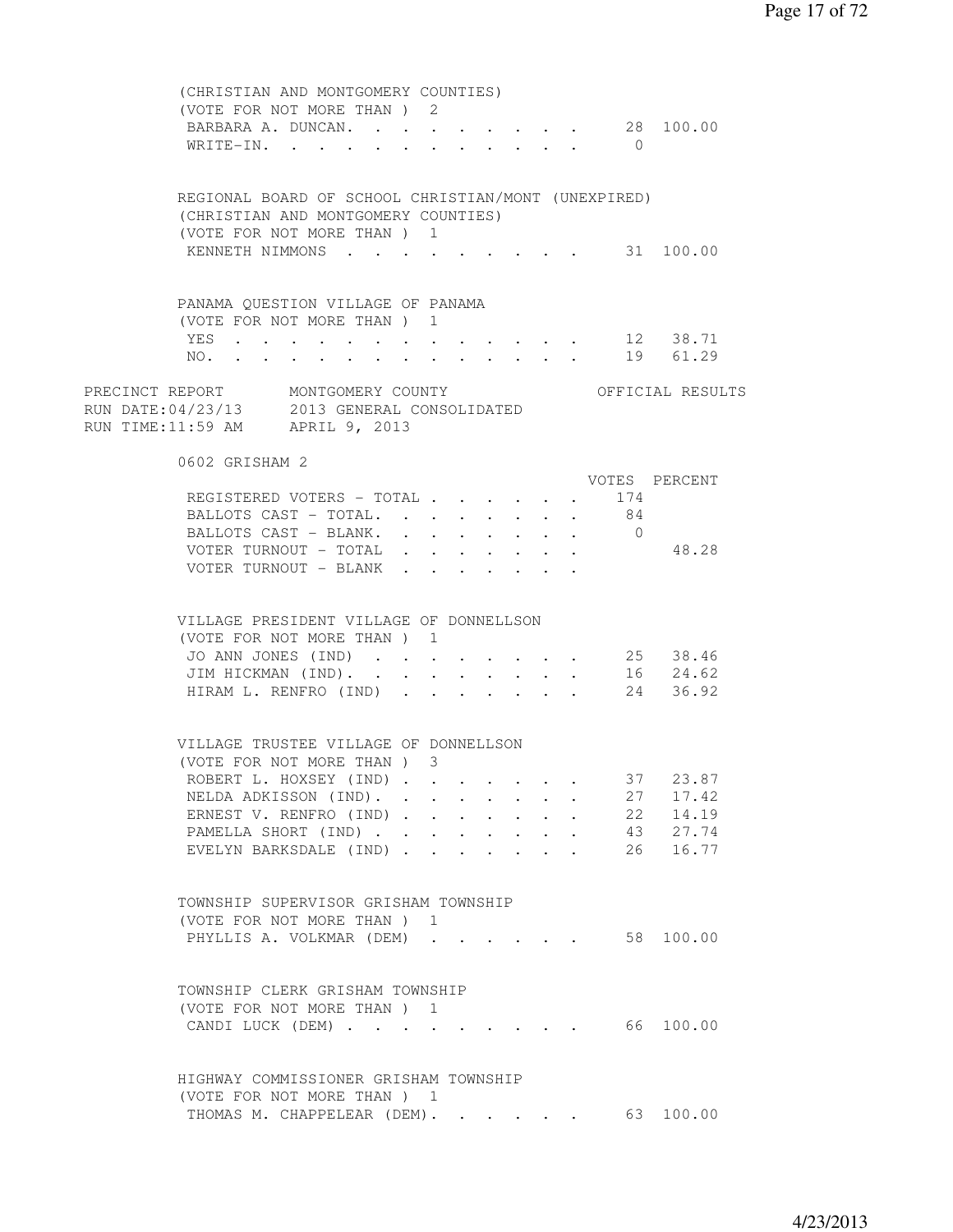| TOWNSHIP TRUSTEES GRISHAM TOWNSHIP                                                                                                         |                                                              |        |  |                                         |            |                      |
|--------------------------------------------------------------------------------------------------------------------------------------------|--------------------------------------------------------------|--------|--|-----------------------------------------|------------|----------------------|
| (VOTE FOR NOT MORE THAN) 4                                                                                                                 |                                                              |        |  |                                         |            |                      |
| JIM CARROLL (DEM). 51 26.56                                                                                                                |                                                              |        |  |                                         |            |                      |
| MICHAEL LAUGHLIN (DEM) 48 25.00                                                                                                            |                                                              |        |  |                                         |            |                      |
| ROWDY LUCK (DEM) 49 25.52                                                                                                                  |                                                              |        |  |                                         |            |                      |
| TRENT LAUGHLIN (DEM). 44 22.92                                                                                                             |                                                              |        |  |                                         |            |                      |
| MULTI-TOWNSHIP ASSESSOR GRISH/WALSH/E FORK MTA                                                                                             |                                                              |        |  |                                         |            |                      |
| (VOTE FOR NOT MORE THAN) 1                                                                                                                 |                                                              |        |  |                                         |            |                      |
| NO CANDIDATE FILED                                                                                                                         |                                                              |        |  |                                         | $\Omega$   |                      |
|                                                                                                                                            |                                                              |        |  |                                         |            |                      |
| BOARD OF EDUCATION HILLSBORO CUSD 3                                                                                                        |                                                              |        |  |                                         |            |                      |
| (VOTE FOR NOT MORE THAN) 3                                                                                                                 |                                                              |        |  |                                         |            |                      |
| DANIEL WILSON                                                                                                                              |                                                              |        |  |                                         |            | 37 31.62             |
| EARL MEIER<br>GREGORY J. BELLAVER                                                                                                          |                                                              |        |  |                                         |            | 41 35.04<br>39 33.33 |
|                                                                                                                                            |                                                              |        |  |                                         |            |                      |
| BOARD OF EDUCATION HILLSBORO CUSD 3 (UNEXPIRED)<br>(VOTE FOR NOT MORE THAN) 1                                                              |                                                              |        |  |                                         |            |                      |
| STEVEN J. MAJOR 22 33.85                                                                                                                   |                                                              |        |  |                                         |            |                      |
| RODNEY STEWART. 22 33.85                                                                                                                   |                                                              |        |  |                                         |            |                      |
| MATTHEW P. LENTZ 21 32.31                                                                                                                  |                                                              |        |  |                                         |            |                      |
|                                                                                                                                            |                                                              |        |  |                                         |            |                      |
| TRUSTEES LINCOLN LAND COMMUNITY COLLEGE<br>LINCOLN LAND COMMUNITY COLLEGE DIST 526<br>(VOTE FOR NOT MORE THAN) 1<br>JERRY WESLEY 44 100.00 |                                                              |        |  |                                         |            |                      |
|                                                                                                                                            |                                                              |        |  |                                         |            |                      |
| REGIONAL BOARD OF SCHOOL CHRISTIAN/MONT<br>(CHRISTIAN AND MONTGOMERY COUNTIES)<br>(VOTE FOR NOT MORE THAN) 2                               |                                                              |        |  |                                         |            |                      |
| BARBARA A. DUNCAN.                                                                                                                         | $\ddot{\phantom{0}}$                                         |        |  |                                         |            | 48 97.96             |
| WRITE-IN.                                                                                                                                  |                                                              |        |  | $\cdot$ $\cdot$ $\cdot$ $\cdot$ $\cdot$ |            | $1 \t 2.04$          |
|                                                                                                                                            |                                                              |        |  |                                         |            |                      |
| REGIONAL BOARD OF SCHOOL CHRISTIAN/MONT (UNEXPIRED)<br>(CHRISTIAN AND MONTGOMERY COUNTIES)<br>(VOTE FOR NOT MORE THAN ) 1                  |                                                              |        |  |                                         |            |                      |
| KENNETH NIMMONS 49 100.00                                                                                                                  |                                                              |        |  |                                         |            |                      |
| PRECINCT REPORT MONTGOMERY COUNTY<br>RUN DATE: 04/23/13 2013 GENERAL CONSOLIDATED<br>RUN TIME:11:59 AM APRIL 9, 2013                       |                                                              |        |  |                                         |            | OFFICIAL RESULTS     |
| 0701 HARVEL                                                                                                                                |                                                              |        |  |                                         |            |                      |
|                                                                                                                                            |                                                              |        |  |                                         |            | VOTES PERCENT        |
| REGISTERED VOTERS - TOTAL                                                                                                                  |                                                              |        |  |                                         | 144        |                      |
| BALLOTS CAST - TOTAL.                                                                                                                      |                                                              |        |  |                                         | 29         |                      |
| BALLOTS CAST - BLANK.                                                                                                                      | $\mathbf{L} = \mathbf{L} \mathbf{L} + \mathbf{L} \mathbf{L}$ |        |  |                                         | $\bigcirc$ |                      |
| VOTER TURNOUT - TOTAL                                                                                                                      | $\ddot{\phantom{0}}$<br>$\ddot{\phantom{0}}$                 | $\sim$ |  |                                         |            | 20.14                |
| VOTER TURNOUT - BLANK                                                                                                                      | $\cdot$ $\cdot$ $\cdot$ $\cdot$ $\cdot$                      |        |  |                                         |            |                      |

 VILLAGE PRESIDENT VILLAGE OF HARVEL (VOTE FOR NOT MORE THAN ) 1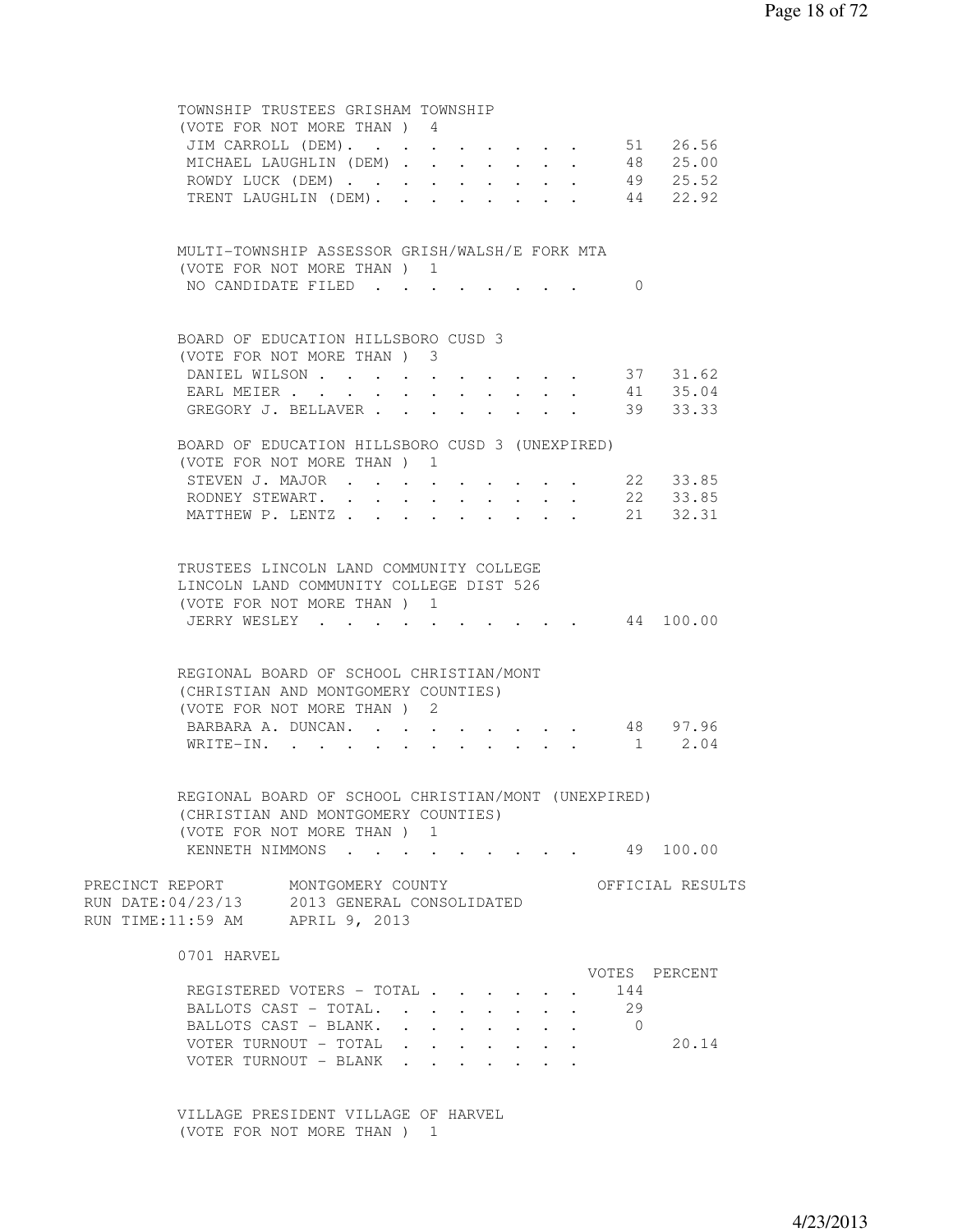| WRITE-IN.<br>100.00<br>8                                                                      |
|-----------------------------------------------------------------------------------------------|
| VILLAGE CLERK VILLAGE OF HARVEL                                                               |
| (VOTE FOR NOT MORE THAN )<br>1                                                                |
| 13 100.00<br>MAX L. NEUNABER (IND)                                                            |
|                                                                                               |
| VILLAGE TRUSTEE VILLAGE OF HARVEL                                                             |
| (VOTE FOR NOT MORE THAN) 3                                                                    |
| 19 100.00<br>WRITE-IN.                                                                        |
|                                                                                               |
| VILLAGE TRUSTEE VILLAGE OF HARVEL (UNEXPIRED)                                                 |
| (VOTE FOR NOT MORE THAN) 2<br>NO CANDIDATE FILED<br>$\Omega$                                  |
|                                                                                               |
| TOWNSHIP SUPERVISOR HARVEL TOWNSHIP                                                           |
| (VOTE FOR NOT MORE THAN) 1                                                                    |
| NO CANDIDATE FILED<br>$\overline{0}$                                                          |
| 23 100.00<br>DAVE LEONARD (DEM).<br>$\mathbf{r} = \mathbf{r}$<br>$\sim$                       |
|                                                                                               |
| TOWNSHIP CLERK HARVEL TOWNSHIP                                                                |
| (VOTE FOR NOT MORE THAN) 1                                                                    |
| NO CANDIDATE FILED<br>$\circ$<br>$\cdot$                                                      |
| SHARON A. FUNDERBURK (DEM).<br>100.00<br>23                                                   |
| HIGHWAY COMMISSIONER HARVEL TOWNSHIP                                                          |
| (VOTE FOR NOT MORE THAN) 1                                                                    |
| NO CANDIDATE FILED<br>$\overline{0}$<br>$\mathbf{L} = \mathbf{L}$                             |
| ROBERT MATLI (DEM)<br>24<br>100.00<br>$\ddot{\phantom{a}}$                                    |
|                                                                                               |
| TOWNSHIP TRUSTEES HARVEL TOWNSHIP                                                             |
| (VOTE FOR NOT MORE THAN) 4                                                                    |
| MARK J. MEISNER (REP)<br>28 27.72                                                             |
| SHARON LYONS (DEM)<br>23 22.77<br>$\sim$ $\sim$                                               |
| 23 22.77<br>MARY JANE KRAGER (DEM)<br>27 26.73<br>TIMOTHY LEBECK (IND).                       |
|                                                                                               |
| MULTI-TOWNSHIP ASSESSOR HARV/PITMAN/ZANES MTA                                                 |
| (VOTE FOR NOT MORE THAN) 1                                                                    |
| DOROTHY MARSHALL (DEM)<br>22 100.00                                                           |
| NO CANDIDATE FILED<br>$\bigcirc$<br>$\cdot$ $\cdot$ $\cdot$ $\cdot$ $\cdot$                   |
| LIBRARY TRUSTEE DOYLE PUBLIC LIBRARY                                                          |
| (VOTE FOR NOT MORE THAN ) 3                                                                   |
| CHRISTINE MEISNER.<br>17 37.78                                                                |
| 15 33.33<br>13 28.89<br>MARLA J. HERMAN.<br>$\bullet$ . In the case of the case of the $\sim$ |
| KIMBERLY A. HOPPER<br>$\ddot{\phantom{0}}$<br>$\sim$                                          |
|                                                                                               |
| LIBRARY TRUSTEE FARMERSVILLE-WAGGONER<br>(VOTE FOR NOT MORE THAN) 2                           |
|                                                                                               |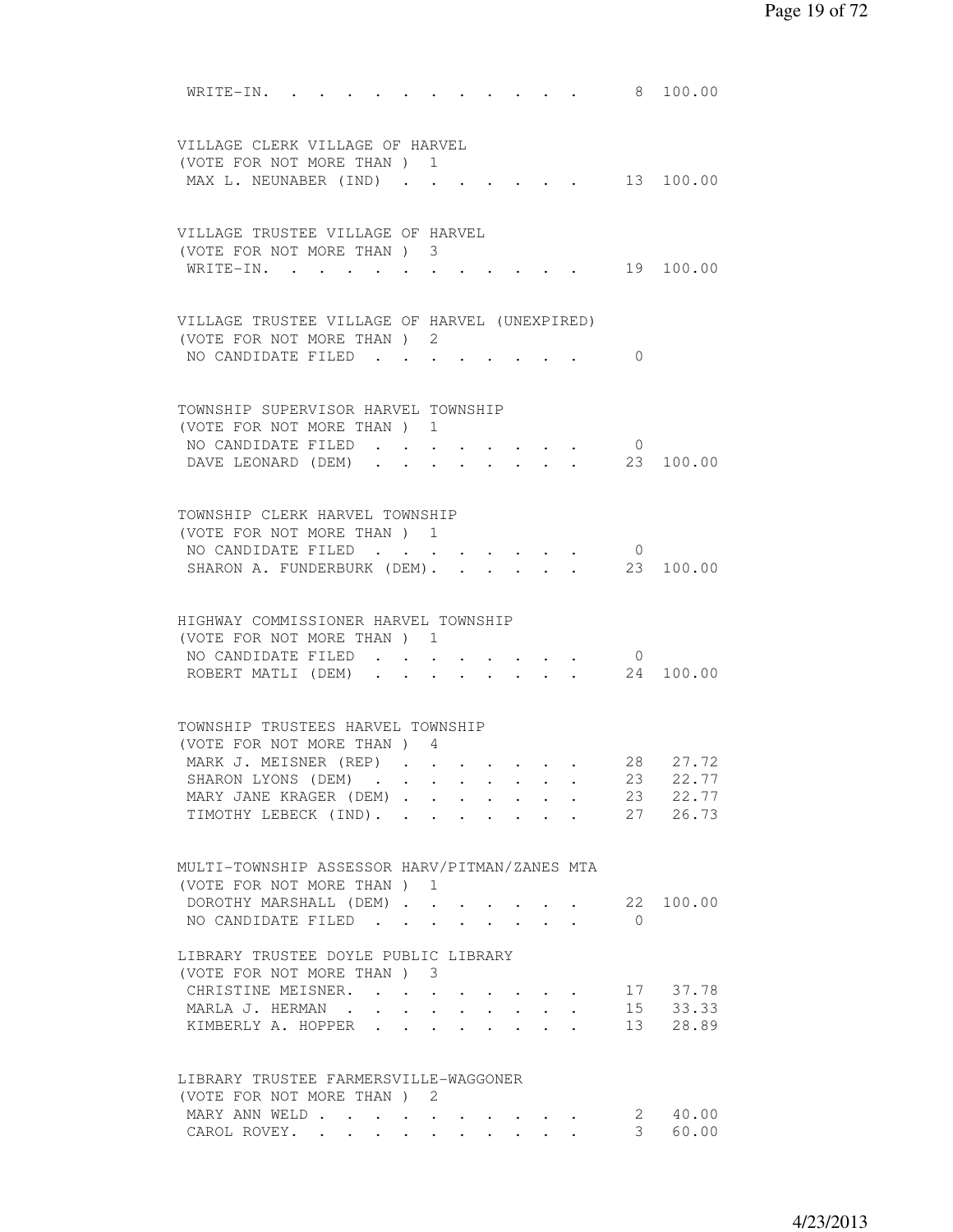| LIBRARY TRUSTEE FARMERSVILLE-WAGGONER (UNEXPIRED)<br>(VOTE FOR NOT MORE THAN) 1                                                                                |                         |
|----------------------------------------------------------------------------------------------------------------------------------------------------------------|-------------------------|
| ROBERT G. WAGAHOFF                                                                                                                                             | $\cdot$ 4 100.00        |
| BOARD OF EDUCATION MORRISONVILLE CUSD 1<br>(VOTE FOR NOT MORE THAN) 3                                                                                          |                         |
| KEVIN LEE MOOMEY                                                                                                                                               | 3 25.00                 |
| KURT WEMPEN. 2 16.67                                                                                                                                           |                         |
| BRYAN L. FESSER 4 33.33                                                                                                                                        | 3, 25,00                |
| ROBERT E. GOWIN                                                                                                                                                |                         |
| BOARD OF EDUCATION MORRISONVILLE CUSD 1 (UNEXPIRED)                                                                                                            |                         |
| (VOTE FOR NOT MORE THAN) 1                                                                                                                                     |                         |
| NO CANDIDATE FILED                                                                                                                                             | 0                       |
| BOARD OF EDUCATION PANHANDLE CUSD 2                                                                                                                            |                         |
| (VOTE FOR NOT MORE THAN) 3                                                                                                                                     |                         |
| RICK BORMIDA                                                                                                                                                   | 14 40.00                |
| JAROD HITCHINGS                                                                                                                                                | 21 60.00                |
| TRUSTEES LINCOLN LAND COMMUNITY COLLEGE<br>LINCOLN LAND COMMUNITY COLLEGE DIST 526<br>(VOTE FOR NOT MORE THAN) 1                                               |                         |
| JERRY WESLEY 21 100.00                                                                                                                                         |                         |
| REGIONAL BOARD OF SCHOOL CHRISTIAN/MONT<br>(CHRISTIAN AND MONTGOMERY COUNTIES)<br>(VOTE FOR NOT MORE THAN) 2<br>BARBARA A. DUNCAN.<br>WRITE-IN.                | 19 100.00<br>$\bigcirc$ |
| REGIONAL BOARD OF SCHOOL CHRISTIAN/MONT (UNEXPIRED)<br>(CHRISTIAN AND MONTGOMERY COUNTIES)<br>(VOTE FOR NOT MORE THAN ) 1                                      |                         |
| KENNETH NIMMONS                                                                                                                                                | 20 100.00               |
| PRECINCT REPORT MONTGOMERY COUNTY<br>RUN DATE: 04/23/13 2013 GENERAL CONSOLIDATED<br>RUN TIME:11:59 AM APRIL 9, 2013                                           | OFFICIAL RESULTS        |
| 0801 HILLSBORO 1                                                                                                                                               | VOTES PERCENT           |
| REGISTERED VOTERS - TOTAL                                                                                                                                      | 543                     |
| BALLOTS CAST - TOTAL. .                                                                                                                                        | 33                      |
| BALLOTS CAST - BLANK.<br>$\sim$ $\sim$<br>$\ddot{\phantom{0}}$<br>$\sim$<br>VOTER TURNOUT - TOTAL<br>$\mathbf{r}$ , $\mathbf{r}$ , $\mathbf{r}$ , $\mathbf{r}$ | $\bigcirc$<br>6.08      |
| VOTER TURNOUT - BLANK<br>$\cdot$ $\cdot$ $\cdot$                                                                                                               |                         |
| TOWNSHIP SUPERVISOR HILLSBORO TOWNSHIP                                                                                                                         |                         |
| (VOTE FOR NOT MORE THAN) 1<br>DAVID LOUCKS (DEM)                                                                                                               | 30 100.00               |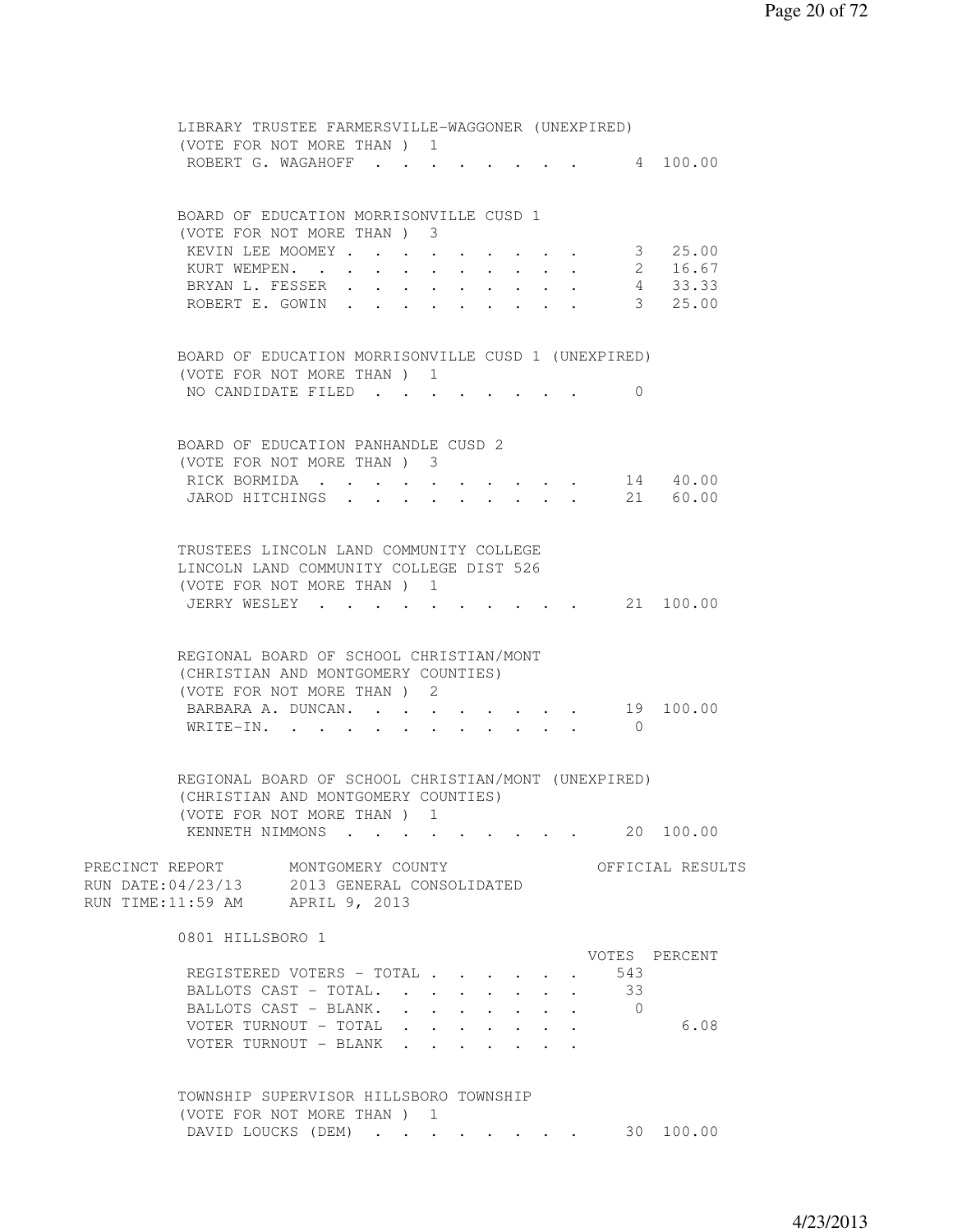| TOWNSHIP CLERK HILLSBORO TOWNSHIP<br>(VOTE FOR NOT MORE THAN) 1<br>DONALD HAMBY (DEM) 30 100.00                                                                     |  |
|---------------------------------------------------------------------------------------------------------------------------------------------------------------------|--|
| TOWNSHIP ASSESSOR HILLSBORO TOWNSHIP<br>(VOTE FOR NOT MORE THAN) 1                                                                                                  |  |
| ROBERT MILES HARRIS (DEM) 27 100.00                                                                                                                                 |  |
| HIGHWAY COMMISSIONER HILLSBORO TOWNSHIP<br>(VOTE FOR NOT MORE THAN) 1<br>29 100.00<br>JUSTIN CHAPPELEAR (DEM).                                                      |  |
| TOWNSHIP TRUSTEES HILLSBORO TOWNSHIP                                                                                                                                |  |
| (VOTE FOR NOT MORE THAN) 4                                                                                                                                          |  |
| LENNY HOMA (DEM) 27 28.42                                                                                                                                           |  |
| BEN HEMKEN (DEM) 20 21.05                                                                                                                                           |  |
| MARK HUGHES (DEM). 25 26.32                                                                                                                                         |  |
| JIM MOORE (DEM) 23 24.21                                                                                                                                            |  |
|                                                                                                                                                                     |  |
| LIBRARY TRUSTEE LITCHFIELD PUBLIC LIBRARY DISTRICT                                                                                                                  |  |
| (VOTE FOR NOT MORE THAN) 3                                                                                                                                          |  |
| MYRA OSTERBUHR. 2 28.57                                                                                                                                             |  |
| VICKIE LOVELLETTE. 2 28.57                                                                                                                                          |  |
| CAROL SNEED. 3 42.86                                                                                                                                                |  |
| BOARD OF EDUCATION HILLSBORO CUSD 3                                                                                                                                 |  |
| (VOTE FOR NOT MORE THAN) 3                                                                                                                                          |  |
| DANIEL WILSON<br>12 23.53                                                                                                                                           |  |
| 21 41.18<br>$\mathbf{r} = \mathbf{r} \times \mathbf{r}$ , where $\mathbf{r} = \mathbf{r} \times \mathbf{r}$ , $\mathbf{r} = \mathbf{r}$<br>EARL MEIER<br>$\sim$ $-$ |  |
| 18 35.29<br>GREGORY J. BELLAVER                                                                                                                                     |  |
|                                                                                                                                                                     |  |
| BOARD OF EDUCATION HILLSBORO CUSD 3 (UNEXPIRED)                                                                                                                     |  |
| (VOTE FOR NOT MORE THAN) 1<br>10 37.04<br>STEVEN J. MAJOR                                                                                                           |  |
| RODNEY STEWART.<br>$\overline{\mathbf{3}}$<br>11.11                                                                                                                 |  |
| 14<br>51.85<br>MATTHEW P. LENTZ<br>$\mathbf{L}$                                                                                                                     |  |
| BOARD OF EDUCATION LITCHFIELD CUSD 12                                                                                                                               |  |
| (VOTE FOR NOT MORE THAN)<br>3                                                                                                                                       |  |
| DENNIS SCOBBIE.<br>$\mathbf{0}$<br>$\mathcal{L}(\mathcal{A})$ , and $\mathcal{L}(\mathcal{A})$ , and $\mathcal{L}(\mathcal{A})$                                     |  |
| JEFFREY S. HELGEN.<br>40.00<br>4<br>$\sim$<br>$\sim$                                                                                                                |  |
| REGGY WALDRUP<br>0                                                                                                                                                  |  |
| CRAIG N. HIRES.<br>10.00<br>1                                                                                                                                       |  |
| $\overline{2}$<br>20.00<br>RON ANGLIN                                                                                                                               |  |
| 3<br>30.00<br>DONNA S. WUJEK.                                                                                                                                       |  |
|                                                                                                                                                                     |  |
| TRUSTEES LINCOLN LAND COMMUNITY COLLEGE                                                                                                                             |  |
| LINCOLN LAND COMMUNITY COLLEGE DIST 526                                                                                                                             |  |
| (VOTE FOR NOT MORE THAN) 1<br>JERRY WESLEY<br>26 100.00                                                                                                             |  |
|                                                                                                                                                                     |  |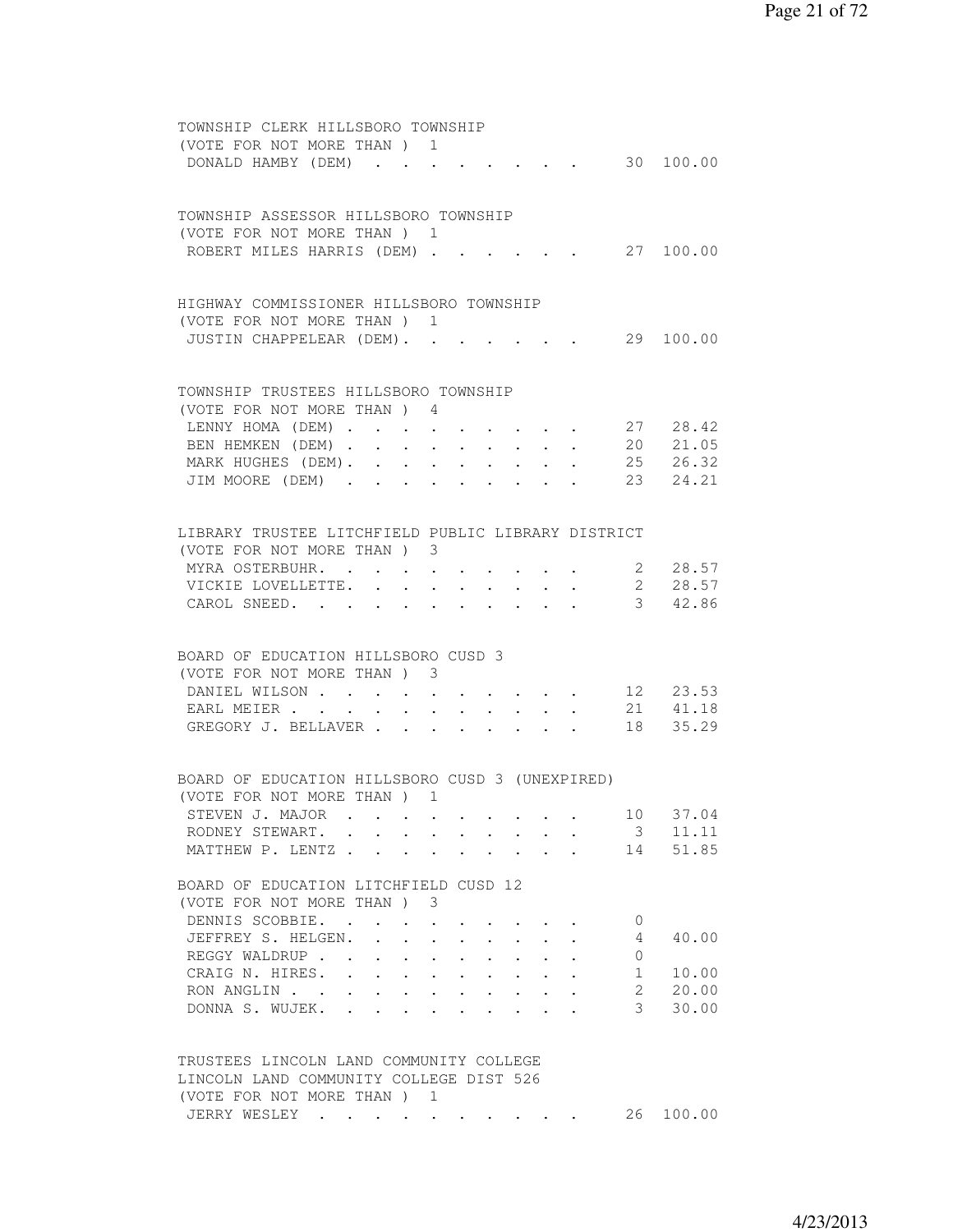| REGIONAL BOARD OF SCHOOL CHRISTIAN/MONT<br>(CHRISTIAN AND MONTGOMERY COUNTIES)                                       |  |  |  |            |                  |
|----------------------------------------------------------------------------------------------------------------------|--|--|--|------------|------------------|
| (VOTE FOR NOT MORE THAN) 2                                                                                           |  |  |  |            |                  |
| BARBARA A. DUNCAN. 21 91.30                                                                                          |  |  |  |            |                  |
| WRITE-IN.                                                                                                            |  |  |  |            | 2 8.70           |
|                                                                                                                      |  |  |  |            |                  |
| REGIONAL BOARD OF SCHOOL CHRISTIAN/MONT (UNEXPIRED)                                                                  |  |  |  |            |                  |
| (CHRISTIAN AND MONTGOMERY COUNTIES)                                                                                  |  |  |  |            |                  |
| (VOTE FOR NOT MORE THAN) 1<br>KENNETH NIMMONS 25 100.00                                                              |  |  |  |            |                  |
|                                                                                                                      |  |  |  |            |                  |
| PRECINCT REPORT MONTGOMERY COUNTY<br>RUN DATE: 04/23/13 2013 GENERAL CONSOLIDATED<br>RUN TIME:11:59 AM APRIL 9, 2013 |  |  |  |            | OFFICIAL RESULTS |
| 0802 HILLSBORO 2                                                                                                     |  |  |  |            |                  |
|                                                                                                                      |  |  |  |            | VOTES PERCENT    |
| REGISTERED VOTERS - TOTAL                                                                                            |  |  |  | 411        |                  |
| BALLOTS CAST - TOTAL.                                                                                                |  |  |  | 26         |                  |
| BALLOTS CAST - BLANK.                                                                                                |  |  |  | $\bigcirc$ |                  |
| VOTER TURNOUT - TOTAL                                                                                                |  |  |  |            | 6.33             |
| VOTER TURNOUT - BLANK                                                                                                |  |  |  |            |                  |
|                                                                                                                      |  |  |  |            |                  |
| TOWNSHIP SUPERVISOR HILLSBORO TOWNSHIP                                                                               |  |  |  |            |                  |
| (VOTE FOR NOT MORE THAN) 1                                                                                           |  |  |  |            |                  |
| DAVID LOUCKS (DEM) 23 100.00                                                                                         |  |  |  |            |                  |
| TOWNSHIP CLERK HILLSBORO TOWNSHIP                                                                                    |  |  |  |            |                  |
| (VOTE FOR NOT MORE THAN) 1                                                                                           |  |  |  |            |                  |
| DONALD HAMBY (DEM) 23 100.00                                                                                         |  |  |  |            |                  |
|                                                                                                                      |  |  |  |            |                  |
| TOWNSHIP ASSESSOR HILLSBORO TOWNSHIP                                                                                 |  |  |  |            |                  |
| (VOTE FOR NOT MORE THAN) 1                                                                                           |  |  |  |            |                  |
| ROBERT MILES HARRIS (DEM) 22 100.00                                                                                  |  |  |  |            |                  |
|                                                                                                                      |  |  |  |            |                  |
| HIGHWAY COMMISSIONER HILLSBORO TOWNSHIP                                                                              |  |  |  |            |                  |
| (VOTE FOR NOT MORE THAN ) 1                                                                                          |  |  |  |            |                  |
| JUSTIN CHAPPELEAR (DEM). 22 100.00                                                                                   |  |  |  |            |                  |
|                                                                                                                      |  |  |  |            |                  |
| TOWNSHIP TRUSTEES HILLSBORO TOWNSHIP                                                                                 |  |  |  |            |                  |
| (VOTE FOR NOT MORE THAN) 4                                                                                           |  |  |  |            |                  |
| LENNY HOMA (DEM)                                                                                                     |  |  |  |            | 16 21.92         |
| BEN HEMKEN (DEM).                                                                                                    |  |  |  |            | 15 20.55         |
| MARK HUGHES (DEM).                                                                                                   |  |  |  |            | 22 30.14         |
| JIM MOORE (DEM)                                                                                                      |  |  |  |            | 20 27.40         |
|                                                                                                                      |  |  |  |            |                  |
| BOARD OF EDUCATION HILLSBORO CUSD 3                                                                                  |  |  |  |            |                  |
| (VOTE FOR NOT MORE THAN) 3                                                                                           |  |  |  |            |                  |
| DANIEL WILSON                                                                                                        |  |  |  |            | 11 23.91         |
| EARL MEIER                                                                                                           |  |  |  |            | 19 41.30         |
| GREGORY J. BELLAVER                                                                                                  |  |  |  |            | 16 34.78         |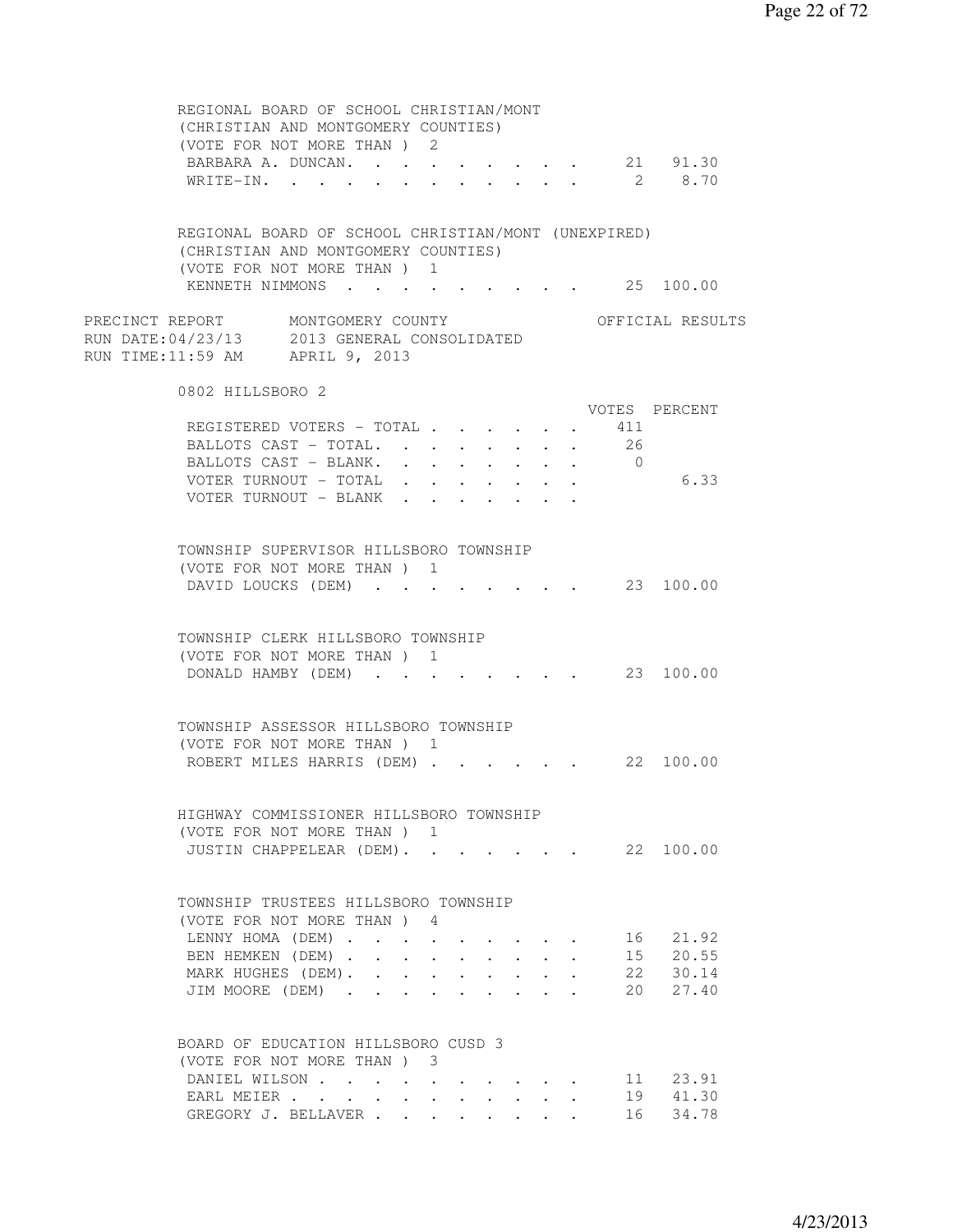BOARD OF EDUCATION HILLSBORO CUSD 3 (UNEXPIRED) (VOTE FOR NOT MORE THAN ) 1 STEVEN J. MAJOR . . . . . . . . . . 10 45.45 RODNEY STEWART. . . . . . . . . . 2 9.09<br>MATTHEW P. LENTZ . . . . . . . . . 10 45.45 MATTHEW P. LENTZ . . . . . . . TRUSTEES LINCOLN LAND COMMUNITY COLLEGE LINCOLN LAND COMMUNITY COLLEGE DIST 526 (VOTE FOR NOT MORE THAN ) 1 JERRY WESLEY . . . . . . . . . . 21 100.00 REGIONAL BOARD OF SCHOOL CHRISTIAN/MONT (CHRISTIAN AND MONTGOMERY COUNTIES) (VOTE FOR NOT MORE THAN ) 2 BARBARA A. DUNCAN. . . . . . . . . 16 94.12 WRITE-IN. . . . . . . . . . . . 1 5.88 REGIONAL BOARD OF SCHOOL CHRISTIAN/MONT (UNEXPIRED) (CHRISTIAN AND MONTGOMERY COUNTIES) (VOTE FOR NOT MORE THAN ) 1 KENNETH NIMMONS . . . . . . . . . 21 100.00 PRECINCT REPORT MONTGOMERY COUNTY THE OFFICIAL RESULTS RUN DATE:04/23/13 2013 GENERAL CONSOLIDATED RUN TIME:11:59 AM APRIL 9, 2013 0803 HILLSBORO 3 VOTES PERCENT REGISTERED VOTERS - TOTAL . . . . . . 749<br>BALLOTS CAST - TOTAL. . . . . . . . 86<br>BALLOTS CAST - DIANU BALLOTS CAST - TOTAL. . . . . . . . 86<br>BALLOTS CAST - BLANK. . . . . . . . 0 BALLOTS CAST - BLANK. . . . . . . . VOTER TURNOUT - TOTAL . . . . . . . 11.48 VOTER TURNOUT - BLANK . . . . . . TOWNSHIP SUPERVISOR HILLSBORO TOWNSHIP (VOTE FOR NOT MORE THAN ) 1 DAVID LOUCKS (DEM) . . . . . . . . 67 100.00 TOWNSHIP CLERK HILLSBORO TOWNSHIP (VOTE FOR NOT MORE THAN ) 1 DONALD HAMBY (DEM) . . . . . . . . 67 100.00 TOWNSHIP ASSESSOR HILLSBORO TOWNSHIP (VOTE FOR NOT MORE THAN ) 1 ROBERT MILES HARRIS (DEM) . . . . . . 65 100.00 HIGHWAY COMMISSIONER HILLSBORO TOWNSHIP (VOTE FOR NOT MORE THAN ) 1 JUSTIN CHAPPELEAR (DEM). . . . . . . 64 100.00 TOWNSHIP TRUSTEES HILLSBORO TOWNSHIP

(VOTE FOR NOT MORE THAN ) 4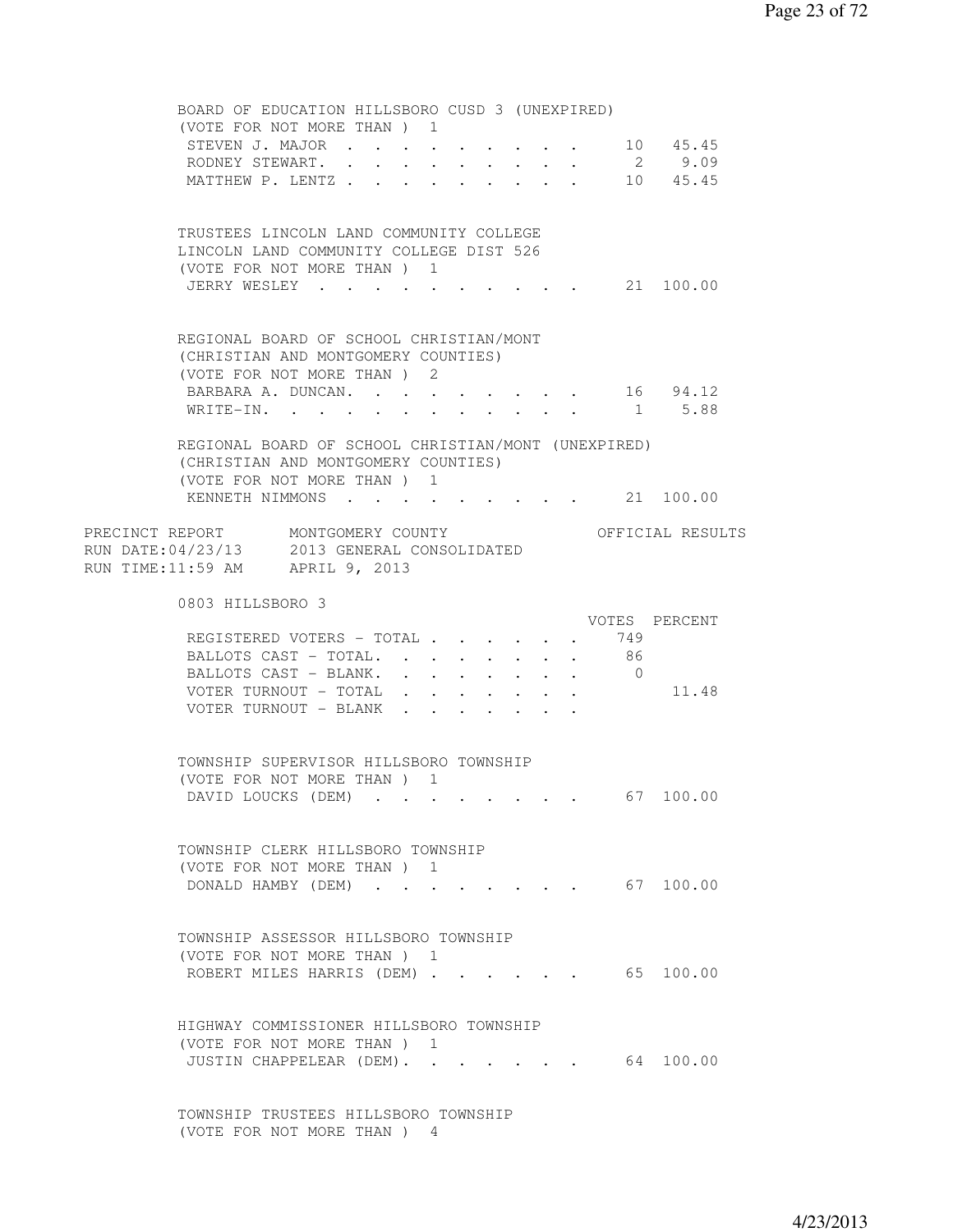| LENNY HOMA (DEM)<br>BEN HEMKEN (DEM)<br>MARK HUGHES (DEM). 64 28.19                                                      |                      |                           |                                                                                           |                               |              | $\mathcal{L}^{\mathcal{A}}$ , $\mathcal{L}^{\mathcal{A}}$ , $\mathcal{L}^{\mathcal{A}}$ , $\mathcal{L}^{\mathcal{A}}$ , $\mathcal{L}^{\mathcal{A}}$ |                | 57 25.11<br>51 22.47 |  |
|--------------------------------------------------------------------------------------------------------------------------|----------------------|---------------------------|-------------------------------------------------------------------------------------------|-------------------------------|--------------|-----------------------------------------------------------------------------------------------------------------------------------------------------|----------------|----------------------|--|
| JIM MOORE (DEM)                                                                                                          |                      |                           |                                                                                           |                               |              |                                                                                                                                                     |                | 55 24.23             |  |
| BOARD OF EDUCATION HILLSBORO CUSD 3<br>(VOTE FOR NOT MORE THAN) 3                                                        |                      |                           |                                                                                           |                               |              |                                                                                                                                                     |                |                      |  |
| DANIEL WILSON                                                                                                            |                      | $\ddot{\phantom{0}}$      |                                                                                           |                               |              | $\mathbf{r}$ , and $\mathbf{r}$ , and $\mathbf{r}$                                                                                                  |                | 36 22.36             |  |
| EARL MEIER                                                                                                               | $\ddot{\phantom{0}}$ |                           |                                                                                           | $\ddot{\phantom{0}}$          |              |                                                                                                                                                     |                | 65 40.37<br>60 37.27 |  |
| GREGORY J. BELLAVER                                                                                                      |                      | $\sim$                    | <b>Carl College</b>                                                                       | $\mathbf{L}$ and $\mathbf{L}$ | $\mathbf{L}$ |                                                                                                                                                     |                |                      |  |
| BOARD OF EDUCATION HILLSBORO CUSD 3 (UNEXPIRED)                                                                          |                      |                           |                                                                                           |                               |              |                                                                                                                                                     |                |                      |  |
| (VOTE FOR NOT MORE THAN) 1<br>STEVEN J. MAJOR                                                                            |                      |                           |                                                                                           |                               |              |                                                                                                                                                     |                | 20 24.69             |  |
| RODNEY STEWART.<br>$\cdot$ $\cdot$ $\cdot$ $\cdot$                                                                       |                      |                           |                                                                                           |                               |              |                                                                                                                                                     | 5 <sup>5</sup> | 6.17                 |  |
| MATTHEW P. LENTZ                                                                                                         |                      |                           |                                                                                           |                               |              |                                                                                                                                                     |                | 56 69.14             |  |
| TRUSTEES LINCOLN LAND COMMUNITY COLLEGE<br>LINCOLN LAND COMMUNITY COLLEGE DIST 526                                       |                      |                           |                                                                                           |                               |              |                                                                                                                                                     |                |                      |  |
| (VOTE FOR NOT MORE THAN) 1                                                                                               |                      |                           |                                                                                           |                               |              |                                                                                                                                                     |                |                      |  |
| JERRY WESLEY 64 100.00                                                                                                   |                      |                           |                                                                                           |                               |              |                                                                                                                                                     |                |                      |  |
| REGIONAL BOARD OF SCHOOL CHRISTIAN/MONT<br>(CHRISTIAN AND MONTGOMERY COUNTIES)<br>(VOTE FOR NOT MORE THAN) 2             |                      |                           |                                                                                           |                               |              |                                                                                                                                                     |                |                      |  |
| BARBARA A. DUNCAN. 46 97.87                                                                                              |                      |                           |                                                                                           |                               |              |                                                                                                                                                     |                |                      |  |
| WRITE-IN. 1 2.13                                                                                                         |                      |                           |                                                                                           |                               |              |                                                                                                                                                     |                |                      |  |
| REGIONAL BOARD OF SCHOOL CHRISTIAN/MONT (UNEXPIRED)<br>(CHRISTIAN AND MONTGOMERY COUNTIES)<br>(VOTE FOR NOT MORE THAN) 1 |                      |                           |                                                                                           |                               |              |                                                                                                                                                     |                |                      |  |
| KENNETH NIMMONS 61 100.00                                                                                                |                      |                           |                                                                                           |                               |              |                                                                                                                                                     |                |                      |  |
| PRECINCT REPORT MONTGOMERY COUNTY<br>RUN DATE: 04/23/13 2013 GENERAL CONSOLIDATED<br>RUN TIME:11:59 AM APRIL 9, 2013     |                      |                           |                                                                                           |                               |              |                                                                                                                                                     |                | OFFICIAL RESULTS     |  |
| 0804 HILLSBORO 4                                                                                                         |                      |                           |                                                                                           |                               |              |                                                                                                                                                     |                | VOTES PERCENT        |  |
| REGISTERED VOTERS - TOTAL                                                                                                |                      |                           |                                                                                           |                               |              |                                                                                                                                                     | 406            |                      |  |
| BALLOTS CAST - TOTAL                                                                                                     |                      |                           |                                                                                           |                               |              |                                                                                                                                                     | 37             |                      |  |
| BALLOTS CAST - BLANK.                                                                                                    |                      | $\mathbf{r}$ $\mathbf{r}$ |                                                                                           |                               |              |                                                                                                                                                     | $\bigcirc$     |                      |  |
| VOTER TURNOUT - TOTAL<br>VOTER TURNOUT - BLANK                                                                           |                      |                           | $\mathbf{r} = \mathbf{r} \cdot \mathbf{r}$ and $\mathbf{r} = \mathbf{r} \cdot \mathbf{r}$ |                               |              |                                                                                                                                                     |                | 9.11                 |  |
|                                                                                                                          |                      |                           |                                                                                           |                               |              |                                                                                                                                                     |                |                      |  |
| TOWNSHIP SUPERVISOR HILLSBORO TOWNSHIP                                                                                   |                      |                           |                                                                                           |                               |              |                                                                                                                                                     |                |                      |  |
| (VOTE FOR NOT MORE THAN) 1                                                                                               |                      |                           |                                                                                           |                               |              |                                                                                                                                                     |                |                      |  |
| DAVID LOUCKS (DEM)                                                                                                       |                      |                           |                                                                                           |                               |              |                                                                                                                                                     |                | 33 100.00            |  |
| TOWNSHIP CLERK HILLSBORO TOWNSHIP                                                                                        |                      |                           |                                                                                           |                               |              |                                                                                                                                                     |                |                      |  |
| (VOTE FOR NOT MORE THAN) 1<br>DONALD HAMBY (DEM) 34 100.00                                                               |                      |                           |                                                                                           |                               |              |                                                                                                                                                     |                |                      |  |
|                                                                                                                          |                      |                           |                                                                                           |                               |              |                                                                                                                                                     |                |                      |  |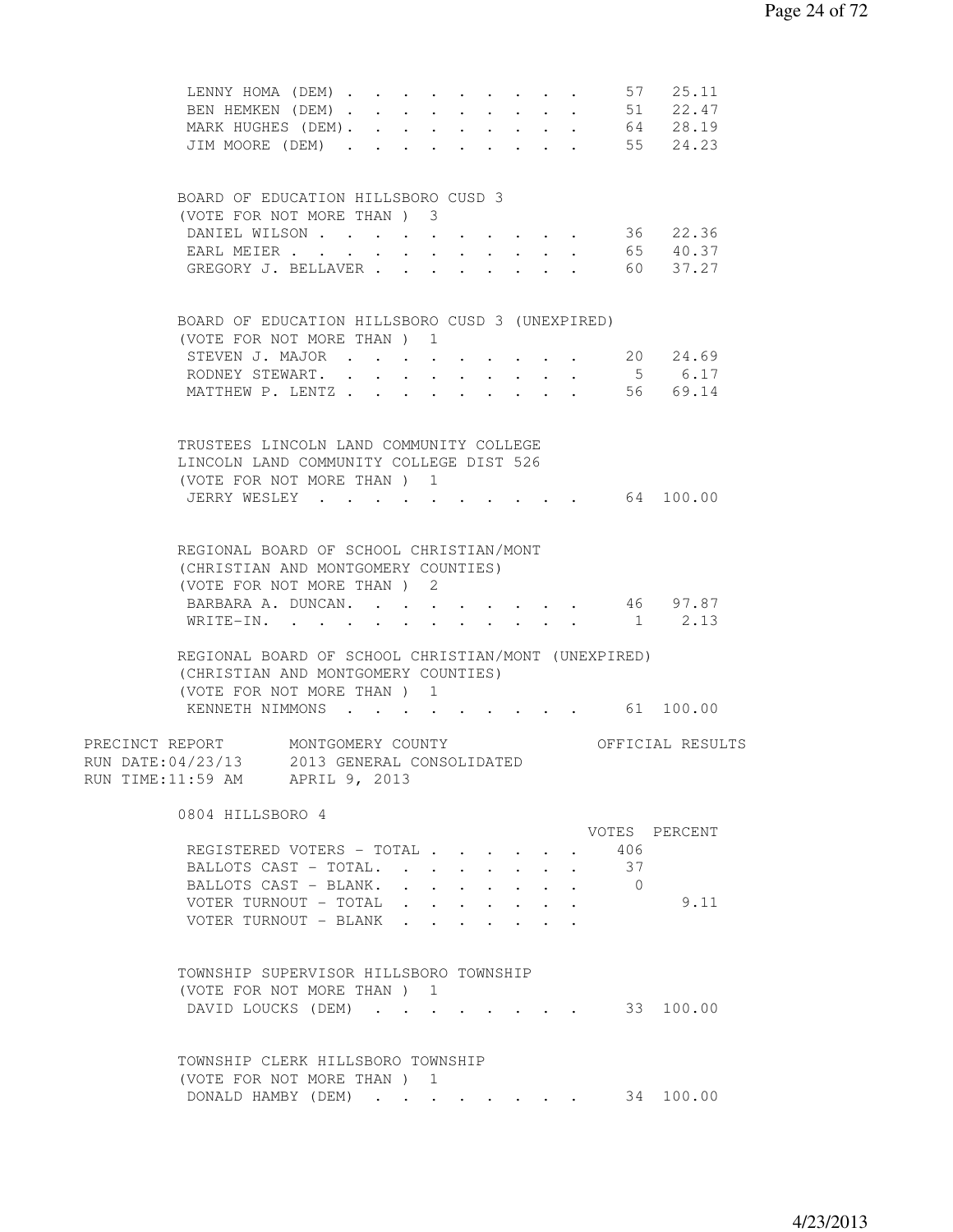| TOWNSHIP ASSESSOR HILLSBORO TOWNSHIP                |                                                                                    |
|-----------------------------------------------------|------------------------------------------------------------------------------------|
| (VOTE FOR NOT MORE THAN) 1                          |                                                                                    |
|                                                     | ROBERT MILES HARRIS (DEM) 30 100.00                                                |
|                                                     |                                                                                    |
|                                                     |                                                                                    |
| HIGHWAY COMMISSIONER HILLSBORO TOWNSHIP             |                                                                                    |
| (VOTE FOR NOT MORE THAN) 1                          |                                                                                    |
| JUSTIN CHAPPELEAR (DEM).                            | 35 100.00                                                                          |
|                                                     |                                                                                    |
|                                                     |                                                                                    |
| TOWNSHIP TRUSTEES HILLSBORO TOWNSHIP                |                                                                                    |
|                                                     |                                                                                    |
| (VOTE FOR NOT MORE THAN) 4                          |                                                                                    |
|                                                     | LENNY HOMA (DEM) 25 25.00                                                          |
|                                                     | BEN HEMKEN (DEM) 23 23.00                                                          |
|                                                     | MARK HUGHES (DEM). 25 25.00                                                        |
|                                                     | JIM MOORE (DEM) 27 27.00                                                           |
|                                                     |                                                                                    |
|                                                     |                                                                                    |
| BOARD OF EDUCATION HILLSBORO CUSD 3                 |                                                                                    |
| (VOTE FOR NOT MORE THAN) 3                          |                                                                                    |
|                                                     | DANIEL WILSON 18 31.03                                                             |
|                                                     | EARL MEIER 20 34.48                                                                |
|                                                     |                                                                                    |
|                                                     | GREGORY J. BELLAVER 20 34.48                                                       |
|                                                     |                                                                                    |
|                                                     |                                                                                    |
| BOARD OF EDUCATION HILLSBORO CUSD 3 (UNEXPIRED)     |                                                                                    |
| (VOTE FOR NOT MORE THAN) 1                          |                                                                                    |
| STEVEN J. MAJOR                                     | 8 22.86                                                                            |
| RODNEY STEWART.<br>$\ddot{\phantom{0}}$             | 6 17.14<br>$\cdot$ $\cdot$ $\cdot$ $\cdot$ $\cdot$ $\cdot$<br>$\ddot{\phantom{0}}$ |
| MATTHEW P. LENTZ                                    | 21 60.00                                                                           |
|                                                     |                                                                                    |
|                                                     |                                                                                    |
| TRUSTEES LINCOLN LAND COMMUNITY COLLEGE             |                                                                                    |
| LINCOLN LAND COMMUNITY COLLEGE DIST 526             |                                                                                    |
| (VOTE FOR NOT MORE THAN) 1                          |                                                                                    |
|                                                     |                                                                                    |
| JERRY WESLEY                                        | $\cdot$ 29 100.00                                                                  |
|                                                     |                                                                                    |
|                                                     |                                                                                    |
| REGIONAL BOARD OF SCHOOL CHRISTIAN/MONT             |                                                                                    |
| (CHRISTIAN AND MONTGOMERY COUNTIES)                 |                                                                                    |
| (VOTE FOR NOT MORE THAN) 2                          |                                                                                    |
|                                                     | BARBARA A. DUNCAN. 24 100.00                                                       |
| WRITE-IN.                                           | $\overline{0}$                                                                     |
|                                                     |                                                                                    |
| REGIONAL BOARD OF SCHOOL CHRISTIAN/MONT (UNEXPIRED) |                                                                                    |
| (CHRISTIAN AND MONTGOMERY COUNTIES)                 |                                                                                    |
| (VOTE FOR NOT MORE THAN ) 1                         |                                                                                    |
|                                                     |                                                                                    |
|                                                     | KENNETH NIMMONS 29 100.00                                                          |
|                                                     |                                                                                    |
| PRECINCT REPORT MONTGOMERY COUNTY                   | OFFICIAL RESULTS                                                                   |
| RUN DATE: 04/23/13 2013 GENERAL CONSOLIDATED        |                                                                                    |
| RUN TIME:11:59 AM APRIL 9, 2013                     |                                                                                    |
|                                                     |                                                                                    |
| 0805 HILLSBORO 5                                    |                                                                                    |
|                                                     | VOTES PERCENT                                                                      |
| REGISTERED VOTERS - TOTAL                           | 729                                                                                |
| BALLOTS CAST - TOTAL.                               | 72                                                                                 |
| BALLOTS CAST - BLANK.                               |                                                                                    |
| VOTER TURNOUT - TOTAL                               | 9.88                                                                               |
| VOTER TURNOUT - BLANK                               |                                                                                    |
|                                                     |                                                                                    |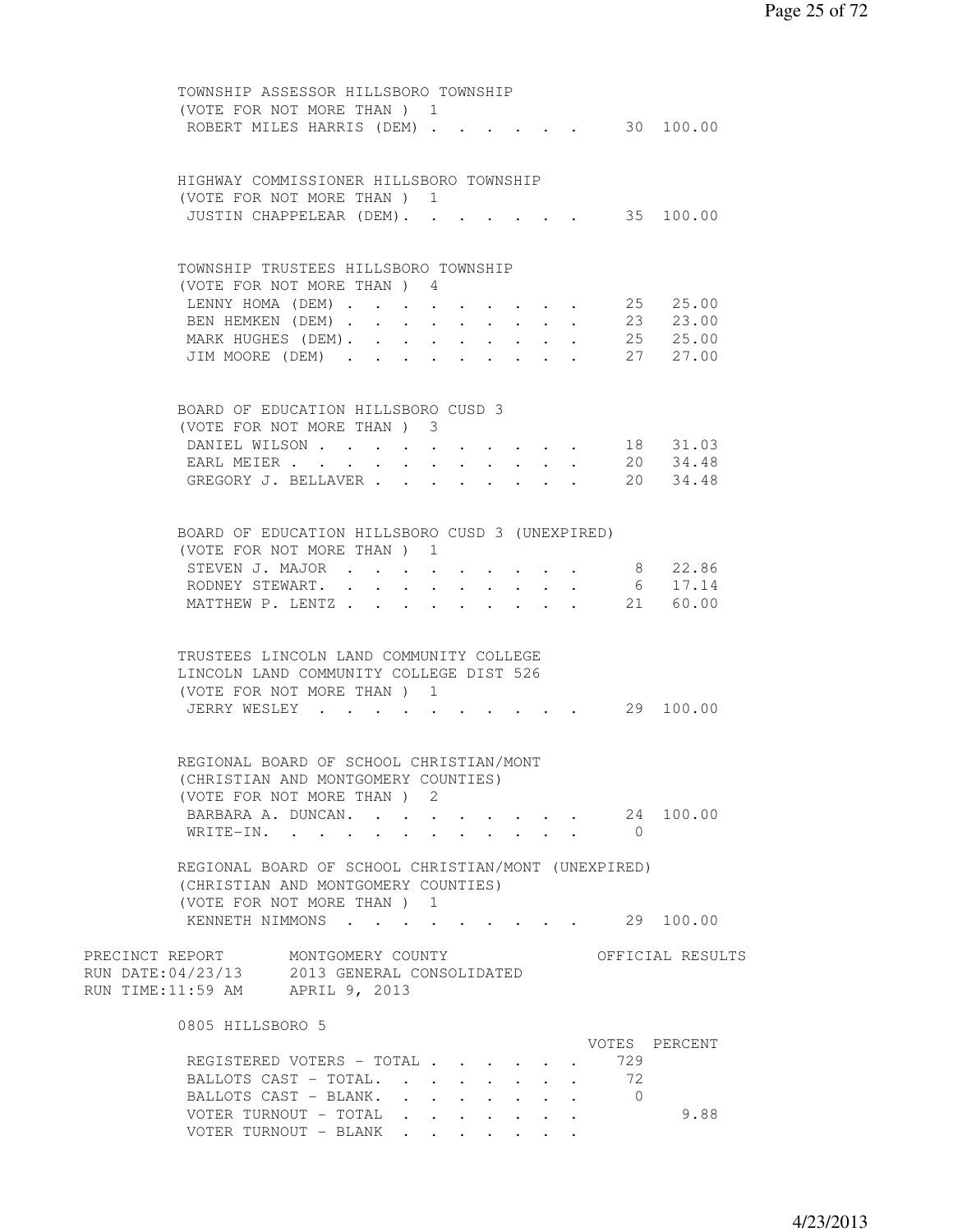| TOWNSHIP SUPERVISOR HILLSBORO TOWNSHIP<br>(VOTE FOR NOT MORE THAN) 1<br>DAVID LOUCKS (DEM) |                      |                                                                          |                         |                                                             |                                                             |        |                                                                          |                     | $\cdot$ 58 100.00         |
|--------------------------------------------------------------------------------------------|----------------------|--------------------------------------------------------------------------|-------------------------|-------------------------------------------------------------|-------------------------------------------------------------|--------|--------------------------------------------------------------------------|---------------------|---------------------------|
|                                                                                            |                      |                                                                          |                         |                                                             |                                                             |        |                                                                          |                     |                           |
| TOWNSHIP CLERK HILLSBORO TOWNSHIP                                                          |                      |                                                                          |                         |                                                             |                                                             |        |                                                                          |                     |                           |
| (VOTE FOR NOT MORE THAN) 1<br>DONALD HAMBY (DEM)                                           |                      |                                                                          |                         |                                                             |                                                             |        |                                                                          |                     | 57 100.00                 |
|                                                                                            |                      |                                                                          |                         |                                                             |                                                             |        |                                                                          |                     |                           |
| TOWNSHIP ASSESSOR HILLSBORO TOWNSHIP                                                       |                      |                                                                          |                         |                                                             |                                                             |        |                                                                          |                     |                           |
| (VOTE FOR NOT MORE THAN ) 1                                                                |                      |                                                                          |                         |                                                             |                                                             |        |                                                                          |                     |                           |
| ROBERT MILES HARRIS (DEM).                                                                 |                      |                                                                          |                         |                                                             |                                                             |        |                                                                          |                     | 53 100.00                 |
|                                                                                            |                      |                                                                          |                         |                                                             |                                                             |        |                                                                          |                     |                           |
| HIGHWAY COMMISSIONER HILLSBORO TOWNSHIP                                                    |                      |                                                                          |                         |                                                             |                                                             |        |                                                                          |                     |                           |
| (VOTE FOR NOT MORE THAN) 1                                                                 |                      |                                                                          |                         |                                                             |                                                             |        |                                                                          |                     |                           |
| JUSTIN CHAPPELEAR (DEM). 55 100.00                                                         |                      |                                                                          |                         |                                                             |                                                             |        |                                                                          |                     |                           |
|                                                                                            |                      |                                                                          |                         |                                                             |                                                             |        |                                                                          |                     |                           |
| TOWNSHIP TRUSTEES HILLSBORO TOWNSHIP                                                       |                      |                                                                          |                         |                                                             |                                                             |        |                                                                          |                     |                           |
| (VOTE FOR NOT MORE THAN) 4                                                                 |                      |                                                                          |                         |                                                             |                                                             |        |                                                                          |                     |                           |
| LENNY HOMA (DEM)                                                                           |                      | $\ddot{\phantom{0}}$                                                     |                         |                                                             |                                                             |        |                                                                          |                     | 46 24.08                  |
| BEN HEMKEN (DEM)<br>MARK HUGHES (DEM). 55 28.80                                            |                      | $\bullet$ .                                                              |                         |                                                             |                                                             | $\sim$ |                                                                          |                     | 44 23.04                  |
| JIM MOORE (DEM)                                                                            |                      |                                                                          |                         |                                                             |                                                             |        |                                                                          |                     | 46 24.08                  |
|                                                                                            |                      |                                                                          |                         |                                                             |                                                             |        |                                                                          |                     |                           |
|                                                                                            |                      |                                                                          |                         |                                                             |                                                             |        |                                                                          |                     |                           |
| LIBRARY TRUSTEE LITCHFIELD PUBLIC LIBRARY DISTRICT<br>(VOTE FOR NOT MORE THAN) 3           |                      |                                                                          |                         |                                                             |                                                             |        |                                                                          |                     |                           |
|                                                                                            |                      |                                                                          |                         |                                                             |                                                             |        |                                                                          |                     |                           |
|                                                                                            |                      |                                                                          |                         |                                                             |                                                             |        |                                                                          |                     |                           |
| MYRA OSTERBUHR. .                                                                          |                      |                                                                          |                         |                                                             |                                                             |        |                                                                          |                     | 2 50.00                   |
| VICKIE LOVELLETTE. .<br>CAROL SNEED.                                                       |                      |                                                                          |                         |                                                             | $\bullet$ .                                                 |        |                                                                          |                     | $1 \t 25.00$<br>$1$ 25.00 |
|                                                                                            |                      |                                                                          |                         |                                                             |                                                             |        |                                                                          |                     |                           |
| BOARD OF EDUCATION HILLSBORO CUSD 3                                                        |                      |                                                                          |                         |                                                             |                                                             |        |                                                                          |                     |                           |
| (VOTE FOR NOT MORE THAN) 3                                                                 |                      |                                                                          |                         |                                                             |                                                             |        |                                                                          |                     |                           |
| DANIEL WILSON                                                                              |                      |                                                                          |                         |                                                             |                                                             |        |                                                                          |                     | 31 26.05                  |
| EARL MEIER                                                                                 |                      |                                                                          |                         |                                                             |                                                             |        |                                                                          | 44                  | 36.97                     |
| GREGORY J. BELLAVER                                                                        |                      |                                                                          |                         |                                                             |                                                             |        |                                                                          |                     | 44 36.97                  |
|                                                                                            |                      |                                                                          |                         |                                                             |                                                             |        |                                                                          |                     |                           |
| BOARD OF EDUCATION HILLSBORO CUSD 3 (UNEXPIRED)                                            |                      |                                                                          |                         |                                                             |                                                             |        |                                                                          |                     |                           |
| (VOTE FOR NOT MORE THAN) 1                                                                 |                      |                                                                          |                         |                                                             |                                                             |        |                                                                          |                     |                           |
| STEVEN J. MAJOR                                                                            |                      |                                                                          |                         |                                                             |                                                             |        |                                                                          |                     | 19 28.79                  |
| RODNEY STEWART.                                                                            |                      |                                                                          |                         |                                                             |                                                             |        |                                                                          |                     | 2 3.03<br>45 68.18        |
| MATTHEW P. LENTZ                                                                           |                      |                                                                          |                         |                                                             |                                                             |        |                                                                          |                     |                           |
| BOARD OF EDUCATION LITCHFIELD CUSD 12                                                      |                      |                                                                          |                         |                                                             |                                                             |        |                                                                          |                     |                           |
| (VOTE FOR NOT MORE THAN) 3                                                                 |                      |                                                                          |                         |                                                             |                                                             |        |                                                                          |                     |                           |
| DENNIS SCOBBIE.<br>JEFFREY S. HELGEN.                                                      |                      | $\sim$                                                                   |                         |                                                             |                                                             |        |                                                                          | 1<br>$1 \quad$      | 16.67<br>16.67            |
| REGGY WALDRUP                                                                              | $\ddot{\phantom{0}}$ |                                                                          | $\cdot$ $\cdot$ $\cdot$ | $\ddot{\phantom{0}}$                                        | $\ddot{\phantom{0}}$                                        |        |                                                                          | 0                   |                           |
| CRAIG N. HIRES. .                                                                          |                      | $\mathbf{r} = \mathbf{r} + \mathbf{r}$ , where $\mathbf{r} = \mathbf{r}$ |                         | $\sim 10^{-10}$                                             | $\bullet$ .<br><br><br><br><br><br><br><br><br><br><br><br> |        | $\bullet$ . The set of $\bullet$                                         | 0                   |                           |
| RON ANGLIN<br>DONNA S. WUJEK. .                                                            |                      |                                                                          |                         | $\bullet$ .<br><br><br><br><br><br><br><br><br><br><br><br> |                                                             |        | $\mathbf{r} = \mathbf{r} + \mathbf{r}$ , where $\mathbf{r} = \mathbf{r}$ | 2<br>$\overline{2}$ | 33.33<br>33.33            |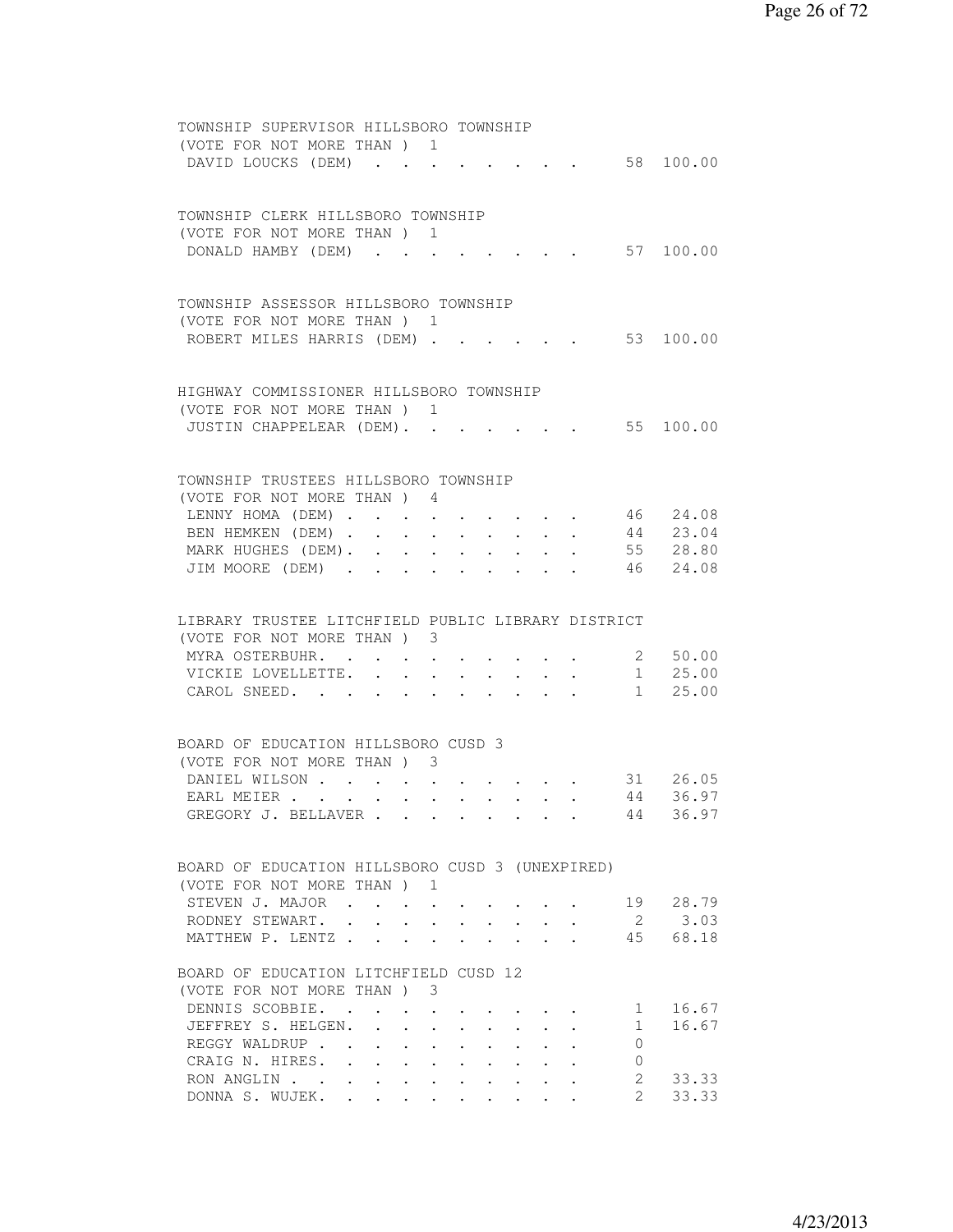TRUSTEES LINCOLN LAND COMMUNITY COLLEGE LINCOLN LAND COMMUNITY COLLEGE DIST 526 (VOTE FOR NOT MORE THAN ) 1 JERRY WESLEY . . . . . . . . . . . 53 100.00 REGIONAL BOARD OF SCHOOL CHRISTIAN/MONT (CHRISTIAN AND MONTGOMERY COUNTIES) (VOTE FOR NOT MORE THAN ) 2 BARBARA A. DUNCAN. . . . . . . . . 38 100.00 WRITE-IN. . . . . . . . . . . . 0 REGIONAL BOARD OF SCHOOL CHRISTIAN/MONT (UNEXPIRED) (CHRISTIAN AND MONTGOMERY COUNTIES) (VOTE FOR NOT MORE THAN ) 1 KENNETH NIMMONS . . . . . . . . . 51 100.00 PRECINCT REPORT MONTGOMERY COUNTY THE OFFICIAL RESULTS RUN DATE:04/23/13 2013 GENERAL CONSOLIDATED RUN TIME:11:59 AM APRIL 9, 2013 0806 HILLSBORO 6 VOTES PERCENT REGISTERED VOTERS - TOTAL . . . . . . 705 BALLOTS CAST - TOTAL. . . . . . . . 204 BALLOTS CAST - BLANK. . . . . . . . 0 VOTER TURNOUT - TOTAL . . . . . . . 28.94 VOTER TURNOUT - BLANK . . . . . . . VILLAGE PRESIDENT VILLAGE OF TAYLOR SPRINGS (VOTE FOR NOT MORE THAN ) 1 KYLE BANCHI (IND). . . . . . . . . 46 26.74 DENNIS L. JAGODZINSKI (IND) . . . . . 126 73.26 VILLAGE TRUSTEE VILLAGE OF TAYLOR SPRINGS (VOTE FOR NOT MORE THAN ) 3 KEVIN JAGODZINSKI (IND). . . . . . . 35 7.16 ELWIN L. SAATHOFF (IND). . . . . . . 82 16.77 RANDY RICHARDSON (IND) . . . . . . . 66 13.50 JAMES L. HOLLIDAY (IND). . . . . . . 85 17.38 DUSTIN JONES (IND) . . . . . . . . 39 7.98 KEVIN PRICKETT (IND). . . . . . . 76 15.54 PATTY RUFUS (IND). . . . . . . . . 106 21.68 TOWNSHIP SUPERVISOR HILLSBORO TOWNSHIP (VOTE FOR NOT MORE THAN ) 1 DAVID LOUCKS (DEM) . . . . . . . . 162 100.00 TOWNSHIP CLERK HILLSBORO TOWNSHIP (VOTE FOR NOT MORE THAN ) 1 DONALD HAMBY (DEM) . . . . . . . . 167 100.00 TOWNSHIP ASSESSOR HILLSBORO TOWNSHIP

(VOTE FOR NOT MORE THAN ) 1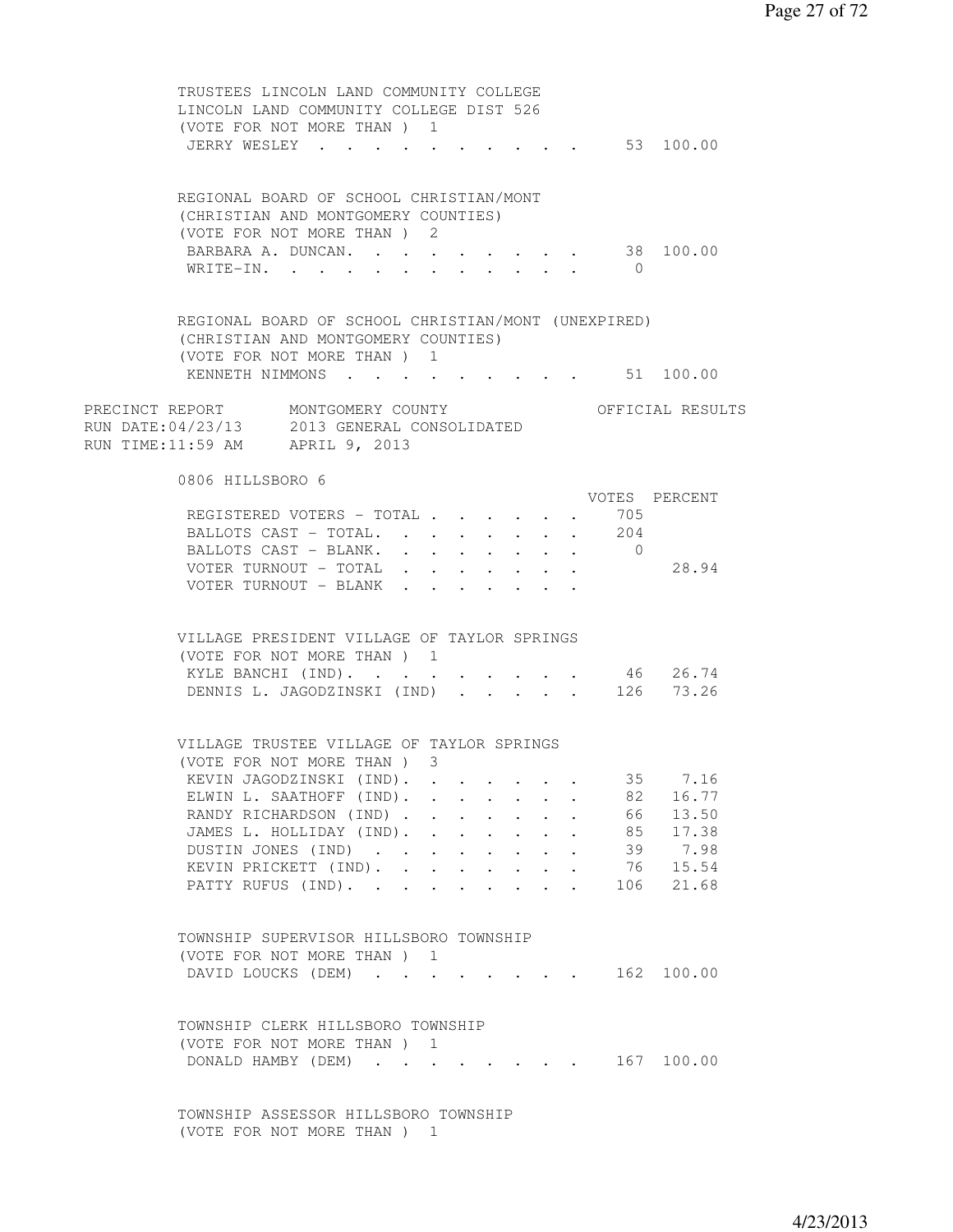| ROBERT MILES HARRIS (DEM) 155 100.00                                              |                                                             |                        |                                                                                            |        |                                                                     |                      |                       |                                                           |
|-----------------------------------------------------------------------------------|-------------------------------------------------------------|------------------------|--------------------------------------------------------------------------------------------|--------|---------------------------------------------------------------------|----------------------|-----------------------|-----------------------------------------------------------|
|                                                                                   |                                                             |                        |                                                                                            |        |                                                                     |                      |                       |                                                           |
| HIGHWAY COMMISSIONER HILLSBORO TOWNSHIP                                           |                                                             |                        |                                                                                            |        |                                                                     |                      |                       |                                                           |
| (VOTE FOR NOT MORE THAN) 1                                                        |                                                             |                        |                                                                                            |        |                                                                     |                      |                       |                                                           |
| JUSTIN CHAPPELEAR (DEM). 160 100.00                                               |                                                             |                        |                                                                                            |        |                                                                     |                      |                       |                                                           |
|                                                                                   |                                                             |                        |                                                                                            |        |                                                                     |                      |                       |                                                           |
| TOWNSHIP TRUSTEES HILLSBORO TOWNSHIP<br>(VOTE FOR NOT MORE THAN) 4                |                                                             |                        |                                                                                            |        |                                                                     |                      |                       |                                                           |
| LENNY HOMA (DEM) 151 29.49                                                        |                                                             |                        |                                                                                            |        |                                                                     |                      |                       |                                                           |
| BEN HEMKEN (DEM)                                                                  |                                                             |                        |                                                                                            |        |                                                                     |                      |                       | 101 19.73                                                 |
| MARK HUGHES (DEM).                                                                |                                                             |                        |                                                                                            |        |                                                                     |                      |                       | $\cdot$ $\cdot$ $\cdot$ $\cdot$ $\cdot$ $\cdot$ 123 24.02 |
| JIM MOORE (DEM) 137 26.76                                                         |                                                             |                        |                                                                                            |        |                                                                     |                      |                       |                                                           |
|                                                                                   |                                                             |                        |                                                                                            |        |                                                                     |                      |                       |                                                           |
| BOARD OF EDUCATION HILLSBORO CUSD 3                                               |                                                             |                        |                                                                                            |        |                                                                     |                      |                       |                                                           |
| (VOTE FOR NOT MORE THAN) 3<br>DANIEL WILSON                                       |                                                             |                        |                                                                                            |        |                                                                     |                      |                       | 71 25.63                                                  |
| EARL MEIER                                                                        |                                                             | $\sim$<br>$\mathbf{L}$ | $\bullet$ .<br><br><br><br><br><br><br><br>$\sim$                                          |        | $\mathbf{r}$ , and $\mathbf{r}$ , and $\mathbf{r}$                  |                      |                       | $\cdot \cdot \cdot \cdot$ 110 39.71                       |
| GREGORY J. BELLAVER                                                               |                                                             |                        | $\sim$                                                                                     | $\sim$ |                                                                     |                      |                       | $\cdot$ 96 34.66                                          |
|                                                                                   |                                                             |                        |                                                                                            |        |                                                                     |                      |                       |                                                           |
| BOARD OF EDUCATION HILLSBORO CUSD 3 (UNEXPIRED)                                   |                                                             |                        |                                                                                            |        |                                                                     |                      |                       |                                                           |
| (VOTE FOR NOT MORE THAN) 1                                                        |                                                             |                        |                                                                                            |        |                                                                     |                      |                       |                                                           |
| STEVEN J. MAJOR                                                                   |                                                             |                        |                                                                                            |        |                                                                     |                      |                       | 49 33.56                                                  |
| RODNEY STEWART. .<br>MATTHEW P. LENTZ                                             | $\bullet$ .<br><br><br><br><br><br><br><br><br><br><br><br> |                        |                                                                                            |        | $\bullet$ .<br><br><br><br><br><br><br><br><br><br><br><br><br><br> |                      |                       | 33 22.60<br>64 43.84                                      |
|                                                                                   |                                                             |                        |                                                                                            |        |                                                                     |                      |                       |                                                           |
|                                                                                   |                                                             |                        |                                                                                            |        |                                                                     |                      |                       |                                                           |
| TRUSTEES LINCOLN LAND COMMUNITY COLLEGE                                           |                                                             |                        |                                                                                            |        |                                                                     |                      |                       |                                                           |
| LINCOLN LAND COMMUNITY COLLEGE DIST 526                                           |                                                             |                        |                                                                                            |        |                                                                     |                      |                       |                                                           |
| (VOTE FOR NOT MORE THAN) 1<br>JERRY WESLEY 109 100.00                             |                                                             |                        |                                                                                            |        |                                                                     |                      |                       |                                                           |
|                                                                                   |                                                             |                        |                                                                                            |        |                                                                     |                      |                       |                                                           |
|                                                                                   |                                                             |                        |                                                                                            |        |                                                                     |                      |                       |                                                           |
| REGIONAL BOARD OF SCHOOL CHRISTIAN/MONT<br>(CHRISTIAN AND MONTGOMERY COUNTIES)    |                                                             |                        |                                                                                            |        |                                                                     |                      |                       |                                                           |
| (VOTE FOR NOT MORE THAN) 2                                                        |                                                             |                        |                                                                                            |        |                                                                     |                      |                       |                                                           |
| BARBARA A. DUNCAN. 93 98.94                                                       |                                                             |                        |                                                                                            |        |                                                                     |                      |                       |                                                           |
| WRITE-IN.                                                                         |                                                             |                        |                                                                                            |        |                                                                     |                      |                       | . 1 1.06                                                  |
|                                                                                   |                                                             |                        |                                                                                            |        |                                                                     |                      |                       |                                                           |
| REGIONAL BOARD OF SCHOOL CHRISTIAN/MONT (UNEXPIRED)                               |                                                             |                        |                                                                                            |        |                                                                     |                      |                       |                                                           |
| (CHRISTIAN AND MONTGOMERY COUNTIES)                                               |                                                             |                        |                                                                                            |        |                                                                     |                      |                       |                                                           |
| (VOTE FOR NOT MORE THAN ) 1                                                       |                                                             |                        |                                                                                            |        |                                                                     |                      |                       |                                                           |
| KENNETH NIMMONS                                                                   |                                                             |                        |                                                                                            |        |                                                                     |                      |                       | $\cdot$ $\cdot$ $\cdot$ 103 100.00                        |
|                                                                                   |                                                             |                        |                                                                                            |        |                                                                     |                      |                       |                                                           |
| PRECINCT REPORT MONTGOMERY COUNTY<br>RUN DATE: 04/23/13 2013 GENERAL CONSOLIDATED |                                                             |                        |                                                                                            |        |                                                                     |                      |                       | OFFICIAL RESULTS                                          |
| RUN TIME:11:59 AM APRIL 9, 2013                                                   |                                                             |                        |                                                                                            |        |                                                                     |                      |                       |                                                           |
|                                                                                   |                                                             |                        |                                                                                            |        |                                                                     |                      |                       |                                                           |
| 0901 IRVING                                                                       |                                                             |                        |                                                                                            |        |                                                                     |                      |                       |                                                           |
|                                                                                   |                                                             |                        |                                                                                            |        |                                                                     |                      |                       | VOTES PERCENT                                             |
| REGISTERED VOTERS - TOTAL .                                                       |                                                             |                        |                                                                                            |        |                                                                     |                      | 694                   |                                                           |
| BALLOTS CAST - TOTAL.<br>BALLOTS CAST - BLANK.                                    |                                                             |                        | $\cdot$ $\cdot$ $\cdot$ $\cdot$ $\cdot$ $\cdot$ $\cdot$ $\cdot$                            | $\sim$ |                                                                     | $\ddot{\phantom{0}}$ | 163<br>$\overline{1}$ |                                                           |
| VOTER TURNOUT - TOTAL                                                             |                                                             |                        | $\mathbf{r} = \mathbf{r} - \mathbf{r} = \mathbf{r} - \mathbf{r} = \mathbf{r} - \mathbf{r}$ |        |                                                                     |                      |                       | .61<br>23.49                                              |
| VOTER TURNOUT - BLANK                                                             |                                                             |                        |                                                                                            |        |                                                                     |                      |                       | .14                                                       |
|                                                                                   |                                                             |                        |                                                                                            |        |                                                                     |                      |                       |                                                           |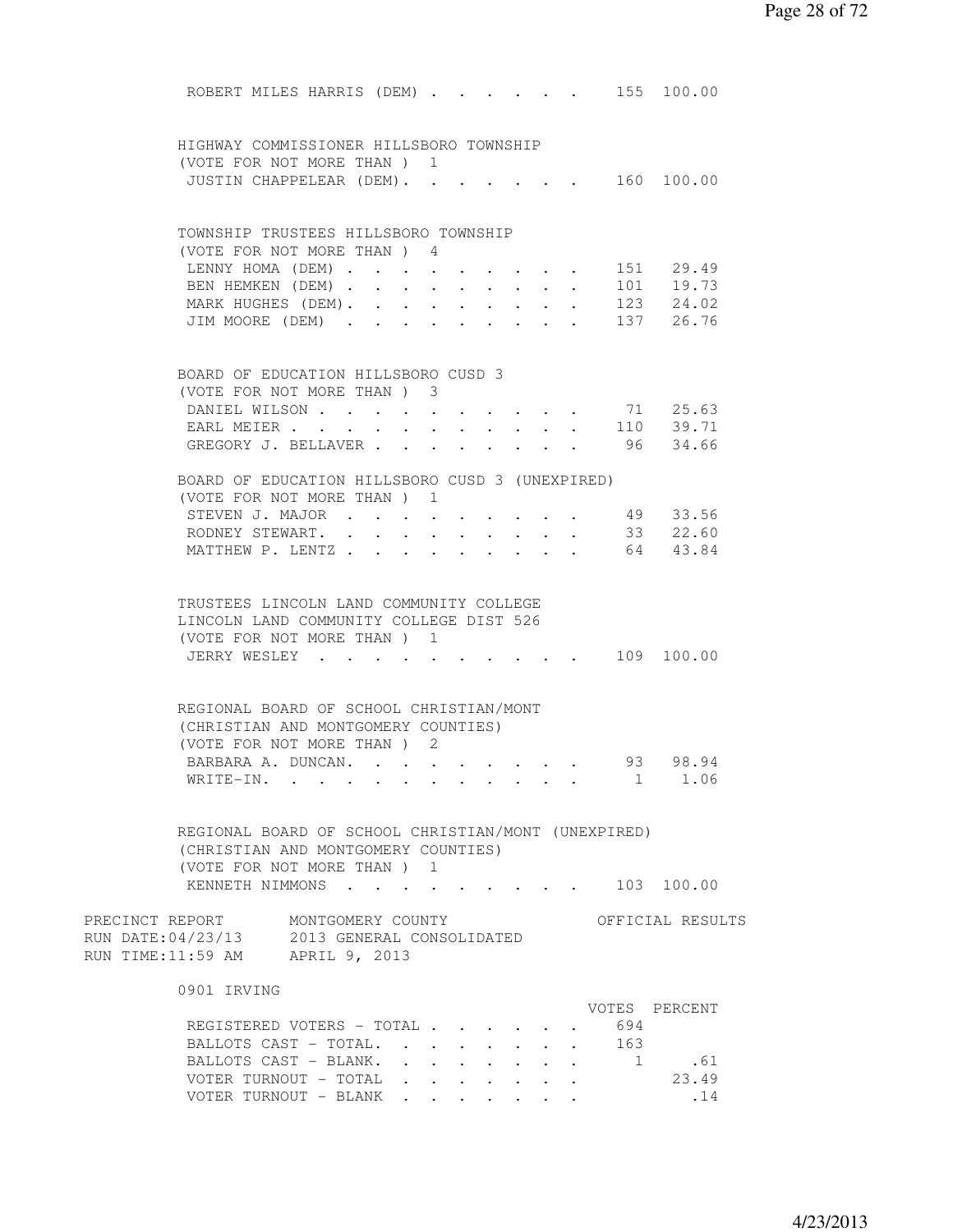| VILLAGE TRUSTEE VILLAGE OF IRVING<br>(VOTE FOR NOT MORE THAN) 3                                                             |
|-----------------------------------------------------------------------------------------------------------------------------|
| 58 39.19<br>KENDA CAULK (PPL).                                                                                              |
| 44 29.73<br>46 31.08<br>CARL TAYLOR (PPL).<br>$\mathbf{r}$ , and $\mathbf{r}$ , and $\mathbf{r}$                            |
| AARON MCCARTY (PPL)<br>$\mathbf{z} = \mathbf{z} + \mathbf{z}$<br>$\mathbf{L}$                                               |
|                                                                                                                             |
| VILLAGE TRUSTEE VILLAGE OF IRVING (UNEXPIRED)                                                                               |
| (VOTE FOR NOT MORE THAN) 1                                                                                                  |
| 60 100.00<br>SCOTT SNOW (PPL)                                                                                               |
|                                                                                                                             |
| TOWNSHIP SUPERVISOR IRVING TOWNSHIP                                                                                         |
| (VOTE FOR NOT MORE THAN) 1                                                                                                  |
| RANDEL SINGLER (DEM). 142 100.00                                                                                            |
|                                                                                                                             |
| TOWNSHIP CLERK IRVING TOWNSHIP                                                                                              |
| (VOTE FOR NOT MORE THAN )<br>1                                                                                              |
| 36 24.66<br>JON R. KLINGENBERG (DEM)                                                                                        |
| DENISE WISE (IND). 110 75.34                                                                                                |
|                                                                                                                             |
| HIGHWAY COMMISSIONER IRVING TOWNSHIP                                                                                        |
| (VOTE FOR NOT MORE THAN) 1                                                                                                  |
| ROBERT G. BELL (DEM). 101 63.13<br>GEORGE PHIL TOLLIVER (IND). 56 35.00                                                     |
| 3 1.88<br>WRITE-IN.                                                                                                         |
|                                                                                                                             |
|                                                                                                                             |
| TOWNSHIP TRUSTEES IRVING TOWNSHIP<br>(VOTE FOR NOT MORE THAN ) 4                                                            |
| DON WHITE (DEM) 125 24.95                                                                                                   |
| 125 24.95<br>DEON YOUNG (DEM)<br>$\mathbf{r} = \mathbf{r} - \mathbf{r} = \mathbf{r} - \mathbf{r} = \mathbf{r} - \mathbf{r}$ |
| LARRY REINCKE (DEM) 132 26.35                                                                                               |
| PHILLIP SPEISER (DEM)<br>119 23.75                                                                                          |
|                                                                                                                             |
| MULTI-TOWNSHIP ASSESSOR BUT GR/IRV/ROUN MTA                                                                                 |
| (VOTE FOR NOT MORE THAN ) 1                                                                                                 |
| NO CANDIDATE FILED<br>$\Omega$                                                                                              |
|                                                                                                                             |
| BOARD OF EDUCATION HILLSBORO CUSD 3                                                                                         |
| (VOTE FOR NOT MORE THAN) 3                                                                                                  |
| 82 28.28<br>DANIEL WILSON                                                                                                   |
| 37.59<br>109<br>EARL MEIER                                                                                                  |
| 34.14<br>GREGORY J. BELLAVER<br>99                                                                                          |
| BOARD OF EDUCATION HILLSBORO CUSD 3 (UNEXPIRED)                                                                             |
| (VOTE FOR NOT MORE THAN) 1                                                                                                  |
| 36 26.87<br>STEVEN J. MAJOR                                                                                                 |
| 16<br>11.94<br>RODNEY STEWART.<br>$\cdot$ $\cdot$ $\cdot$ $\cdot$ $\cdot$ $\cdot$ $\cdot$<br>$\ddot{\phantom{0}}$           |
| MATTHEW P. LENTZ<br>82<br>61.19<br>$\ddot{\phantom{0}}$<br>$\ddot{\phantom{0}}$                                             |
|                                                                                                                             |
| BOARD OF EDUCATION NOKOMIS CUSD 22                                                                                          |
| (VOTE FOR NOT MORE THAN) 4                                                                                                  |
| JIM EISENBARTH.<br>0                                                                                                        |
| $2^{\circ}$<br>25.00<br>DENNY BAUMAN                                                                                        |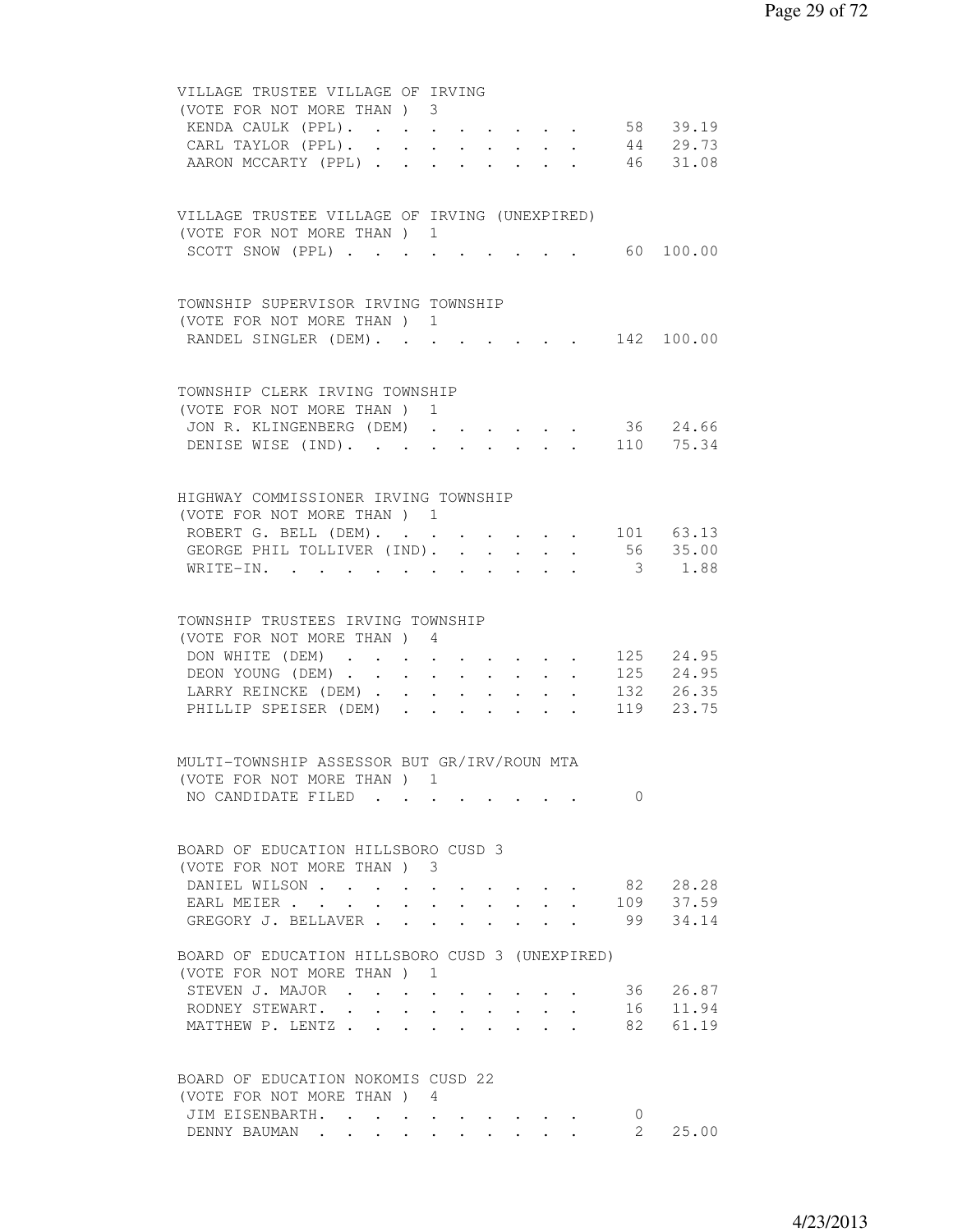| BRIAN CHAUSSE 2 25.00<br>MICHAEL R. GLENN 2 25.00<br>STEVEN JANSSEN. 2 25.00                                                                                     |  |                                         |  |                                                                               |  |                            |                            |
|------------------------------------------------------------------------------------------------------------------------------------------------------------------|--|-----------------------------------------|--|-------------------------------------------------------------------------------|--|----------------------------|----------------------------|
| BOARD OF EDUCATION PANHANDLE CUSD 2<br>(VOTE FOR NOT MORE THAN) 3<br>RICK BORMIDA<br>JAROD HITCHINGS                                                             |  | $\mathbf{r}$                            |  | $\mathbf{r} = \mathbf{r} + \mathbf{r} + \mathbf{r} + \mathbf{r} + \mathbf{r}$ |  | $\overline{0}$<br>$\Omega$ |                            |
| TRUSTEES LINCOLN LAND COMMUNITY COLLEGE<br>LINCOLN LAND COMMUNITY COLLEGE DIST 526<br>(VOTE FOR NOT MORE THAN ) 1<br>JERRY WESLEY                                |  | $\cdot$ $\cdot$ $\cdot$ $\cdot$ $\cdot$ |  |                                                                               |  |                            | $\cdot$ $\cdot$ 120 100.00 |
| REGIONAL BOARD OF SCHOOL CHRISTIAN/MONT<br>(CHRISTIAN AND MONTGOMERY COUNTIES)<br>(VOTE FOR NOT MORE THAN) 2<br>BARBARA A. DUNCAN. 106 97.25<br>WRITE-IN. 3 2.75 |  |                                         |  |                                                                               |  |                            |                            |
| REGIONAL BOARD OF SCHOOL CHRISTIAN/MONT (UNEXPIRED)<br>(CHRISTIAN AND MONTGOMERY COUNTIES)<br>(VOTE FOR NOT MORE THAN) 1<br>KENNETH NIMMONS 113 100.00           |  |                                         |  |                                                                               |  |                            |                            |
|                                                                                                                                                                  |  |                                         |  |                                                                               |  |                            |                            |
| PRECINCT REPORT MONTGOMERY COUNTY<br>RUN DATE: 04/23/13 2013 GENERAL CONSOLIDATED<br>RUN TIME:11:59 AM APRIL 9, 2013                                             |  |                                         |  |                                                                               |  |                            | OFFICIAL RESULTS           |
| 1001 NOKOMIS 1<br>REGISTERED VOTERS - TOTAL 232<br>BALLOTS CAST - TOTAL. 51<br>BALLOTS CAST - BLANK. 0<br>VOTER TURNOUT - TOTAL<br>VOTER TURNOUT - BLANK         |  |                                         |  |                                                                               |  |                            | VOTES PERCENT<br>21.98     |
| VILLAGE PRESIDENT VILLAGE OF COALTON<br>(VOTE FOR NOT MORE THAN) 1<br>RICK CEARLOCK (IND)                                                                        |  |                                         |  |                                                                               |  |                            | . 45 100.00                |
| VILLAGE CLERK VILLAGE OF COALTON<br>(VOTE FOR NOT MORE THAN) 1<br>KAY COOK (IND).                                                                                |  |                                         |  | $\mathbf{r} = \mathbf{r} + \mathbf{r} + \mathbf{r} + \mathbf{r}$              |  |                            | 41 100.00                  |

 TOWNSHIP SUPERVISOR NOKOMIS TOWNSHIP (VOTE FOR NOT MORE THAN ) 1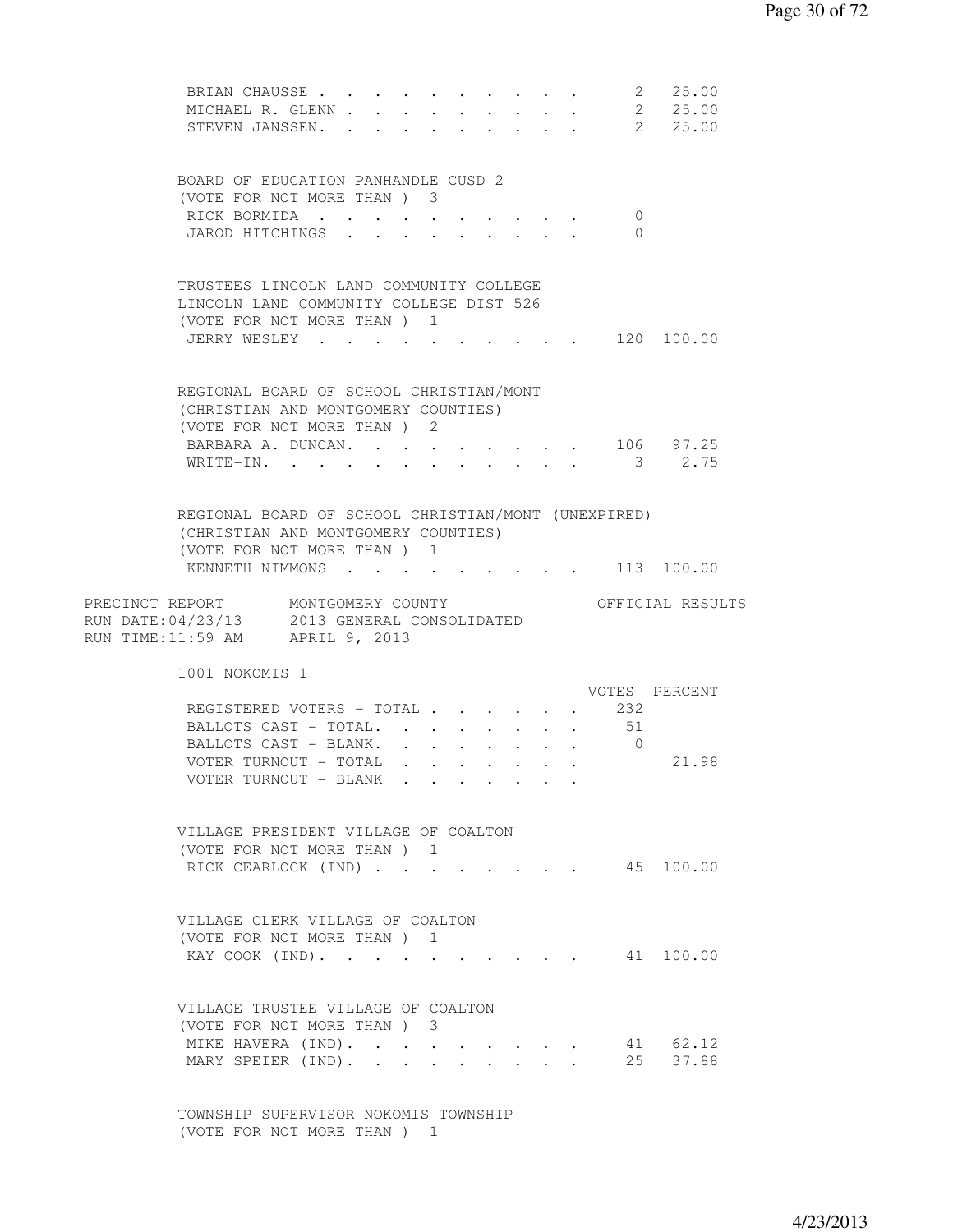| DENNIS K. MATTHEWS (DEM)<br>38 100.00                                                                                 |  |
|-----------------------------------------------------------------------------------------------------------------------|--|
| TOWNSHIP CLERK NOKOMIS TOWNSHIP                                                                                       |  |
| (VOTE FOR NOT MORE THAN)<br>1                                                                                         |  |
| 34 100.00<br>BRENDA J. MATTHEWS (DEM)                                                                                 |  |
|                                                                                                                       |  |
| HIGHWAY COMMISSIONER NOKOMIS TOWNSHIP                                                                                 |  |
| (VOTE FOR NOT MORE THAN) 1                                                                                            |  |
| PHILIP L. BAILEY (DEM)<br>44 100.00                                                                                   |  |
|                                                                                                                       |  |
| TOWNSHIP TRUSTEES NOKOMIS TOWNSHIP                                                                                    |  |
| (VOTE FOR NOT MORE THAN) 4                                                                                            |  |
| 34 23.94<br>PATSY EPLEY (DEM).                                                                                        |  |
| 32 22.54<br>31 21.83<br>45 31.69<br>MARY JO FUNK (DEM)<br>$\mathcal{A}^{\text{max}}$ , and $\mathcal{A}^{\text{max}}$ |  |
| CLARENCE "TONY" VANDENBERGH (DEM)                                                                                     |  |
| ROGER BATTLES (IND).<br>$\sim$ $\sim$                                                                                 |  |
|                                                                                                                       |  |
| MULTI-TOWNSHIP ASSESSOR AUDUBON/NOKOMIS MTA AUDUBON<br>(VOTE FOR NOT MORE THAN)                                       |  |
| 1                                                                                                                     |  |
| NO CANDIDATE FILED<br>$\Omega$                                                                                        |  |
| PARK COMMISSIONER NOKOMIS MEMORIAL PARK DISTRICT                                                                      |  |
| (VOTE FOR NOT MORE THAN) 3                                                                                            |  |
| 43 100.00<br>STUART BATTY                                                                                             |  |
|                                                                                                                       |  |
| LIBRARY TRUSTEE NOKOMIS TOWNSHIP LIBRARY                                                                              |  |
| (VOTE FOR NOT MORE THAN) 3                                                                                            |  |
| 41 48.24<br>MARJORIE EISENBARTH                                                                                       |  |
| 51.76<br>SHARON SATTERLEE<br>44                                                                                       |  |
| LIBRARY TRUSTEE NOKOMIS TOWNSHIP LIBRARY (UNEXPIRED)                                                                  |  |
| (VOTE FOR NOT MORE THAN) 1                                                                                            |  |
| 45 100.00<br>MARTHA BEAMAN                                                                                            |  |
| BOARD OF EDUCATION HILLSBORO CUSD 3                                                                                   |  |
| (VOTE FOR NOT MORE THAN) 3                                                                                            |  |
| 1 33.33<br>DANIEL WILSON                                                                                              |  |
| 1<br>33.33<br>EARL MEIER<br>$\ddot{\phantom{a}}$                                                                      |  |
| 1<br>33.33<br>GREGORY J. BELLAVER.                                                                                    |  |
|                                                                                                                       |  |
| BOARD OF EDUCATION HILLSBORO CUSD 3 (UNEXPIRED)                                                                       |  |
| (VOTE FOR NOT MORE THAN)<br>-1                                                                                        |  |
| STEVEN J. MAJOR<br>0                                                                                                  |  |
| RODNEY STEWART. .<br>100.00<br>$\mathbf{1}$<br>$\ddot{\phantom{0}}$                                                   |  |
| MATTHEW P. LENTZ.<br>$\Omega$                                                                                         |  |
|                                                                                                                       |  |
| BOARD OF EDUCATION NOKOMIS CUSD 22                                                                                    |  |
| (VOTE FOR NOT MORE THAN) 4<br>22.93                                                                                   |  |
| JIM EISENBARTH.<br>36 —<br>20.38                                                                                      |  |
| DENNY BAUMAN<br>32<br>33 21.02                                                                                        |  |
| BRIAN CHAUSSE                                                                                                         |  |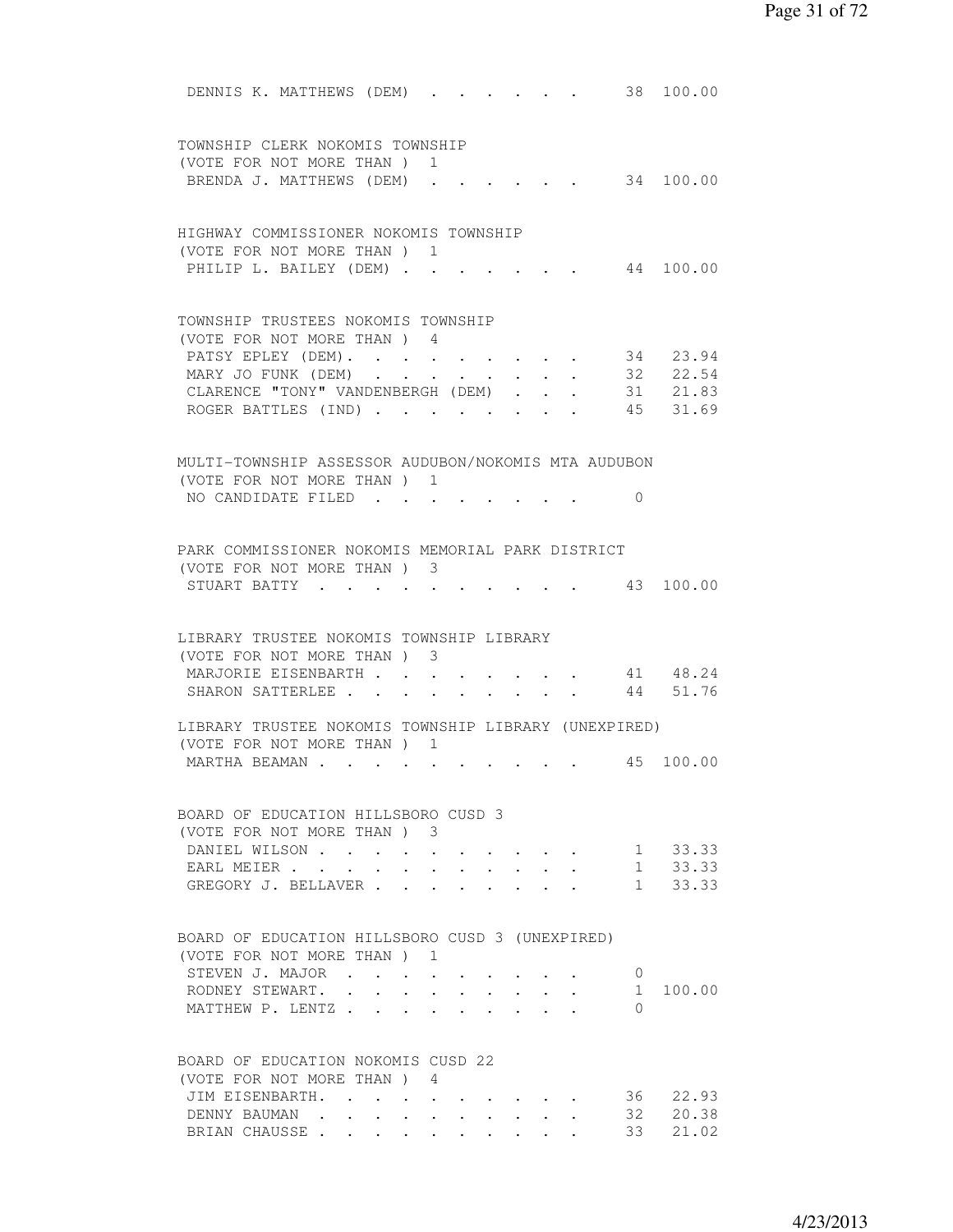| MICHAEL R. GLENN<br>STEVEN JANSSEN.                                                                                                                       |  |  | $\bullet$ . In the case of the $\bullet$ |  | $\mathbf{A}$ , and $\mathbf{A}$ , and $\mathbf{A}$<br>$\cdot$ $\cdot$ $\cdot$ $\cdot$ | 30             | 19.11<br>26 16.56                                 |  |
|-----------------------------------------------------------------------------------------------------------------------------------------------------------|--|--|------------------------------------------|--|---------------------------------------------------------------------------------------|----------------|---------------------------------------------------|--|
| TRUSTEES LINCOLN LAND COMMUNITY COLLEGE<br>LINCOLN LAND COMMUNITY COLLEGE DIST 526<br>(VOTE FOR NOT MORE THAN ) 1<br>JERRY WESLEY                         |  |  |                                          |  |                                                                                       |                | 38 100.00                                         |  |
|                                                                                                                                                           |  |  |                                          |  |                                                                                       |                |                                                   |  |
| REGIONAL BOARD OF SCHOOL CHRISTIAN/MONT<br>(CHRISTIAN AND MONTGOMERY COUNTIES)<br>(VOTE FOR NOT MORE THAN) 2<br>BARBARA A. DUNCAN. 30 100.00<br>WRITE-IN. |  |  |                                          |  |                                                                                       | $\overline{0}$ |                                                   |  |
|                                                                                                                                                           |  |  |                                          |  |                                                                                       |                |                                                   |  |
| REGIONAL BOARD OF SCHOOL CHRISTIAN/MONT (UNEXPIRED)<br>(CHRISTIAN AND MONTGOMERY COUNTIES)<br>(VOTE FOR NOT MORE THAN) 1                                  |  |  |                                          |  |                                                                                       |                |                                                   |  |
| KENNETH NIMMONS 35 100.00                                                                                                                                 |  |  |                                          |  |                                                                                       |                |                                                   |  |
| PRECINCT REPORT MONTGOMERY COUNTY<br>RUN DATE: 04/23/13 2013 GENERAL CONSOLIDATED<br>RUN TIME:11:59 AM APRIL 9, 2013                                      |  |  |                                          |  |                                                                                       |                | OFFICIAL RESULTS                                  |  |
| 1002 NOKOMIS 2                                                                                                                                            |  |  |                                          |  |                                                                                       |                |                                                   |  |
| REGISTERED VOTERS - TOTAL<br>BALLOTS CAST - TOTAL 108                                                                                                     |  |  |                                          |  |                                                                                       | 664            | VOTES PERCENT                                     |  |
| BALLOTS CAST - BLANK. 1 .93                                                                                                                               |  |  |                                          |  |                                                                                       |                |                                                   |  |
| VOTER TURNOUT - TOTAL<br>VOTER TURNOUT - BLANK                                                                                                            |  |  |                                          |  |                                                                                       |                | 16.27<br>.15                                      |  |
| VILLAGE PRESIDENT VILLAGE OF WENONAH<br>(VOTE FOR NOT MORE THAN) 1                                                                                        |  |  |                                          |  |                                                                                       |                |                                                   |  |
| NO CANDIDATE FILED                                                                                                                                        |  |  |                                          |  |                                                                                       | $\Omega$       |                                                   |  |
| VILLAGE TRUSTEE VILLAGE OF WENONAH                                                                                                                        |  |  |                                          |  |                                                                                       |                |                                                   |  |
| (VOTE FOR NOT MORE THAN) 3<br>TAMMY KING (IND) 4 100.00                                                                                                   |  |  |                                          |  |                                                                                       |                |                                                   |  |
| TOWNSHIP SUPERVISOR NOKOMIS TOWNSHIP<br>(VOTE FOR NOT MORE THAN) 1                                                                                        |  |  |                                          |  |                                                                                       |                |                                                   |  |
| DENNIS K. MATTHEWS (DEM) 86 100.00                                                                                                                        |  |  |                                          |  |                                                                                       |                |                                                   |  |
| TOWNSHIP CLERK NOKOMIS TOWNSHIP<br>(VOTE FOR NOT MORE THAN) 1                                                                                             |  |  |                                          |  |                                                                                       |                |                                                   |  |
| BRENDA J. MATTHEWS (DEM)                                                                                                                                  |  |  |                                          |  |                                                                                       |                | 83 100.00                                         |  |
| HIGHWAY COMMISSIONER NOKOMIS TOWNSHIP<br>(VOTE FOR NOT MORE THAN) 1                                                                                       |  |  |                                          |  |                                                                                       |                |                                                   |  |
| PHILIP L. BAILEY (DEM)                                                                                                                                    |  |  |                                          |  |                                                                                       |                | $\cdot$ $\cdot$ $\cdot$ $\cdot$ $\cdot$ 94 100.00 |  |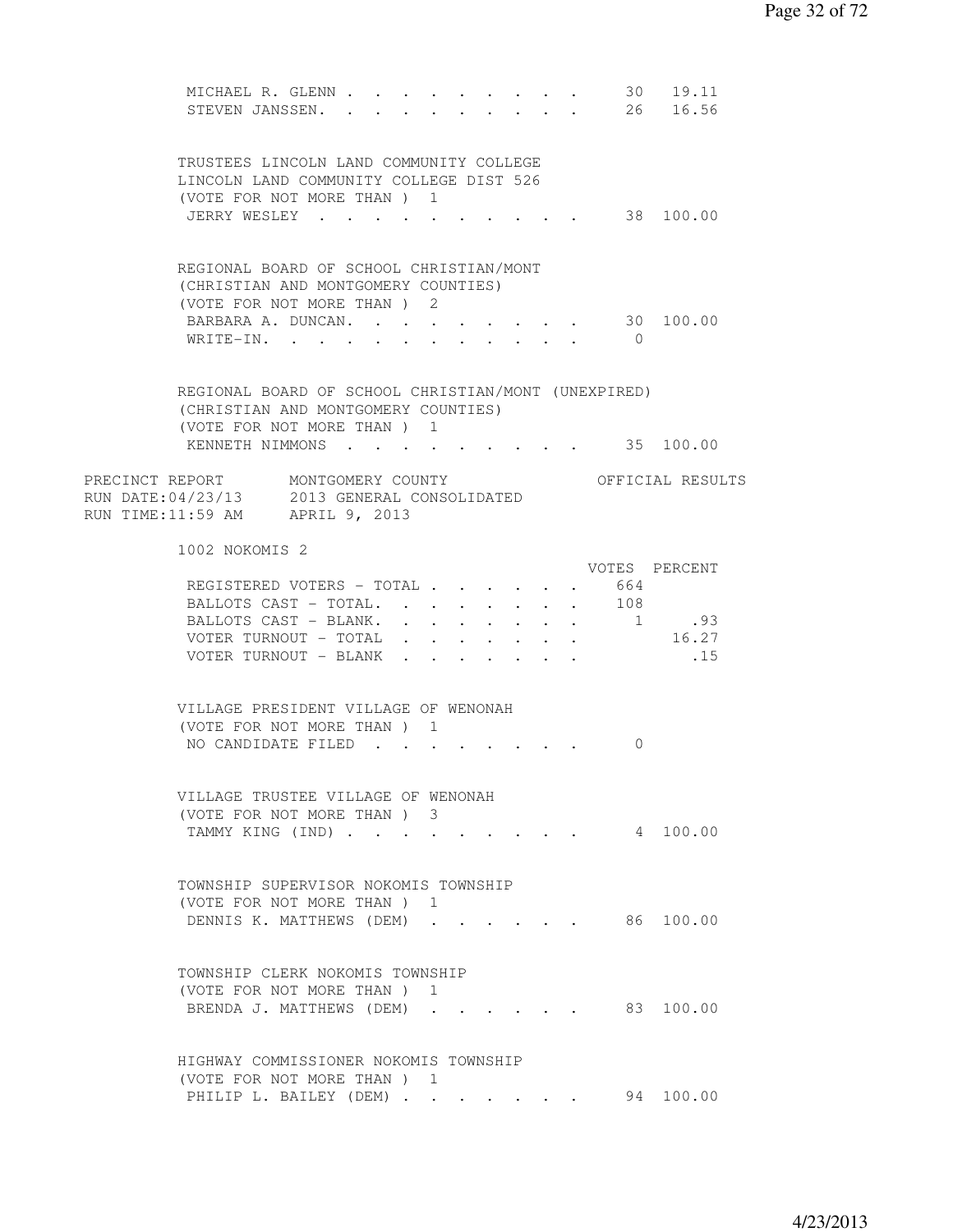| TOWNSHIP TRUSTEES NOKOMIS TOWNSHIP                                             |                                             |                |              |
|--------------------------------------------------------------------------------|---------------------------------------------|----------------|--------------|
| (VOTE FOR NOT MORE THAN) 4                                                     |                                             |                |              |
| PATSY EPLEY (DEM).                                                             |                                             |                | 79 26.33     |
| MARY JO FUNK (DEM) 76 25.33                                                    |                                             |                |              |
| CLARENCE "TONY" VANDENBERGH (DEM) 68 22.67                                     |                                             |                |              |
| ROGER BATTLES (IND) 77 25.67                                                   |                                             |                |              |
| MULTI-TOWNSHIP ASSESSOR AUDUBON/NOKOMIS MTA AUDUBON                            |                                             |                |              |
| (VOTE FOR NOT MORE THAN) 1                                                     |                                             |                |              |
| NO CANDIDATE FILED                                                             |                                             | $\Omega$       |              |
| PARK COMMISSIONER NOKOMIS MEMORIAL PARK DISTRICT                               |                                             |                |              |
| (VOTE FOR NOT MORE THAN) 3                                                     |                                             |                |              |
| STUART BATTY 87 100.00                                                         |                                             |                |              |
|                                                                                |                                             |                |              |
| LIBRARY TRUSTEE NOKOMIS TOWNSHIP LIBRARY                                       |                                             |                |              |
| (VOTE FOR NOT MORE THAN) 3                                                     |                                             |                | 96 53.04     |
| MARJORIE EISENBARTH<br>SHARON SATTERLEE                                        |                                             |                | 85 46.96     |
|                                                                                |                                             |                |              |
| LIBRARY TRUSTEE NOKOMIS TOWNSHIP LIBRARY (UNEXPIRED)                           |                                             |                |              |
| (VOTE FOR NOT MORE THAN) 1                                                     |                                             |                |              |
| MARTHA BEAMAN                                                                  |                                             |                | 94 100.00    |
|                                                                                |                                             |                |              |
| BOARD OF EDUCATION HILLSBORO CUSD 3<br>(VOTE FOR NOT MORE THAN) 3              |                                             |                |              |
| DANIEL WILSON 1 25.00                                                          |                                             |                |              |
| EARL MEIER                                                                     |                                             |                | $1 \t 25.00$ |
| GREGORY J. BELLAVER 2 50.00                                                    |                                             |                |              |
|                                                                                |                                             |                |              |
| BOARD OF EDUCATION HILLSBORO CUSD 3 (UNEXPIRED)                                |                                             |                |              |
| (VOTE FOR NOT MORE THAN) 1                                                     |                                             |                |              |
| STEVEN J. MAJOR                                                                |                                             | $\overline{0}$ |              |
| RODNEY STEWART.                                                                |                                             |                | 1 33.33      |
| MATTHEW P. LENTZ 2 66.67                                                       |                                             |                |              |
|                                                                                |                                             |                |              |
| BOARD OF EDUCATION NOKOMIS CUSD 22                                             |                                             |                |              |
| (VOTE FOR NOT MORE THAN) 4                                                     |                                             |                |              |
| JIM EISENBARTH.<br>$\sim$ $\sim$ $\sim$                                        |                                             |                | 67 20.06     |
| DENNY BAUMAN.                                                                  |                                             |                | 69 20.66     |
| BRIAN CHAUSSE.<br>$\cdot$ $\cdot$ $\cdot$ $\cdot$ $\cdot$                      | $\ddot{\phantom{a}}$ . $\ddot{\phantom{a}}$ | 69             | 20.66        |
| MICHAEL R. GLENN.<br>$\mathbf{r}$ , $\mathbf{r}$ , $\mathbf{r}$ , $\mathbf{r}$ | $\cdot$ $\cdot$ $\cdot$ $\cdot$             | 63             | 18.86        |
| STEVEN JANSSEN.<br>$\sim$ $\sim$ $\sim$ $\sim$<br>$\cdot$                      |                                             | 66 —           | 19.76        |
| TRUSTEES LINCOLN LAND COMMUNITY COLLEGE                                        |                                             |                |              |
| LINCOLN LAND COMMUNITY COLLEGE DIST 526                                        |                                             |                |              |
|                                                                                |                                             |                |              |
| (VOTE FOR NOT MORE THAN ) 1<br>JERRY WESLEY.                                   |                                             |                | 73 100.00    |
|                                                                                |                                             |                |              |
|                                                                                |                                             |                |              |
| REGIONAL BOARD OF SCHOOL CHRISTIAN/MONT                                        |                                             |                |              |
| (CHRISTIAN AND MONTGOMERY COUNTIES)                                            |                                             |                |              |

(VOTE FOR NOT MORE THAN ) 2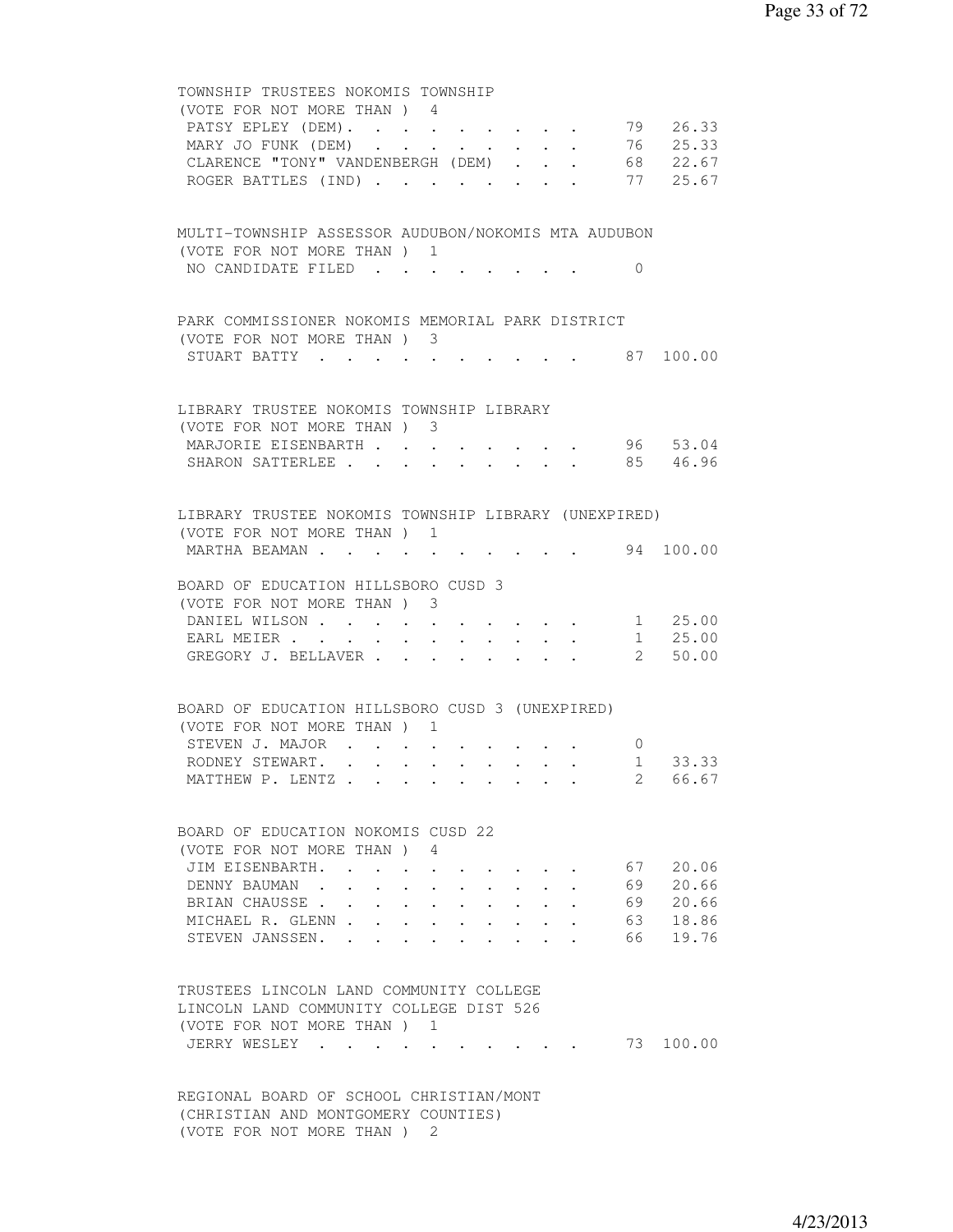|                                                                                                                     | BARBARA A. DUNCAN.<br>WRITE-IN.                                                            |  |  |  |  | $\bigcirc$ |                                                                                                                                                                                                                                                                                             |  |
|---------------------------------------------------------------------------------------------------------------------|--------------------------------------------------------------------------------------------|--|--|--|--|------------|---------------------------------------------------------------------------------------------------------------------------------------------------------------------------------------------------------------------------------------------------------------------------------------------|--|
|                                                                                                                     | REGIONAL BOARD OF SCHOOL CHRISTIAN/MONT (UNEXPIRED)<br>(CHRISTIAN AND MONTGOMERY COUNTIES) |  |  |  |  |            |                                                                                                                                                                                                                                                                                             |  |
|                                                                                                                     | (VOTE FOR NOT MORE THAN ) 1                                                                |  |  |  |  |            |                                                                                                                                                                                                                                                                                             |  |
| PRECINCT REPORT MONTGOMERY COUNTY<br>RUN DATE:04/23/13 2013 GENERAL CONSOLIDATED<br>RUN TIME:11:59 AM APRIL 9, 2013 |                                                                                            |  |  |  |  |            |                                                                                                                                                                                                                                                                                             |  |
|                                                                                                                     | 1003 NOKOMIS 3                                                                             |  |  |  |  |            |                                                                                                                                                                                                                                                                                             |  |
|                                                                                                                     | REGISTERED VOTERS - TOTAL 449                                                              |  |  |  |  |            |                                                                                                                                                                                                                                                                                             |  |
|                                                                                                                     | BALLOTS CAST - TOTAL. 69                                                                   |  |  |  |  |            |                                                                                                                                                                                                                                                                                             |  |
|                                                                                                                     | BALLOTS CAST - BLANK. 0                                                                    |  |  |  |  |            |                                                                                                                                                                                                                                                                                             |  |
|                                                                                                                     | VOTER TURNOUT - TOTAL                                                                      |  |  |  |  |            |                                                                                                                                                                                                                                                                                             |  |
|                                                                                                                     | VOTER TURNOUT - BLANK                                                                      |  |  |  |  |            |                                                                                                                                                                                                                                                                                             |  |
|                                                                                                                     | TOWNSHIP SUPERVISOR NOKOMIS TOWNSHIP                                                       |  |  |  |  |            |                                                                                                                                                                                                                                                                                             |  |
|                                                                                                                     | (VOTE FOR NOT MORE THAN) 1                                                                 |  |  |  |  |            |                                                                                                                                                                                                                                                                                             |  |
|                                                                                                                     |                                                                                            |  |  |  |  |            |                                                                                                                                                                                                                                                                                             |  |
|                                                                                                                     | TOWNSHIP CLERK NOKOMIS TOWNSHIP                                                            |  |  |  |  |            | 67 100.00<br>KENNETH NIMMONS 73 100.00<br>OFFICIAL RESULTS<br>VOTES PERCENT<br>15.37<br>DENNIS K. MATTHEWS (DEM) 57 100.00<br>$\cdot \cdot \cdot \cdot$ 57 100.00<br>PHILIP L. BAILEY (DEM) 59 100.00<br>46 23.96<br>47 24.48<br>49 25.52<br>50 26.04<br>$\Omega$<br>STUART BATTY 55 100.00 |  |
|                                                                                                                     | (VOTE FOR NOT MORE THAN) 1                                                                 |  |  |  |  |            |                                                                                                                                                                                                                                                                                             |  |
|                                                                                                                     | BRENDA J. MATTHEWS (DEM)                                                                   |  |  |  |  |            |                                                                                                                                                                                                                                                                                             |  |
|                                                                                                                     | HIGHWAY COMMISSIONER NOKOMIS TOWNSHIP                                                      |  |  |  |  |            |                                                                                                                                                                                                                                                                                             |  |
|                                                                                                                     | (VOTE FOR NOT MORE THAN ) 1                                                                |  |  |  |  |            |                                                                                                                                                                                                                                                                                             |  |
|                                                                                                                     |                                                                                            |  |  |  |  |            |                                                                                                                                                                                                                                                                                             |  |
|                                                                                                                     | TOWNSHIP TRUSTEES NOKOMIS TOWNSHIP                                                         |  |  |  |  |            |                                                                                                                                                                                                                                                                                             |  |
|                                                                                                                     | (VOTE FOR NOT MORE THAN) 4                                                                 |  |  |  |  |            |                                                                                                                                                                                                                                                                                             |  |
|                                                                                                                     | PATSY EPLEY (DEM).                                                                         |  |  |  |  |            |                                                                                                                                                                                                                                                                                             |  |
|                                                                                                                     | MARY JO FUNK (DEM)<br>CLARENCE "TONY" VANDENBERGH (DEM)                                    |  |  |  |  |            |                                                                                                                                                                                                                                                                                             |  |
|                                                                                                                     |                                                                                            |  |  |  |  |            |                                                                                                                                                                                                                                                                                             |  |
|                                                                                                                     | ROGER BATTLES (IND)                                                                        |  |  |  |  |            |                                                                                                                                                                                                                                                                                             |  |
|                                                                                                                     | MULTI-TOWNSHIP ASSESSOR AUDUBON/NOKOMIS MTA AUDUBON                                        |  |  |  |  |            |                                                                                                                                                                                                                                                                                             |  |
|                                                                                                                     | (VOTE FOR NOT MORE THAN) 1                                                                 |  |  |  |  |            |                                                                                                                                                                                                                                                                                             |  |
|                                                                                                                     | NO CANDIDATE FILED                                                                         |  |  |  |  |            |                                                                                                                                                                                                                                                                                             |  |
|                                                                                                                     | PARK COMMISSIONER NOKOMIS MEMORIAL PARK DISTRICT                                           |  |  |  |  |            |                                                                                                                                                                                                                                                                                             |  |
|                                                                                                                     | (VOTE FOR NOT MORE THAN) 3                                                                 |  |  |  |  |            |                                                                                                                                                                                                                                                                                             |  |
|                                                                                                                     |                                                                                            |  |  |  |  |            |                                                                                                                                                                                                                                                                                             |  |
|                                                                                                                     | LIBRARY TRUSTEE NOKOMIS TOWNSHIP LIBRARY                                                   |  |  |  |  |            |                                                                                                                                                                                                                                                                                             |  |
|                                                                                                                     | (VOTE FOR NOT MORE THAN) 3                                                                 |  |  |  |  |            |                                                                                                                                                                                                                                                                                             |  |
|                                                                                                                     | MARJORIE EISENBARTH                                                                        |  |  |  |  |            | 59 51.75                                                                                                                                                                                                                                                                                    |  |
|                                                                                                                     | SHARON SATTERLEE                                                                           |  |  |  |  |            | 55 48.25                                                                                                                                                                                                                                                                                    |  |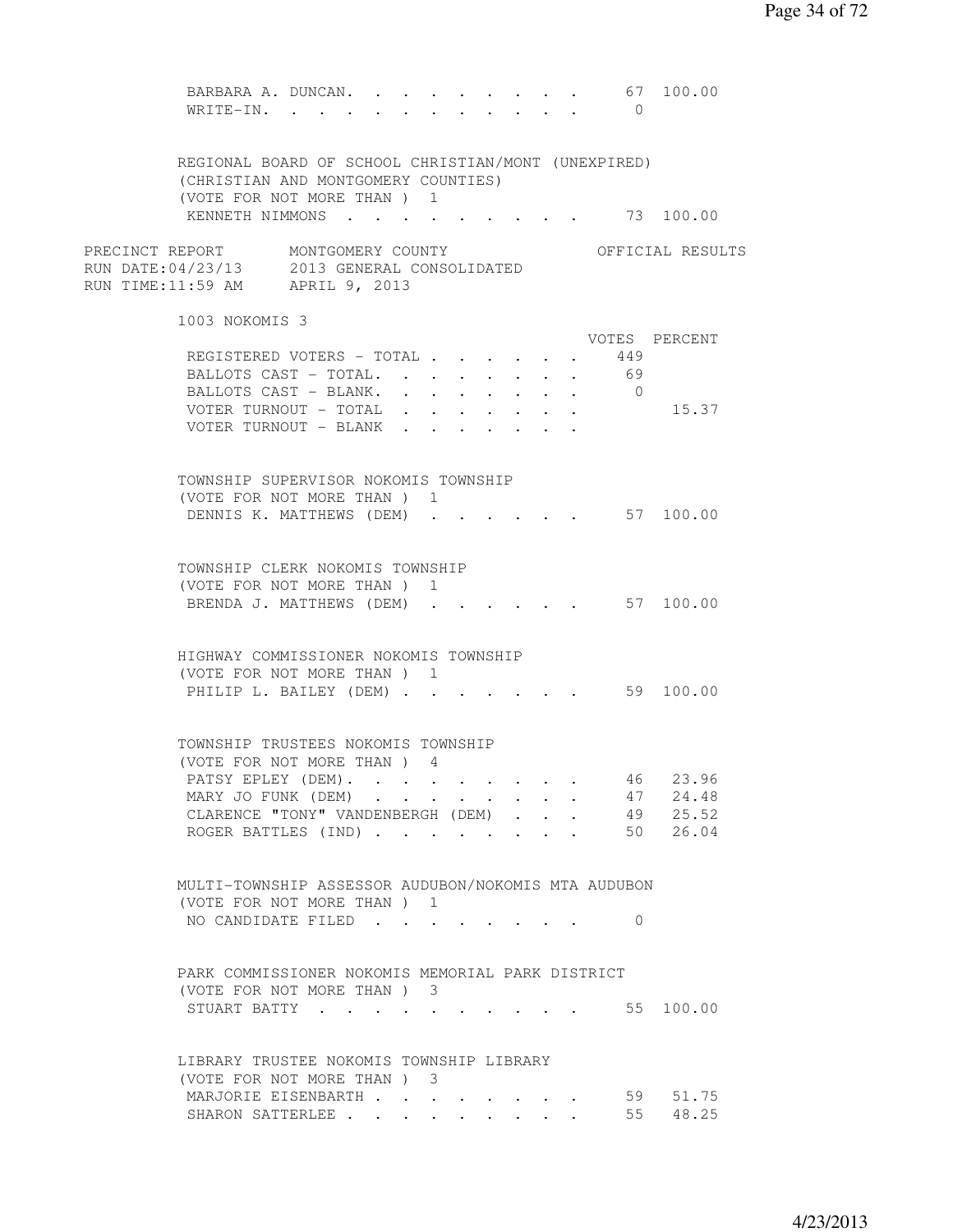| LIBRARY TRUSTEE NOKOMIS TOWNSHIP LIBRARY (UNEXPIRED)<br>(VOTE FOR NOT MORE THAN) 1 |                      |                                    |                            |           |                      |
|------------------------------------------------------------------------------------|----------------------|------------------------------------|----------------------------|-----------|----------------------|
| MARTHA BEAMAN                                                                      |                      |                                    |                            | 58 100.00 |                      |
|                                                                                    |                      |                                    |                            |           |                      |
| BOARD OF EDUCATION NOKOMIS CUSD 22                                                 |                      |                                    |                            |           |                      |
| (VOTE FOR NOT MORE THAN ) 4                                                        |                      |                                    |                            |           |                      |
| JIM EISENBARTH.                                                                    |                      |                                    |                            | 48        | 23.30                |
| DENNY BAUMAN                                                                       |                      |                                    |                            |           | 41 19.90             |
| BRIAN CHAUSSE                                                                      |                      |                                    | $\mathcal{L}_{\text{max}}$ |           | 44 21.36<br>34 16.50 |
| MICHAEL R. GLENN                                                                   | $\bullet$ .          | $\sim$                             |                            |           |                      |
| STEVEN JANSSEN.                                                                    | $\ddot{\phantom{0}}$ | $\ddot{\phantom{0}}$<br>$\sim$ $-$ |                            |           | 39 18.93             |
| TRUSTEES LINCOLN LAND COMMUNITY COLLEGE                                            |                      |                                    |                            |           |                      |
| LINCOLN LAND COMMUNITY COLLEGE DIST 526                                            |                      |                                    |                            |           |                      |
| (VOTE FOR NOT MORE THAN) 1                                                         |                      |                                    |                            |           |                      |
| JERRY WESLEY 44 100.00                                                             |                      |                                    |                            |           |                      |
|                                                                                    |                      |                                    |                            |           |                      |
| REGIONAL BOARD OF SCHOOL CHRISTIAN/MONT                                            |                      |                                    |                            |           |                      |
| (CHRISTIAN AND MONTGOMERY COUNTIES)                                                |                      |                                    |                            |           |                      |
| (VOTE FOR NOT MORE THAN) 2                                                         |                      |                                    |                            |           |                      |
| BARBARA A. DUNCAN. 38 97.44                                                        |                      |                                    |                            |           |                      |
| WRITE-IN.                                                                          |                      |                                    |                            |           | 1 2.56               |
|                                                                                    |                      |                                    |                            |           |                      |
| REGIONAL BOARD OF SCHOOL CHRISTIAN/MONT (UNEXPIRED)                                |                      |                                    |                            |           |                      |
| (CHRISTIAN AND MONTGOMERY COUNTIES)                                                |                      |                                    |                            |           |                      |
| (VOTE FOR NOT MORE THAN ) 1                                                        |                      |                                    |                            |           |                      |
| KENNETH NIMMONS                                                                    |                      |                                    |                            |           | 41 100.00            |
|                                                                                    |                      |                                    |                            |           |                      |
| PRECINCT REPORT MONTGOMERY COUNTY                                                  |                      |                                    |                            |           | OFFICIAL RESULTS     |
| RUN DATE: 04/23/13 2013 GENERAL CONSOLIDATED                                       |                      |                                    |                            |           |                      |
| RUN TIME:11:59 AM APRIL 9, 2013                                                    |                      |                                    |                            |           |                      |
| 1004 NOKOMIS 4                                                                     |                      |                                    |                            |           |                      |
|                                                                                    |                      |                                    |                            |           | VOTES PERCENT        |
| REGISTERED VOTERS - TOTAL                                                          |                      |                                    |                            | 495       |                      |
| BALLOTS CAST - TOTAL.                                                              |                      |                                    |                            | 89        |                      |
| BALLOTS CAST - BLANK.                                                              |                      |                                    |                            | $\sim$ 0  |                      |
| VOTER TURNOUT - TOTAL                                                              |                      |                                    |                            |           | 17.98                |
| VOTER TURNOUT - BLANK                                                              |                      |                                    |                            |           |                      |
|                                                                                    |                      |                                    |                            |           |                      |
|                                                                                    |                      |                                    |                            |           |                      |
| TOWNSHIP SUPERVISOR NOKOMIS TOWNSHIP<br>(VOTE FOR NOT MORE THAN) 1                 |                      |                                    |                            |           |                      |
| DENNIS K. MATTHEWS (DEM)                                                           |                      |                                    |                            |           | 79 100.00            |
|                                                                                    |                      |                                    |                            |           |                      |
|                                                                                    |                      |                                    |                            |           |                      |
| TOWNSHIP CLERK NOKOMIS TOWNSHIP                                                    |                      |                                    |                            |           |                      |
| (VOTE FOR NOT MORE THAN ) 1                                                        |                      |                                    |                            |           |                      |
| BRENDA J. MATTHEWS (DEM)                                                           |                      |                                    |                            |           | 81 100.00            |
|                                                                                    |                      |                                    |                            |           |                      |
| HIGHWAY COMMISSIONER NOKOMIS TOWNSHIP                                              |                      |                                    |                            |           |                      |
| (VOTE FOR NOT MORE THAN) 1                                                         |                      |                                    |                            |           |                      |
| PHILIP L. BAILEY (DEM)                                                             |                      |                                    |                            |           | 74 100.00            |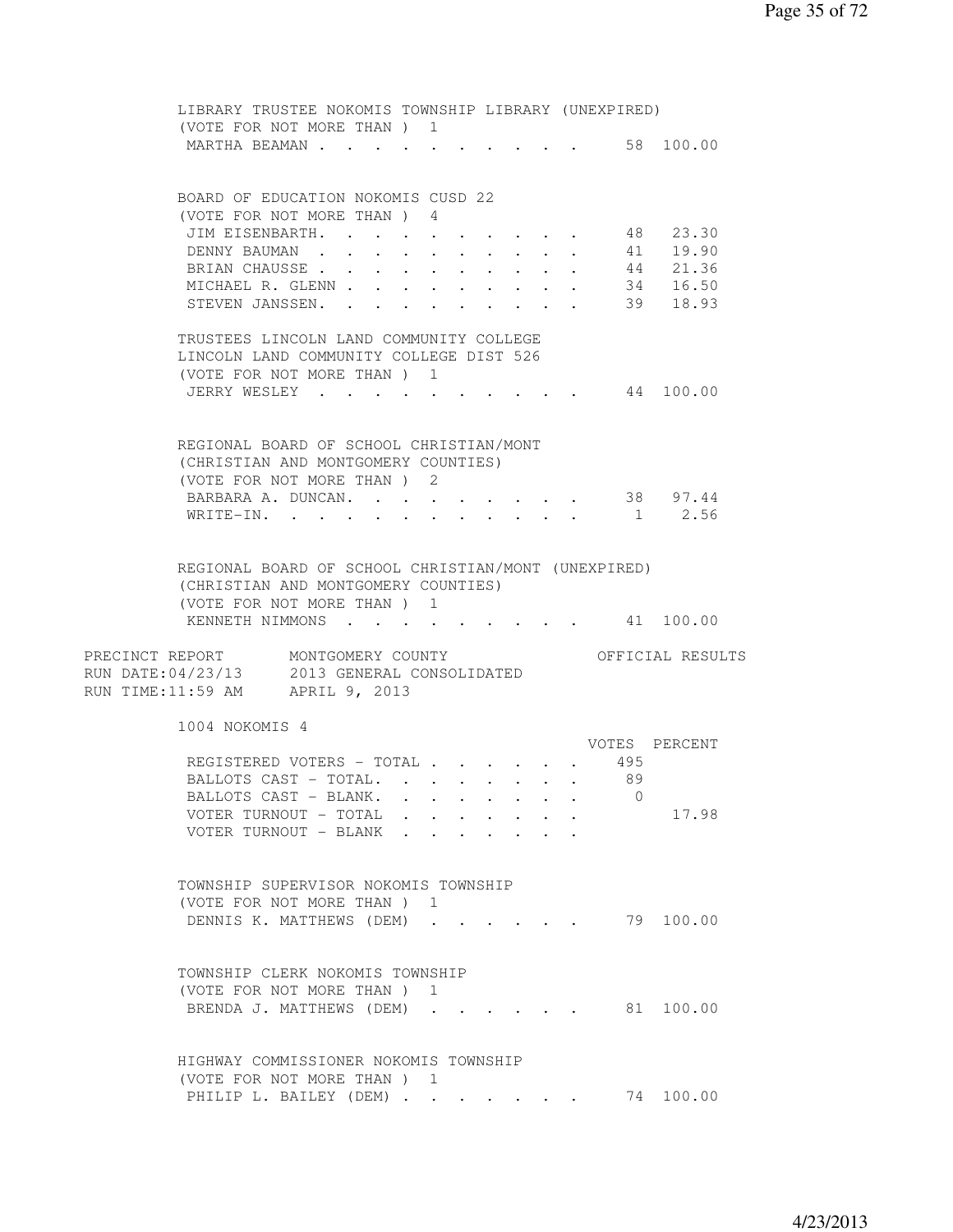|                                              | TOWNSHIP TRUSTEES NOKOMIS TOWNSHIP                                                 |                                                                                                                 |             |            |                      |
|----------------------------------------------|------------------------------------------------------------------------------------|-----------------------------------------------------------------------------------------------------------------|-------------|------------|----------------------|
|                                              | (VOTE FOR NOT MORE THAN) 4<br>PATSY EPLEY (DEM). 60 22.81                          |                                                                                                                 |             |            |                      |
|                                              | MARY JO FUNK (DEM) 63 23.95                                                        |                                                                                                                 |             |            |                      |
|                                              | CLARENCE "TONY" VANDENBERGH (DEM) 68 25.86                                         |                                                                                                                 |             |            |                      |
|                                              | ROGER BATTLES (IND) 72 27.38                                                       |                                                                                                                 |             |            |                      |
|                                              |                                                                                    |                                                                                                                 |             |            |                      |
|                                              | MULTI-TOWNSHIP ASSESSOR AUDUBON/NOKOMIS MTA AUDUBON                                |                                                                                                                 |             |            |                      |
|                                              | (VOTE FOR NOT MORE THAN) 1                                                         |                                                                                                                 |             |            |                      |
|                                              | NO CANDIDATE FILED                                                                 |                                                                                                                 |             | $\Omega$   |                      |
|                                              |                                                                                    |                                                                                                                 |             |            |                      |
|                                              | PARK COMMISSIONER NOKOMIS MEMORIAL PARK DISTRICT                                   |                                                                                                                 |             |            |                      |
|                                              | (VOTE FOR NOT MORE THAN) 3                                                         |                                                                                                                 |             |            |                      |
|                                              | STUART BATTY 68 100.00                                                             |                                                                                                                 |             |            |                      |
|                                              |                                                                                    |                                                                                                                 |             |            |                      |
|                                              | LIBRARY TRUSTEE NOKOMIS TOWNSHIP LIBRARY                                           |                                                                                                                 |             |            |                      |
|                                              | (VOTE FOR NOT MORE THAN) 3                                                         |                                                                                                                 |             |            |                      |
|                                              | MARJORIE EISENBARTH<br>SHARON SATTERLEE 75 50.68                                   |                                                                                                                 |             |            | 73 49.32             |
|                                              |                                                                                    |                                                                                                                 |             |            |                      |
|                                              |                                                                                    |                                                                                                                 |             |            |                      |
|                                              | LIBRARY TRUSTEE NOKOMIS TOWNSHIP LIBRARY (UNEXPIRED)<br>(VOTE FOR NOT MORE THAN) 1 |                                                                                                                 |             |            |                      |
| MARTHA BEAMAN                                |                                                                                    | the contract of the contract of the contract of the contract of the contract of the contract of the contract of |             |            | 78 100.00            |
|                                              |                                                                                    |                                                                                                                 |             |            |                      |
|                                              |                                                                                    |                                                                                                                 |             |            |                      |
|                                              | BOARD OF EDUCATION NOKOMIS CUSD 22<br>(VOTE FOR NOT MORE THAN) 4                   |                                                                                                                 |             |            |                      |
|                                              | JIM EISENBARTH. 62 23.22                                                           |                                                                                                                 |             |            |                      |
|                                              | DENNY BAUMAN                                                                       |                                                                                                                 |             |            | 52 19.48             |
|                                              | BRIAN CHAUSSE                                                                      |                                                                                                                 |             |            | 39 14.61             |
|                                              | MICHAEL R. GLENN                                                                   |                                                                                                                 | $\bullet$ . |            | 62 23.22<br>52 19.48 |
|                                              | STEVEN JANSSEN.                                                                    |                                                                                                                 |             |            |                      |
|                                              | TRUSTEES LINCOLN LAND COMMUNITY COLLEGE                                            |                                                                                                                 |             |            |                      |
|                                              | LINCOLN LAND COMMUNITY COLLEGE DIST 526                                            |                                                                                                                 |             |            |                      |
|                                              | (VOTE FOR NOT MORE THAN) 1                                                         |                                                                                                                 |             |            |                      |
|                                              | JERRY WESLEY                                                                       |                                                                                                                 |             |            | 56 100.00            |
|                                              |                                                                                    |                                                                                                                 |             |            |                      |
|                                              | REGIONAL BOARD OF SCHOOL CHRISTIAN/MONT                                            |                                                                                                                 |             |            |                      |
|                                              | (CHRISTIAN AND MONTGOMERY COUNTIES)                                                |                                                                                                                 |             |            |                      |
|                                              | (VOTE FOR NOT MORE THAN ) 2<br>BARBARA A. DUNCAN.                                  |                                                                                                                 |             |            | 57 100.00            |
|                                              | WRITE-IN.                                                                          |                                                                                                                 |             | $\bigcirc$ |                      |
|                                              |                                                                                    |                                                                                                                 |             |            |                      |
|                                              | REGIONAL BOARD OF SCHOOL CHRISTIAN/MONT (UNEXPIRED)                                |                                                                                                                 |             |            |                      |
|                                              | (CHRISTIAN AND MONTGOMERY COUNTIES)                                                |                                                                                                                 |             |            |                      |
|                                              | (VOTE FOR NOT MORE THAN ) 1                                                        |                                                                                                                 |             |            |                      |
|                                              | KENNETH NIMMONS                                                                    |                                                                                                                 |             |            | 63 100.00            |
| PRECINCT REPORT MONTGOMERY COUNTY            |                                                                                    |                                                                                                                 |             |            | OFFICIAL RESULTS     |
| RUN DATE: 04/23/13 2013 GENERAL CONSOLIDATED |                                                                                    |                                                                                                                 |             |            |                      |
| RUN TIME:11:59 AM APRIL 9, 2013              |                                                                                    |                                                                                                                 |             |            |                      |
|                                              | 1101 NORTH LITCHFIELD 1                                                            |                                                                                                                 |             |            |                      |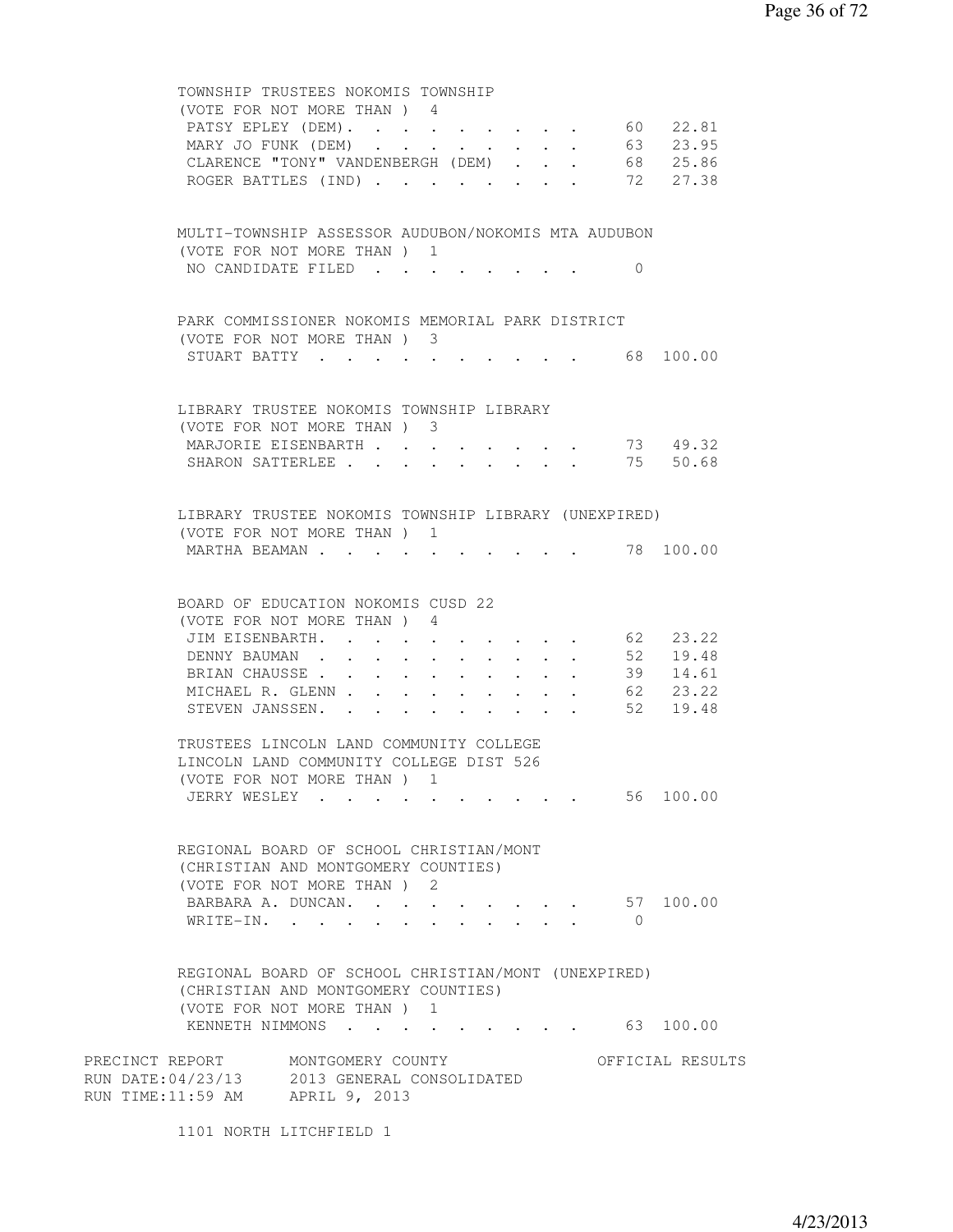|                                                |                            |                      |                                 |                                                 |            | VOTES PERCENT                             |
|------------------------------------------------|----------------------------|----------------------|---------------------------------|-------------------------------------------------|------------|-------------------------------------------|
| REGISTERED VOTERS - TOTAL                      |                            |                      |                                 |                                                 | 721        |                                           |
| BALLOTS CAST - TOTAL.                          |                            |                      |                                 |                                                 | 261        |                                           |
| BALLOTS CAST - BLANK.                          |                            |                      | $\cdot$ $\cdot$ $\cdot$ $\cdot$ | $\cdot$ $\cdot$ $\cdot$ $\cdot$                 | $\bigcirc$ |                                           |
| VOTER TURNOUT - TOTAL                          |                            |                      |                                 |                                                 |            | 36.20                                     |
| VOTER TURNOUT - BLANK                          |                            |                      |                                 | $\bullet$ , $\bullet$ , $\bullet$ , $\bullet$   |            |                                           |
|                                                |                            |                      |                                 |                                                 |            |                                           |
|                                                |                            |                      |                                 |                                                 |            |                                           |
| MAYOR CITY OF LITCHFIELD                       |                            |                      |                                 |                                                 |            |                                           |
| (VOTE FOR NOT MORE THAN ) 1                    |                            |                      |                                 |                                                 |            |                                           |
|                                                |                            |                      |                                 |                                                 |            | 49 29.34                                  |
| JOHNY LEONARD (IND)                            | $\mathcal{L}^{\text{max}}$ |                      |                                 |                                                 |            | 13 7.78                                   |
| TOM JONES (IND)                                |                            | $\ddot{\phantom{a}}$ |                                 |                                                 |            |                                           |
| STEVEN DOUGHERTY (IND).                        |                            |                      |                                 |                                                 |            | . 105 62.87                               |
|                                                |                            |                      |                                 |                                                 |            |                                           |
|                                                |                            |                      |                                 |                                                 |            |                                           |
| CITY CLERK CITY OF LITCHFIELD                  |                            |                      |                                 |                                                 |            |                                           |
| (VOTE FOR NOT MORE THAN) 1                     |                            |                      |                                 |                                                 |            |                                           |
| DENISE MEIER LUEKER (IND).                     |                            |                      |                                 |                                                 |            | 130 100.00                                |
|                                                |                            |                      |                                 |                                                 |            |                                           |
|                                                |                            |                      |                                 |                                                 |            |                                           |
| ALDERMAN LITCHFIELD - WARD 2                   |                            |                      |                                 |                                                 |            |                                           |
| (VOTE FOR NOT MORE THAN ) 1                    |                            |                      |                                 |                                                 |            |                                           |
| HAROLD ELLINGER JR. (IND).                     |                            |                      |                                 |                                                 |            | $\cdot$ $\cdot$ $\cdot$ $\cdot$ 20 100.00 |
|                                                |                            |                      |                                 |                                                 |            |                                           |
|                                                |                            |                      |                                 |                                                 |            |                                           |
| ALDERMAN LITCHFIELD - WARD 3                   |                            |                      |                                 |                                                 |            |                                           |
| (VOTE FOR NOT MORE THAN) 1                     |                            |                      |                                 |                                                 |            |                                           |
| GARY A. LAW (IND).                             |                            |                      |                                 |                                                 |            | 18 41.86                                  |
| ROBERT OSTENDORF (IND).                        |                            |                      | $\sim$                          |                                                 |            | 25 58.14                                  |
|                                                |                            |                      |                                 |                                                 |            |                                           |
|                                                |                            |                      |                                 |                                                 |            |                                           |
| ALDERMAN LITCHFIELD - WARD 4                   |                            |                      |                                 |                                                 |            |                                           |
| (VOTE FOR NOT MORE THAN) 1                     |                            |                      |                                 |                                                 |            |                                           |
| RAY D. KELLENBERGER (IND) .                    |                            |                      |                                 |                                                 |            | $\cdot$ . 69 100.00                       |
|                                                |                            |                      |                                 |                                                 |            |                                           |
|                                                |                            |                      |                                 |                                                 |            |                                           |
| TOWNSHIP SUPERVISOR NORTH LITCHFIELD TOWNSHIP  |                            |                      |                                 |                                                 |            |                                           |
|                                                |                            |                      |                                 |                                                 |            |                                           |
| (VOTE FOR NOT MORE THAN) 1                     |                            |                      |                                 |                                                 |            |                                           |
| CHRIS JOHNSON (REP)                            |                            |                      |                                 |                                                 |            | 205 100.00                                |
|                                                |                            |                      |                                 |                                                 |            |                                           |
|                                                |                            |                      |                                 |                                                 |            |                                           |
| TOWNSHIP CLERK NORTH LITCHFIELD TOWNSHIP       |                            |                      |                                 |                                                 |            |                                           |
| (VOTE FOR NOT MORE THAN) 1                     |                            |                      |                                 |                                                 |            |                                           |
| MARY WERRIES (REP)                             |                            |                      |                                 |                                                 |            | $\cdot$ 206 100.00                        |
|                                                |                            |                      |                                 |                                                 |            |                                           |
|                                                |                            |                      |                                 |                                                 |            |                                           |
| TOWNSHIP ASSESSOR NORTH LITCHFIELD TOWNSHIP    |                            |                      |                                 |                                                 |            |                                           |
| (VOTE FOR NOT MORE THAN) 1                     |                            |                      |                                 |                                                 |            |                                           |
| LEONGREEN(REP).                                |                            |                      |                                 |                                                 |            | 204 100.00                                |
|                                                |                            |                      |                                 |                                                 |            |                                           |
|                                                |                            |                      |                                 |                                                 |            |                                           |
| HIGHWAY COMMISSIONER NORTH LITCHFIELD TOWNSHIP |                            |                      |                                 |                                                 |            |                                           |
| (VOTE FOR NOT MORE THAN) 1                     |                            |                      |                                 |                                                 |            |                                           |
| DANIEL PETERS (REP).                           | $\bullet$ .                |                      |                                 |                                                 |            | 220 100.00                                |
|                                                |                            |                      |                                 |                                                 |            |                                           |
| TOWNSHIP TRUSTEES NORTH LITCHFIELD TOWNSHIP    |                            |                      |                                 |                                                 |            |                                           |
| (VOTE FOR NOT MORE THAN) 4                     |                            |                      |                                 |                                                 |            |                                           |
| MARY BETH TAYLOR (REP)                         |                            |                      |                                 |                                                 |            | 181 23.32                                 |
| LARRY PEZOLD (REP)                             |                            |                      |                                 | $\cdot$ $\cdot$ $\cdot$ $\cdot$ $\cdot$         |            | 206 26.55                                 |
| JEFF THORNTON (REP)                            |                            |                      |                                 | $\cdot$ $\cdot$ $\cdot$ $\cdot$ $\cdot$ $\cdot$ |            | 189 24.36                                 |
|                                                |                            |                      |                                 |                                                 |            |                                           |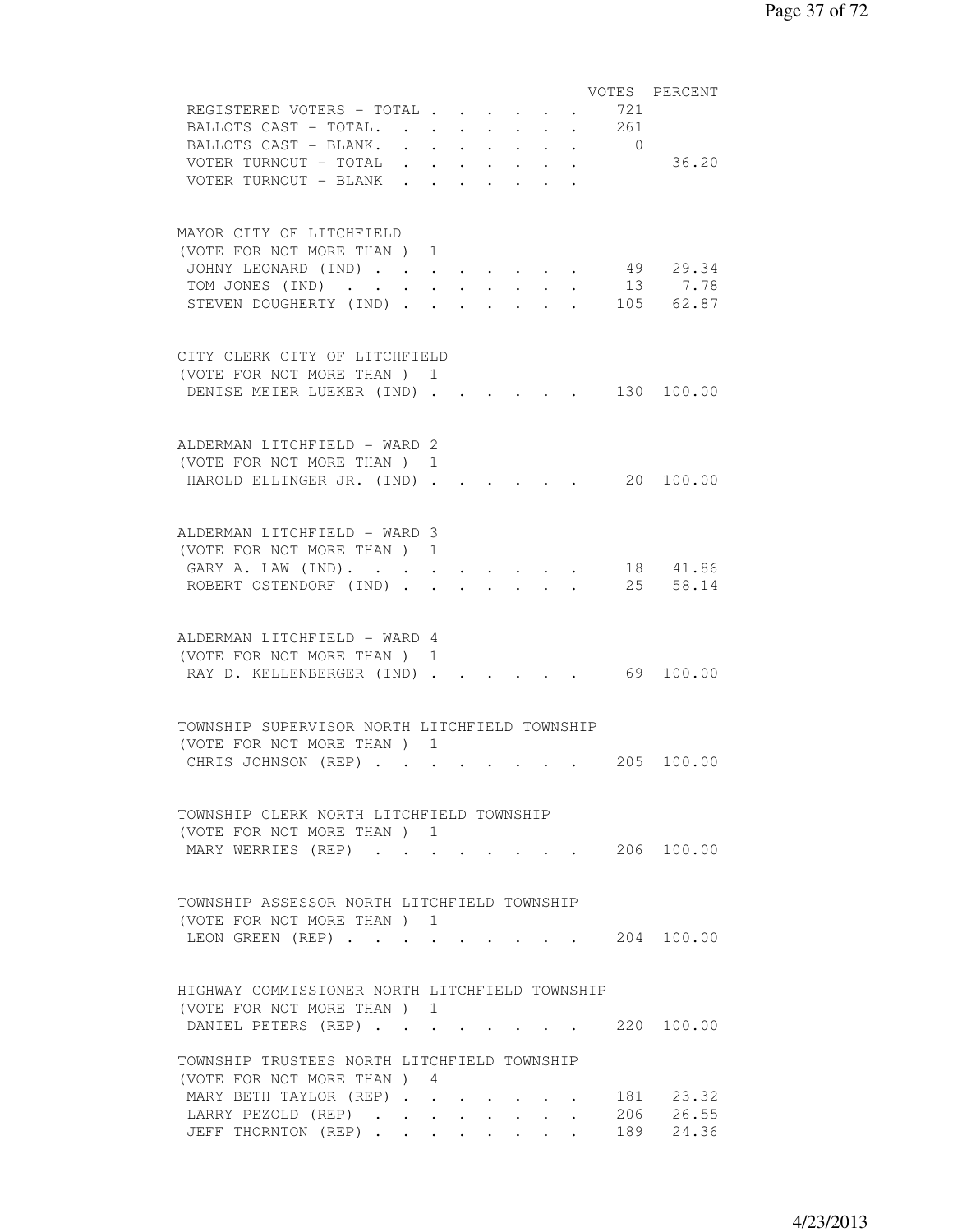| DAVID HELGEN (REP) 200 25.77                                       |            |                                          |                      |        |        |                                          |            |                                        |
|--------------------------------------------------------------------|------------|------------------------------------------|----------------------|--------|--------|------------------------------------------|------------|----------------------------------------|
|                                                                    |            |                                          |                      |        |        |                                          |            |                                        |
| PARK COMMISSIONER LITCHFIELD                                       |            |                                          |                      |        |        |                                          |            |                                        |
| (VOTE FOR NOT MORE THAN) 4                                         |            |                                          |                      |        |        |                                          |            |                                        |
| RICK GRINDLEY 37 29.60                                             |            |                                          |                      |        |        |                                          |            |                                        |
| KEVIN YOUNG. 49 39.20                                              |            |                                          |                      |        |        |                                          |            |                                        |
| MELISSA LEONARD 39 31.20                                           |            |                                          |                      |        |        |                                          |            |                                        |
|                                                                    |            |                                          |                      |        |        |                                          |            |                                        |
| PARK COMMISSIONER LITCHFIELD (UNEXPIRED)                           |            |                                          |                      |        |        |                                          |            |                                        |
| (VOTE FOR NOT MORE THAN) 1                                         |            |                                          |                      |        |        |                                          |            |                                        |
| NO CANDIDATE FILED                                                 |            |                                          |                      |        |        |                                          | $\bigcirc$ |                                        |
|                                                                    |            |                                          |                      |        |        |                                          |            |                                        |
| LIBRARY TRUSTEE LITCHFIELD PUBLIC LIBRARY DISTRICT                 |            |                                          |                      |        |        |                                          |            |                                        |
| (VOTE FOR NOT MORE THAN) 3                                         |            |                                          |                      |        |        |                                          |            |                                        |
| MYRA OSTERBUHR.                                                    |            |                                          |                      |        |        |                                          |            |                                        |
| VICKIE LOVELLETTE. .                                               |            | $\sim$ 100 $\pm$                         |                      |        |        |                                          |            | 138  27.17<br>183  36.02<br>187  36.81 |
| CAROL SNEED.                                                       | $\sim$ $-$ | $\ddot{\phantom{0}}$                     |                      |        |        |                                          |            |                                        |
|                                                                    |            |                                          |                      |        |        |                                          |            |                                        |
| BOARD OF EDUCATION LITCHFIELD CUSD 12                              |            |                                          |                      |        |        |                                          |            |                                        |
| (VOTE FOR NOT MORE THAN) 3                                         |            |                                          |                      |        |        |                                          |            |                                        |
| DENNIS SCOBBIE. 140                                                |            |                                          |                      |        |        |                                          |            | 22.69                                  |
| JEFFREY S. HELGEN.                                                 |            |                                          |                      |        |        |                                          |            | $\cdot$ 140 22.69                      |
| REGGY WALDRUP                                                      |            |                                          |                      |        |        |                                          | 61         | 9.89                                   |
| CRAIG N. HIRES.                                                    |            | $\mathbf{r} = \mathbf{r} + \mathbf{r}$ . | $\ddot{\phantom{0}}$ |        |        | $\mathbf{r} = \mathbf{r} + \mathbf{r}$ . | 60         | 9.72<br>80 12.97                       |
| RON ANGLIN<br>DONNA S. WUJEK.                                      | $\sim 100$ |                                          |                      | $\sim$ | $\sim$ |                                          |            | $\cdot$ $\cdot$ 136 22.04              |
|                                                                    |            |                                          |                      |        |        |                                          |            |                                        |
|                                                                    |            |                                          |                      |        |        |                                          |            |                                        |
| TRUSTEES LINCOLN LAND COMMUNITY COLLEGE                            |            |                                          |                      |        |        |                                          |            |                                        |
| LINCOLN LAND COMMUNITY COLLEGE DIST 526                            |            |                                          |                      |        |        |                                          |            |                                        |
| (VOTE FOR NOT MORE THAN) 1<br>JERRY WESLEY                         |            |                                          |                      |        |        |                                          |            | $\cdot$ 191 100.00                     |
|                                                                    |            |                                          |                      |        |        |                                          |            |                                        |
|                                                                    |            |                                          |                      |        |        |                                          |            |                                        |
| REGIONAL BOARD OF SCHOOL CHRISTIAN/MONT                            |            |                                          |                      |        |        |                                          |            |                                        |
| (CHRISTIAN AND MONTGOMERY COUNTIES)                                |            |                                          |                      |        |        |                                          |            |                                        |
| (VOTE FOR NOT MORE THAN ) 2<br>BARBARA A. DUNCAN. 161 98.17        |            |                                          |                      |        |        |                                          |            |                                        |
| WRITE-IN.                                                          |            |                                          |                      |        |        |                                          |            | $3 \t 1.83$                            |
|                                                                    |            |                                          |                      |        |        |                                          |            |                                        |
|                                                                    |            |                                          |                      |        |        |                                          |            |                                        |
| REGIONAL BOARD OF SCHOOL CHRISTIAN/MONT (UNEXPIRED)                |            |                                          |                      |        |        |                                          |            |                                        |
| (CHRISTIAN AND MONTGOMERY COUNTIES)<br>(VOTE FOR NOT MORE THAN ) 1 |            |                                          |                      |        |        |                                          |            |                                        |
| KENNETH NIMMONS 212 100.00                                         |            |                                          |                      |        |        |                                          |            |                                        |
|                                                                    |            |                                          |                      |        |        |                                          |            |                                        |
| PRECINCT REPORT MONTGOMERY COUNTY                                  |            |                                          |                      |        |        |                                          |            | OFFICIAL RESULTS                       |
| RUN DATE: 04/23/13 2013 GENERAL CONSOLIDATED                       |            |                                          |                      |        |        |                                          |            |                                        |
| RUN TIME:11:59 AM APRIL 9, 2013                                    |            |                                          |                      |        |        |                                          |            |                                        |
| 1102 NORTH LITCHFIELD 2                                            |            |                                          |                      |        |        |                                          |            |                                        |
|                                                                    |            |                                          |                      |        |        |                                          |            | VOTES PERCENT                          |
| REGISTERED VOTERS - TOTAL                                          |            |                                          |                      |        |        |                                          | 600        |                                        |
| BALLOTS CAST - TOTAL. 230                                          |            |                                          |                      |        |        |                                          |            |                                        |
| BALLOTS CAST - BLANK. 0                                            |            |                                          |                      |        |        |                                          |            |                                        |
| VOTER TURNOUT - TOTAL                                              |            |                                          |                      |        |        |                                          |            | 38.33                                  |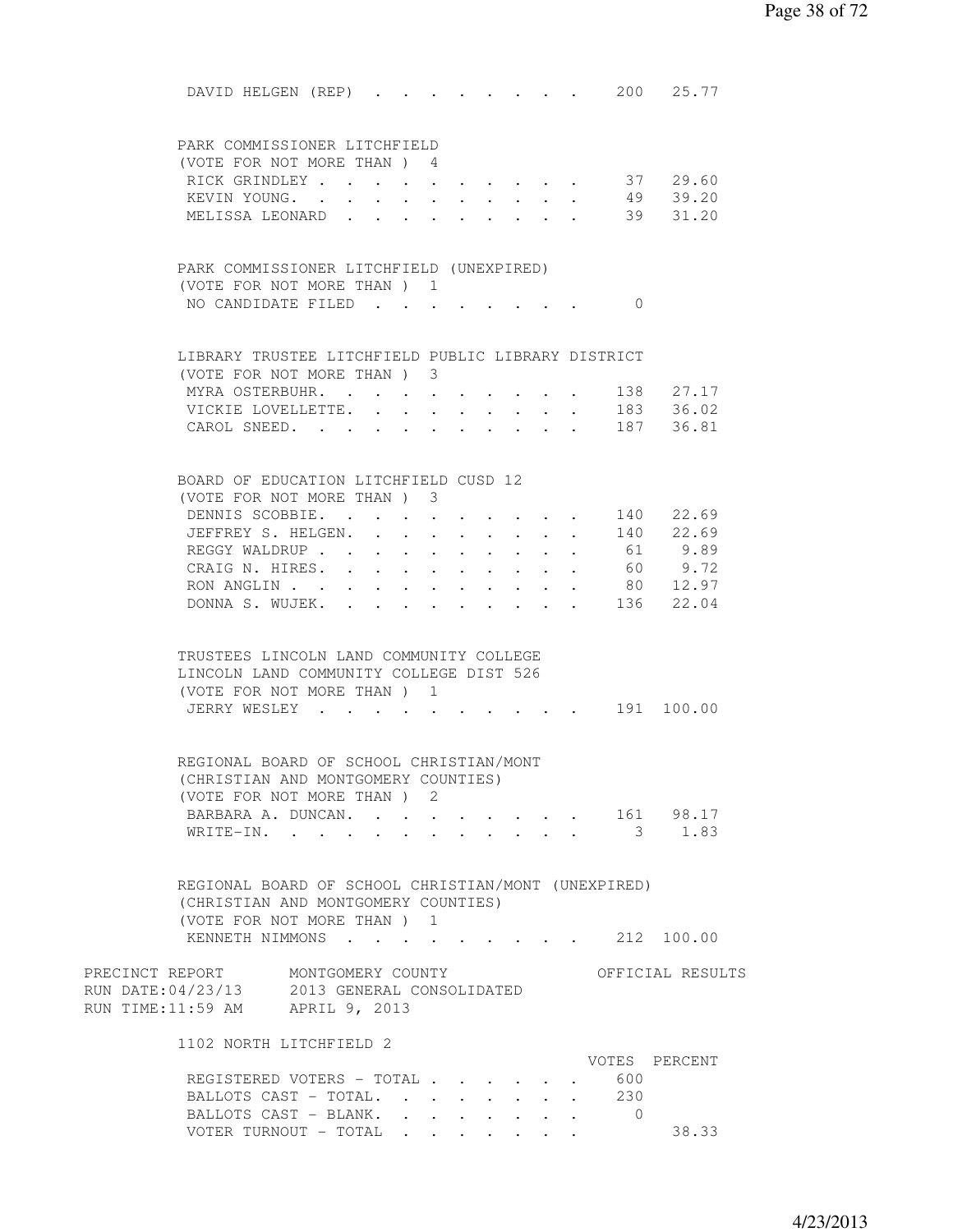VOTER TURNOUT - BLANK . . . . . . . MAYOR CITY OF LITCHFIELD (VOTE FOR NOT MORE THAN ) 1 JOHNY LEONARD (IND) . . . . . . . . 60 26.09 TOM JONES (IND) . . . . . . . . . 39 16.96 STEVEN DOUGHERTY (IND) . . . . . . 131 56.96 CITY CLERK CITY OF LITCHFIELD (VOTE FOR NOT MORE THAN ) 1 DENISE MEIER LUEKER (IND) . . . . . 160 100.00 ALDERMAN LITCHFIELD - WARD 3 (VOTE FOR NOT MORE THAN ) 1 GARY A. LAW (IND). . . . . . . . . 98 45.79 ROBERT OSTENDORF (IND) . . . . . TOWNSHIP SUPERVISOR NORTH LITCHFIELD TOWNSHIP (VOTE FOR NOT MORE THAN ) 1 CHRIS JOHNSON (REP) . . . . . . . . 177 100.00 TOWNSHIP CLERK NORTH LITCHFIELD TOWNSHIP (VOTE FOR NOT MORE THAN ) 1 MARY WERRIES (REP) . . . . . . . . 182 100.00 TOWNSHIP ASSESSOR NORTH LITCHFIELD TOWNSHIP (VOTE FOR NOT MORE THAN ) 1 LEON GREEN (REP) . . . . . . . . . 178 100.00 HIGHWAY COMMISSIONER NORTH LITCHFIELD TOWNSHIP (VOTE FOR NOT MORE THAN ) 1 DANIEL PETERS (REP) . . . . . . . . 196 100.00 TOWNSHIP TRUSTEES NORTH LITCHFIELD TOWNSHIP (VOTE FOR NOT MORE THAN ) 4 MARY BETH TAYLOR (REP) . . . . . . 146 24.21 LARRY PEZOLD (REP) . . . . . . . . 170 28.19 JEFF THORNTON (REP) . . . . . . . . 144 23.88<br>DAVID HELGEN (REP) . . . . . . . . 143 23.71 DAVID HELGEN (REP) . . . . . . . . 143 23.71 PARK COMMISSIONER LITCHFIELD (VOTE FOR NOT MORE THAN ) 4 RICK GRINDLEY . . . . . . . . . . 100 27.86 KEVIN YOUNG. . . . . . . . . . . 144 40.11 MELISSA LEONARD . . . . . . . . 115 32.03 PARK COMMISSIONER LITCHFIELD (UNEXPIRED) (VOTE FOR NOT MORE THAN ) 1 NO CANDIDATE FILED . . . . . . . 0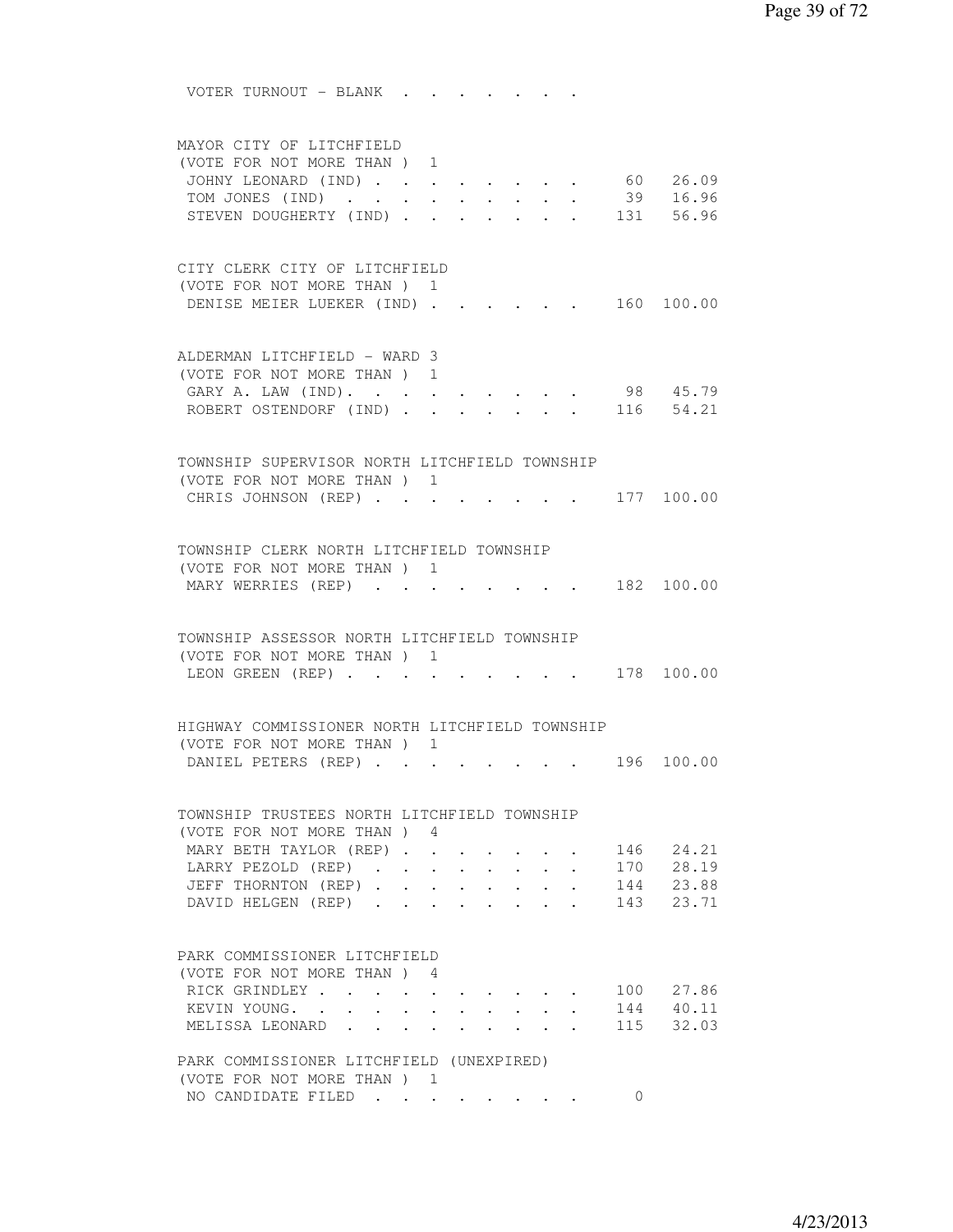| LIBRARY TRUSTEE LITCHFIELD PUBLIC LIBRARY DISTRICT<br>(VOTE FOR NOT MORE THAN) 3                                          |                      |                                         |  |                |                                           |
|---------------------------------------------------------------------------------------------------------------------------|----------------------|-----------------------------------------|--|----------------|-------------------------------------------|
|                                                                                                                           |                      |                                         |  |                |                                           |
| MYRA OSTERBUHR. 115 26.38                                                                                                 |                      |                                         |  |                |                                           |
| VICKIE LOVELLETTE. 163 37.39                                                                                              |                      |                                         |  |                |                                           |
| CAROL SNEED. 158 36.24                                                                                                    |                      |                                         |  |                |                                           |
|                                                                                                                           |                      |                                         |  |                |                                           |
| BOARD OF EDUCATION LITCHFIELD CUSD 12                                                                                     |                      |                                         |  |                |                                           |
| (VOTE FOR NOT MORE THAN) 3                                                                                                |                      |                                         |  |                |                                           |
| DENNIS SCOBBIE.                                                                                                           |                      |                                         |  |                | . 107 21.31                               |
| JEFFREY S. HELGEN.                                                                                                        |                      |                                         |  |                | 106 21.12                                 |
| REGGY WALDRUP 60 11.95                                                                                                    |                      |                                         |  |                |                                           |
| CRAIG N. HIRES. 58 11.55                                                                                                  |                      |                                         |  |                |                                           |
| RON ANGLIN 56 11.16                                                                                                       |                      |                                         |  |                |                                           |
| DONNA S. WUJEK. 115 22.91                                                                                                 |                      |                                         |  |                |                                           |
|                                                                                                                           |                      |                                         |  |                |                                           |
| TRUSTEES LINCOLN LAND COMMUNITY COLLEGE                                                                                   |                      |                                         |  |                |                                           |
| LINCOLN LAND COMMUNITY COLLEGE DIST 526                                                                                   |                      |                                         |  |                |                                           |
| (VOTE FOR NOT MORE THAN) 1                                                                                                |                      |                                         |  |                |                                           |
| JERRY WESLEY 150 100.00                                                                                                   |                      |                                         |  |                |                                           |
|                                                                                                                           |                      |                                         |  |                |                                           |
|                                                                                                                           |                      |                                         |  |                |                                           |
| REGIONAL BOARD OF SCHOOL CHRISTIAN/MONT<br>(CHRISTIAN AND MONTGOMERY COUNTIES)                                            |                      |                                         |  |                |                                           |
| (VOTE FOR NOT MORE THAN) 2                                                                                                |                      |                                         |  |                |                                           |
| BARBARA A. DUNCAN.                                                                                                        |                      |                                         |  |                |                                           |
|                                                                                                                           | $\ddot{\phantom{0}}$ |                                         |  |                | $\cdot \cdot \cdot \cdot \cdot 135$ 98.54 |
| WRITE-IN.<br>$\cdots$                                                                                                     | $\ddot{\phantom{0}}$ | $\cdot$ $\cdot$ $\cdot$ $\cdot$ $\cdot$ |  | $\overline{2}$ | 1.46                                      |
|                                                                                                                           |                      |                                         |  |                |                                           |
| REGIONAL BOARD OF SCHOOL CHRISTIAN/MONT (UNEXPIRED)<br>(CHRISTIAN AND MONTGOMERY COUNTIES)<br>(VOTE FOR NOT MORE THAN ) 1 |                      |                                         |  |                |                                           |
| KENNETH NIMMONS 175 100.00                                                                                                |                      |                                         |  |                |                                           |
| PRECINCT REPORT MONTGOMERY COUNTY<br>RUN DATE: 04/23/13 2013 GENERAL CONSOLIDATED<br>RUN TIME:11:59 AM APRIL 9, 2013      |                      |                                         |  |                | OFFICIAL RESULTS                          |
| 1103 NORTH LITCHFIELD 3                                                                                                   |                      |                                         |  |                |                                           |
|                                                                                                                           |                      |                                         |  |                | VOTES PERCENT                             |
| REGISTERED VOTERS - TOTAL                                                                                                 |                      |                                         |  | 464            |                                           |
|                                                                                                                           | $\sim$               |                                         |  | 214            |                                           |
| BALLOTS CAST - TOTAL. .<br>BALLOTS CAST - BLANK.                                                                          |                      |                                         |  | $\bigcirc$     |                                           |
| $\ddot{\phantom{0}}$                                                                                                      |                      |                                         |  |                | 46.12                                     |
| VOTER TURNOUT - TOTAL<br>VOTER TURNOUT - BLANK                                                                            | $\ddot{\phantom{0}}$ |                                         |  |                |                                           |
|                                                                                                                           |                      |                                         |  |                |                                           |
|                                                                                                                           |                      |                                         |  |                |                                           |
| MAYOR CITY OF LITCHFIELD                                                                                                  |                      |                                         |  |                |                                           |
| (VOTE FOR NOT MORE THAN )                                                                                                 | 1                    |                                         |  |                |                                           |
| JOHNY LEONARD (IND)                                                                                                       |                      |                                         |  | 46             | 21.50                                     |
| TOM JONES (IND)                                                                                                           | $\ddot{\phantom{0}}$ |                                         |  |                | 61 28.50                                  |
| STEVEN DOUGHERTY (IND).                                                                                                   |                      |                                         |  |                | 107 50.00                                 |
|                                                                                                                           |                      |                                         |  |                |                                           |
| CITY CLERK CITY OF LITCHFIELD                                                                                             |                      |                                         |  |                |                                           |
| (VOTE FOR NOT MORE THAN) 1<br>DENISE MEIER LUEKER (IND)                                                                   |                      |                                         |  |                | 140 100.00                                |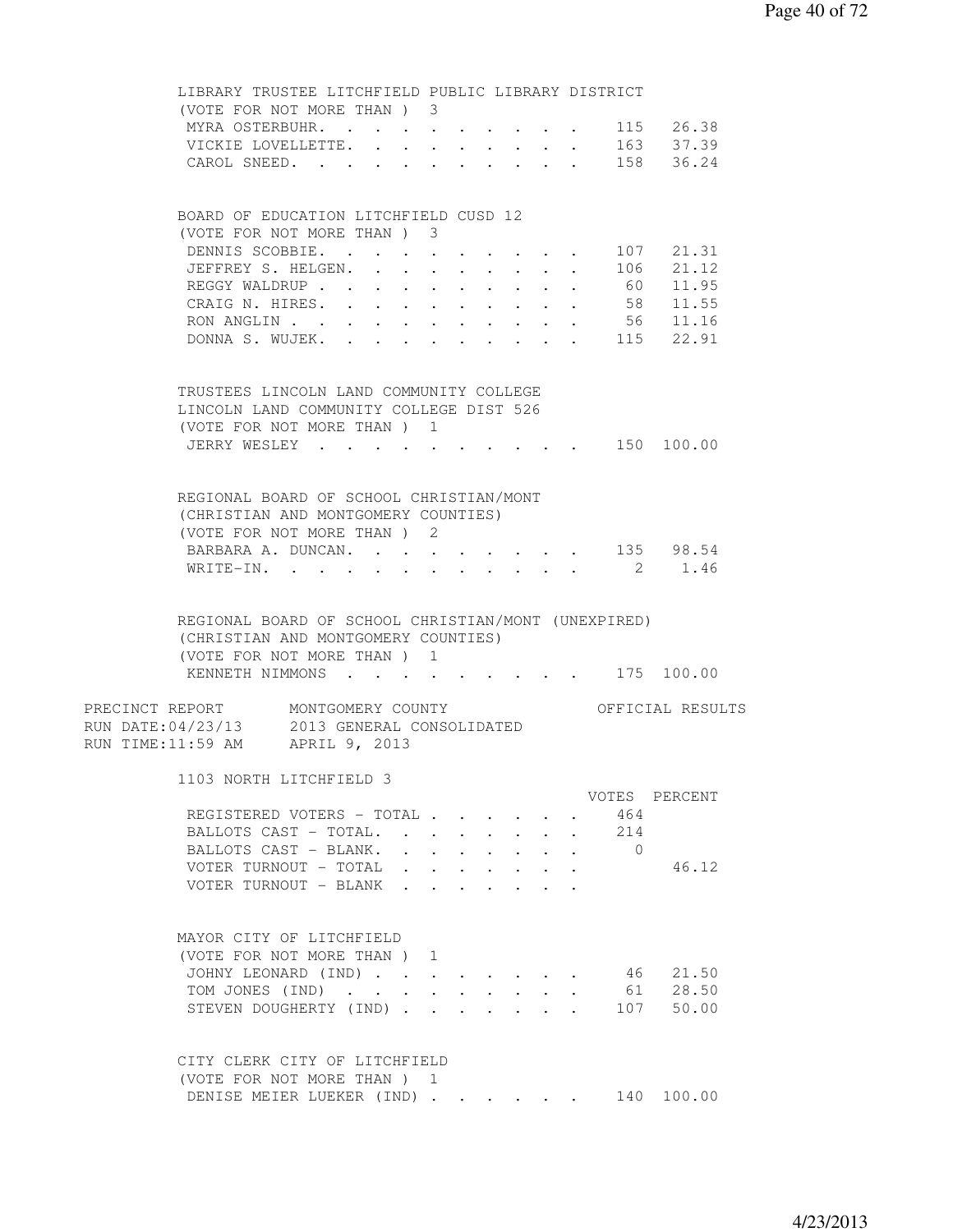| ALDERMAN LITCHFIELD - WARD 3<br>(VOTE FOR NOT MORE THAN) 1                                                                                                         |       |
|--------------------------------------------------------------------------------------------------------------------------------------------------------------------|-------|
| 51 53.13<br>GARY A. LAW (IND).                                                                                                                                     |       |
| 45 46.88<br>ROBERT OSTENDORF (IND).                                                                                                                                |       |
| ALDERMAN LITCHFIELD - WARD 4                                                                                                                                       |       |
| (VOTE FOR NOT MORE THAN) 1                                                                                                                                         |       |
| 74 100.00<br>RAY D. KELLENBERGER (IND)                                                                                                                             |       |
| TOWNSHIP SUPERVISOR NORTH LITCHFIELD TOWNSHIP                                                                                                                      |       |
| (VOTE FOR NOT MORE THAN) 1                                                                                                                                         |       |
| CHRIS JOHNSON (REP)<br>$\cdot$ 149 100.00                                                                                                                          |       |
| TOWNSHIP CLERK NORTH LITCHFIELD TOWNSHIP                                                                                                                           |       |
| (VOTE FOR NOT MORE THAN) 1                                                                                                                                         |       |
| MARY WERRIES (REP) 155 100.00                                                                                                                                      |       |
| TOWNSHIP ASSESSOR NORTH LITCHFIELD TOWNSHIP                                                                                                                        |       |
| (VOTE FOR NOT MORE THAN) 1                                                                                                                                         |       |
| $\cdot$ 149 100.00<br>LEON GREEN (REP)                                                                                                                             |       |
| HIGHWAY COMMISSIONER NORTH LITCHFIELD TOWNSHIP                                                                                                                     |       |
| (VOTE FOR NOT MORE THAN) 1                                                                                                                                         |       |
| 163 100.00<br>DANIEL PETERS (REP)                                                                                                                                  |       |
| TOWNSHIP TRUSTEES NORTH LITCHFIELD TOWNSHIP                                                                                                                        |       |
| (VOTE FOR NOT MORE THAN) 4                                                                                                                                         |       |
| MARY BETH TAYLOR (REP) 131 25.05                                                                                                                                   |       |
| $\cdot$ 140 26.77<br>LARRY PEZOLD (REP)<br>$\bullet$ .<br><br><br><br><br><br><br><br><br><br><br><br><br>$\cdot$ $\cdot$ $\cdot$ 129 24.67<br>JEFF THORNTON (REP) |       |
| $\bullet$<br>$\bullet$ .<br><br><br><br><br><br><br><br><br><br><br><br><br>DAVID HELGEN (REP) 123 23.52                                                           |       |
| PARK COMMISSIONER LITCHFIELD                                                                                                                                       |       |
| (VOTE FOR NOT MORE THAN) 4                                                                                                                                         |       |
| 92<br>RICK GRINDLEY                                                                                                                                                | 28.48 |
| 126 39.01<br>KEVIN YOUNG.<br>$\mathbf{r}$ , $\mathbf{r}$ , $\mathbf{r}$<br>$\sim$                                                                                  |       |
| 105 32.51<br>MELISSA LEONARD                                                                                                                                       |       |
| PARK COMMISSIONER LITCHFIELD (UNEXPIRED)                                                                                                                           |       |
| (VOTE FOR NOT MORE THAN) 1                                                                                                                                         |       |
| NO CANDIDATE FILED<br>$\bigcirc$                                                                                                                                   |       |
| LIBRARY TRUSTEE LITCHFIELD PUBLIC LIBRARY DISTRICT                                                                                                                 |       |
| (VOTE FOR NOT MORE THAN) 3                                                                                                                                         |       |
| 93 23.79<br>MYRA OSTERBUHR.                                                                                                                                        |       |
| VICKIE LOVELLETTE. 149 38.11                                                                                                                                       |       |
| CAROL SNEED. 149                                                                                                                                                   | 38.11 |
| BOARD OF EDUCATION LITCHFIELD CUSD 12                                                                                                                              |       |
| (VOTE FOR NOT MORE THAN ) 3<br>99<br>DENNIS SCOBBIE.                                                                                                               | 20.41 |
|                                                                                                                                                                    |       |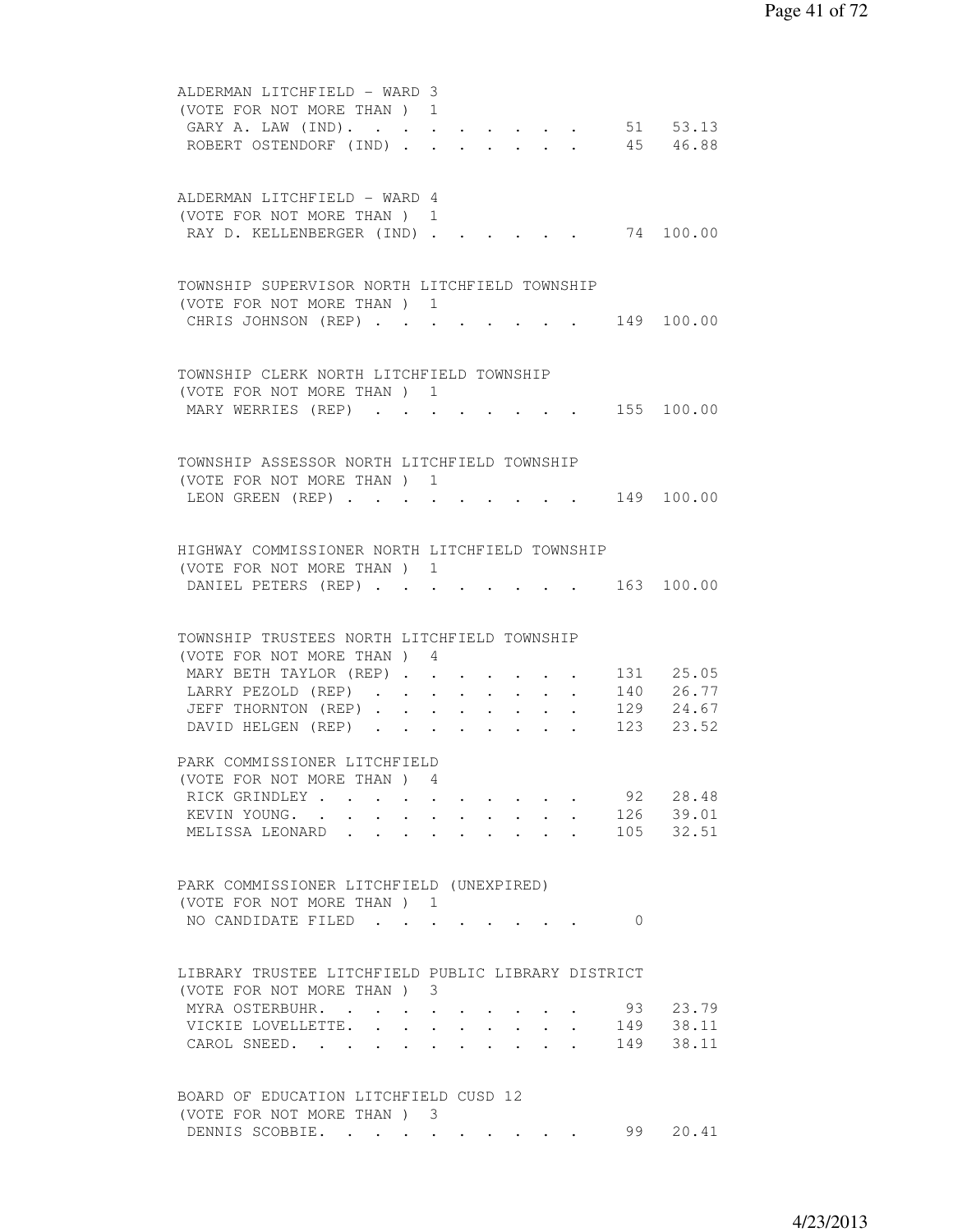|                                                                                                                                           | JEFFREY S. HELGEN. 102 21.03<br>REGGY WALDRUP 65 13.40<br>CRAIG N. HIRES. 55 11.34<br>RON ANGLIN 49 10.10<br>DONNA S. WUJEK. 115 23.71                     |  |                      |  |                       |                                            |                      |        |                              |                               |
|-------------------------------------------------------------------------------------------------------------------------------------------|------------------------------------------------------------------------------------------------------------------------------------------------------------|--|----------------------|--|-----------------------|--------------------------------------------|----------------------|--------|------------------------------|-------------------------------|
|                                                                                                                                           | TRUSTEES LINCOLN LAND COMMUNITY COLLEGE<br>LINCOLN LAND COMMUNITY COLLEGE DIST 526<br>(VOTE FOR NOT MORE THAN ) 1<br>JERRY WESLEY 128 100.00               |  |                      |  |                       |                                            |                      |        |                              |                               |
|                                                                                                                                           | REGIONAL BOARD OF SCHOOL CHRISTIAN/MONT<br>(CHRISTIAN AND MONTGOMERY COUNTIES)<br>(VOTE FOR NOT MORE THAN ) 2<br>BARBARA A. DUNCAN. 113 99.12<br>WRITE-IN. |  |                      |  |                       |                                            |                      |        |                              | 1 .88                         |
|                                                                                                                                           | REGIONAL BOARD OF SCHOOL CHRISTIAN/MONT (UNEXPIRED)<br>(CHRISTIAN AND MONTGOMERY COUNTIES)<br>(VOTE FOR NOT MORE THAN) 1<br>KENNETH NIMMONS 152 100.00     |  |                      |  |                       |                                            |                      |        |                              |                               |
| PRECINCT REPORT MONTGOMERY COUNTY THE OFFICIAL RESULTS<br>RUN DATE: 04/23/13 2013 GENERAL CONSOLIDATED<br>RUN TIME:11:59 AM APRIL 9, 2013 |                                                                                                                                                            |  |                      |  |                       |                                            |                      |        |                              |                               |
|                                                                                                                                           | 1104 NORTH LITCHFIELD 4                                                                                                                                    |  |                      |  |                       |                                            |                      |        |                              | VOTES PERCENT                 |
|                                                                                                                                           | REGISTERED VOTERS - TOTAL<br>BALLOTS CAST - TOTAL.<br>BALLOTS CAST - BLANK.                                                                                |  |                      |  | <b>All All Andrew</b> |                                            | $\sim$ $-$           | $\sim$ | 438<br>143<br>$\overline{0}$ |                               |
|                                                                                                                                           | VOTER TURNOUT - TOTAL<br>VOTER TURNOUT - BLANK                                                                                                             |  |                      |  |                       |                                            | $\ddot{\phantom{0}}$ | $\sim$ |                              | 32.65                         |
|                                                                                                                                           | MAYOR CITY OF LITCHFIELD<br>(VOTE FOR NOT MORE THAN ) 1                                                                                                    |  |                      |  |                       |                                            |                      |        |                              |                               |
|                                                                                                                                           | JOHNY LEONARD (IND)<br>TOM JONES (IND)<br>STEVEN DOUGHERTY (IND).                                                                                          |  | $\ddot{\phantom{0}}$ |  |                       |                                            |                      |        | 34                           | 42 42.42<br>34.34<br>23 23.23 |
|                                                                                                                                           | CITY CLERK CITY OF LITCHFIELD<br>(VOTE FOR NOT MORE THAN) 1<br>DENISE MEIER LUEKER (IND)                                                                   |  |                      |  |                       |                                            |                      |        |                              | 72 100.00                     |
|                                                                                                                                           | ALDERMAN LITCHFIELD - WARD 2<br>(VOTE FOR NOT MORE THAN) 1<br>HAROLD ELLINGER JR. (IND)                                                                    |  |                      |  |                       |                                            |                      |        |                              | 78 100.00                     |
|                                                                                                                                           | ALDERMAN LITCHFIELD - WARD 3<br>(VOTE FOR NOT MORE THAN) 1<br>GARY A. LAW (IND).<br>ROBERT OSTENDORF (IND)                                                 |  |                      |  |                       | $\mathbf{r}$ , $\mathbf{r}$ , $\mathbf{r}$ |                      |        | $\mathbf{0}$<br>0            |                               |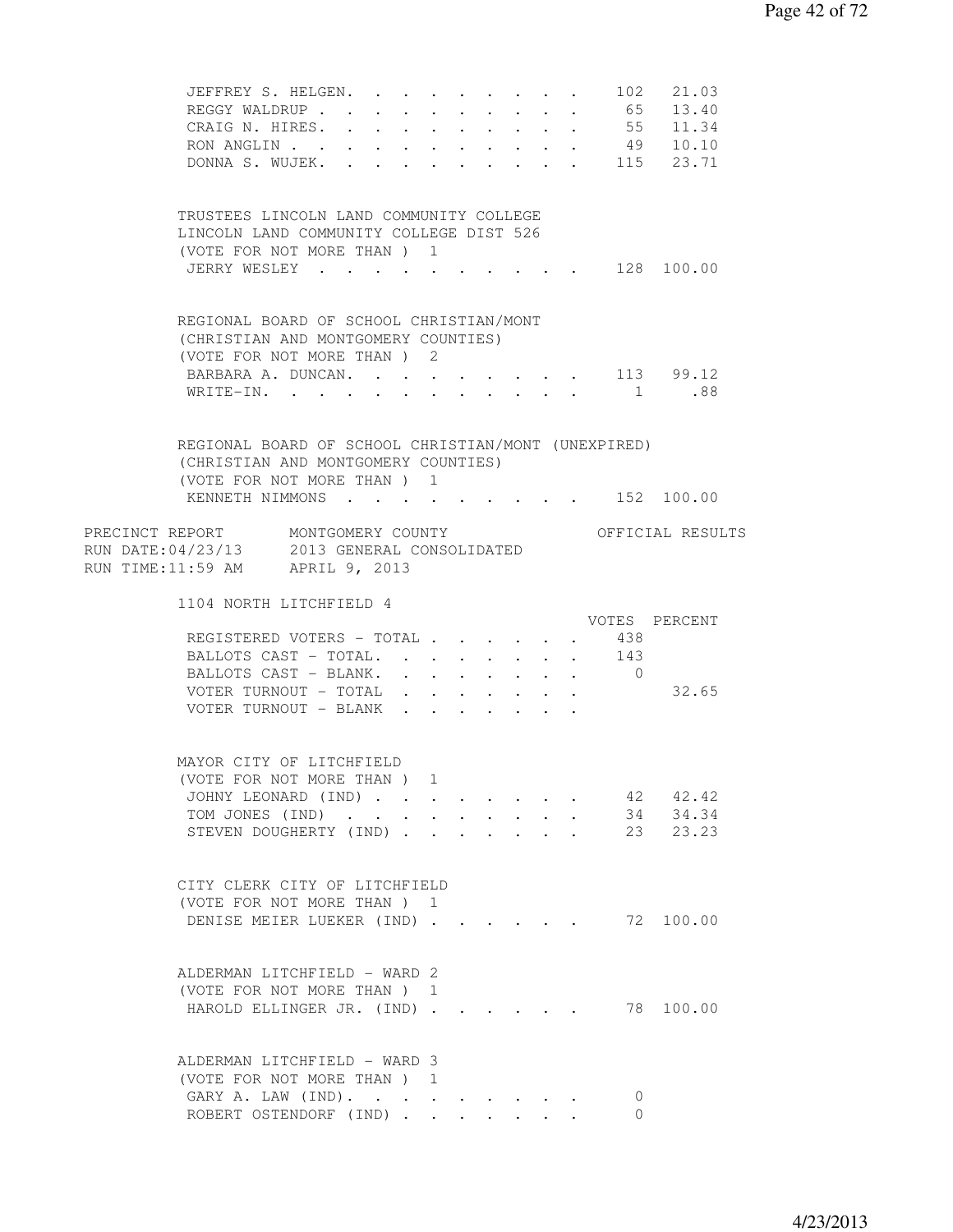| TOWNSHIP SUPERVISOR NORTH LITCHFIELD TOWNSHIP<br>(VOTE FOR NOT MORE THAN) 1                                                                                             |       |
|-------------------------------------------------------------------------------------------------------------------------------------------------------------------------|-------|
| . 111 100.00<br>CHRIS JOHNSON (REP)                                                                                                                                     |       |
|                                                                                                                                                                         |       |
| TOWNSHIP CLERK NORTH LITCHFIELD TOWNSHIP                                                                                                                                |       |
| (VOTE FOR NOT MORE THAN) 1                                                                                                                                              |       |
| 104 100.00<br>MARY WERRIES (REP)                                                                                                                                        |       |
| TOWNSHIP ASSESSOR NORTH LITCHFIELD TOWNSHIP                                                                                                                             |       |
| (VOTE FOR NOT MORE THAN) 1                                                                                                                                              |       |
| LEON GREEN (REP) 106 100.00                                                                                                                                             |       |
|                                                                                                                                                                         |       |
| HIGHWAY COMMISSIONER NORTH LITCHFIELD TOWNSHIP                                                                                                                          |       |
| (VOTE FOR NOT MORE THAN) 1                                                                                                                                              |       |
| DANIEL PETERS (REP) 109 100.00                                                                                                                                          |       |
| TOWNSHIP TRUSTEES NORTH LITCHFIELD TOWNSHIP                                                                                                                             |       |
| (VOTE FOR NOT MORE THAN) 4                                                                                                                                              |       |
| MARY BETH TAYLOR (REP) 85 22.37                                                                                                                                         |       |
| LARRY PEZOLD (REP) 109 28.68                                                                                                                                            |       |
| 97 25.53<br>JEFF THORNTON (REP)                                                                                                                                         |       |
| 89 23.42<br>DAVID HELGEN (REP)                                                                                                                                          |       |
| PARK COMMISSIONER LITCHFIELD                                                                                                                                            |       |
| (VOTE FOR NOT MORE THAN) 4                                                                                                                                              |       |
| RICK GRINDLEY<br>48 30.38<br>$\mathbf{r}$ , and $\mathbf{r}$ , and $\mathbf{r}$ , and $\mathbf{r}$                                                                      |       |
| 52 32.91<br>KEVIN YOUNG.<br>58 36.71<br>MELISSA LEONARD                                                                                                                 |       |
|                                                                                                                                                                         |       |
| PARK COMMISSIONER LITCHFIELD (UNEXPIRED)                                                                                                                                |       |
| (VOTE FOR NOT MORE THAN) 1                                                                                                                                              |       |
| NO CANDIDATE FILED<br>$\Omega$                                                                                                                                          |       |
|                                                                                                                                                                         |       |
| LIBRARY TRUSTEE LITCHFIELD PUBLIC LIBRARY DISTRICT<br>(VOTE FOR NOT MORE THAN ) 3                                                                                       |       |
| 73 26.07<br>MYRA OSTERBUHR.                                                                                                                                             |       |
| 103 36.79<br>VICKIE LOVELLETTE.                                                                                                                                         |       |
| 104 37.14<br>CAROL SNEED.                                                                                                                                               |       |
|                                                                                                                                                                         |       |
| BOARD OF EDUCATION LITCHFIELD CUSD 12                                                                                                                                   |       |
| (VOTE FOR NOT MORE THAN ) 3<br>DENNIS SCOBBIE.<br>66                                                                                                                    | 20.00 |
| JEFFREY S. HELGEN.<br>73<br>$\mathbf{L}$<br>$\mathbf{L}$<br>$\cdot$ $\cdot$ $\cdot$ $\cdot$ $\cdot$ $\cdot$ $\cdot$<br>$\ddot{\phantom{0}}$                             | 22.12 |
| REGGY WALDRUP<br>47<br>$\mathbf{r} = \mathbf{r} + \mathbf{r}$<br>$\mathbf{z} = \mathbf{z} + \mathbf{z}$ , where $\mathbf{z} = \mathbf{z}$<br>$\bullet$ .<br>$\bullet$ . | 14.24 |
| 38<br>CRAIG N. HIRES. .<br>$\mathbf{r} = \mathbf{r} + \mathbf{r} + \mathbf{r} + \mathbf{r}$                                                                             | 11.52 |
| RON ANGLIN<br>45<br>$\mathbf{z} = \mathbf{z} + \mathbf{z}$ , where $\mathbf{z} = \mathbf{z}$                                                                            | 13.64 |
| DONNA S. WUJEK. .<br>61<br>$\ddot{\phantom{0}}$<br>$\bullet$ . In the set of $\bullet$                                                                                  | 18.48 |
|                                                                                                                                                                         |       |

 TRUSTEES LINCOLN LAND COMMUNITY COLLEGE LINCOLN LAND COMMUNITY COLLEGE DIST 526 (VOTE FOR NOT MORE THAN ) 1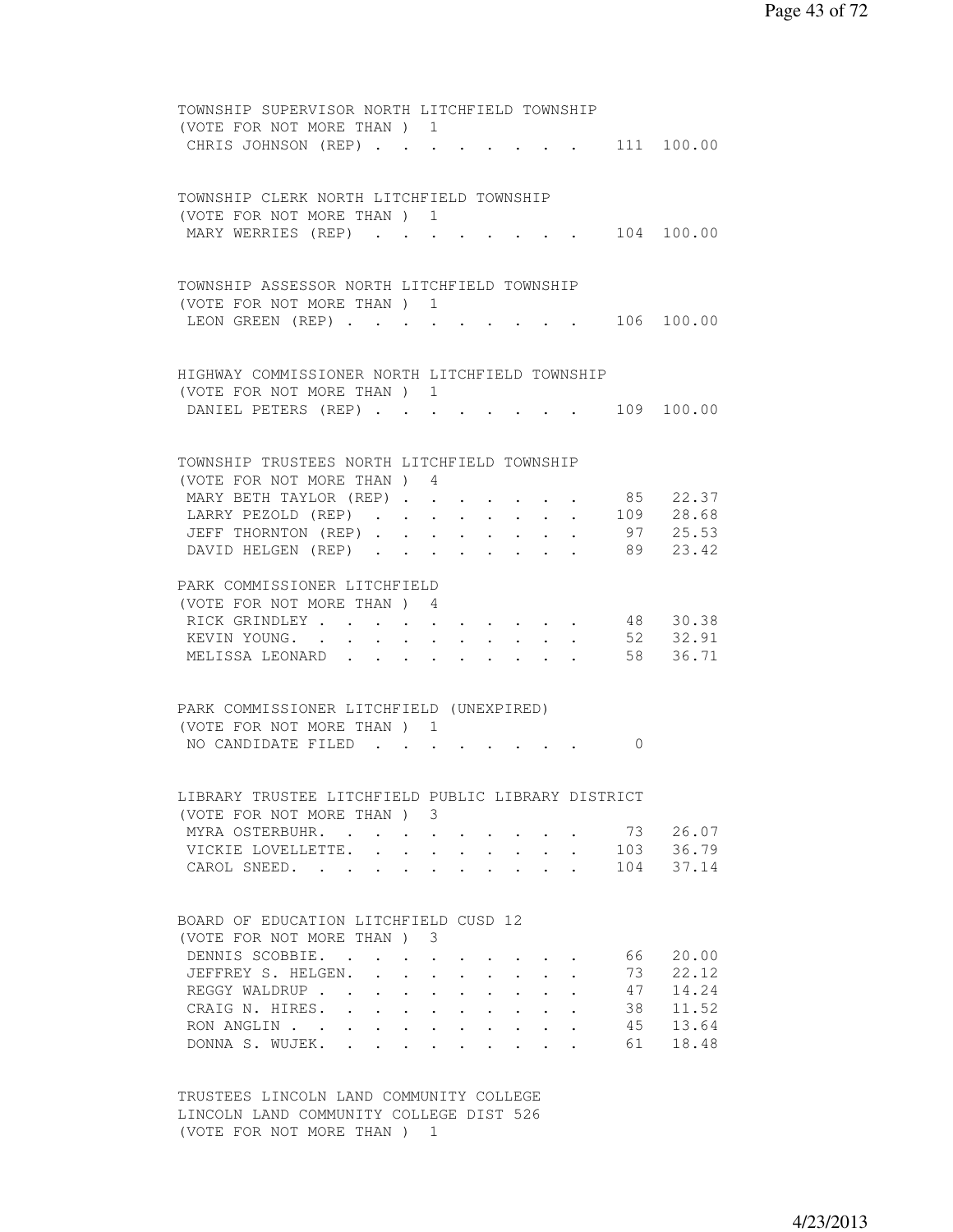|                                                                                                                              | JERRY WESLEY                                                              |  |      |  |  |  | 95 100.00            |  |
|------------------------------------------------------------------------------------------------------------------------------|---------------------------------------------------------------------------|--|------|--|--|--|----------------------|--|
| REGIONAL BOARD OF SCHOOL CHRISTIAN/MONT<br>(CHRISTIAN AND MONTGOMERY COUNTIES)                                               |                                                                           |  |      |  |  |  |                      |  |
|                                                                                                                              | (VOTE FOR NOT MORE THAN) 2                                                |  |      |  |  |  |                      |  |
|                                                                                                                              | BARBARA A. DUNCAN.                                                        |  |      |  |  |  | 85 94.44             |  |
|                                                                                                                              | WRITE-IN.                                                                 |  |      |  |  |  | 55.56                |  |
| REGIONAL BOARD OF SCHOOL CHRISTIAN/MONT (UNEXPIRED)<br>(CHRISTIAN AND MONTGOMERY COUNTIES)<br>(VOTE FOR NOT MORE THAN ) 1    | KENNETH NIMMONS 109 100.00                                                |  |      |  |  |  |                      |  |
| PRECINCT REPORT MONTGOMERY COUNTY<br>RUN DATE:04/23/13      2013 GENERAL CONSOLIDATED<br>RUN TIME:11:59 AM     APRIL 9, 2013 |                                                                           |  |      |  |  |  | OFFICIAL RESULTS     |  |
| 1105 NORTH LITCHFIELD 5                                                                                                      |                                                                           |  |      |  |  |  | VOTES PERCENT        |  |
|                                                                                                                              | REGISTERED VOTERS - TOTAL 367                                             |  |      |  |  |  |                      |  |
|                                                                                                                              | BALLOTS CAST - TOTAL. 149                                                 |  |      |  |  |  |                      |  |
|                                                                                                                              | BALLOTS CAST - BLANK. 0                                                   |  |      |  |  |  |                      |  |
|                                                                                                                              | VOTER TURNOUT - TOTAL                                                     |  |      |  |  |  | 40.60                |  |
|                                                                                                                              | VOTER TURNOUT - BLANK                                                     |  |      |  |  |  |                      |  |
| MAYOR CITY OF LITCHFIELD<br>(VOTE FOR NOT MORE THAN) 1                                                                       | JOHNY LEONARD (IND) 47 31.54<br>TOM JONES (IND) 43 28.86                  |  |      |  |  |  |                      |  |
| CITY CLERK CITY OF LITCHFIELD                                                                                                | STEVEN DOUGHERTY (IND) 59 39.60                                           |  |      |  |  |  |                      |  |
| (VOTE FOR NOT MORE THAN) 1                                                                                                   | DENISE MEIER LUEKER (IND) 95 100.00                                       |  |      |  |  |  |                      |  |
| ALDERMAN LITCHFIELD - WARD 3                                                                                                 | (VOTE FOR NOT MORE THAN)<br>GARY A. LAW (IND).<br>ROBERT OSTENDORF (IND). |  | - 11 |  |  |  | 29 55.77<br>23 44.23 |  |
| ALDERMAN LITCHFIELD - WARD 4                                                                                                 | (VOTE FOR NOT MORE THAN) 1<br>RAY D. KELLENBERGER (IND) 66 100.00         |  |      |  |  |  |                      |  |
| TOWNSHIP SUPERVISOR NORTH LITCHFIELD TOWNSHIP                                                                                | (VOTE FOR NOT MORE THAN) 1<br>CHRIS JOHNSON (REP)                         |  |      |  |  |  | 98 100.00            |  |
| TOWNSHIP CLERK NORTH LITCHFIELD TOWNSHIP                                                                                     | (VOTE FOR NOT MORE THAN) 1<br>MARY WERRIES (REP)                          |  |      |  |  |  | 97 100.00            |  |
|                                                                                                                              |                                                                           |  |      |  |  |  |                      |  |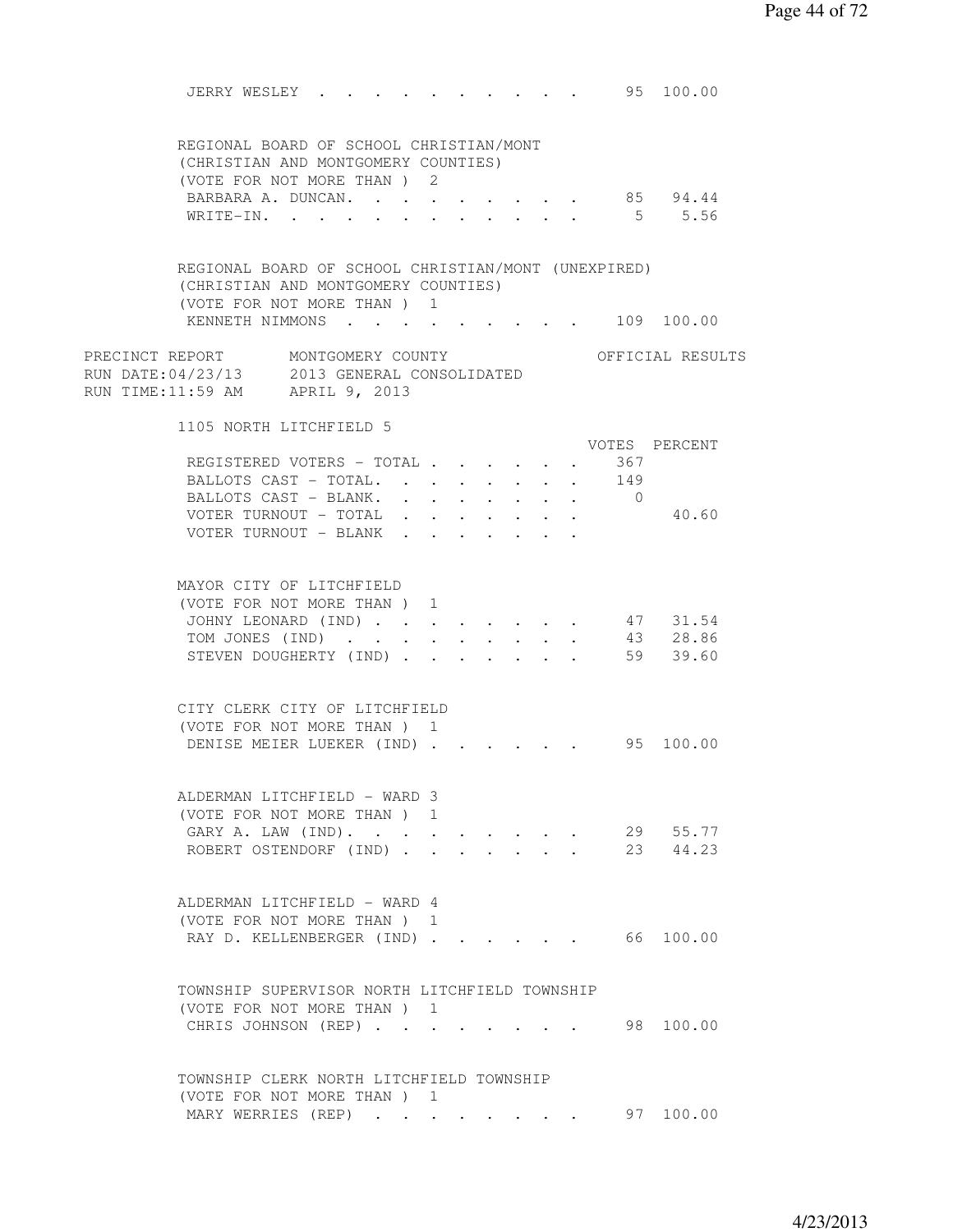|  | TOWNSHIP ASSESSOR NORTH LITCHFIELD TOWNSHIP        |                                                                                                                 |                                          |  |  |  |          |                          |
|--|----------------------------------------------------|-----------------------------------------------------------------------------------------------------------------|------------------------------------------|--|--|--|----------|--------------------------|
|  | (VOTE FOR NOT MORE THAN) 1                         |                                                                                                                 |                                          |  |  |  |          |                          |
|  | LEON GREEN (REP)                                   |                                                                                                                 |                                          |  |  |  |          | 94 100.00                |
|  |                                                    |                                                                                                                 |                                          |  |  |  |          |                          |
|  |                                                    |                                                                                                                 |                                          |  |  |  |          |                          |
|  | HIGHWAY COMMISSIONER NORTH LITCHFIELD TOWNSHIP     |                                                                                                                 |                                          |  |  |  |          |                          |
|  |                                                    |                                                                                                                 |                                          |  |  |  |          |                          |
|  | (VOTE FOR NOT MORE THAN) 1                         |                                                                                                                 |                                          |  |  |  |          |                          |
|  | DANIEL PETERS (REP)                                |                                                                                                                 |                                          |  |  |  |          | 104 100.00               |
|  |                                                    |                                                                                                                 |                                          |  |  |  |          |                          |
|  |                                                    |                                                                                                                 |                                          |  |  |  |          |                          |
|  | TOWNSHIP TRUSTEES NORTH LITCHFIELD TOWNSHIP        |                                                                                                                 |                                          |  |  |  |          |                          |
|  | (VOTE FOR NOT MORE THAN) 4                         |                                                                                                                 |                                          |  |  |  |          |                          |
|  | MARY BETH TAYLOR (REP) 72 22.29                    |                                                                                                                 |                                          |  |  |  |          |                          |
|  | LARRY PEZOLD (REP) 100 30.96                       |                                                                                                                 |                                          |  |  |  |          |                          |
|  | JEFF THORNTON (REP)                                |                                                                                                                 |                                          |  |  |  |          | 72 22.29                 |
|  |                                                    |                                                                                                                 |                                          |  |  |  |          | 79 24.46                 |
|  | DAVID HELGEN (REP)                                 |                                                                                                                 |                                          |  |  |  |          |                          |
|  |                                                    |                                                                                                                 |                                          |  |  |  |          |                          |
|  | PARK COMMISSIONER LITCHFIELD                       |                                                                                                                 |                                          |  |  |  |          |                          |
|  | (VOTE FOR NOT MORE THAN) 4                         |                                                                                                                 |                                          |  |  |  |          |                          |
|  | RICK GRINDLEY                                      |                                                                                                                 |                                          |  |  |  |          | 70 31.67                 |
|  | KEVIN YOUNG.                                       |                                                                                                                 |                                          |  |  |  |          | 74 33.48                 |
|  | MELISSA LEONARD                                    |                                                                                                                 |                                          |  |  |  |          | 77 34.84                 |
|  |                                                    |                                                                                                                 |                                          |  |  |  |          |                          |
|  |                                                    |                                                                                                                 |                                          |  |  |  |          |                          |
|  |                                                    |                                                                                                                 |                                          |  |  |  |          |                          |
|  | PARK COMMISSIONER LITCHFIELD (UNEXPIRED)           |                                                                                                                 |                                          |  |  |  |          |                          |
|  | (VOTE FOR NOT MORE THAN) 1                         |                                                                                                                 |                                          |  |  |  |          |                          |
|  | NO CANDIDATE FILED                                 |                                                                                                                 |                                          |  |  |  | $\Omega$ |                          |
|  |                                                    |                                                                                                                 |                                          |  |  |  |          |                          |
|  |                                                    |                                                                                                                 |                                          |  |  |  |          |                          |
|  | LIBRARY TRUSTEE LITCHFIELD PUBLIC LIBRARY DISTRICT |                                                                                                                 |                                          |  |  |  |          |                          |
|  | (VOTE FOR NOT MORE THAN) 3                         |                                                                                                                 |                                          |  |  |  |          |                          |
|  | MYRA OSTERBUHR.                                    |                                                                                                                 |                                          |  |  |  |          | 56 23.83                 |
|  | VICKIE LOVELLETTE.                                 |                                                                                                                 |                                          |  |  |  |          | 90 38.30                 |
|  | CAROL SNEED. .                                     |                                                                                                                 |                                          |  |  |  | 89       | 37.87                    |
|  |                                                    | the contract of the contract of the contract of the contract of the contract of the contract of the contract of |                                          |  |  |  |          |                          |
|  |                                                    |                                                                                                                 |                                          |  |  |  |          |                          |
|  |                                                    |                                                                                                                 |                                          |  |  |  |          |                          |
|  | BOARD OF EDUCATION LITCHFIELD CUSD 12              |                                                                                                                 |                                          |  |  |  |          |                          |
|  | (VOTE FOR NOT MORE THAN) 3                         |                                                                                                                 |                                          |  |  |  |          |                          |
|  |                                                    |                                                                                                                 |                                          |  |  |  |          | DENNIS SCOBBIE. 62 19.87 |
|  | JEFFREY S. HELGEN.                                 |                                                                                                                 |                                          |  |  |  |          | 64 20.51                 |
|  | REGGY WALDRUP                                      |                                                                                                                 |                                          |  |  |  | 32       | 10.26                    |
|  | CRAIG N. HIRES. .                                  |                                                                                                                 |                                          |  |  |  | 46       | 14.74                    |
|  |                                                    |                                                                                                                 | $\mathbf{z} = \mathbf{z} + \mathbf{z}$ . |  |  |  |          |                          |
|  | RON ANGLIN                                         |                                                                                                                 |                                          |  |  |  | 46       | 14.74                    |
|  | DONNA S. WUJEK.                                    |                                                                                                                 |                                          |  |  |  | 62       | 19.87                    |
|  |                                                    |                                                                                                                 |                                          |  |  |  |          |                          |
|  |                                                    |                                                                                                                 |                                          |  |  |  |          |                          |
|  | TRUSTEES LINCOLN LAND COMMUNITY COLLEGE            |                                                                                                                 |                                          |  |  |  |          |                          |
|  | LINCOLN LAND COMMUNITY COLLEGE DIST 526            |                                                                                                                 |                                          |  |  |  |          |                          |
|  | (VOTE FOR NOT MORE THAN ) 1                        |                                                                                                                 |                                          |  |  |  |          |                          |
|  | JERRY WESLEY                                       |                                                                                                                 |                                          |  |  |  | 84       | 100.00                   |
|  |                                                    |                                                                                                                 |                                          |  |  |  |          |                          |
|  |                                                    |                                                                                                                 |                                          |  |  |  |          |                          |
|  |                                                    |                                                                                                                 |                                          |  |  |  |          |                          |
|  | REGIONAL BOARD OF SCHOOL CHRISTIAN/MONT            |                                                                                                                 |                                          |  |  |  |          |                          |
|  | (CHRISTIAN AND MONTGOMERY COUNTIES)                |                                                                                                                 |                                          |  |  |  |          |                          |
|  | (VOTE FOR NOT MORE THAN) 2                         |                                                                                                                 |                                          |  |  |  |          |                          |
|  | BARBARA A. DUNCAN.                                 |                                                                                                                 |                                          |  |  |  | 70       | 94.59                    |
|  | WRITE-IN.                                          |                                                                                                                 |                                          |  |  |  | 4        | 5.41                     |
|  |                                                    |                                                                                                                 |                                          |  |  |  |          |                          |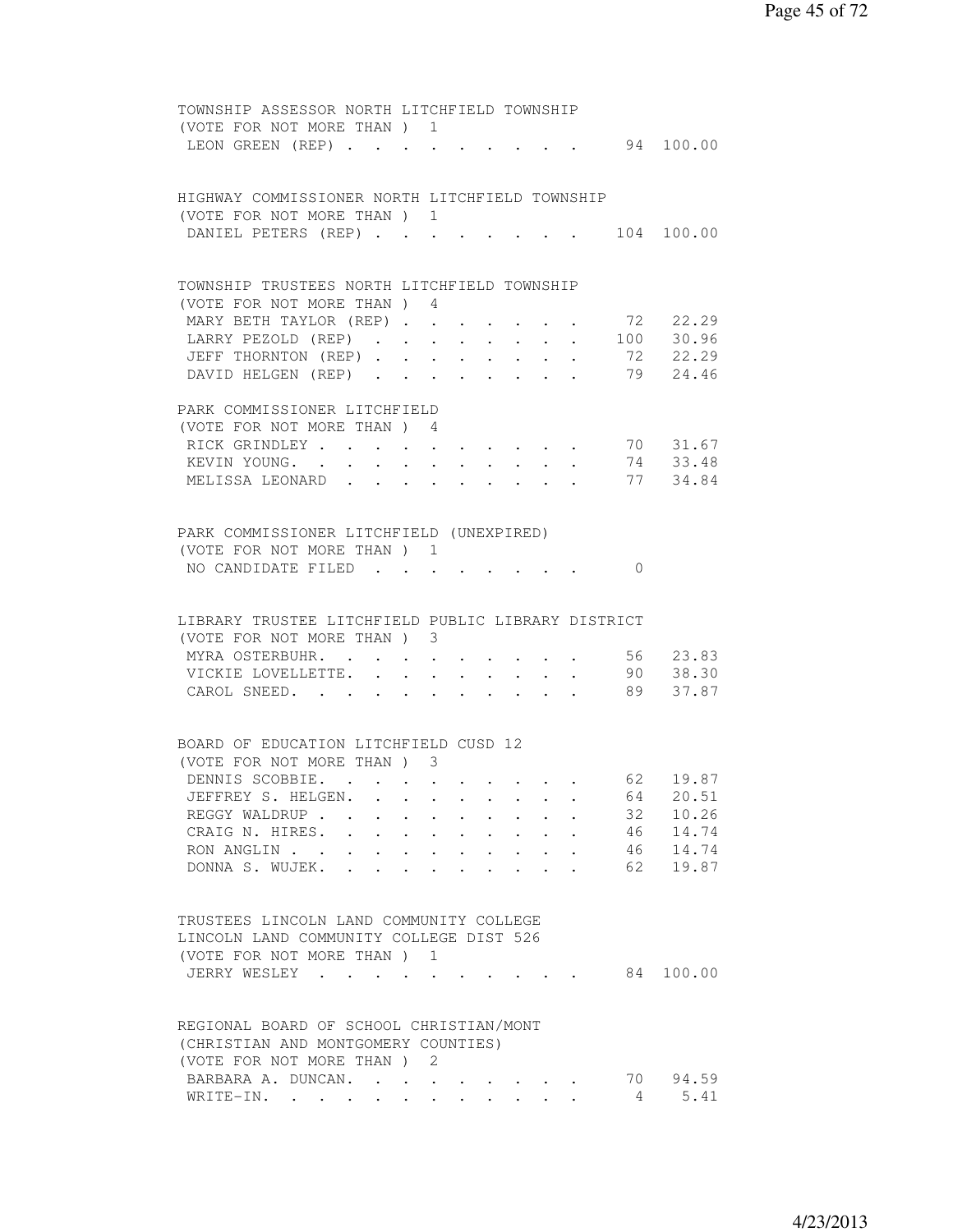REGIONAL BOARD OF SCHOOL CHRISTIAN/MONT (UNEXPIRED) (CHRISTIAN AND MONTGOMERY COUNTIES) (VOTE FOR NOT MORE THAN ) 1 KENNETH NIMMONS . . . . . . . . . 95 100.00 PRECINCT REPORT MONTGOMERY COUNTY THE OFFICIAL RESULTS RUN DATE:04/23/13 2013 GENERAL CONSOLIDATED RUN TIME:11:59 AM APRIL 9, 2013 1106 NORTH LITCHFIELD 6 VOTES PERCENT REGISTERED VOTERS - TOTAL . . . . . . 788<br>BALLOTS CAST - TOTAL. . . . . . . . 300 BALLOTS CAST - TOTAL. . . . . . . . 300<br>BALLOTS CAST - BLANK. . . . . . . . . 0 BALLOTS CAST - BLANK. . . . . . . . VOTER TURNOUT - TOTAL . . . . . . . 38.07 VOTER TURNOUT - BLANK . . . . . . . MAYOR CITY OF LITCHFIELD (VOTE FOR NOT MORE THAN ) 1 JOHNY LEONARD (IND) . . . . . . . . 63 22.18 TOM JONES (IND) . . . . . . . . . 67 23.59 STEVEN DOUGHERTY (IND) . . . . . . 154 54.23 CITY CLERK CITY OF LITCHFIELD (VOTE FOR NOT MORE THAN ) 1 DENISE MEIER LUEKER (IND) . . . . . . 191 100.00 ALDERMAN LITCHFIELD - WARD 4 (VOTE FOR NOT MORE THAN ) 1 RAY D. KELLENBERGER (IND) . . . . . 206 100.00 TOWNSHIP SUPERVISOR NORTH LITCHFIELD TOWNSHIP (VOTE FOR NOT MORE THAN ) 1 CHRIS JOHNSON (REP) . . . . . . . . 211 100.00 TOWNSHIP CLERK NORTH LITCHFIELD TOWNSHIP (VOTE FOR NOT MORE THAN ) 1 MARY WERRIES (REP) . . . . . . . 221 100.00 TOWNSHIP ASSESSOR NORTH LITCHFIELD TOWNSHIP (VOTE FOR NOT MORE THAN ) 1 LEON GREEN (REP) . . . . . . . . . 206 100.00 HIGHWAY COMMISSIONER NORTH LITCHFIELD TOWNSHIP (VOTE FOR NOT MORE THAN ) 1 DANIEL PETERS (REP) . . . . . . . . 228 100.00 TOWNSHIP TRUSTEES NORTH LITCHFIELD TOWNSHIP (VOTE FOR NOT MORE THAN ) 4 MARY BETH TAYLOR (REP) . . . . . . . 181 23.60<br>
LARRY PEZOLD (REP) . . . . . . . . 221 28.81<br>
JEFF THORNTON (REP) . . . . . . . 183 23.86 LARRY PEZOLD (REP) . . . . . . . . JEFF THORNTON (REP) . . . . . . . .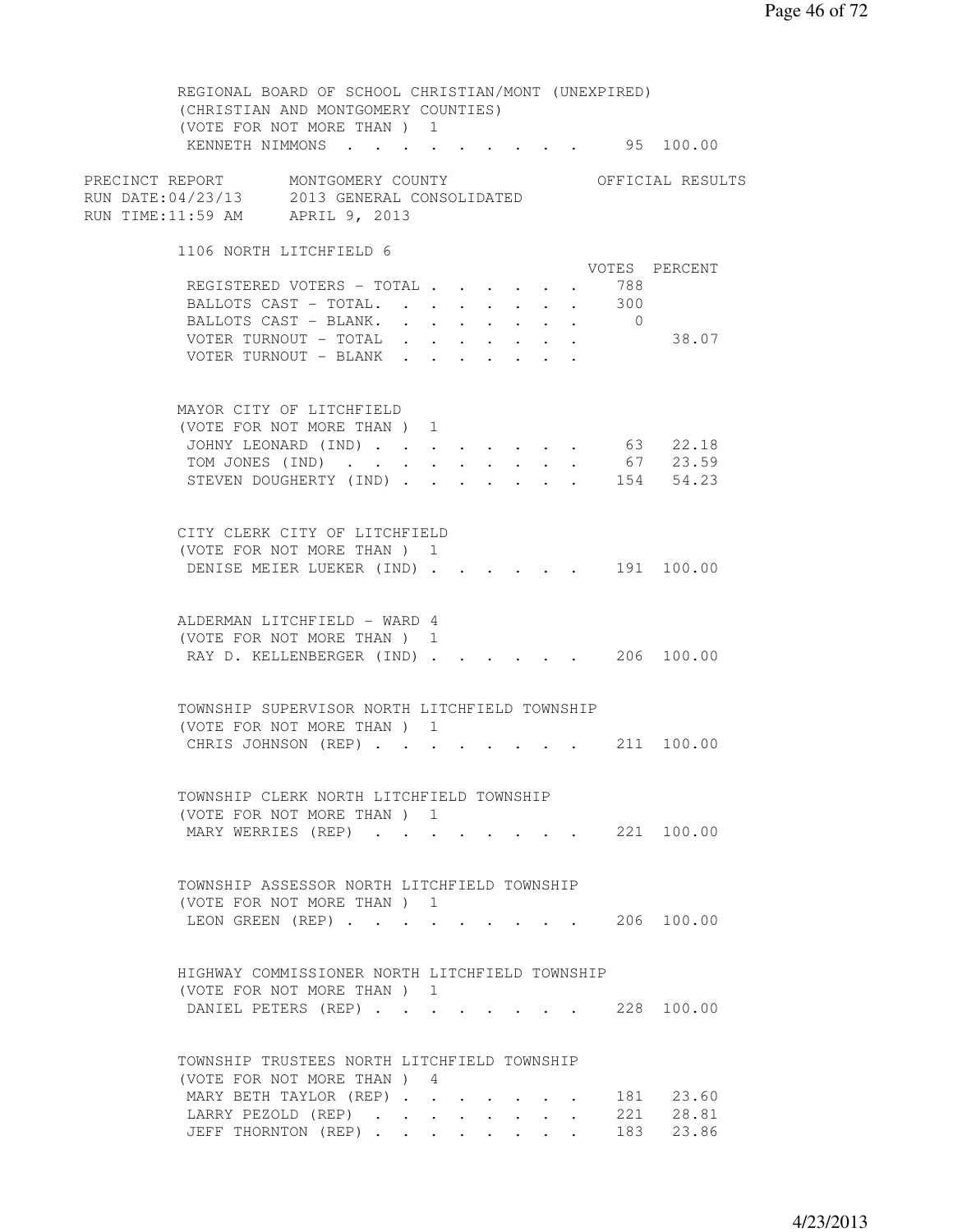| DAVID HELGEN (REP) 182 23.73                                                                                                     |                                         |                      |                                          |             |                                          |  |            |                                            |  |
|----------------------------------------------------------------------------------------------------------------------------------|-----------------------------------------|----------------------|------------------------------------------|-------------|------------------------------------------|--|------------|--------------------------------------------|--|
| PARK COMMISSIONER LITCHFIELD                                                                                                     |                                         |                      |                                          |             |                                          |  |            |                                            |  |
| (VOTE FOR NOT MORE THAN) 4                                                                                                       |                                         |                      |                                          |             |                                          |  |            |                                            |  |
| RICK GRINDLEY 108 29.35                                                                                                          |                                         |                      |                                          |             |                                          |  |            |                                            |  |
| KEVIN YOUNG. 148 40.22                                                                                                           |                                         |                      |                                          |             |                                          |  |            |                                            |  |
| MELISSA LEONARD                                                                                                                  |                                         |                      |                                          |             |                                          |  |            | $\cdot$ 112 30.43                          |  |
|                                                                                                                                  |                                         |                      |                                          |             |                                          |  |            |                                            |  |
| PARK COMMISSIONER LITCHFIELD (UNEXPIRED)                                                                                         |                                         |                      |                                          |             |                                          |  |            |                                            |  |
| (VOTE FOR NOT MORE THAN) 1                                                                                                       |                                         |                      |                                          |             |                                          |  |            |                                            |  |
| NO CANDIDATE FILED                                                                                                               |                                         |                      |                                          |             |                                          |  | $\bigcirc$ |                                            |  |
|                                                                                                                                  |                                         |                      |                                          |             |                                          |  |            |                                            |  |
|                                                                                                                                  |                                         |                      |                                          |             |                                          |  |            |                                            |  |
| LIBRARY TRUSTEE LITCHFIELD PUBLIC LIBRARY DISTRICT                                                                               |                                         |                      |                                          |             |                                          |  |            |                                            |  |
| (VOTE FOR NOT MORE THAN) 3                                                                                                       |                                         |                      |                                          |             |                                          |  |            |                                            |  |
| MYRA OSTERBUHR.                                                                                                                  |                                         |                      |                                          |             |                                          |  |            | 140 24.87                                  |  |
| VICKIE LOVELLETTE.                                                                                                               | $\sim$                                  |                      |                                          |             |                                          |  |            | 199 35.35                                  |  |
| CAROL SNEED.                                                                                                                     | $\bullet$ .<br><br><br><br><br><br><br> |                      |                                          |             |                                          |  |            | 224 39.79                                  |  |
|                                                                                                                                  |                                         |                      |                                          |             |                                          |  |            |                                            |  |
|                                                                                                                                  |                                         |                      |                                          |             |                                          |  |            |                                            |  |
| BOARD OF EDUCATION LITCHFIELD CUSD 12                                                                                            |                                         |                      |                                          |             |                                          |  |            |                                            |  |
| (VOTE FOR NOT MORE THAN) 3                                                                                                       |                                         |                      |                                          |             |                                          |  |            |                                            |  |
| DENNIS SCOBBIE. 129 20.16                                                                                                        |                                         |                      |                                          |             |                                          |  |            |                                            |  |
| JEFFREY S. HELGEN.                                                                                                               |                                         |                      |                                          |             |                                          |  |            | 128 20.00                                  |  |
| REGGY WALDRUP                                                                                                                    |                                         |                      |                                          |             |                                          |  |            | 66 10.31                                   |  |
| CRAIG N. HIRES. .                                                                                                                | $\mathbf{L}$                            | $\ddot{\phantom{0}}$ | $\mathbf{r} = \mathbf{r} + \mathbf{r}$ . | $\bullet$ . |                                          |  | 79         | 12.34                                      |  |
| RON ANGLIN                                                                                                                       |                                         |                      |                                          |             |                                          |  |            | 80 12.50                                   |  |
| DONNA S. WUJEK.                                                                                                                  |                                         |                      |                                          |             |                                          |  |            | 158 24.69                                  |  |
|                                                                                                                                  |                                         | <b>Service</b>       | $\sim$ 100 $\sim$                        | $\sim$      | $\ddot{\phantom{a}}$                     |  |            |                                            |  |
| TRUSTEES LINCOLN LAND COMMUNITY COLLEGE<br>LINCOLN LAND COMMUNITY COLLEGE DIST 526<br>(VOTE FOR NOT MORE THAN) 1<br>JERRY WESLEY |                                         |                      |                                          |             |                                          |  |            | $\cdot$ $\cdot$ $\cdot$ $\cdot$ 197 100.00 |  |
| REGIONAL BOARD OF SCHOOL CHRISTIAN/MONT<br>(CHRISTIAN AND MONTGOMERY COUNTIES)                                                   |                                         |                      |                                          |             |                                          |  |            |                                            |  |
| (VOTE FOR NOT MORE THAN) 2                                                                                                       |                                         |                      |                                          |             |                                          |  |            |                                            |  |
| BARBARA A. DUNCAN.                                                                                                               |                                         |                      |                                          |             |                                          |  |            | 168 98.25                                  |  |
| WRITE-IN.                                                                                                                        |                                         |                      |                                          |             |                                          |  |            | 3 1.75                                     |  |
|                                                                                                                                  |                                         |                      |                                          |             |                                          |  |            |                                            |  |
| REGIONAL BOARD OF SCHOOL CHRISTIAN/MONT (UNEXPIRED)<br>(CHRISTIAN AND MONTGOMERY COUNTIES)<br>(VOTE FOR NOT MORE THAN ) 1        |                                         |                      |                                          |             |                                          |  |            |                                            |  |
| KENNETH NIMMONS 227 100.00                                                                                                       |                                         |                      |                                          |             |                                          |  |            |                                            |  |
|                                                                                                                                  |                                         |                      |                                          |             |                                          |  |            |                                            |  |
| PRECINCT REPORT MONTGOMERY COUNTY<br>RUN DATE: 04/23/13 2013 GENERAL CONSOLIDATED<br>RUN TIME:11:59 AM APRIL 9, 2013             |                                         |                      |                                          |             |                                          |  |            | OFFICIAL RESULTS                           |  |
| 1201 PITMAN                                                                                                                      |                                         |                      |                                          |             |                                          |  |            |                                            |  |
|                                                                                                                                  |                                         |                      |                                          |             |                                          |  |            | VOTES PERCENT                              |  |
| REGISTERED VOTERS - TOTAL                                                                                                        |                                         |                      |                                          |             |                                          |  | 321        |                                            |  |
| BALLOTS CAST - TOTAL.                                                                                                            |                                         |                      |                                          |             |                                          |  | 64         |                                            |  |
| BALLOTS CAST - BLANK.                                                                                                            |                                         |                      |                                          |             |                                          |  | . 0        |                                            |  |
| VOTER TURNOUT - TOTAL                                                                                                            |                                         |                      |                                          |             |                                          |  |            | 19.94                                      |  |
| VOTER TURNOUT - BLANK                                                                                                            |                                         |                      |                                          |             | $\mathbf{z} = \mathbf{z} + \mathbf{z}$ . |  |            |                                            |  |
|                                                                                                                                  |                                         |                      |                                          |             |                                          |  |            |                                            |  |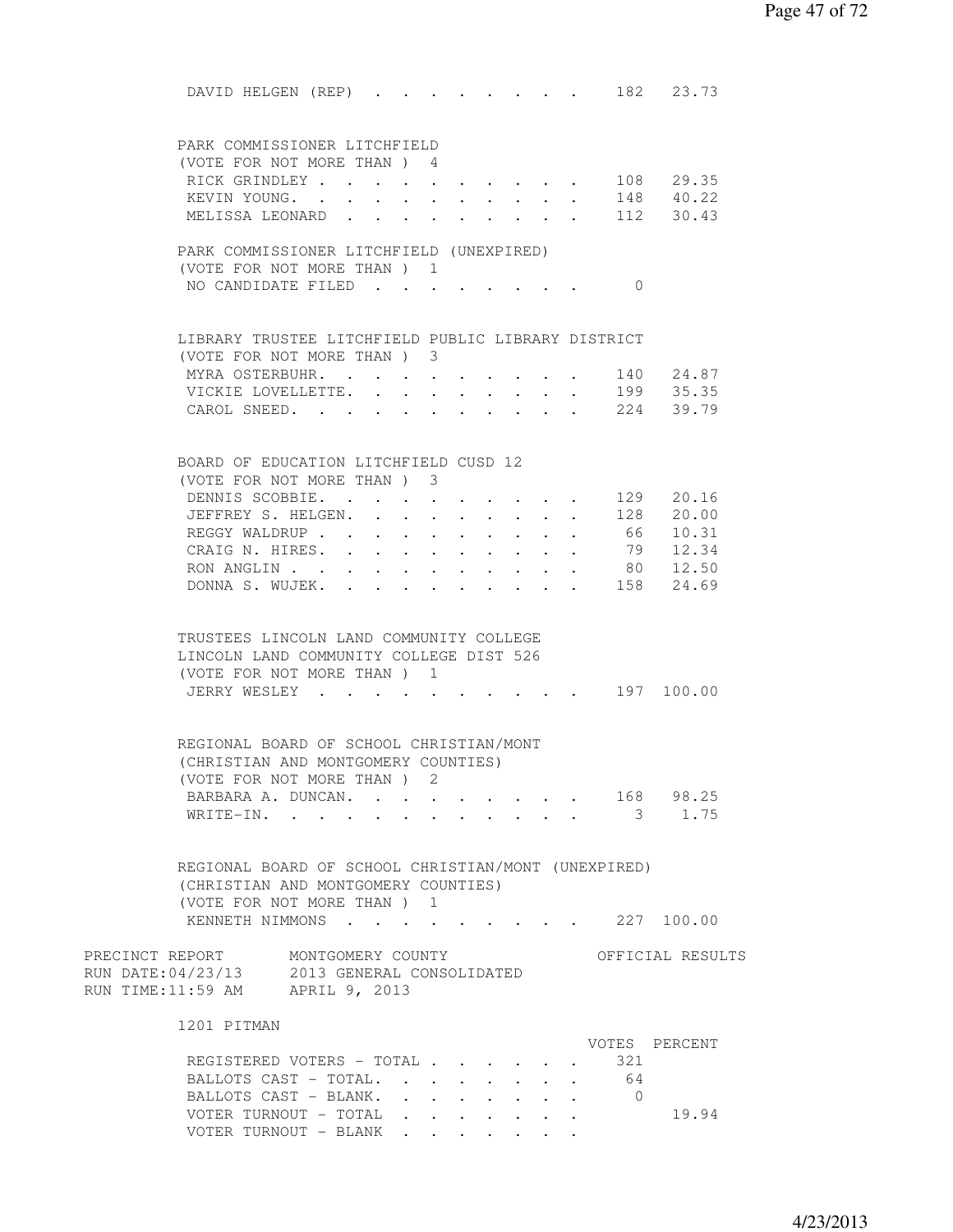| VILLAGE PRESIDENT VILLAGE OF WAGGONER                                                                                |
|----------------------------------------------------------------------------------------------------------------------|
| (VOTE FOR NOT MORE THAN) 1                                                                                           |
| RONALD SEATON (IND) 22 100.00                                                                                        |
|                                                                                                                      |
| VILLAGE TRUSTEE VILLAGE OF WAGGONER                                                                                  |
| (VOTE FOR NOT MORE THAN) 3                                                                                           |
| 26 39.39<br>RONALD ELIASON (IND).                                                                                    |
| BILLIE ROBINETTE (IND).<br>25 37.88                                                                                  |
| $\mathbf{L}$ and $\mathbf{L}$<br>$\sim$ 100 $\mu$<br>$\bullet$ .<br>15 22.73<br>ANGELA C. DYER (IND). .              |
| $\mathbf{r} = \mathbf{r} \cdot \mathbf{r}$ , where $\mathbf{r} = \mathbf{r} \cdot \mathbf{r}$<br>$\sim$              |
|                                                                                                                      |
| TOWNSHIP SUPERVISOR PITMAN TOWNSHIP                                                                                  |
| (VOTE FOR NOT MORE THAN) 1                                                                                           |
| MARLA J. HITCHINGS (DEM) 51 100.00                                                                                   |
| NO CANDIDATE FILED<br>$\bigcirc$                                                                                     |
|                                                                                                                      |
|                                                                                                                      |
| TOWNSHIP CLERK PITMAN TOWNSHIP                                                                                       |
| (VOTE FOR NOT MORE THAN ) 1                                                                                          |
| LEANNE N. FARRAR (DEM) 47 100.00                                                                                     |
| NO CANDIDATE FILED<br>$\bigcirc$                                                                                     |
|                                                                                                                      |
|                                                                                                                      |
| HIGHWAY COMMISSIONER PITMAN TOWNSHIP                                                                                 |
| (VOTE FOR NOT MORE THAN) 1                                                                                           |
| PAUL A. "TONY" KRAGER (DEM) .<br>59 100.00<br>$\ddot{\phantom{a}}$                                                   |
| NO CANDIDATE FILED<br>$\bigcirc$                                                                                     |
|                                                                                                                      |
|                                                                                                                      |
| TOWNSHIP TRUSTEES PITMAN TOWNSHIP                                                                                    |
| (VOTE FOR NOT MORE THAN) 4                                                                                           |
| 50 25.13<br>CHAD MILLBURG (DEM)                                                                                      |
| 55 27.64<br>GLENN ROVEY (REP).                                                                                       |
| KEN J. GERLACH (REP).<br>45 22.61                                                                                    |
| CHARLES T. MATTHEWS (REP)<br>49 24.62                                                                                |
|                                                                                                                      |
|                                                                                                                      |
| MULTI-TOWNSHIP ASSESSOR HARV/PITMAN/ZANES MTA                                                                        |
| (VOTE FOR NOT MORE THAN ) 1                                                                                          |
| 100.00<br>DOROTHY MARSHALL (DEM)<br>50                                                                               |
| NO CANDIDATE FILED<br>$\bigcirc$                                                                                     |
|                                                                                                                      |
|                                                                                                                      |
| PARK COMMISSIONER PITMAN TOWNSHIP PARK DISTRICT                                                                      |
| (VOTE FOR NOT MORE THAN) 2                                                                                           |
| 56 100.00<br>MARGARET MILLBURG.<br><b>Contract Contract Contract</b>                                                 |
|                                                                                                                      |
| LIBRARY TRUSTEE DOYLE PUBLIC LIBRARY                                                                                 |
| (VOTE FOR NOT MORE THAN) 3                                                                                           |
| 33.33<br>CHRISTINE MEISNER.<br>2<br>$\ddot{\phantom{a}}$<br>$\sim$ $\sim$ $\sim$                                     |
| 2 33.33<br>MARLA J. HERMAN.<br>$\mathbf{r}$ , and $\mathbf{r}$<br>$\mathbf{r}$ , and $\mathbf{r}$ , and $\mathbf{r}$ |
| $2 \quad$<br>33.33<br>KIMBERLY A. HOPPER                                                                             |
|                                                                                                                      |
|                                                                                                                      |
| LIBRARY TRUSTEE FARMERSVILLE-WAGGONER                                                                                |
| (VOTE FOR NOT MORE THAN) 2                                                                                           |
| 45.83<br>MARY ANN WELD<br>44                                                                                         |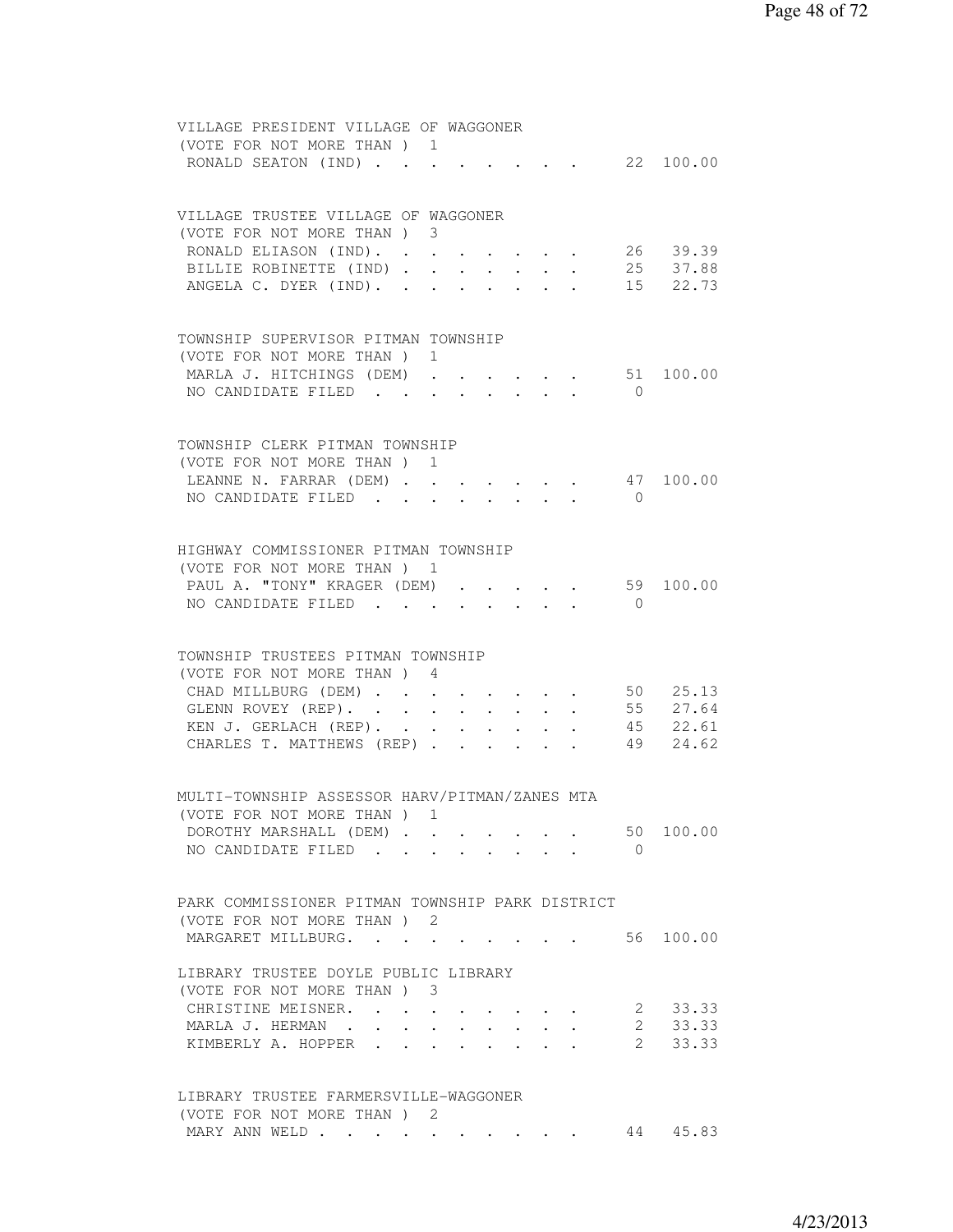CAROL ROVEY. . . . . . . . . . . 52 54.17 LIBRARY TRUSTEE FARMERSVILLE-WAGGONER (UNEXPIRED) (VOTE FOR NOT MORE THAN ) 1 ROBERT G. WAGAHOFF . . . . . . . . 60 100.00 BOARD OF EDUCATION PANHANDLE CUSD 2 (VOTE FOR NOT MORE THAN ) 3 RICK BORMIDA . . . . . . . . . . 37 49.33 JAROD HITCHINGS . . . . . . . . . 38 50.67 TRUSTEES LINCOLN LAND COMMUNITY COLLEGE LINCOLN LAND COMMUNITY COLLEGE DIST 526 (VOTE FOR NOT MORE THAN ) 1 JERRY WESLEY . . . . . . . . . . . 36 100.00 REGIONAL BOARD OF SCHOOL CHRISTIAN/MONT (CHRISTIAN AND MONTGOMERY COUNTIES) (VOTE FOR NOT MORE THAN ) 2 BARBARA A. DUNCAN. . . . . . . . . 34 94.44 WRITE-IN. . . . . . . . . . . . 2 5.56 REGIONAL BOARD OF SCHOOL CHRISTIAN/MONT (UNEXPIRED) (CHRISTIAN AND MONTGOMERY COUNTIES) (VOTE FOR NOT MORE THAN ) 1 KENNETH NIMMONS . . . . . . . . . 38 100.00 PRECINCT REPORT MONTGOMERY COUNTY THE OFFICIAL RESULTS RUN DATE:04/23/13 2013 GENERAL CONSOLIDATED RUN TIME:11:59 AM APRIL 9, 2013 1301 RAYMOND VOTES PERCENT<br>. 790 REGISTERED VOTERS - TOTAL . . . . . . 790<br>BALLOTS CAST - TOTAL. . . . . . . . 183 BALLOTS CAST - TOTAL. . . . . . . . BALLOTS CAST - BLANK. . . . . . . . 0 VOTER TURNOUT - TOTAL . . . . . . . 23.16 VOTER TURNOUT - BLANK . . . . . . . VILLAGE PRESIDENT VILLAGE OF RAYMOND (VOTE FOR NOT MORE THAN ) 1 DENNIS HELD (IND). . . . . . . . . 115 100.00 VILLAGE CLERK VILLAGE OF RAYMOND (VOTE FOR NOT MORE THAN ) 1 YVONNE (VONNIE) MARTIN (IND) . . . . . 136 100.00 VILLAGE TREASURER VILLAGE OF RAYMOND (VOTE FOR NOT MORE THAN ) 1 SALLY A. BROADDUS (IND). . . . . . 145 100.00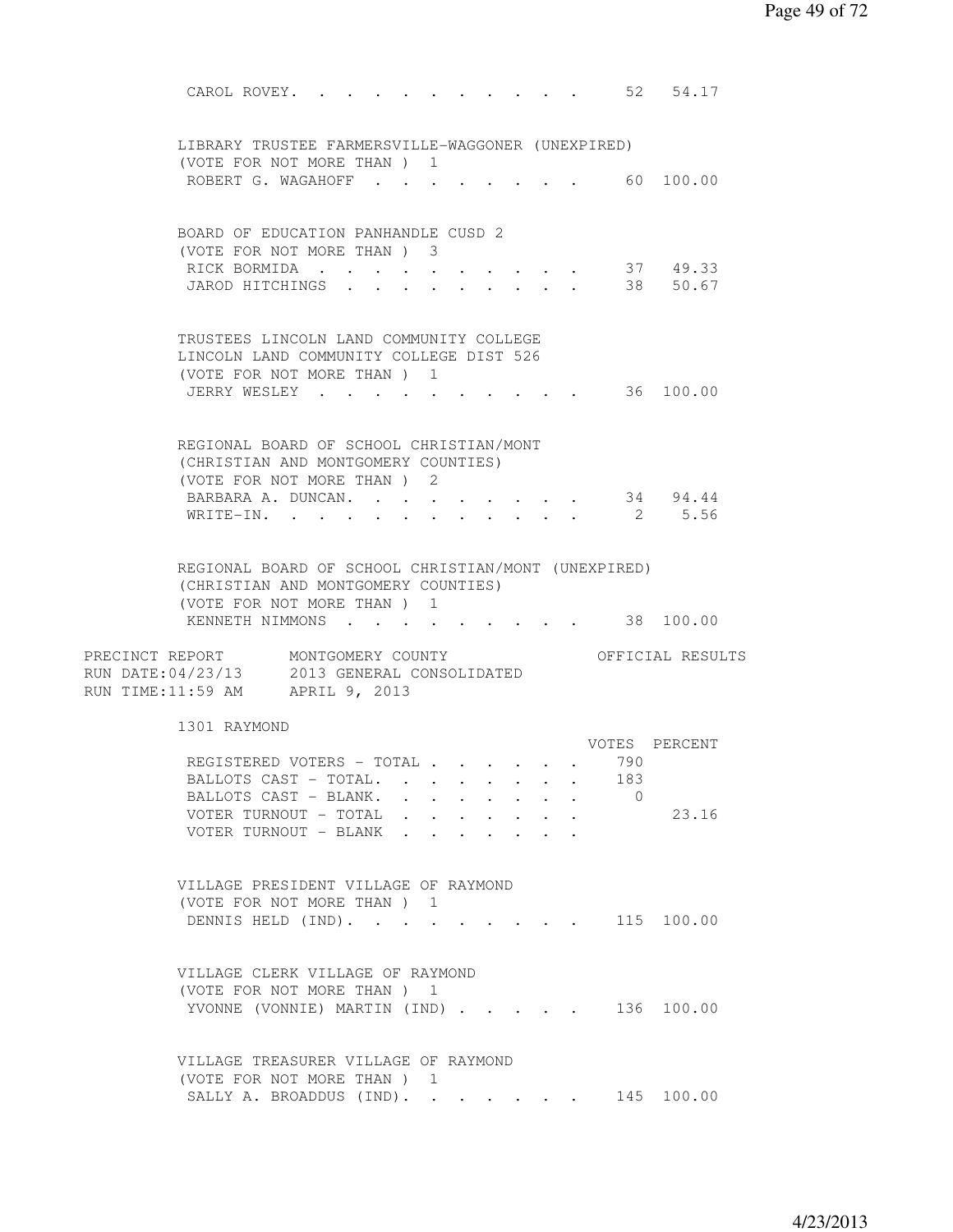| VILLAGE TRUSTEE VILLAGE OF RAYMOND<br>(VOTE FOR NOT MORE THAN) 3                                           |  |
|------------------------------------------------------------------------------------------------------------|--|
| ROBERT K. PENNOCK (IND). 118 30.97                                                                         |  |
| $\cdot$ 108 28.35<br>GREG BERNHARDT (IND). .                                                               |  |
| $\cdot$ $\cdot$ $\cdot$ $\cdot$ $\cdot$ $\cdot$ $\cdot$ 89 23.36<br>BRUCE POGGENPOHL (IND).                |  |
| ARWIN VOSS (IND) 66 17.32                                                                                  |  |
|                                                                                                            |  |
| TOWNSHIP SUPERVISOR RAYMOND TOWNSHIP                                                                       |  |
| (VOTE FOR NOT MORE THAN) 1                                                                                 |  |
| $\cdot$ 164 100.00<br>JERRY WAGAHOFF (DEM).                                                                |  |
|                                                                                                            |  |
| TOWNSHIP CLERK RAYMOND TOWNSHIP                                                                            |  |
| (VOTE FOR NOT MORE THAN) 1                                                                                 |  |
| V. JUNE HEFLEY (DEM). 147 100.00                                                                           |  |
|                                                                                                            |  |
| TOWNSHIP ASSESSOR RAYMOND TOWNSHIP                                                                         |  |
| (VOTE FOR NOT MORE THAN) 1<br>NO CANDIDATE FILED<br>$\bigcirc$                                             |  |
|                                                                                                            |  |
| HIGHWAY COMMISSIONER RAYMOND TOWNSHIP                                                                      |  |
| (VOTE FOR NOT MORE THAN) 1                                                                                 |  |
| $\cdot$ 164 100.00<br>KENNETH L. MONDHINK (DEM)                                                            |  |
|                                                                                                            |  |
| TOWNSHIP TRUSTEES RAYMOND TOWNSHIP                                                                         |  |
| (VOTE FOR NOT MORE THAN) 4                                                                                 |  |
| ROBERTA MITTS (DEM) 121 21.76                                                                              |  |
| DARRELL PITCHFORD (DEM). 135 24.28                                                                         |  |
| WILLIAM HELD (DEM) 155 27.88                                                                               |  |
| SUE ROSSI (DEM) 145 26.08                                                                                  |  |
| PARK COMMISSIONER RAYMOND PARK DISTRICT                                                                    |  |
| (VOTE FOR NOT MORE THAN) 2                                                                                 |  |
| VERNE L. PINKSTON.<br>$\cdot$ 133 48.72                                                                    |  |
| 140 51.28<br>CARL WALCH<br>$\mathbf{u} = \mathbf{u} + \mathbf{u} + \mathbf{u} + \mathbf{u} + \mathbf{u}$ . |  |
|                                                                                                            |  |
| LIBRARY TRUSTEE DOYLE PUBLIC LIBRARY<br>(VOTE FOR NOT MORE THAN) 3                                         |  |
| 149 34.73<br>CHRISTINE MEISNER. .                                                                          |  |
| $151$ $35.20$<br>MARLA J. HERMAN.                                                                          |  |
| 129<br>KIMBERLY A. HOPPER<br>30.07                                                                         |  |
|                                                                                                            |  |
| BOARD OF EDUCATION PANHANDLE CUSD 2                                                                        |  |
| (VOTE FOR NOT MORE THAN) 3                                                                                 |  |
| 106 48.62<br>RICK BORMIDA                                                                                  |  |
| 112 51.38<br>JAROD HITCHINGS                                                                               |  |
|                                                                                                            |  |
| TRUSTEES LINCOLN LAND COMMUNITY COLLEGE                                                                    |  |
| LINCOLN LAND COMMUNITY COLLEGE DIST 526                                                                    |  |
| (VOTE FOR NOT MORE THAN) 1                                                                                 |  |
| JERRY WESLEY 126 100.00                                                                                    |  |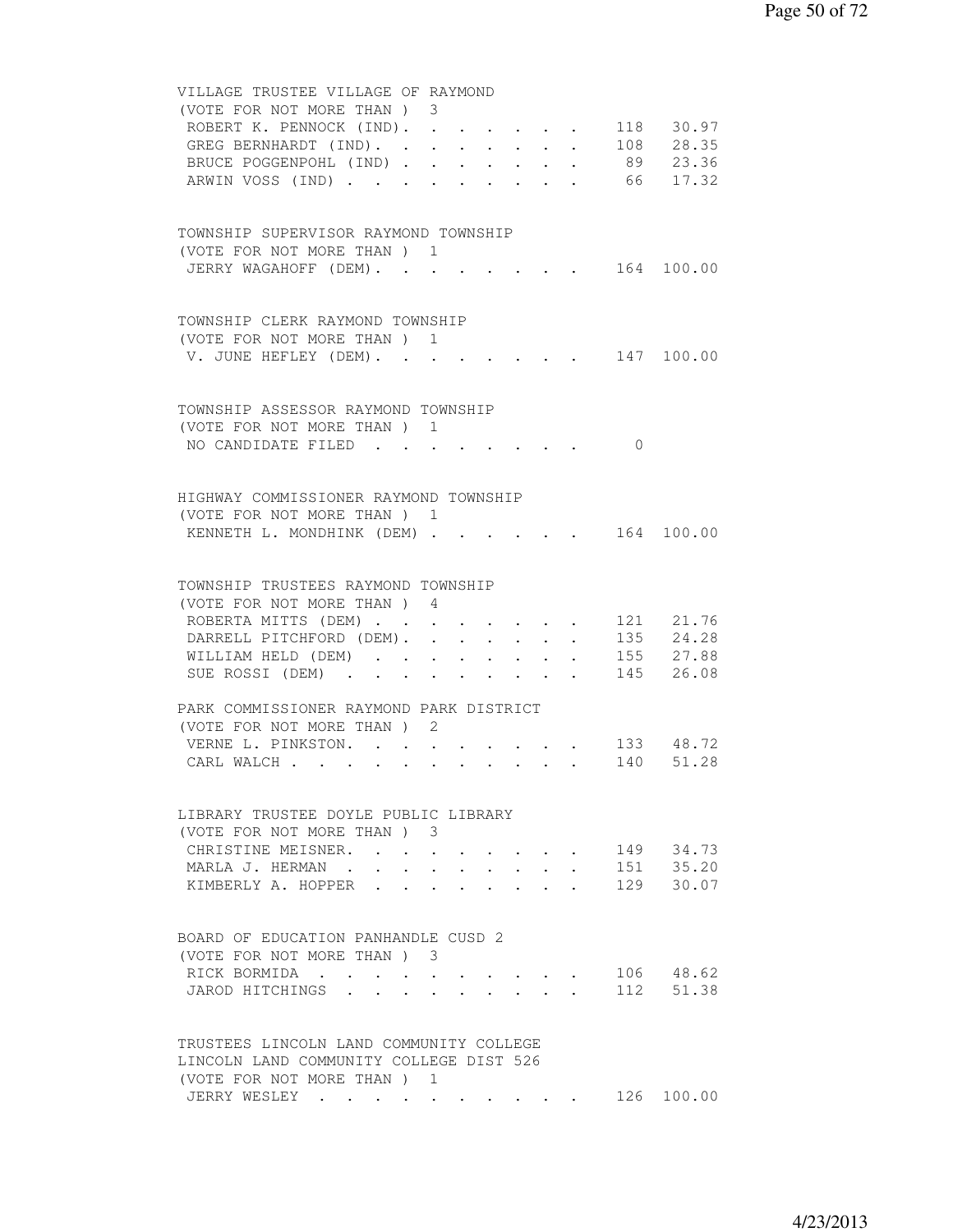| REGIONAL BOARD OF SCHOOL CHRISTIAN/MONT<br>(CHRISTIAN AND MONTGOMERY COUNTIES)<br>(VOTE FOR NOT MORE THAN ) 2<br>BARBARA A. DUNCAN. 101 97.12<br>WRITE-IN. 3 2.88 |  |  |                                                         |                      |                |                                    |
|-------------------------------------------------------------------------------------------------------------------------------------------------------------------|--|--|---------------------------------------------------------|----------------------|----------------|------------------------------------|
| REGIONAL BOARD OF SCHOOL CHRISTIAN/MONT (UNEXPIRED)<br>(CHRISTIAN AND MONTGOMERY COUNTIES)<br>(VOTE FOR NOT MORE THAN) 1<br>KENNETH NIMMONS 111 100.00            |  |  |                                                         |                      |                |                                    |
| PRECINCT REPORT MONTGOMERY COUNTY                                                                                                                                 |  |  |                                                         |                      |                | OFFICIAL RESULTS                   |
| RUN DATE:04/23/13 2013 GENERAL CONSOLIDATED<br>RUN TIME:11:59 AM APRIL 9, 2013                                                                                    |  |  |                                                         |                      |                |                                    |
| 1401 ROUNTREE                                                                                                                                                     |  |  |                                                         |                      |                | VOTES PERCENT                      |
|                                                                                                                                                                   |  |  |                                                         |                      |                |                                    |
| REGISTERED VOTERS - TOTAL                                                                                                                                         |  |  |                                                         |                      | 179            |                                    |
| BALLOTS CAST - TOTAL.                                                                                                                                             |  |  |                                                         |                      | 52             |                                    |
| BALLOTS CAST - BLANK.                                                                                                                                             |  |  |                                                         |                      | $\overline{0}$ |                                    |
| VOTER TURNOUT - TOTAL                                                                                                                                             |  |  |                                                         |                      |                | 29.05                              |
| VOTER TURNOUT - BLANK                                                                                                                                             |  |  |                                                         |                      |                |                                    |
| TOWNSHIP SUPERVISOR ROUNTREE TOWNSHIP                                                                                                                             |  |  |                                                         |                      |                |                                    |
| (VOTE FOR NOT MORE THAN) 1                                                                                                                                        |  |  |                                                         |                      |                |                                    |
| KENNETH FOLKERTS (REP)                                                                                                                                            |  |  | $\cdot$ $\cdot$ $\cdot$ $\cdot$ $\cdot$ $\cdot$ $\cdot$ |                      |                | 49 100.00                          |
| NO CANDIDATE FILED                                                                                                                                                |  |  |                                                         |                      | $\bigcirc$     |                                    |
| TOWNSHIP CLERK ROUNTREE TOWNSHIP<br>(VOTE FOR NOT MORE THAN) 1<br>NO CANDIDATE FILED<br>MICHAEL FRANZEN (DEM)                                                     |  |  |                                                         |                      | $\overline{0}$ | 48 100.00                          |
| HIGHWAY COMMISSIONER ROUNTREE TOWNSHIP                                                                                                                            |  |  |                                                         |                      |                |                                    |
| (VOTE FOR NOT MORE THAN) 1                                                                                                                                        |  |  |                                                         |                      |                |                                    |
| MICHAEL DEWERFF (REP)                                                                                                                                             |  |  |                                                         |                      |                | 50 100.00                          |
| NO CANDIDATE FILED                                                                                                                                                |  |  |                                                         |                      | $\Omega$       |                                    |
| TOWNSHIP TRUSTEES ROUNTREE TOWNSHIP<br>(VOTE FOR NOT MORE THAN) 4<br>CLARENCE KEISER (REP)<br>CURT HAGEMEIER (REP).<br>LAMAR TUETKEN (REP)<br>JOSEPH BUGG (DEM).  |  |  |                                                         | $\ddot{\phantom{a}}$ | 25<br>40<br>34 | 13.16<br>21.05<br>17.89<br>18 9.47 |
|                                                                                                                                                                   |  |  |                                                         |                      |                |                                    |
| MICHAEL HAND (DEM)<br>KRISTOPHER REYNOLDS (DEM)                                                                                                                   |  |  |                                                         |                      | 40             | 33 17.37<br>21.05                  |
| MULTI-TOWNSHIP ASSESSOR BUT GR/IRV/ROUN MTA<br>(VOTE FOR NOT MORE THAN) 1<br>NO CANDIDATE FILED<br>LIBRARY TRUSTEE DOYLE PUBLIC LIBRARY                           |  |  |                                                         |                      | $\Omega$       |                                    |
| (VOTE FOR NOT MORE THAN) 3                                                                                                                                        |  |  |                                                         |                      |                |                                    |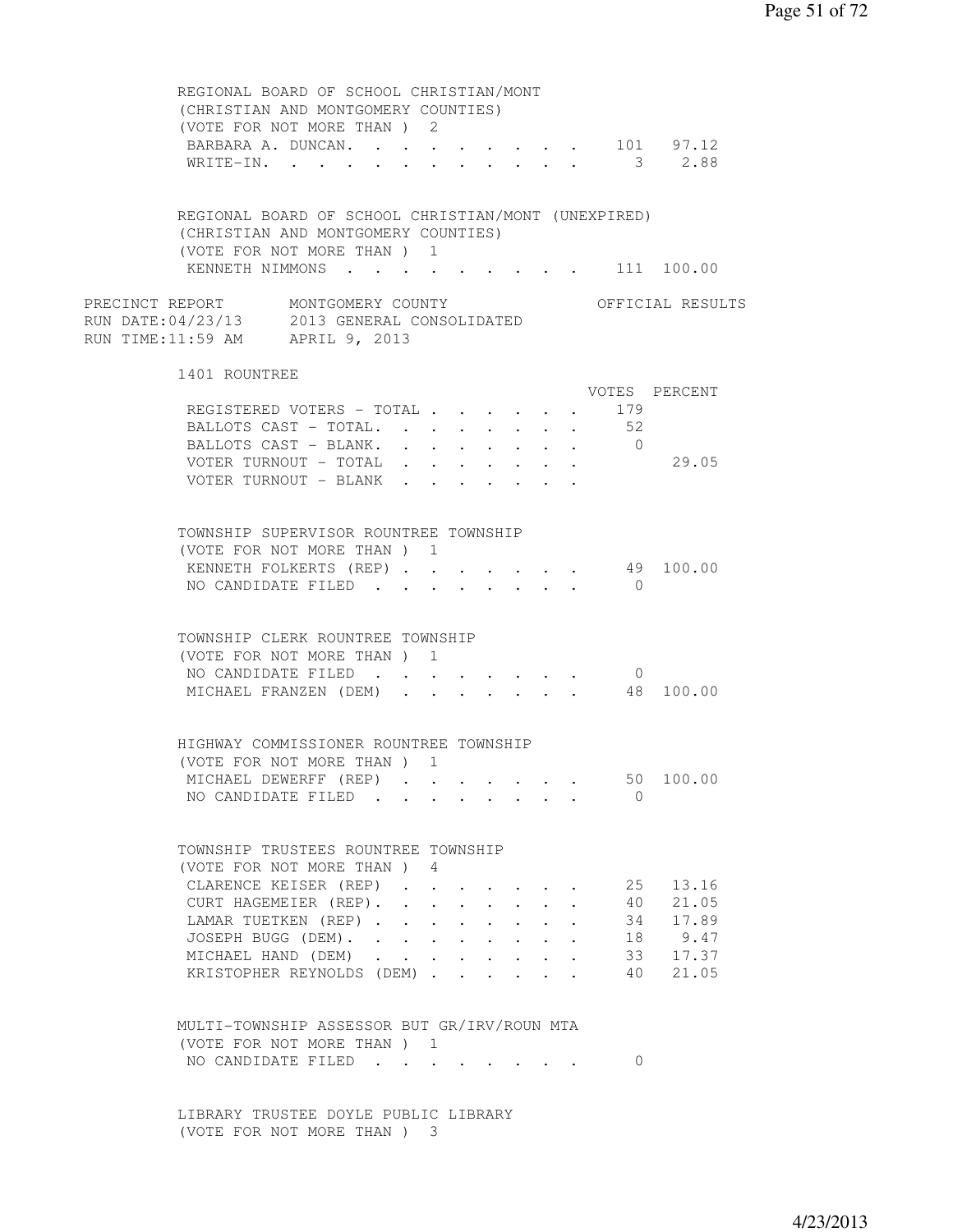| CHRISTINE MEISNER. 9 36.00<br>MARLA J. HERMAN.<br>KIMBERLY A. HOPPER 8 32.00                                     |            |                      |                                                             |                      |                                                           |                            |                      |                  | $\cdot$ 8 32.00   |
|------------------------------------------------------------------------------------------------------------------|------------|----------------------|-------------------------------------------------------------|----------------------|-----------------------------------------------------------|----------------------------|----------------------|------------------|-------------------|
| BOARD OF EDUCATION HILLSBORO CUSD 3                                                                              |            |                      |                                                             |                      |                                                           |                            |                      |                  |                   |
| (VOTE FOR NOT MORE THAN) 3                                                                                       |            |                      |                                                             |                      |                                                           |                            |                      |                  |                   |
| DANIEL WILSON                                                                                                    |            |                      |                                                             |                      |                                                           |                            |                      |                  | 1 14.29           |
| EARL MEIER                                                                                                       |            |                      |                                                             |                      |                                                           |                            |                      |                  | 4 57.14           |
| GREGORY J. BELLAVER                                                                                              |            |                      |                                                             |                      |                                                           |                            |                      |                  | 2 28.57           |
| BOARD OF EDUCATION HILLSBORO CUSD 3 (UNEXPIRED)<br>(VOTE FOR NOT MORE THAN) 1                                    |            |                      |                                                             |                      |                                                           |                            |                      |                  |                   |
| STEVEN J. MAJOR                                                                                                  |            |                      |                                                             |                      | $\cdot$ $\cdot$ $\cdot$ $\cdot$ $\cdot$                   |                            |                      | $\circ$          |                   |
| RODNEY STEWART. .                                                                                                | $\sim$     | $\mathbf{L}$         |                                                             |                      | $\cdot$ $\cdot$                                           | $\mathcal{L}^{\text{max}}$ | $\ddot{\phantom{0}}$ |                  | 1 33.33           |
| MATTHEW P. LENTZ                                                                                                 |            |                      |                                                             |                      |                                                           |                            |                      |                  | 2 66.67           |
| BOARD OF EDUCATION MORRISONVILLE CUSD 1                                                                          |            |                      |                                                             |                      |                                                           |                            |                      |                  |                   |
| (VOTE FOR NOT MORE THAN) 3                                                                                       |            |                      |                                                             |                      |                                                           |                            |                      |                  |                   |
| KEVIN LEE MOOMEY                                                                                                 |            |                      |                                                             |                      |                                                           |                            |                      | $\overline{0}$   |                   |
| KURT WEMPEN.                                                                                                     |            |                      |                                                             |                      |                                                           |                            |                      | 0                |                   |
| BRYAN L. FESSER .                                                                                                |            |                      |                                                             |                      |                                                           |                            |                      | $\mathbf{0}$     |                   |
| ROBERT E. GOWIN.                                                                                                 | $\sim$ $-$ | $\ddot{\phantom{0}}$ |                                                             | $\ddot{\phantom{0}}$ |                                                           |                            |                      | $\Omega$         |                   |
| BOARD OF EDUCATION MORRISONVILLE CUSD 1 (UNEXPIRED)<br>(VOTE FOR NOT MORE THAN) 1                                |            |                      |                                                             |                      |                                                           |                            |                      |                  |                   |
| NO CANDIDATE FILED                                                                                               |            |                      |                                                             |                      |                                                           |                            |                      | $\Omega$         |                   |
| BOARD OF EDUCATION NOKOMIS CUSD 22<br>(VOTE FOR NOT MORE THAN) 4                                                 |            |                      |                                                             |                      |                                                           |                            |                      |                  |                   |
| JIM EISENBARTH.                                                                                                  |            | $\bullet$ .          | $\bullet$ .<br><br><br><br><br><br><br><br><br><br><br><br> |                      | $\cdot$ $\cdot$ $\cdot$ $\cdot$ $\cdot$                   |                            |                      |                  | 31 25.83          |
| DENNY BAUMAN                                                                                                     |            |                      |                                                             |                      |                                                           |                            |                      |                  | $\cdot$ 30 25.00  |
| BRIAN CHAUSSE 21 17.50                                                                                           |            |                      |                                                             |                      |                                                           |                            |                      |                  |                   |
| MICHAEL R. GLENN                                                                                                 |            |                      |                                                             |                      |                                                           |                            |                      |                  | 19 15.83          |
| STEVEN JANSSEN.                                                                                                  |            |                      |                                                             |                      |                                                           |                            |                      |                  | 19 15.83          |
| BOARD OF EDUCATION PANHANDLE CUSD 2                                                                              |            |                      |                                                             |                      |                                                           |                            |                      |                  |                   |
| (VOTE FOR NOT MORE THAN) 3                                                                                       |            |                      |                                                             |                      |                                                           |                            |                      |                  |                   |
| RICK BORMIDA                                                                                                     |            |                      |                                                             |                      |                                                           |                            |                      |                  | 7 50.00           |
| JAROD HITCHINGS                                                                                                  |            |                      |                                                             |                      | $\mathbf{r}$ , $\mathbf{r}$ , $\mathbf{r}$ , $\mathbf{r}$ |                            |                      |                  | 7 50.00           |
| TRUSTEES LINCOLN LAND COMMUNITY COLLEGE<br>LINCOLN LAND COMMUNITY COLLEGE DIST 526<br>(VOTE FOR NOT MORE THAN) 1 |            |                      |                                                             |                      |                                                           |                            |                      |                  |                   |
| JERRY WESLEY                                                                                                     |            |                      |                                                             |                      |                                                           |                            |                      |                  | $\cdot$ 32 100.00 |
| REGIONAL BOARD OF SCHOOL CHRISTIAN/MONT<br>(CHRISTIAN AND MONTGOMERY COUNTIES)                                   |            |                      |                                                             |                      |                                                           |                            |                      |                  |                   |
| (VOTE FOR NOT MORE THAN)                                                                                         |            |                      | -2                                                          |                      |                                                           |                            |                      |                  |                   |
| BARBARA A. DUNCAN.<br>WRITE-IN.                                                                                  |            |                      |                                                             |                      | $\cdot$ $\cdot$ $\cdot$ $\cdot$ $\cdot$ $\cdot$           |                            |                      | 33<br>$\bigcirc$ | 100.00            |

REGIONAL BOARD OF SCHOOL CHRISTIAN/MONT (UNEXPIRED)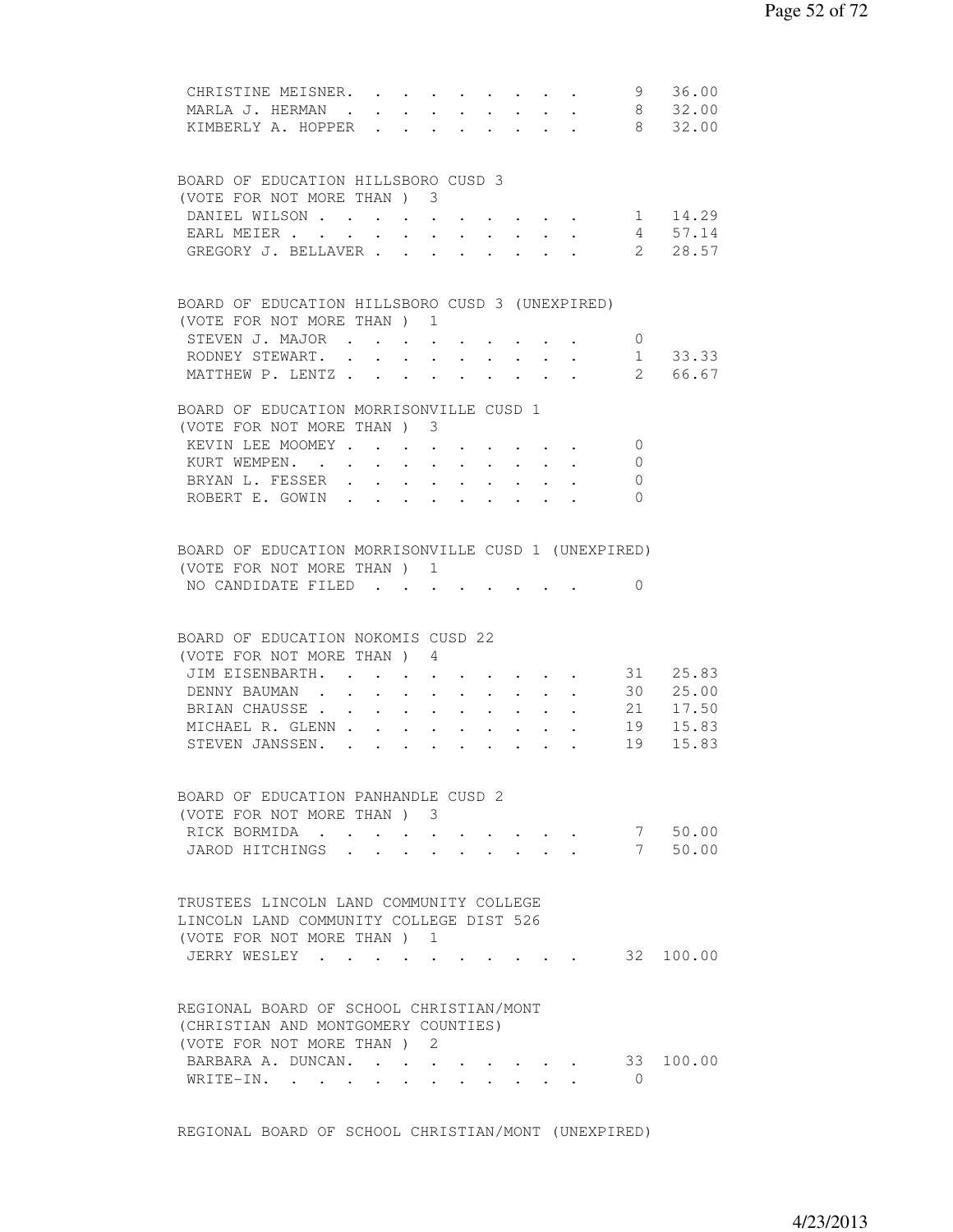(CHRISTIAN AND MONTGOMERY COUNTIES) (VOTE FOR NOT MORE THAN ) 1 KENNETH NIMMONS . . . . . . . . . 33 100.00 PRECINCT REPORT MONTGOMERY COUNTY THE OFFICIAL RESULTS RUN DATE:04/23/13 2013 GENERAL CONSOLIDATED RUN TIME:11:59 AM APRIL 9, 2013 1501 SOUTH FILLMORE VOTES PERCENT REGISTERED VOTERS - TOTAL . . . . . . 158<br>BALLOTS CAST - TOTAL. . . . . . . . 21 BALLOTS CAST - TOTAL. . . . . . . . BALLOTS CAST - BLANK. . . . . . . . 0 VOTER TURNOUT - TOTAL . . . . . . . 13.29 VOTER TURNOUT - BLANK . . . . . . . TOWNSHIP SUPERVISOR SOUTH FILLMORE TOWNSHIP (VOTE FOR NOT MORE THAN ) 1 NO CANDIDATE FILED . . . . . . . . 0 ANNA MARIE NOBBE (REP) . . . . . . . 21 100.00 TOWNSHIP CLERK SOUTH FILLMORE TOWNSHIP (VOTE FOR NOT MORE THAN ) 1 MARILYN HARVEY (DEM). . . . . . . . 19 100.00 NO CANDIDATE FILED . . . . . . . . 0 TOWNSHIP TRUSTEES SOUTH FILLMORE TOWNSHIP (VOTE FOR NOT MORE THAN ) 4 BEVERLY KENNY (DEM) . . . . . . . . 12 21.05 MARK DAVIS (DEM) . . . . . . . . . . 5 8.77<br>SHARON YOUNG (DEM) . . . . . . . . 6 10.53 SHARON YOUNG (DEM) . . . . . . . . . 6 10.53<br>DALE NOBBE (REP) . . . . . . . . 19 33.33 DALE NOBBE (REP) . . . . . . . . . 19 33.33 JASON SCHMOLLINGER (REP) . . . . . 15 26.32 HIGHWAY COMMISSIONER FILLMORE CONSOLIDATED ROAD DISTRICT (VOTE FOR NOT MORE THAN ) 1 BRENT HARRISON (DEM). . . . . . . . 18 100.00 NO CANDIDATE FILED . . . . . . . . 0 MULTI-TOWNSHIP ASSESSOR WITT/FILL/SO FILL MTA (VOTE FOR NOT MORE THAN ) 1 NO CANDIDATE FILED . . . . . . . . 0 BOARD OF EDUCATION HILLSBORO CUSD 3 (VOTE FOR NOT MORE THAN ) 3 DANIEL WILSON . . . . . . . . . . 5 25.00 EARL MEIER . . . . . . . . . . . 7 35.00 EARL MEIER . . . . . . . . . . . . 7 35.00<br>GREGORY J. BELLAVER . . . . . . . . 8 40.00 BOARD OF EDUCATION HILLSBORO CUSD 3 (UNEXPIRED) (VOTE FOR NOT MORE THAN ) 1<br>STEVEN J. MAJOR . . . .  $\cdots$  . . . . . . 2 18.18 RODNEY STEWART. . . . . . . . . 0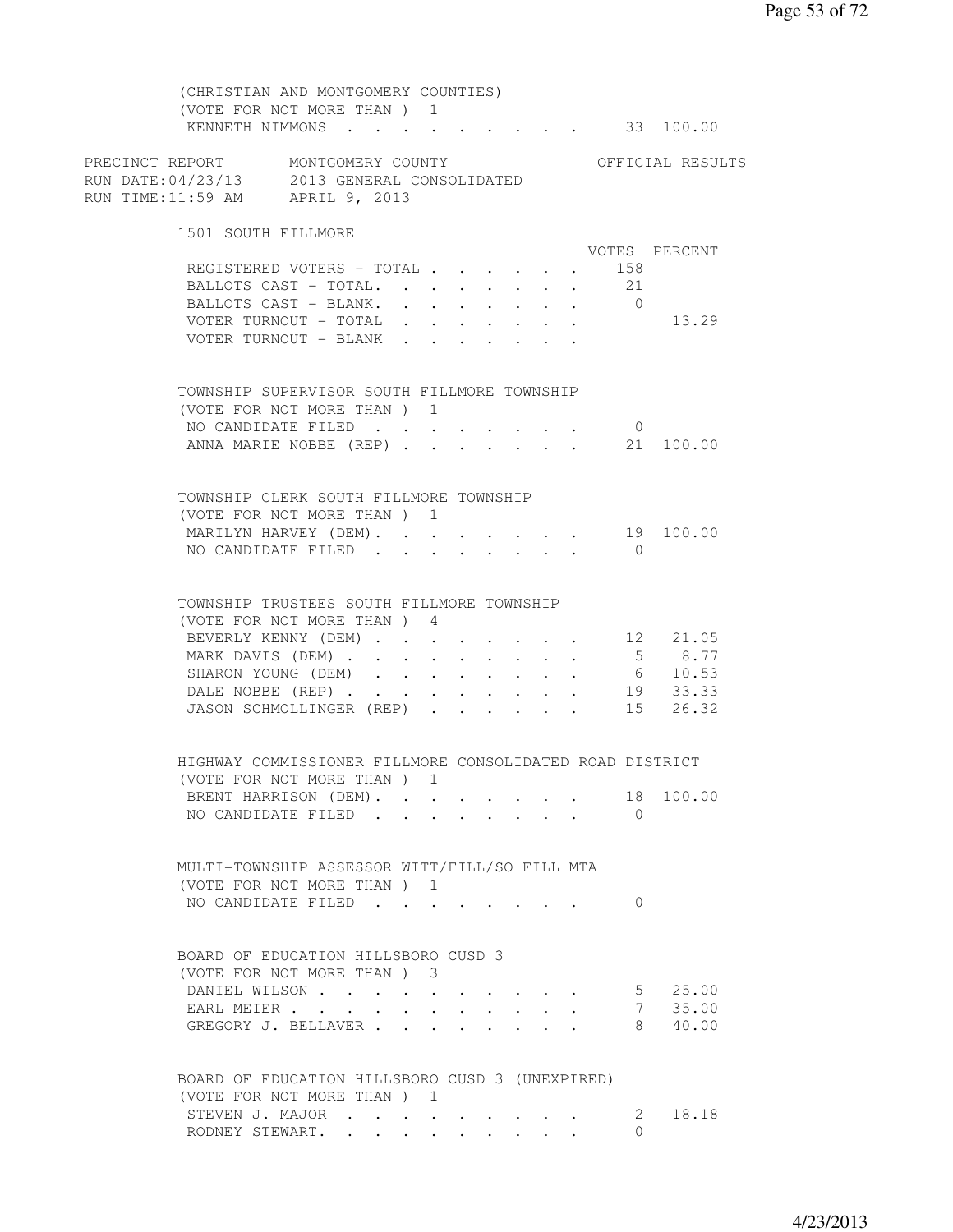MATTHEW P. LENTZ . . . . . . . . . . 9 81.82 BOARD OF EDUCATION VANDALIA CUSD 203 (VOTE FOR NOT MORE THAN ) 4 CHRISTOPHER A. PALMER . . . . . . . 3 12.00 ROGER HILL . . . . . . . . . . . 5 20.00 CONNIE GOLDSMITH . . . . . . . . . 5 20.00 JOE LAWSON . . . . . . . . . . . 5 20.00 JOHN CAMPBELL . . . . . . . . . . . 7 28.00 TRUSTEES KASKASKIA COMMUNITY COLLEGE KASKASKIA COMMUNITY COLLEGE DISTRICT 501 (VOTE FOR NOT MORE THAN ) 2 BILL HAWLEY. . . . . . . . . . . 1 16.67 ROBERT L. FUNDERBURK. . . . . . . . 2 33.33 LINDA S. STOVER . . . . . . . . . . 2 33.33<br>VIVIAN L. CREED . . . . . . . . . 1 16.67 VIVIAN L. CREED . . . . . TRUSTEES KASKASKIA COMMUNITY COLLEGE (UNEXPIRED) KASKASKIA COMMUNITY COLLEGE DISTRICT 501 (VOTE FOR NOT MORE THAN ) 1 BRYAN S. HOLTHAUS. . . . . . . . . 1 25.00 BRIAN THOMAS COURTNEY . . . . . . . 3 75.00 TRUSTEES LINCOLN LAND COMMUNITY COLLEGE LINCOLN LAND COMMUNITY COLLEGE DIST 526 (VOTE FOR NOT MORE THAN ) 1 JERRY WESLEY . . . . . . . . . . 8 100.00 REGIONAL BOARD OF SCHOOL BOND/EFF/FAYETT (BOND, EFFINGHAM AND FAYETTE COUNTIES) (VOTE FOR NOT MORE THAN ) 2 EUGENE A. LOGUE . . . . . . . . . 4 100.00 REGIONAL BOARD OF SCHOOL BOND/EFF/FAYETT (UNEXPIRED) (BOND, EFFINGHAM AND FAYETTE COUNTIES) (VOTE FOR NOT MORE THAN ) 2 JIMMIE D. RICE. . . . . . . . . . . 5 100.00 REGIONAL BOARD OF SCHOOL CHRISTIAN/MONT (CHRISTIAN AND MONTGOMERY COUNTIES) (VOTE FOR NOT MORE THAN ) 2 BARBARA A. DUNCAN. . . . . . . . . 8 100.00 WRITE-IN. . . . . . . . . . . . 0 REGIONAL BOARD OF SCHOOL CHRISTIAN/MONT (UNEXPIRED) (CHRISTIAN AND MONTGOMERY COUNTIES) (VOTE FOR NOT MORE THAN ) 1 KENNETH NIMMONS . . . . . . . . . . 9 100.00 PRECINCT REPORT MONTGOMERY COUNTY THE OFFICIAL RESULTS RUN DATE:04/23/13 2013 GENERAL CONSOLIDATED RUN TIME:11:59 AM APRIL 9, 2013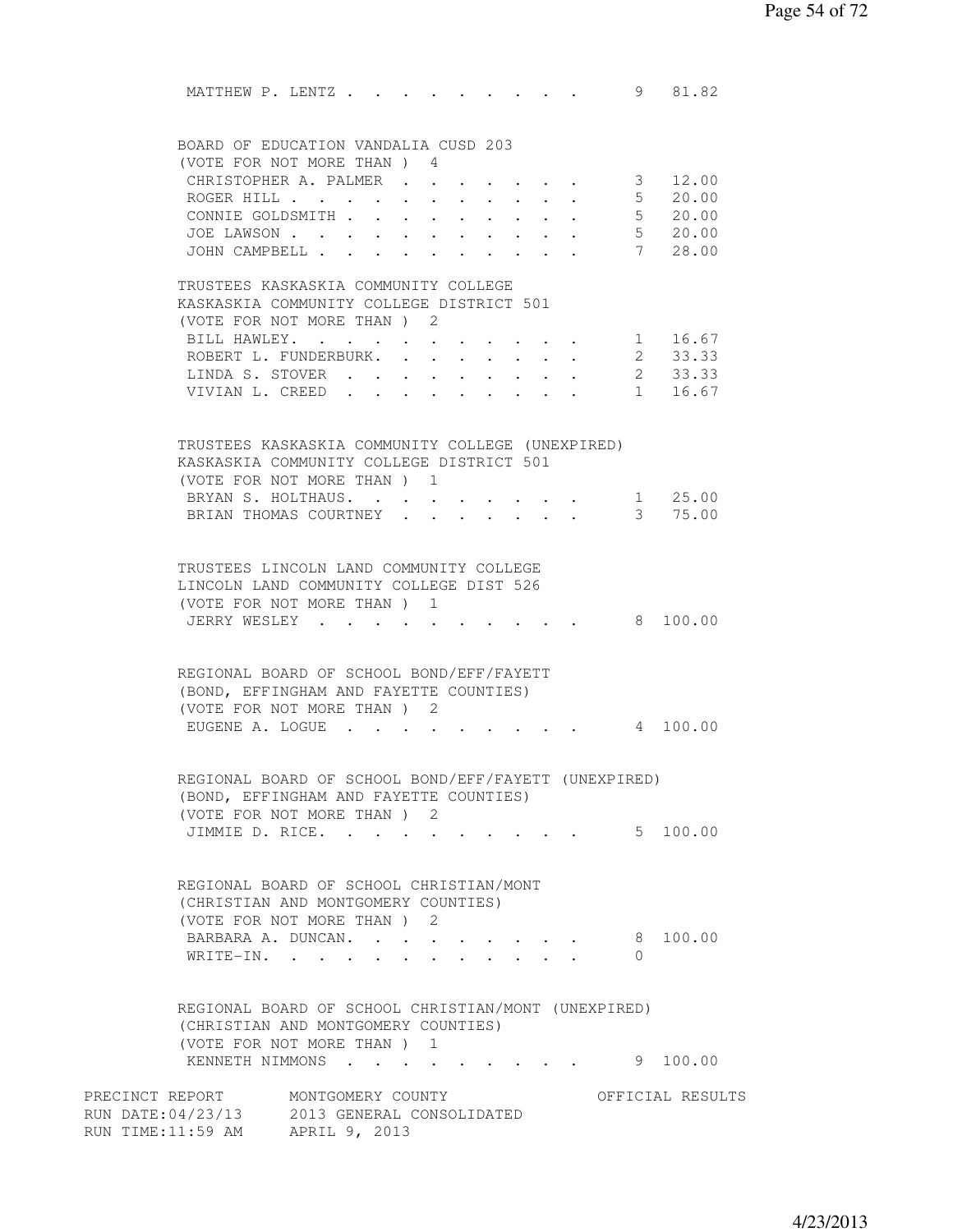## 1601 SOUTH LITCHFIELD 1

|                                                |  |  |  |        |     | VOTES PERCENT                            |
|------------------------------------------------|--|--|--|--------|-----|------------------------------------------|
| REGISTERED VOTERS - TOTAL                      |  |  |  | $\sim$ | 573 |                                          |
| BALLOTS CAST - TOTAL. 256                      |  |  |  |        |     |                                          |
| BALLOTS CAST - BLANK. 0                        |  |  |  |        |     |                                          |
| VOTER TURNOUT - TOTAL                          |  |  |  |        |     | 44.68                                    |
| VOTER TURNOUT - BLANK                          |  |  |  |        |     |                                          |
|                                                |  |  |  |        |     |                                          |
|                                                |  |  |  |        |     |                                          |
| MAYOR CITY OF LITCHFIELD                       |  |  |  |        |     |                                          |
| (VOTE FOR NOT MORE THAN ) 1                    |  |  |  |        |     |                                          |
| JOHNY LEONARD (IND) 73 37.63                   |  |  |  |        |     |                                          |
| TOM JONES (IND) 36 18.56                       |  |  |  |        |     |                                          |
| STEVEN DOUGHERTY (IND) 85 43.81                |  |  |  |        |     |                                          |
|                                                |  |  |  |        |     |                                          |
| CITY CLERK CITY OF LITCHFIELD                  |  |  |  |        |     |                                          |
| (VOTE FOR NOT MORE THAN) 1                     |  |  |  |        |     |                                          |
| DENISE MEIER LUEKER (IND).                     |  |  |  |        |     | $\cdot$ 113 100.00                       |
|                                                |  |  |  |        |     |                                          |
|                                                |  |  |  |        |     |                                          |
| ALDERMAN LITCHFIELD - WARD 1                   |  |  |  |        |     |                                          |
| (VOTE FOR NOT MORE THAN ) 1                    |  |  |  |        |     |                                          |
| BILL BERGEN (IND). 61 50.41                    |  |  |  |        |     |                                          |
| MARILYN SISSON (IND).                          |  |  |  |        |     | $\cdot$ $\cdot$ $\cdot$ $\cdot$ 60 49.59 |
|                                                |  |  |  |        |     |                                          |
|                                                |  |  |  |        |     |                                          |
| ALDERMAN LITCHFIELD - WARD 2                   |  |  |  |        |     |                                          |
| (VOTE FOR NOT MORE THAN) 1                     |  |  |  |        |     |                                          |
| HAROLD ELLINGER JR. (IND).                     |  |  |  |        |     | $\cdot \cdot \cdot \cdot$ 55 100.00      |
|                                                |  |  |  |        |     |                                          |
|                                                |  |  |  |        |     |                                          |
| TOWNSHIP SUPERVISOR SOUTH LITCHFIELD TOWNSHIP  |  |  |  |        |     |                                          |
| (VOTE FOR NOT MORE THAN) 1                     |  |  |  |        |     |                                          |
| SHARON KUCHAR (IND)                            |  |  |  |        |     | 147 63.09                                |
| SHELLEY ELIZONDO BRAKENHOFF (IND)              |  |  |  |        |     | 86 36.91                                 |
|                                                |  |  |  |        |     |                                          |
| TOWNSHIP CLERK SOUTH LITCHFIELD TOWNSHIP       |  |  |  |        |     |                                          |
|                                                |  |  |  |        |     |                                          |
| (VOTE FOR NOT MORE THAN) 1                     |  |  |  |        |     |                                          |
| TAMI JETT BURDELL (IND).                       |  |  |  |        |     | 186 100.00                               |
|                                                |  |  |  |        |     |                                          |
| TOWNSHIP ASSESSOR SOUTH LITCHFIELD TOWNSHIP    |  |  |  |        |     |                                          |
| (VOTE FOR NOT MORE THAN) 1                     |  |  |  |        |     |                                          |
| L. TOM CURRIE (IND)                            |  |  |  |        |     | 202 100.00                               |
|                                                |  |  |  |        |     |                                          |
|                                                |  |  |  |        |     |                                          |
| HIGHWAY COMMISSIONER SOUTH LITCHFIELD TOWNSHIP |  |  |  |        |     |                                          |
| (VOTE FOR NOT MORE THAN ) 1                    |  |  |  |        |     |                                          |
| RAYMOND AKEMAN (IND).                          |  |  |  |        |     | 112 45.71                                |
| FRANK KOMOR JR. (IND)                          |  |  |  |        |     | 71 28.98                                 |
| BILL ELLINGER SR. (IND).                       |  |  |  |        |     | 62 25.31                                 |
|                                                |  |  |  |        |     |                                          |
|                                                |  |  |  |        |     |                                          |
| TOWNSHIP TRUSTEES SOUTH LITCHFIELD TOWNSHIP    |  |  |  |        |     |                                          |
| (VOTE FOR NOT MORE THAN) 4                     |  |  |  |        |     |                                          |
| RAY SWANSON (IND).                             |  |  |  |        |     | 127 16.30                                |
| LOUIS P. TAYLOR (IND)                          |  |  |  |        |     | 158 20.28                                |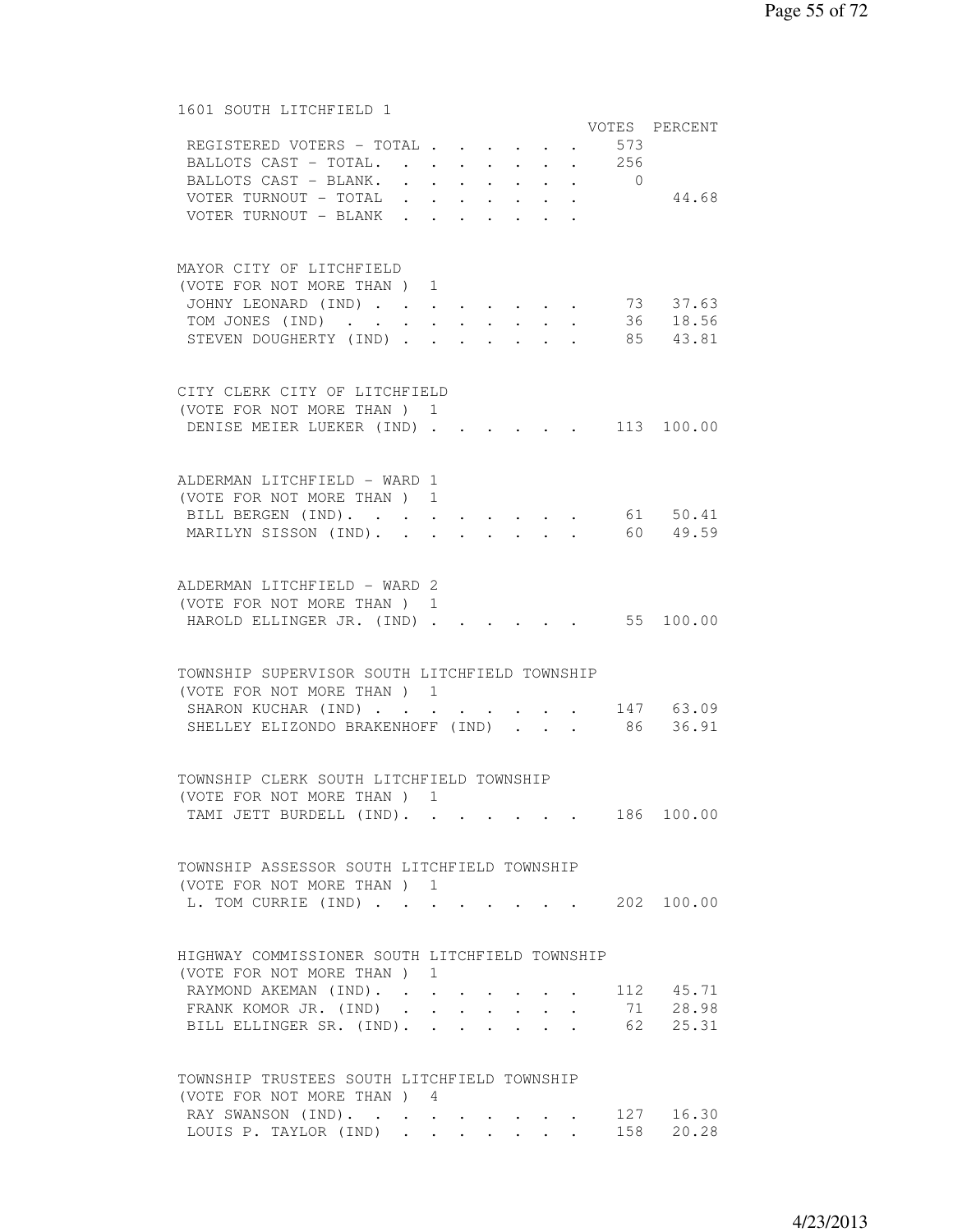| DUSTIN ELLINGER (IND)                                |                      |                                          |             |                               |                                                                                     |            |              | 117 15.02         |
|------------------------------------------------------|----------------------|------------------------------------------|-------------|-------------------------------|-------------------------------------------------------------------------------------|------------|--------------|-------------------|
| TODD BERGMAN (IND)                                   |                      |                                          |             | $\mathbf{L}$ and $\mathbf{L}$ | $\mathbf{r} = \mathbf{r} + \mathbf{r}$ , where $\mathbf{r} = \mathbf{r}$            |            |              | 185 23.75         |
| STEVE HEYEN (IND). 192 24.65                         |                      |                                          |             |                               |                                                                                     |            |              |                   |
|                                                      |                      |                                          |             |                               |                                                                                     |            |              |                   |
| PARK COMMISSIONER LITCHFIELD                         |                      |                                          |             |                               |                                                                                     |            |              |                   |
| (VOTE FOR NOT MORE THAN) 4                           |                      |                                          |             |                               |                                                                                     |            |              |                   |
|                                                      |                      |                                          |             |                               |                                                                                     |            |              |                   |
| RICK GRINDLEY                                        |                      |                                          |             |                               |                                                                                     |            |              | 70 26.62          |
| KEVIN YOUNG.                                         |                      |                                          |             |                               |                                                                                     |            |              | 92 34.98          |
| MELISSA LEONARD.                                     |                      | $\ddot{\phantom{a}}$                     |             |                               |                                                                                     |            |              | 101 38.40         |
|                                                      |                      |                                          |             |                               |                                                                                     |            |              |                   |
|                                                      |                      |                                          |             |                               |                                                                                     |            |              |                   |
| PARK COMMISSIONER LITCHFIELD (UNEXPIRED)             |                      |                                          |             |                               |                                                                                     |            |              |                   |
| (VOTE FOR NOT MORE THAN) 1                           |                      |                                          |             |                               |                                                                                     |            |              |                   |
| NO CANDIDATE FILED                                   |                      |                                          |             |                               |                                                                                     |            | $\bigcirc$   |                   |
|                                                      |                      |                                          |             |                               |                                                                                     |            |              |                   |
|                                                      |                      |                                          |             |                               |                                                                                     |            |              |                   |
| LIBRARY TRUSTEE LITCHFIELD PUBLIC LIBRARY DISTRICT   |                      |                                          |             |                               |                                                                                     |            |              |                   |
| (VOTE FOR NOT MORE THAN) 3                           |                      |                                          |             |                               |                                                                                     |            |              |                   |
|                                                      |                      |                                          |             |                               |                                                                                     |            |              | 98 26.78          |
| MYRA OSTERBUHR.                                      |                      |                                          |             |                               |                                                                                     |            |              |                   |
| VICKIE LOVELLETTE.                                   |                      |                                          |             |                               |                                                                                     |            |              | $\cdot$ 135 36.89 |
| CAROL SNEED. 133 36.34                               |                      |                                          |             |                               |                                                                                     |            |              |                   |
|                                                      |                      |                                          |             |                               |                                                                                     |            |              |                   |
|                                                      |                      |                                          |             |                               |                                                                                     |            |              |                   |
| BOARD OF EDUCATION LITCHFIELD CUSD 12                |                      |                                          |             |                               |                                                                                     |            |              |                   |
| (VOTE FOR NOT MORE THAN ) 3                          |                      |                                          |             |                               |                                                                                     |            |              |                   |
| DENNIS SCOBBIE. .                                    |                      |                                          |             |                               |                                                                                     |            |              | 87 16.63          |
| JEFFREY S. HELGEN. .                                 |                      |                                          |             |                               |                                                                                     |            |              | 98 18.74          |
|                                                      |                      | $\mathbf{L}$ . The set of $\mathbf{L}$   |             | $\bullet$ $\bullet$ $\bullet$ | $\mathbf{r} = \mathbf{r} + \mathbf{r}$ .                                            |            |              | 50 9.56           |
| REGGY WALDRUP                                        | $\ddot{\phantom{0}}$ | $\sim$                                   | $\bullet$ . | $\bullet$ .                   | $\mathbf{r}$ , and $\mathbf{r}$                                                     |            |              |                   |
| CRAIG N. HIRES.                                      |                      |                                          |             |                               |                                                                                     |            |              | 74 14.15          |
| RON ANGLIN 90 17.21                                  |                      |                                          |             |                               |                                                                                     |            |              |                   |
| DONNA S. WUJEK. 124 23.71                            |                      |                                          |             |                               |                                                                                     |            |              |                   |
|                                                      |                      |                                          |             |                               |                                                                                     |            |              |                   |
|                                                      |                      |                                          |             |                               |                                                                                     |            |              |                   |
| BOARD OF EDUCATION MOUNT OLIVE CUSD 5                |                      |                                          |             |                               |                                                                                     |            |              |                   |
| (VOTE FOR NOT MORE THAN) 3                           |                      |                                          |             |                               |                                                                                     |            |              |                   |
| KENNETH D. SWENSON.                                  |                      |                                          |             |                               |                                                                                     |            |              | 7 35.00           |
|                                                      | $\ddot{\phantom{0}}$ | $\ddot{\phantom{0}}$                     |             |                               |                                                                                     | $\sim$ $-$ |              | 3, 15.00          |
| SAM PASTROVICH III .                                 | $\sim$               | $\ddot{\phantom{0}}$                     |             | $\ddot{\phantom{0}}$          |                                                                                     | $\sim$     |              |                   |
| JARID SCHULTE                                        |                      | $\mathbf{r}$ , and $\mathbf{r}$          | $\sim$      | $\ddot{\phantom{0}}$          | $\mathcal{L}^{\mathcal{A}}(\mathcal{A})$ , $\mathcal{L}^{\mathcal{A}}(\mathcal{A})$ |            |              | 6 30.00           |
| COREY SORSEN                                         |                      |                                          |             |                               |                                                                                     |            |              | 2 10.00           |
| DENNIS BAUM.                                         |                      |                                          |             |                               |                                                                                     |            |              | 2 10.00           |
|                                                      |                      |                                          |             |                               |                                                                                     |            |              |                   |
|                                                      |                      |                                          |             |                               |                                                                                     |            |              |                   |
| TRUSTEES LINCOLN LAND COMMUNITY COLLEGE              |                      |                                          |             |                               |                                                                                     |            |              |                   |
| LINCOLN LAND COMMUNITY COLLEGE DIST 526              |                      |                                          |             |                               |                                                                                     |            |              |                   |
|                                                      |                      |                                          |             |                               |                                                                                     |            |              |                   |
| (VOTE FOR NOT MORE THAN) 1                           |                      |                                          |             |                               |                                                                                     |            |              |                   |
| JERRY WESLEY                                         |                      |                                          |             |                               |                                                                                     |            |              | 148 100.00        |
|                                                      |                      |                                          |             |                               |                                                                                     |            |              |                   |
|                                                      |                      |                                          |             |                               |                                                                                     |            |              |                   |
| REGIONAL BOARD OF SCHOOL CAL/GRE/JER/MAC             |                      |                                          |             |                               |                                                                                     |            |              |                   |
| (CALHOUN/GREEN/JERSEY/MACOUPIN COUNTIES)             |                      |                                          |             |                               |                                                                                     |            |              |                   |
| (VOTE FOR NOT MORE THAN) 3                           |                      |                                          |             |                               |                                                                                     |            |              |                   |
| TERRY STRAUCH.                                       |                      |                                          |             |                               |                                                                                     |            |              | 2 25.00           |
| LYLE STOECKER .                                      |                      |                                          |             |                               |                                                                                     |            | 4            | 50.00             |
|                                                      |                      | $\mathbf{r} = \mathbf{r} + \mathbf{r}$ . |             |                               |                                                                                     |            |              |                   |
| ROBERT WALKER.                                       |                      |                                          |             |                               |                                                                                     |            | $\mathbf{2}$ | 25.00             |
|                                                      |                      |                                          |             |                               |                                                                                     |            |              |                   |
|                                                      |                      |                                          |             |                               |                                                                                     |            |              |                   |
| REGIONAL BOARD OF SCHOOL CAL/GRE/JER/MAC (UNEXPIRED) |                      |                                          |             |                               |                                                                                     |            |              |                   |
| (CALHOUN/GREEN/JERSEY/MACOUPIN COUNTIES)             |                      |                                          |             |                               |                                                                                     |            |              |                   |
| (VOTE FOR NOT MORE THAN) 1                           |                      |                                          |             |                               |                                                                                     |            |              |                   |
| NO CANDIDATE FILED                                   |                      |                                          |             |                               |                                                                                     |            | $\Omega$     |                   |
|                                                      |                      |                                          |             |                               |                                                                                     |            |              |                   |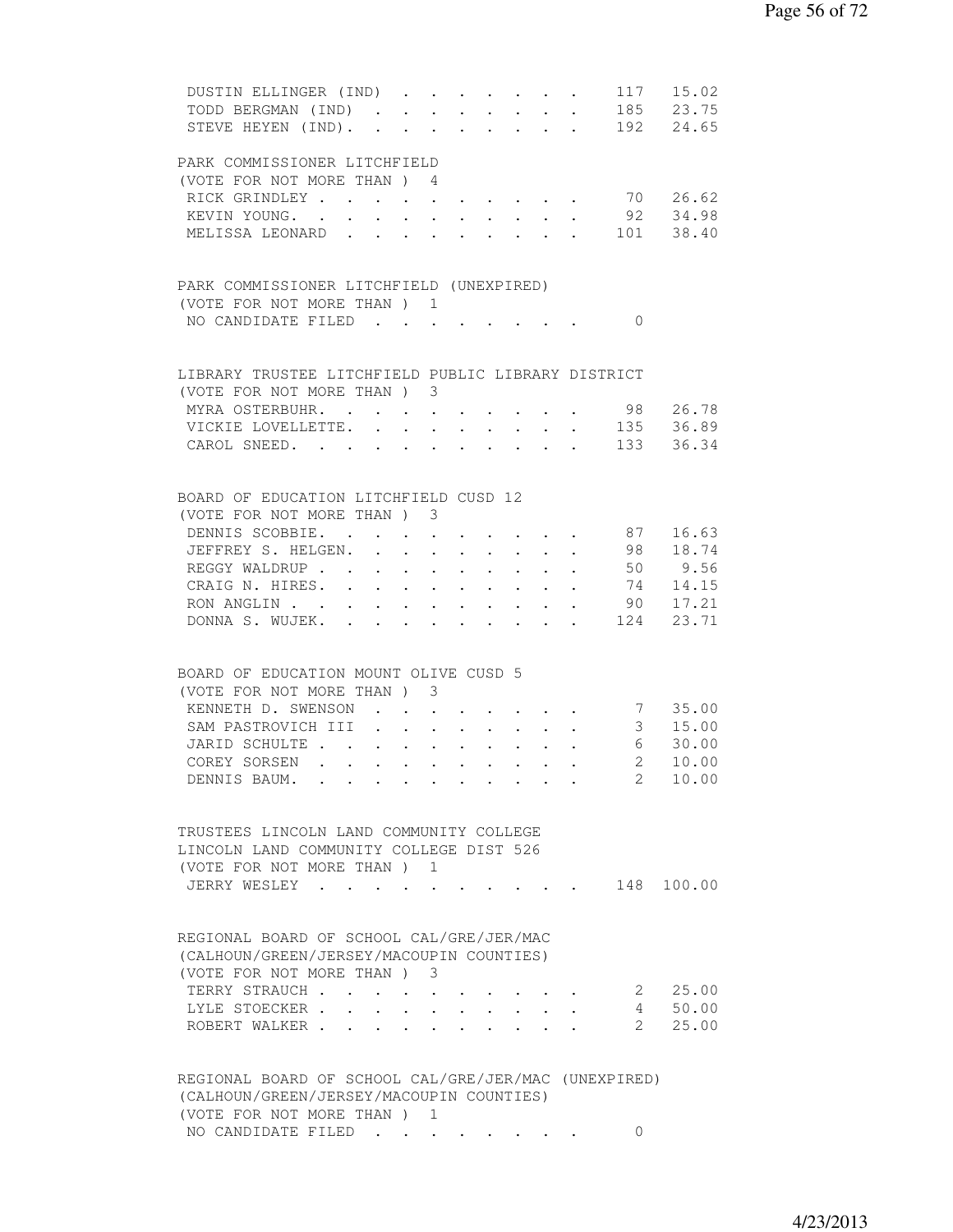| REGIONAL BOARD OF SCHOOL CHRISTIAN/MONT<br>(CHRISTIAN AND MONTGOMERY COUNTIES)<br>(VOTE FOR NOT MORE THAN) 2<br>BARBARA A. DUNCAN. 136 98.55<br>WRITE-IN. 2 1.45 |            |                                                                     |        |                               |                               |     |                  |  |
|------------------------------------------------------------------------------------------------------------------------------------------------------------------|------------|---------------------------------------------------------------------|--------|-------------------------------|-------------------------------|-----|------------------|--|
|                                                                                                                                                                  |            |                                                                     |        |                               |                               |     |                  |  |
| REGIONAL BOARD OF SCHOOL CHRISTIAN/MONT (UNEXPIRED)<br>(CHRISTIAN AND MONTGOMERY COUNTIES)<br>(VOTE FOR NOT MORE THAN ) 1                                        |            |                                                                     |        |                               |                               |     |                  |  |
| KENNETH NIMMONS 163 100.00                                                                                                                                       |            |                                                                     |        |                               |                               |     |                  |  |
| PRECINCT REPORT MONTGOMERY COUNTY<br>RUN DATE:04/23/13 2013 GENERAL CONSOLIDATED<br>RUN TIME:11:59 AM APRIL 9, 2013                                              |            |                                                                     |        |                               |                               |     | OFFICIAL RESULTS |  |
| 1602 SOUTH LITCHFIELD 2                                                                                                                                          |            |                                                                     |        |                               |                               |     |                  |  |
| REGISTERED VOTERS - TOTAL                                                                                                                                        |            |                                                                     |        |                               | $\ddot{\phantom{0}}$          | 737 | VOTES PERCENT    |  |
| BALLOTS CAST - TOTAL.                                                                                                                                            |            |                                                                     | $\sim$ |                               | $\mathbf{L}$ and $\mathbf{L}$ | 302 |                  |  |
| BALLOTS CAST - BLANK.                                                                                                                                            |            |                                                                     |        |                               |                               |     | 1 .33            |  |
| VOTER TURNOUT - TOTAL                                                                                                                                            |            |                                                                     |        |                               |                               |     | 40.98            |  |
| VOTER TURNOUT - BLANK                                                                                                                                            |            |                                                                     |        |                               |                               |     | .14              |  |
| MAYOR CITY OF LITCHFIELD                                                                                                                                         |            |                                                                     |        |                               |                               |     |                  |  |
| (VOTE FOR NOT MORE THAN) 1                                                                                                                                       |            |                                                                     |        |                               |                               |     |                  |  |
| JOHNY LEONARD (IND) 106 42.91                                                                                                                                    |            |                                                                     |        |                               |                               |     | 47 19.03         |  |
| TOM JONES (IND)<br>STEVEN DOUGHERTY (IND)                                                                                                                        | $\sim$ $-$ | $\bullet$ .<br><br><br><br><br><br><br><br><br><br><br><br><br><br> |        | $\mathbf{r}$ and $\mathbf{r}$ |                               |     | 94 38.06         |  |
|                                                                                                                                                                  |            |                                                                     |        |                               |                               |     |                  |  |
| CITY CLERK CITY OF LITCHFIELD                                                                                                                                    |            |                                                                     |        |                               |                               |     |                  |  |
| (VOTE FOR NOT MORE THAN) 1<br>DENISE MEIER LUEKER (IND) 161 100.00                                                                                               |            |                                                                     |        |                               |                               |     |                  |  |
|                                                                                                                                                                  |            |                                                                     |        |                               |                               |     |                  |  |
| ALDERMAN LITCHFIELD - WARD 1                                                                                                                                     |            |                                                                     |        |                               |                               |     |                  |  |
| (VOTE FOR NOT MORE THAN) 1<br>BILL BERGEN (IND).                                                                                                                 |            |                                                                     |        |                               |                               |     | 70 34.83         |  |
| MARILYN SISSON (IND).                                                                                                                                            |            |                                                                     |        |                               |                               |     | 131 65.17        |  |
|                                                                                                                                                                  |            |                                                                     |        |                               |                               |     |                  |  |
| ALDERMAN LITCHFIELD - WARD 2                                                                                                                                     |            |                                                                     |        |                               |                               |     |                  |  |
| (VOTE FOR NOT MORE THAN ) 1                                                                                                                                      |            |                                                                     |        |                               |                               |     |                  |  |
| HAROLD ELLINGER JR. (IND)                                                                                                                                        |            |                                                                     |        |                               |                               |     | 29 100.00        |  |
| TOWNSHIP SUPERVISOR SOUTH LITCHFIELD TOWNSHIP                                                                                                                    |            |                                                                     |        |                               |                               |     |                  |  |
| (VOTE FOR NOT MORE THAN ) 1                                                                                                                                      |            |                                                                     |        |                               |                               |     |                  |  |
| SHARON KUCHAR (IND)                                                                                                                                              |            |                                                                     |        |                               |                               |     | 158 59.85        |  |
| SHELLEY ELIZONDO BRAKENHOFF (IND)                                                                                                                                |            |                                                                     |        |                               |                               |     | 106 40.15        |  |
| TOWNSHIP CLERK SOUTH LITCHFIELD TOWNSHIP                                                                                                                         |            |                                                                     |        |                               |                               |     |                  |  |
| (VOTE FOR NOT MORE THAN) 1<br>TAMI JETT BURDELL (IND).                                                                                                           |            |                                                                     |        |                               |                               |     | 225 100.00       |  |
|                                                                                                                                                                  |            |                                                                     |        |                               |                               |     |                  |  |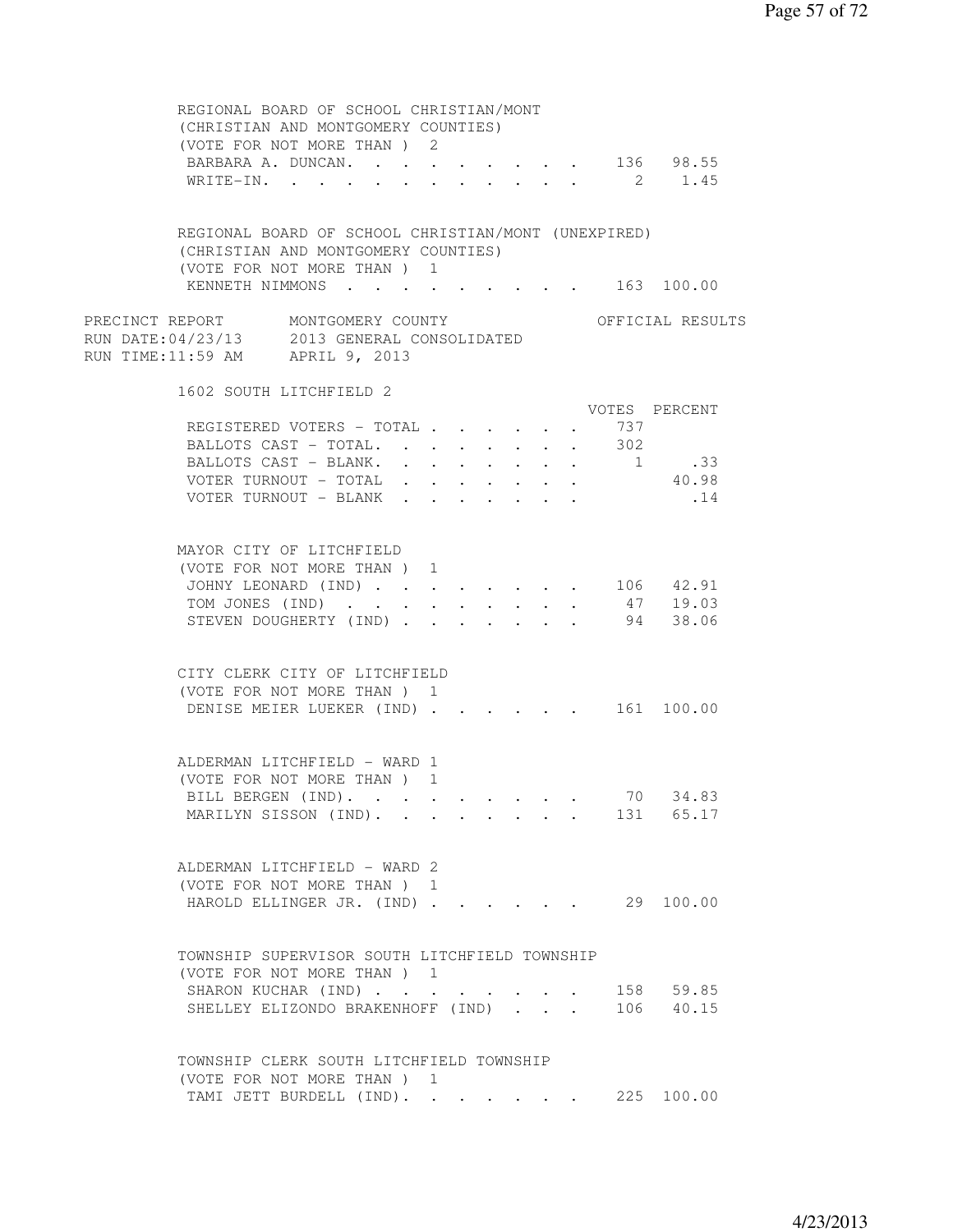| (VOTE FOR NOT MORE THAN ) 1<br>L. TOM CURRIE (IND) 229 100.00<br>HIGHWAY COMMISSIONER SOUTH LITCHFIELD TOWNSHIP<br>(VOTE FOR NOT MORE THAN) 1<br>89 32.48<br>RAYMOND AKEMAN (IND).<br>FRANK KOMOR JR. (IND)<br>$\begin{array}{ccccccccc}\n\cdot & \cdot & \cdot & \cdot & & 85 & 31.02 \\ \cdot & \cdot & \cdot & \cdot & & 100 & 36.50\n\end{array}$<br>BILL ELLINGER SR. (IND).<br>$\ddot{\phantom{0}}$ |       |
|-----------------------------------------------------------------------------------------------------------------------------------------------------------------------------------------------------------------------------------------------------------------------------------------------------------------------------------------------------------------------------------------------------------|-------|
|                                                                                                                                                                                                                                                                                                                                                                                                           |       |
|                                                                                                                                                                                                                                                                                                                                                                                                           |       |
|                                                                                                                                                                                                                                                                                                                                                                                                           |       |
|                                                                                                                                                                                                                                                                                                                                                                                                           |       |
|                                                                                                                                                                                                                                                                                                                                                                                                           |       |
|                                                                                                                                                                                                                                                                                                                                                                                                           |       |
|                                                                                                                                                                                                                                                                                                                                                                                                           |       |
|                                                                                                                                                                                                                                                                                                                                                                                                           |       |
|                                                                                                                                                                                                                                                                                                                                                                                                           |       |
|                                                                                                                                                                                                                                                                                                                                                                                                           |       |
|                                                                                                                                                                                                                                                                                                                                                                                                           |       |
| TOWNSHIP TRUSTEES SOUTH LITCHFIELD TOWNSHIP                                                                                                                                                                                                                                                                                                                                                               |       |
| (VOTE FOR NOT MORE THAN) 4                                                                                                                                                                                                                                                                                                                                                                                |       |
| RAY SWANSON (IND). 133 16.69                                                                                                                                                                                                                                                                                                                                                                              |       |
| LOUIS P. TAYLOR (IND).<br>$\cdot$ 134 16.81                                                                                                                                                                                                                                                                                                                                                               |       |
| DUSTIN ELLINGER (IND)                                                                                                                                                                                                                                                                                                                                                                                     |       |
| TODD BERGMAN (IND)                                                                                                                                                                                                                                                                                                                                                                                        |       |
| STEVE HEYEN (IND).<br>$\sim$ 100 $\sim$ 100 $\sim$<br>$\mathbf{r} = \mathbf{r} + \mathbf{r}$ , where $\mathbf{r} = \mathbf{r}$                                                                                                                                                                                                                                                                            |       |
|                                                                                                                                                                                                                                                                                                                                                                                                           |       |
| PARK COMMISSIONER LITCHFIELD                                                                                                                                                                                                                                                                                                                                                                              |       |
| (VOTE FOR NOT MORE THAN ) 4                                                                                                                                                                                                                                                                                                                                                                               |       |
| RICK GRINDLEY 99 28.86                                                                                                                                                                                                                                                                                                                                                                                    |       |
| KEVIN YOUNG. 115 33.53                                                                                                                                                                                                                                                                                                                                                                                    |       |
| MELISSA LEONARD 129 37.61                                                                                                                                                                                                                                                                                                                                                                                 |       |
|                                                                                                                                                                                                                                                                                                                                                                                                           |       |
|                                                                                                                                                                                                                                                                                                                                                                                                           |       |
| PARK COMMISSIONER LITCHFIELD (UNEXPIRED)                                                                                                                                                                                                                                                                                                                                                                  |       |
| (VOTE FOR NOT MORE THAN) 1                                                                                                                                                                                                                                                                                                                                                                                |       |
| NO CANDIDATE FILED<br>$\bigcirc$                                                                                                                                                                                                                                                                                                                                                                          |       |
|                                                                                                                                                                                                                                                                                                                                                                                                           |       |
|                                                                                                                                                                                                                                                                                                                                                                                                           |       |
| LIBRARY TRUSTEE LITCHFIELD PUBLIC LIBRARY DISTRICT                                                                                                                                                                                                                                                                                                                                                        |       |
| (VOTE FOR NOT MORE THAN) 3                                                                                                                                                                                                                                                                                                                                                                                |       |
|                                                                                                                                                                                                                                                                                                                                                                                                           |       |
|                                                                                                                                                                                                                                                                                                                                                                                                           |       |
|                                                                                                                                                                                                                                                                                                                                                                                                           |       |
|                                                                                                                                                                                                                                                                                                                                                                                                           |       |
| MYRA OSTERBUHR. 112 25.87<br>VICKIE LOVELLETTE. 157 36.26<br>CAROL SNEED. 164 37.88                                                                                                                                                                                                                                                                                                                       |       |
|                                                                                                                                                                                                                                                                                                                                                                                                           |       |
| BOARD OF EDUCATION HILLSBORO CUSD 3                                                                                                                                                                                                                                                                                                                                                                       |       |
| (VOTE FOR NOT MORE THAN) 3                                                                                                                                                                                                                                                                                                                                                                                |       |
| DANIEL WILSON<br>0                                                                                                                                                                                                                                                                                                                                                                                        |       |
| 0<br>$\mathbf{r}$ , and $\mathbf{r}$ , and $\mathbf{r}$ , and $\mathbf{r}$                                                                                                                                                                                                                                                                                                                                |       |
| EARL MEIER<br>GREGORY J. BELLAVER<br>0                                                                                                                                                                                                                                                                                                                                                                    |       |
|                                                                                                                                                                                                                                                                                                                                                                                                           |       |
|                                                                                                                                                                                                                                                                                                                                                                                                           |       |
| BOARD OF EDUCATION HILLSBORO CUSD 3 (UNEXPIRED)                                                                                                                                                                                                                                                                                                                                                           |       |
| (VOTE FOR NOT MORE THAN) 1                                                                                                                                                                                                                                                                                                                                                                                |       |
| $\Omega$                                                                                                                                                                                                                                                                                                                                                                                                  |       |
| STEVEN J. MAJOR<br>$\Omega$                                                                                                                                                                                                                                                                                                                                                                               |       |
| RODNEY STEWART.<br>0                                                                                                                                                                                                                                                                                                                                                                                      |       |
| MATTHEW P. LENTZ                                                                                                                                                                                                                                                                                                                                                                                          |       |
|                                                                                                                                                                                                                                                                                                                                                                                                           |       |
| BOARD OF EDUCATION LITCHFIELD CUSD 12                                                                                                                                                                                                                                                                                                                                                                     |       |
| (VOTE FOR NOT MORE THAN) 3                                                                                                                                                                                                                                                                                                                                                                                |       |
| 90 —                                                                                                                                                                                                                                                                                                                                                                                                      | 15.13 |
| DENNIS SCOBBIE.<br>JEFFREY S. HELGEN.<br>111                                                                                                                                                                                                                                                                                                                                                              | 18.66 |
| 60<br>REGGY WALDRUP                                                                                                                                                                                                                                                                                                                                                                                       | 10.08 |
| CRAIG N. HIRES.<br>91                                                                                                                                                                                                                                                                                                                                                                                     | 15.29 |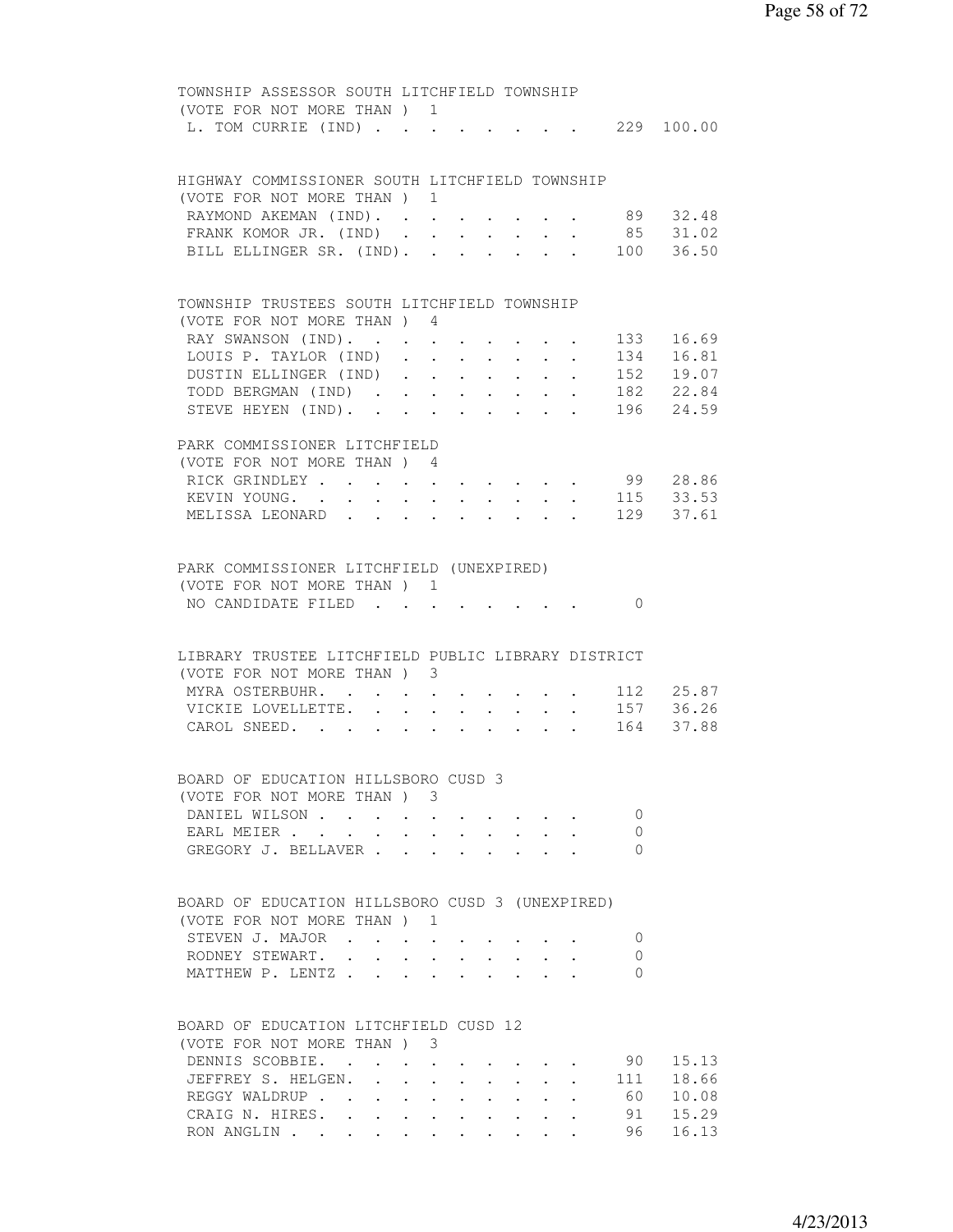DONNA S. WUJEK. . . . . . . . . . 147 24.71 TRUSTEES LINCOLN LAND COMMUNITY COLLEGE LINCOLN LAND COMMUNITY COLLEGE DIST 526 (VOTE FOR NOT MORE THAN ) 1 JERRY WESLEY . . . . . . . . . . 177 100.00 REGIONAL BOARD OF SCHOOL CHRISTIAN/MONT (CHRISTIAN AND MONTGOMERY COUNTIES) (VOTE FOR NOT MORE THAN ) 2 BARBARA A. DUNCAN. . . . . . . . . 161 98.17 WRITE-IN. . . . . . . . . . . . 3 1.83 REGIONAL BOARD OF SCHOOL CHRISTIAN/MONT (UNEXPIRED) (CHRISTIAN AND MONTGOMERY COUNTIES) (VOTE FOR NOT MORE THAN ) 1 KENNETH NIMMONS . . . . . . . . . . 199 100.00 PRECINCT REPORT MONTGOMERY COUNTY THE OFFICIAL RESULTS RUN DATE:04/23/13 2013 GENERAL CONSOLIDATED RUN TIME:11:59 AM APRIL 9, 2013 1603 SOUTH LITCHFIELD 3 VOTES PERCENT REGISTERED VOTERS - TOTAL . . . . . . 354 BALLOTS CAST - TOTAL. . . . . . . . 106 BALLOTS CAST - BLANK. . . . . . . . 0 VOTER TURNOUT - TOTAL . . . . . . . 29.94 VOTER TURNOUT - BLANK . . . . . . . MAYOR CITY OF LITCHFIELD (VOTE FOR NOT MORE THAN ) 1 JOHNY LEONARD (IND) . . . . . . . . 55 51.89 TOM JONES (IND) . . . . . . . . . 22 20.75 TOM JONES (IND) . . . . . . . . . 22 20.75<br>STEVEN DOUGHERTY (IND) . . . . . . . 29 27.36 CITY CLERK CITY OF LITCHFIELD (VOTE FOR NOT MORE THAN ) 1 DENISE MEIER LUEKER (IND) . . . . . . 74 100.00 ALDERMAN LITCHFIELD - WARD 2 (VOTE FOR NOT MORE THAN ) 1 HAROLD ELLINGER JR. (IND) . . . . . . 83 100.00 TOWNSHIP SUPERVISOR SOUTH LITCHFIELD TOWNSHIP (VOTE FOR NOT MORE THAN ) 1 SHARON KUCHAR (IND) . . . . . . . . 56 56.00 SHELLEY ELIZONDO BRAKENHOFF (IND) . . . 44 44.00 TOWNSHIP CLERK SOUTH LITCHFIELD TOWNSHIP (VOTE FOR NOT MORE THAN ) 1 TAMI JETT BURDELL (IND). . . . . . . 86 100.00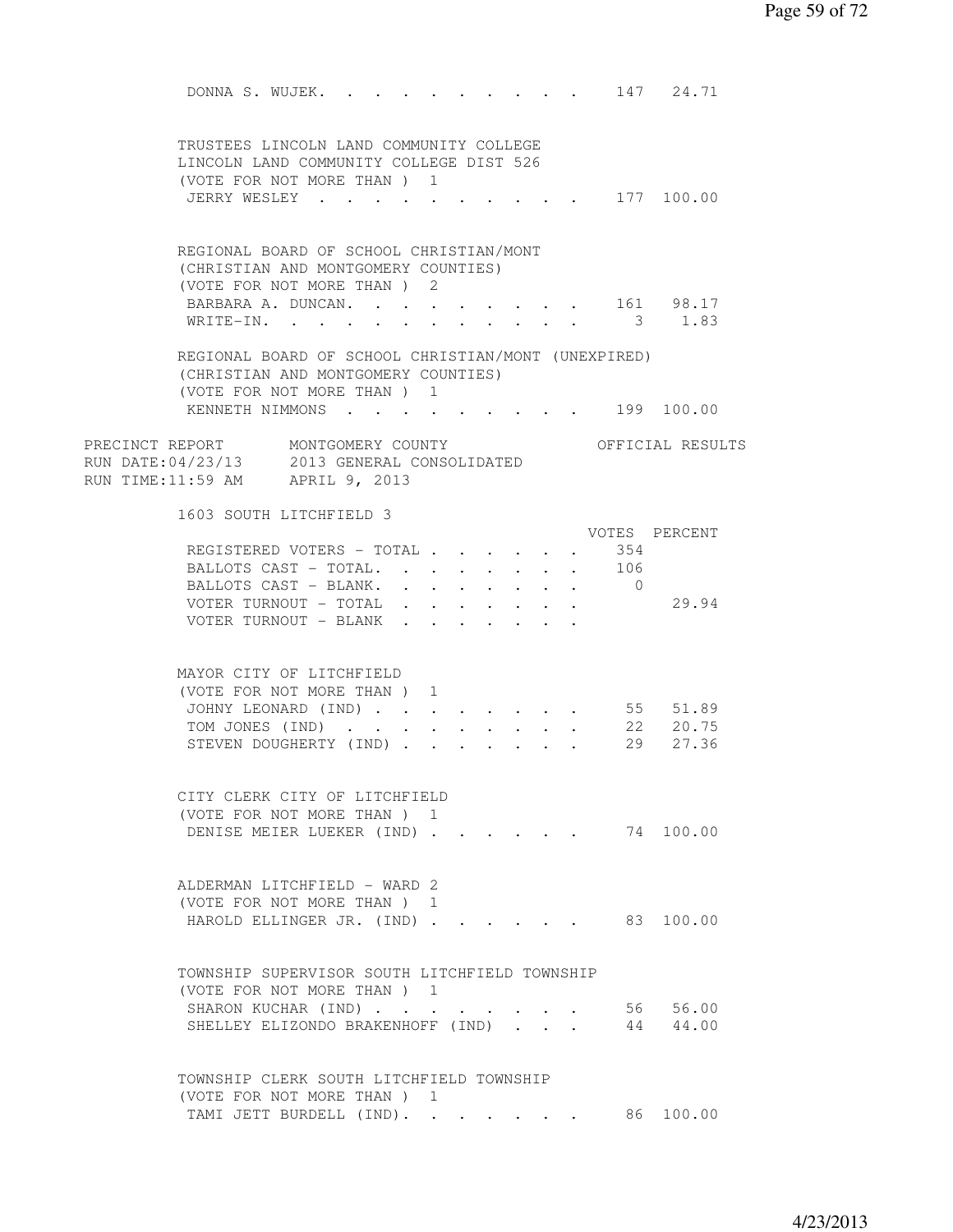|                 | TOWNSHIP ASSESSOR SOUTH LITCHFIELD TOWNSHIP        |                                |                                                                  |             |                                          |                                            |  |            |                      |
|-----------------|----------------------------------------------------|--------------------------------|------------------------------------------------------------------|-------------|------------------------------------------|--------------------------------------------|--|------------|----------------------|
|                 | (VOTE FOR NOT MORE THAN) 1                         |                                |                                                                  |             |                                          |                                            |  |            |                      |
|                 | L. TOM CURRIE (IND)                                |                                |                                                                  |             |                                          |                                            |  |            | 89 100.00            |
|                 |                                                    |                                |                                                                  |             |                                          |                                            |  |            |                      |
|                 |                                                    |                                |                                                                  |             |                                          |                                            |  |            |                      |
|                 | HIGHWAY COMMISSIONER SOUTH LITCHFIELD TOWNSHIP     |                                |                                                                  |             |                                          |                                            |  |            |                      |
|                 | (VOTE FOR NOT MORE THAN ) 1                        |                                |                                                                  |             |                                          |                                            |  |            |                      |
|                 | RAYMOND AKEMAN (IND).                              |                                |                                                                  |             |                                          |                                            |  |            |                      |
|                 | FRANK KOMOR JR. (IND).                             |                                |                                                                  |             |                                          |                                            |  |            | 30 28.30             |
|                 |                                                    |                                | $\sim$                                                           |             |                                          | $\mathbf{r}$ , $\mathbf{r}$ , $\mathbf{r}$ |  |            | 33 31.13<br>43 40.57 |
|                 | BILL ELLINGER SR. (IND).                           |                                | $\sim$                                                           |             |                                          |                                            |  |            |                      |
|                 |                                                    |                                |                                                                  |             |                                          |                                            |  |            |                      |
|                 |                                                    |                                |                                                                  |             |                                          |                                            |  |            |                      |
|                 | TOWNSHIP TRUSTEES SOUTH LITCHFIELD TOWNSHIP        |                                |                                                                  |             |                                          |                                            |  |            |                      |
|                 | (VOTE FOR NOT MORE THAN) 4                         |                                |                                                                  |             |                                          |                                            |  |            |                      |
|                 | RAY SWANSON (IND).                                 |                                |                                                                  |             |                                          |                                            |  |            | 45 15.20             |
|                 | LOUIS P. TAYLOR (IND)                              |                                |                                                                  |             |                                          |                                            |  |            | 50 16.89             |
|                 | DUSTIN ELLINGER (IND)                              |                                |                                                                  |             |                                          |                                            |  |            | 59 19.93             |
|                 | TODD BERGMAN (IND).                                |                                | $\mathbf{r} = \mathbf{r} + \mathbf{r} + \mathbf{r} + \mathbf{r}$ |             |                                          |                                            |  |            | 66 22.30             |
|                 | STEVE HEYEN (IND).                                 |                                | $\sim$ $\sim$                                                    |             | $\mathbf{z} = \mathbf{z} + \mathbf{z}$ . | $\ddot{\phantom{0}}$                       |  |            | 76 25.68             |
|                 |                                                    |                                |                                                                  |             |                                          |                                            |  |            |                      |
|                 | PARK COMMISSIONER LITCHFIELD                       |                                |                                                                  |             |                                          |                                            |  |            |                      |
|                 | (VOTE FOR NOT MORE THAN) 4                         |                                |                                                                  |             |                                          |                                            |  |            |                      |
|                 | RICK GRINDLEY 40 28.17                             |                                |                                                                  |             |                                          |                                            |  |            |                      |
|                 | KEVIN YOUNG. 42 29.58                              |                                |                                                                  |             |                                          |                                            |  |            |                      |
|                 | MELISSA LEONARD                                    |                                |                                                                  |             |                                          |                                            |  |            | 60 42.25             |
|                 |                                                    |                                |                                                                  |             |                                          |                                            |  |            |                      |
|                 |                                                    |                                |                                                                  |             |                                          |                                            |  |            |                      |
|                 | PARK COMMISSIONER LITCHFIELD (UNEXPIRED)           |                                |                                                                  |             |                                          |                                            |  |            |                      |
|                 | (VOTE FOR NOT MORE THAN ) 1                        |                                |                                                                  |             |                                          |                                            |  |            |                      |
|                 |                                                    |                                |                                                                  |             |                                          |                                            |  | $\bigcirc$ |                      |
|                 | NO CANDIDATE FILED                                 |                                |                                                                  |             |                                          |                                            |  |            |                      |
|                 |                                                    |                                |                                                                  |             |                                          |                                            |  |            |                      |
|                 |                                                    |                                |                                                                  |             |                                          |                                            |  |            |                      |
|                 | LIBRARY TRUSTEE LITCHFIELD PUBLIC LIBRARY DISTRICT |                                |                                                                  |             |                                          |                                            |  |            |                      |
|                 | (VOTE FOR NOT MORE THAN) 3                         |                                |                                                                  |             |                                          |                                            |  |            |                      |
|                 | MYRA OSTERBUHR. .                                  |                                |                                                                  |             |                                          |                                            |  |            | 30 21.90             |
|                 | VICKIE LOVELLETTE.                                 | $\ddot{\phantom{0}}$           | $\ddot{\phantom{a}}$                                             | $\bullet$ . | $\sim$ $-$                               |                                            |  |            | $47 \quad 34.31$     |
|                 | CAROL SNEED.                                       |                                | $\bullet$ .<br><br><br><br><br><br><br><br><br><br><br><br>      |             | $\bullet$ . In the set of $\bullet$      |                                            |  |            | 60 43.80             |
|                 |                                                    |                                |                                                                  |             |                                          |                                            |  |            |                      |
|                 |                                                    |                                |                                                                  |             |                                          |                                            |  |            |                      |
|                 | BOARD OF EDUCATION LITCHFIELD CUSD 12              |                                |                                                                  |             |                                          |                                            |  |            |                      |
|                 | (VOTE FOR NOT MORE THAN) 3                         |                                |                                                                  |             |                                          |                                            |  |            |                      |
| DENNIS SCOBBIE. | $\sim$ $\sim$                                      |                                |                                                                  |             |                                          |                                            |  | 34         | 14.91                |
|                 | JEFFREY S. HELGEN.                                 |                                |                                                                  |             |                                          |                                            |  | 47         | 20.61                |
|                 | REGGY WALDRUP                                      | $\ddot{\phantom{0}}$           |                                                                  |             |                                          |                                            |  | 23         | 10.09                |
|                 | CRAIG N. HIRES.                                    | $\ddot{\phantom{0}}$           | $\sim$ $-$                                                       |             |                                          |                                            |  | 43         | 18.86                |
|                 | RON ANGLIN                                         | $\sim$<br>$\ddot{\phantom{0}}$ |                                                                  |             |                                          |                                            |  | 33         | 14.47                |
|                 | DONNA S. WUJEK.<br>$\mathbf{L}$                    |                                |                                                                  |             |                                          |                                            |  | 48         | 21.05                |
|                 |                                                    |                                |                                                                  |             |                                          |                                            |  |            |                      |
|                 |                                                    |                                |                                                                  |             |                                          |                                            |  |            |                      |
|                 | TRUSTEES LINCOLN LAND COMMUNITY COLLEGE            |                                |                                                                  |             |                                          |                                            |  |            |                      |
|                 | LINCOLN LAND COMMUNITY COLLEGE DIST 526            |                                |                                                                  |             |                                          |                                            |  |            |                      |
|                 |                                                    |                                |                                                                  |             |                                          |                                            |  |            |                      |
|                 | (VOTE FOR NOT MORE THAN ) 1                        |                                |                                                                  |             |                                          |                                            |  |            |                      |
| JERRY WESLEY .  |                                                    |                                |                                                                  |             |                                          |                                            |  |            | 61 100.00            |
|                 |                                                    |                                |                                                                  |             |                                          |                                            |  |            |                      |
|                 |                                                    |                                |                                                                  |             |                                          |                                            |  |            |                      |
|                 | REGIONAL BOARD OF SCHOOL CHRISTIAN/MONT            |                                |                                                                  |             |                                          |                                            |  |            |                      |
|                 | (CHRISTIAN AND MONTGOMERY COUNTIES)                |                                |                                                                  |             |                                          |                                            |  |            |                      |
|                 | (VOTE FOR NOT MORE THAN ) 2                        |                                |                                                                  |             |                                          |                                            |  |            |                      |
|                 | BARBARA A. DUNCAN.                                 |                                |                                                                  |             |                                          |                                            |  |            | 65 100.00            |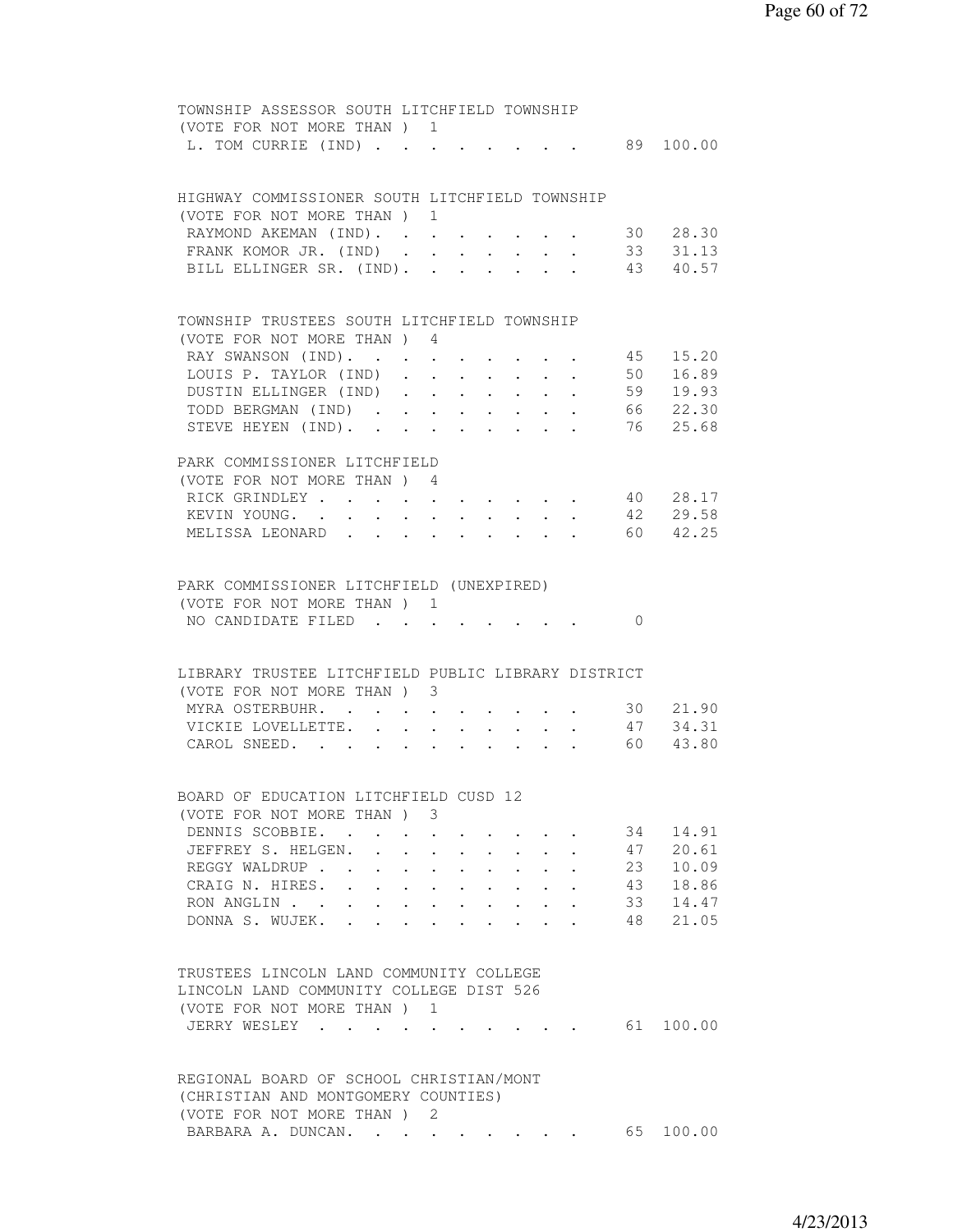Page 61 of 72

WRITE-IN. . . . . . . . . . . . 0 REGIONAL BOARD OF SCHOOL CHRISTIAN/MONT (UNEXPIRED) (CHRISTIAN AND MONTGOMERY COUNTIES) (VOTE FOR NOT MORE THAN ) 1 KENNETH NIMMONS . . . . . . . . . 77 100.00 PRECINCT REPORT MONTGOMERY COUNTY THE OFFICIAL RESULTS RUN DATE:04/23/13 2013 GENERAL CONSOLIDATED RUN TIME:11:59 AM APRIL 9, 2013 1604 SOUTH LITCHFIELD 4 VOTES PERCENT REGISTERED VOTERS - TOTAL . . . . . . 505 BALLOTS CAST - TOTAL. . . . . . . . 201 BALLOTS CAST - BLANK. . . . . . . . 0 VOTER TURNOUT - TOTAL . . . . . . . 39.80 VOTER TURNOUT - BLANK . . MAYOR CITY OF LITCHFIELD (VOTE FOR NOT MORE THAN ) 1 JOHNY LEONARD (IND) . . . . . . . . 46 54.12 TOM JONES (IND) . . . . . . . . . 20 23.53 STEVEN DOUGHERTY (IND) . . . . . . 19 22.35 CITY CLERK CITY OF LITCHFIELD (VOTE FOR NOT MORE THAN ) 1 DENISE MEIER LUEKER (IND) . . . . . . 52 100.00 ALDERMAN LITCHFIELD - WARD 1 (VOTE FOR NOT MORE THAN ) 1 BILL BERGEN (IND). . . . . . . . . 19 23.46 MARILYN SISSON (IND). . . . . . . . 62 76.54 TOWNSHIP SUPERVISOR SOUTH LITCHFIELD TOWNSHIP (VOTE FOR NOT MORE THAN ) 1 SHARON KUCHAR (IND) . . . . . . . . 104 56.52 SHELLEY ELIZONDO BRAKENHOFF (IND) . . . 80 43.48 TOWNSHIP CLERK SOUTH LITCHFIELD TOWNSHIP (VOTE FOR NOT MORE THAN ) 1 TAMI JETT BURDELL (IND). . . . . . . 149 100.00 TOWNSHIP ASSESSOR SOUTH LITCHFIELD TOWNSHIP (VOTE FOR NOT MORE THAN ) 1 L. TOM CURRIE (IND) . . . . . . . . 149 100.00 HIGHWAY COMMISSIONER SOUTH LITCHFIELD TOWNSHIP (VOTE FOR NOT MORE THAN ) 1 RAYMOND AKEMAN (IND). . . . . . . . 79 40.72 FRANK KOMOR JR. (IND) . . . . . . . 67 34.54

BILL ELLINGER SR. (IND). . . . . . . 48 24.74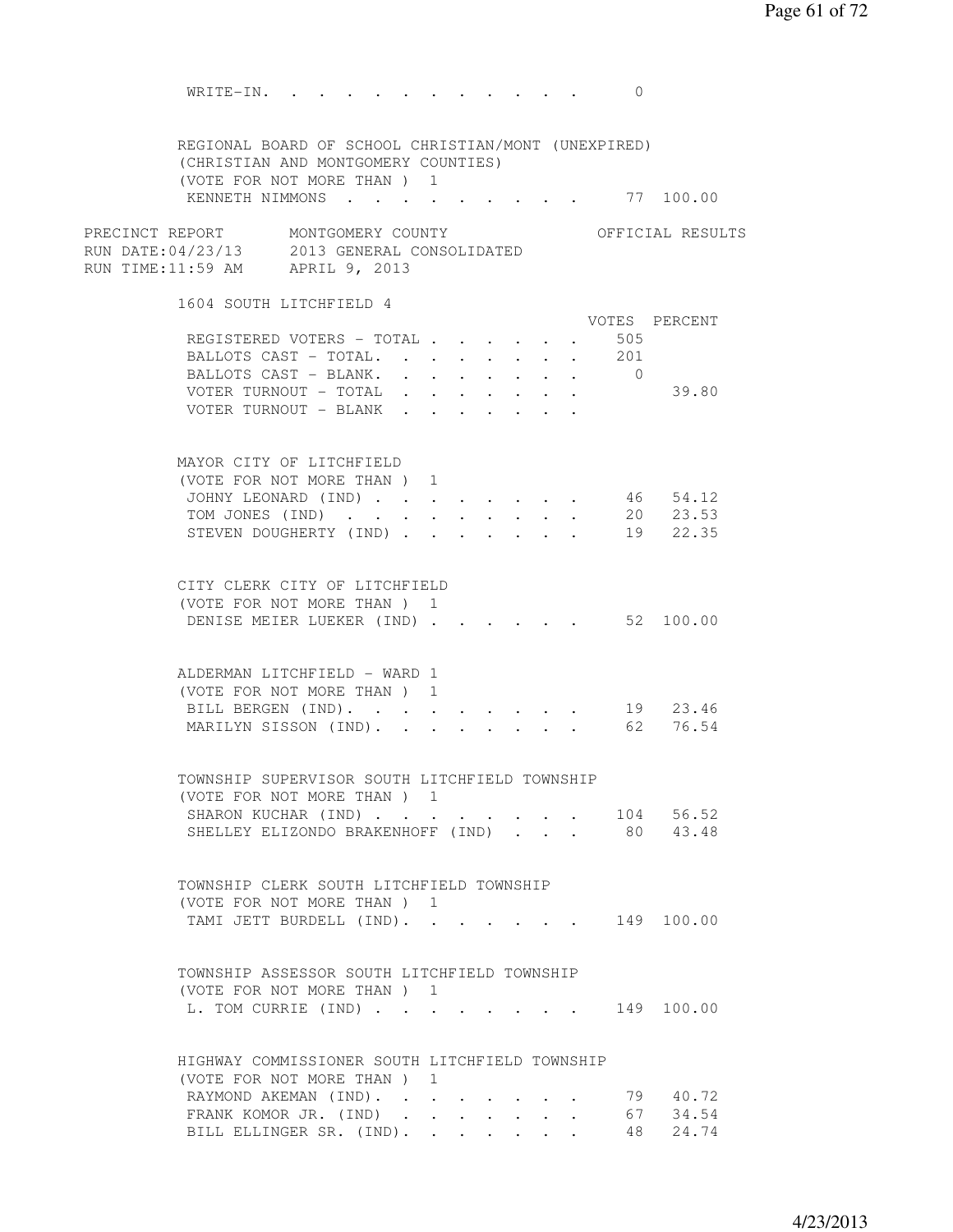| TOWNSHIP TRUSTEES SOUTH LITCHFIELD TOWNSHIP        |                      |                                         |                      |               |                      |                                                         |                         |                |                   |
|----------------------------------------------------|----------------------|-----------------------------------------|----------------------|---------------|----------------------|---------------------------------------------------------|-------------------------|----------------|-------------------|
| (VOTE FOR NOT MORE THAN) 4                         |                      |                                         |                      |               |                      |                                                         |                         |                |                   |
| RAY SWANSON (IND).                                 |                      |                                         |                      |               |                      |                                                         |                         |                | . 79 14.71        |
| LOUIS P. TAYLOR (IND)                              |                      |                                         |                      |               |                      |                                                         |                         |                | $\cdot$ 100 18.62 |
| DUSTIN ELLINGER (IND) 109 20.30                    |                      |                                         |                      |               |                      |                                                         |                         |                |                   |
| TODD BERGMAN (IND) 115 21.42                       |                      |                                         |                      |               |                      |                                                         |                         |                |                   |
| STEVE HEYEN (IND). 134 24.95                       |                      |                                         |                      |               |                      |                                                         |                         |                |                   |
|                                                    |                      |                                         |                      |               |                      |                                                         |                         |                |                   |
| PARK COMMISSIONER LITCHFIELD                       |                      |                                         |                      |               |                      |                                                         |                         |                |                   |
| (VOTE FOR NOT MORE THAN) 4                         |                      |                                         |                      |               |                      |                                                         |                         |                |                   |
| RICK GRINDLEY                                      | $\bullet$ .          |                                         |                      |               |                      |                                                         | $\sim$ $-$              |                | 33 25.38          |
| KEVIN YOUNG. .                                     | $\ddot{\phantom{0}}$ | $\ddot{\phantom{0}}$                    | $\sim$               | $\sim$ $\sim$ | $\ddot{\phantom{a}}$ |                                                         |                         |                | 39 30.00          |
| MELISSA LEONARD                                    |                      |                                         |                      |               |                      | $\mathbf{r} = \mathbf{r}$ and $\mathbf{r} = \mathbf{r}$ |                         |                | 58 44.62          |
|                                                    |                      |                                         |                      |               |                      |                                                         |                         |                |                   |
|                                                    |                      |                                         |                      |               |                      |                                                         |                         |                |                   |
| PARK COMMISSIONER LITCHFIELD (UNEXPIRED)           |                      |                                         |                      |               |                      |                                                         |                         |                |                   |
| (VOTE FOR NOT MORE THAN ) 1                        |                      |                                         |                      |               |                      |                                                         |                         |                |                   |
| NO CANDIDATE FILED                                 |                      |                                         |                      |               |                      |                                                         |                         | $\bigcirc$     |                   |
|                                                    |                      |                                         |                      |               |                      |                                                         |                         |                |                   |
|                                                    |                      |                                         |                      |               |                      |                                                         |                         |                |                   |
| LIBRARY TRUSTEE LITCHFIELD PUBLIC LIBRARY DISTRICT |                      |                                         |                      |               |                      |                                                         |                         |                |                   |
| (VOTE FOR NOT MORE THAN) 3                         |                      |                                         |                      |               |                      |                                                         |                         |                |                   |
| MYRA OSTERBUHR. 65 22.18                           |                      |                                         |                      |               |                      |                                                         |                         |                |                   |
|                                                    |                      |                                         |                      |               |                      |                                                         |                         |                |                   |
| VICKIE LOVELLETTE. .                               |                      |                                         |                      |               |                      |                                                         |                         |                | $\cdot$ 107 36.52 |
| CAROL SNEED. 121 41.30                             |                      |                                         |                      |               |                      |                                                         |                         |                |                   |
|                                                    |                      |                                         |                      |               |                      |                                                         |                         |                |                   |
|                                                    |                      |                                         |                      |               |                      |                                                         |                         |                |                   |
| BOARD OF EDUCATION HILLSBORO CUSD 3                |                      |                                         |                      |               |                      |                                                         |                         |                |                   |
| (VOTE FOR NOT MORE THAN) 3                         |                      |                                         |                      |               |                      |                                                         |                         |                |                   |
| DANIEL WILSON                                      |                      |                                         |                      |               |                      |                                                         |                         | $\bigcirc$     |                   |
| EARL MEIER                                         |                      |                                         |                      |               |                      |                                                         |                         | $\overline{0}$ |                   |
| GREGORY J. BELLAVER                                |                      |                                         |                      |               |                      |                                                         | $\cdot$ $\cdot$ $\cdot$ | $\bigcirc$     |                   |
|                                                    |                      |                                         |                      |               |                      |                                                         |                         |                |                   |
|                                                    |                      |                                         |                      |               |                      |                                                         |                         |                |                   |
| BOARD OF EDUCATION HILLSBORO CUSD 3 (UNEXPIRED)    |                      |                                         |                      |               |                      |                                                         |                         |                |                   |
| (VOTE FOR NOT MORE THAN) 1                         |                      |                                         |                      |               |                      |                                                         |                         |                |                   |
| STEVEN J. MAJOR                                    |                      |                                         |                      |               |                      |                                                         |                         | $\overline{0}$ |                   |
| RODNEY STEWART. .<br>$\ddot{\phantom{0}}$          | $\ddot{\phantom{0}}$ |                                         |                      |               |                      |                                                         |                         | $\overline{0}$ |                   |
| MATTHEW P. LENTZ                                   |                      |                                         |                      |               | $\ddot{\phantom{0}}$ |                                                         |                         | $\Omega$       |                   |
|                                                    |                      |                                         |                      |               |                      |                                                         |                         |                |                   |
|                                                    |                      |                                         |                      |               |                      |                                                         |                         |                |                   |
| BOARD OF EDUCATION LITCHFIELD CUSD 12              |                      |                                         |                      |               |                      |                                                         |                         |                |                   |
| (VOTE FOR NOT MORE THAN)                           |                      | 3                                       |                      |               |                      |                                                         |                         |                |                   |
| DENNIS SCOBBIE. .                                  |                      |                                         |                      |               |                      |                                                         |                         | 61             | 15.37             |
| JEFFREY S. HELGEN.                                 |                      |                                         |                      |               |                      |                                                         |                         | 76             | 19.14             |
| REGGY WALDRUP                                      |                      |                                         |                      |               |                      |                                                         |                         | 43             | 10.83             |
| CRAIG N. HIRES.                                    | $\ddot{\phantom{a}}$ | $\ddot{\phantom{0}}$                    |                      |               |                      |                                                         |                         | 54             | 13.60             |
| RON ANGLIN<br>$\ddot{\phantom{0}}$                 | $\ddot{\phantom{0}}$ | $\mathbf{L}$                            | $\ddot{\phantom{a}}$ |               |                      |                                                         |                         | 60             | 15.11             |
| DONNA S. WUJEK.                                    |                      |                                         |                      |               |                      |                                                         |                         | 103            | 25.94             |
|                                                    |                      |                                         |                      |               |                      |                                                         |                         |                |                   |
|                                                    |                      |                                         |                      |               |                      |                                                         |                         |                |                   |
| TRUSTEES LINCOLN LAND COMMUNITY COLLEGE            |                      |                                         |                      |               |                      |                                                         |                         |                |                   |
| LINCOLN LAND COMMUNITY COLLEGE DIST 526            |                      |                                         |                      |               |                      |                                                         |                         |                |                   |
|                                                    |                      |                                         |                      |               |                      |                                                         |                         |                |                   |
| (VOTE FOR NOT MORE THAN) 1                         |                      |                                         |                      |               |                      |                                                         |                         |                |                   |
| JERRY WESLEY .                                     |                      | $\bullet$ .<br><br><br><br><br><br><br> |                      |               |                      |                                                         |                         |                | 117 100.00        |
|                                                    |                      |                                         |                      |               |                      |                                                         |                         |                |                   |

REGIONAL BOARD OF SCHOOL CHRISTIAN/MONT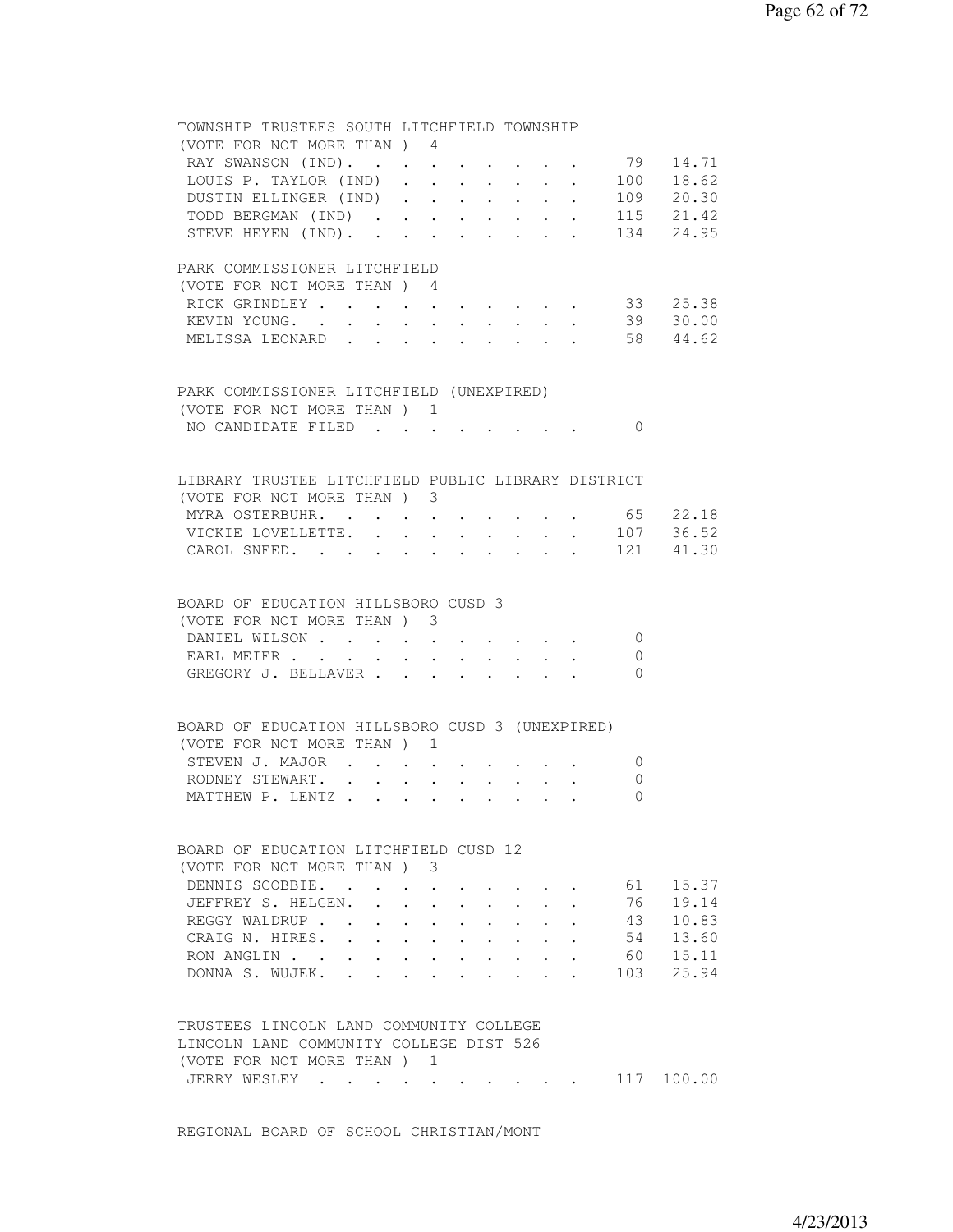| (CHRISTIAN AND MONTGOMERY COUNTIES)<br>(VOTE FOR NOT MORE THAN) 2<br>BARBARA A. DUNCAN. 106 98.15                        |  |                                                             |                                                |                                                                       |        |                                          |                         |                      |  |
|--------------------------------------------------------------------------------------------------------------------------|--|-------------------------------------------------------------|------------------------------------------------|-----------------------------------------------------------------------|--------|------------------------------------------|-------------------------|----------------------|--|
| WRITE-IN. 2 1.85                                                                                                         |  |                                                             |                                                |                                                                       |        |                                          |                         |                      |  |
| REGIONAL BOARD OF SCHOOL CHRISTIAN/MONT (UNEXPIRED)<br>(CHRISTIAN AND MONTGOMERY COUNTIES)<br>(VOTE FOR NOT MORE THAN) 1 |  |                                                             |                                                |                                                                       |        |                                          |                         |                      |  |
| KENNETH NIMMONS 136 100.00                                                                                               |  |                                                             |                                                |                                                                       |        |                                          |                         |                      |  |
| PRECINCT REPORT MONTGOMERY COUNTY<br>RUN DATE:04/23/13 2013 GENERAL CONSOLIDATED<br>RUN TIME:11:59 AM APRIL 9, 2013      |  |                                                             |                                                |                                                                       |        |                                          |                         | OFFICIAL RESULTS     |  |
| 1701 WALSHVILLE                                                                                                          |  |                                                             |                                                |                                                                       |        |                                          |                         |                      |  |
| REGISTERED VOTERS - TOTAL<br>BALLOTS CAST - TOTAL.<br>BALLOTS CAST - BLANK.                                              |  |                                                             |                                                | $\ddot{\phantom{0}}$                                                  | $\sim$ | $\mathbf{r} = \mathbf{r} + \mathbf{r}$ . | 243<br>41<br>$\bigcirc$ | VOTES PERCENT        |  |
| VOTER TURNOUT - TOTAL<br>VOTER TURNOUT - BLANK                                                                           |  |                                                             | $\mathbf{A}$ and $\mathbf{A}$ and $\mathbf{A}$ |                                                                       |        |                                          |                         | 16.87                |  |
| VILLAGE PRESIDENT VILLAGE OF WALSHVILLE<br>(VOTE FOR NOT MORE THAN) 1<br>WILLIAM SYKES (IND)                             |  |                                                             |                                                |                                                                       |        |                                          |                         | 6 100.00             |  |
| VILLAGE CLERK VILLAGE OF WALSHVILLE<br>(VOTE FOR NOT MORE THAN) 1<br>LYNDA MOORE (IND). 7 100.00                         |  |                                                             |                                                |                                                                       |        |                                          |                         |                      |  |
| VILLAGE TRUSTEE VILLAGE OF WALSHVILLE<br>(VOTE FOR NOT MORE THAN) 3                                                      |  |                                                             |                                                |                                                                       |        |                                          |                         |                      |  |
| SHELLY HEMKEN (IND)<br>ASHLEY HEMKEN (IND)                                                                               |  |                                                             |                                                | $\mathbf{r}$ , and $\mathbf{r}$ , and $\mathbf{r}$ , and $\mathbf{r}$ |        |                                          |                         | 8 53.33<br>7 46.67   |  |
| TOWNSHIP SUPERVISOR WALSHVILLE TOWNSHIP<br>(VOTE FOR NOT MORE THAN) 1                                                    |  |                                                             |                                                |                                                                       |        |                                          |                         |                      |  |
| FREDDY WESSON (REP) 31 100.00                                                                                            |  |                                                             |                                                |                                                                       |        |                                          |                         |                      |  |
| TOWNSHIP CLERK WALSHVILLE TOWNSHIP<br>(VOTE FOR NOT MORE THAN) 1                                                         |  |                                                             |                                                |                                                                       |        |                                          |                         |                      |  |
| SANDRA PEZOLD (REP)                                                                                                      |  |                                                             |                                                |                                                                       |        |                                          |                         | 36 100.00            |  |
| HIGHWAY COMMISSIONER WALSHVILLE TOWNSHIP<br>(VOTE FOR NOT MORE THAN) 1<br>KENNETH PEZOLD (REP).                          |  |                                                             |                                                |                                                                       |        |                                          |                         | 34 100.00            |  |
|                                                                                                                          |  |                                                             |                                                |                                                                       |        |                                          |                         |                      |  |
| TOWNSHIP TRUSTEES WALSHVILLE TOWNSHIP<br>(VOTE FOR NOT MORE THAN) 4                                                      |  |                                                             |                                                |                                                                       |        |                                          |                         |                      |  |
| DAVID W. EILERT (REP)<br>CHARLES S. ROCHE (REP)                                                                          |  |                                                             |                                                |                                                                       |        |                                          |                         | 32 29.09<br>28 25.45 |  |
| GARY SEWING (REP).<br>ERIC BARNSBACK (REP). .                                                                            |  | $\bullet$ .<br><br><br><br><br><br><br><br><br><br><br><br> |                                                | $\cdot$ $\cdot$ $\cdot$ $\cdot$                                       |        |                                          |                         | 26 23.64<br>24 21.82 |  |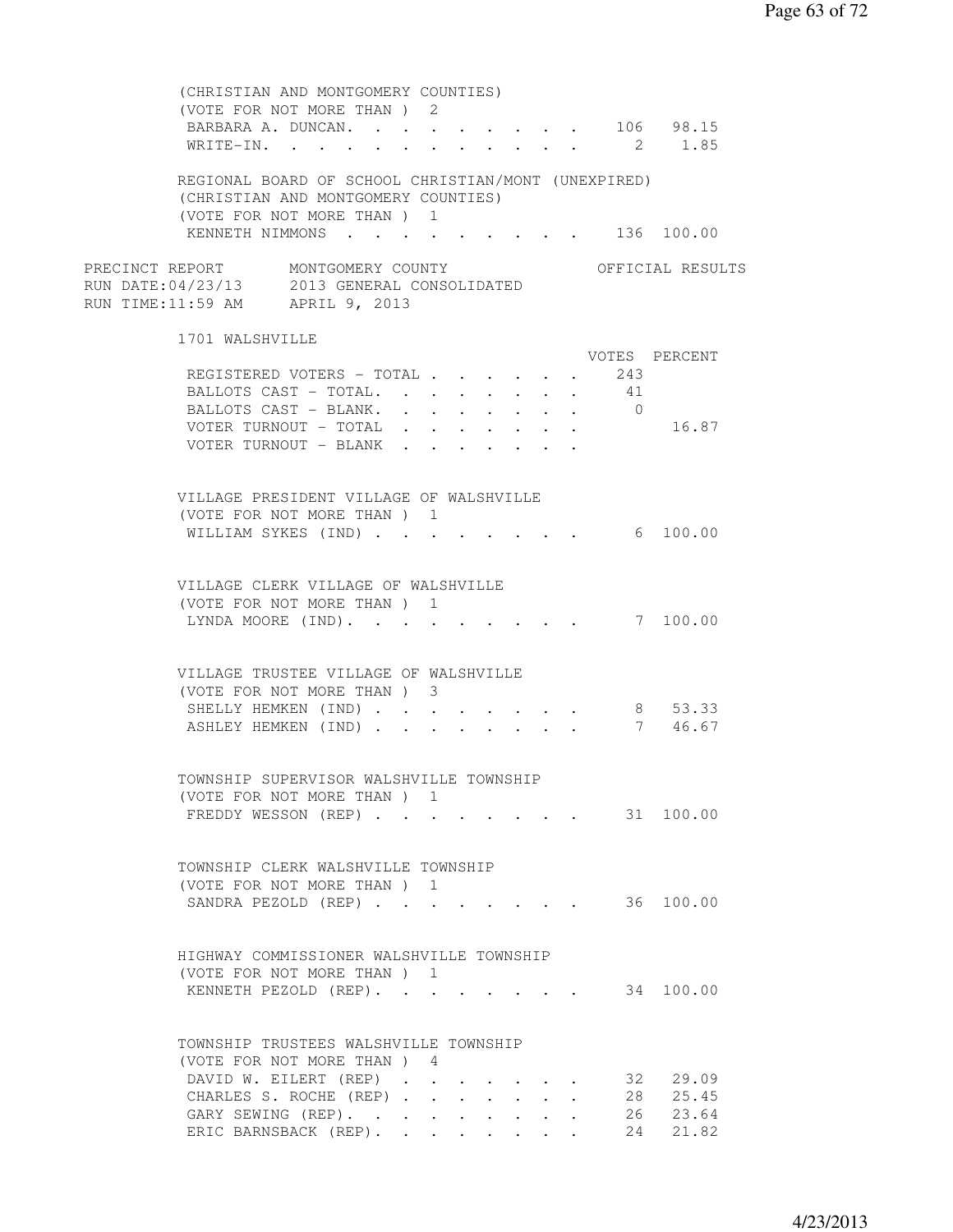| MULTI-TOWNSHIP ASSESSOR GRISH/WALSH/E FORK MTA                            |                                                                                                                                                                                                                                                                                                                                                                                                                                                                                                              |                                                                                                                                 |                                                             |                                                             |                      |                                                                                                                                   |                         |                |
|---------------------------------------------------------------------------|--------------------------------------------------------------------------------------------------------------------------------------------------------------------------------------------------------------------------------------------------------------------------------------------------------------------------------------------------------------------------------------------------------------------------------------------------------------------------------------------------------------|---------------------------------------------------------------------------------------------------------------------------------|-------------------------------------------------------------|-------------------------------------------------------------|----------------------|-----------------------------------------------------------------------------------------------------------------------------------|-------------------------|----------------|
| (VOTE FOR NOT MORE THAN) 1                                                |                                                                                                                                                                                                                                                                                                                                                                                                                                                                                                              |                                                                                                                                 |                                                             |                                                             |                      |                                                                                                                                   |                         |                |
| NO CANDIDATE FILED                                                        |                                                                                                                                                                                                                                                                                                                                                                                                                                                                                                              |                                                                                                                                 |                                                             |                                                             |                      |                                                                                                                                   | $\Omega$                |                |
|                                                                           |                                                                                                                                                                                                                                                                                                                                                                                                                                                                                                              |                                                                                                                                 |                                                             |                                                             |                      |                                                                                                                                   |                         |                |
|                                                                           |                                                                                                                                                                                                                                                                                                                                                                                                                                                                                                              |                                                                                                                                 |                                                             |                                                             |                      |                                                                                                                                   |                         |                |
| LIBRARY TRUSTEE LITCHFIELD PUBLIC LIBRARY DISTRICT                        |                                                                                                                                                                                                                                                                                                                                                                                                                                                                                                              |                                                                                                                                 |                                                             |                                                             |                      |                                                                                                                                   |                         |                |
| (VOTE FOR NOT MORE THAN ) 3                                               |                                                                                                                                                                                                                                                                                                                                                                                                                                                                                                              |                                                                                                                                 |                                                             |                                                             |                      |                                                                                                                                   |                         |                |
| MYRA OSTERBUHR. .                                                         |                                                                                                                                                                                                                                                                                                                                                                                                                                                                                                              | $\bullet$ .<br><br><br><br><br><br><br><br><br><br><br><br><br><br><br><br><br><br><br><br><br><br><br><br><br><br><br><br><br> |                                                             |                                                             |                      |                                                                                                                                   |                         | 7 29.17        |
| VICKIE LOVELLETTE. .                                                      | $\sim$                                                                                                                                                                                                                                                                                                                                                                                                                                                                                                       |                                                                                                                                 |                                                             | $\mathbf{r} = \mathbf{r} + \mathbf{r}$ .                    |                      |                                                                                                                                   |                         | 8 33.33        |
| CAROL SNEED.                                                              |                                                                                                                                                                                                                                                                                                                                                                                                                                                                                                              |                                                                                                                                 |                                                             | $\cdot$ $\cdot$                                             |                      |                                                                                                                                   |                         | $9\quad 37.50$ |
|                                                                           |                                                                                                                                                                                                                                                                                                                                                                                                                                                                                                              |                                                                                                                                 |                                                             |                                                             |                      |                                                                                                                                   |                         |                |
| BOARD OF EDUCATION BOND COUNTY CUSD 2                                     |                                                                                                                                                                                                                                                                                                                                                                                                                                                                                                              |                                                                                                                                 |                                                             |                                                             |                      |                                                                                                                                   |                         |                |
| (VOTE FOR NOT MORE THAN) 4                                                |                                                                                                                                                                                                                                                                                                                                                                                                                                                                                                              |                                                                                                                                 |                                                             |                                                             |                      |                                                                                                                                   |                         |                |
| JAY D. YOUNG                                                              |                                                                                                                                                                                                                                                                                                                                                                                                                                                                                                              |                                                                                                                                 |                                                             |                                                             |                      |                                                                                                                                   | $\overline{0}$          |                |
| TOM BROOMFIELD.                                                           |                                                                                                                                                                                                                                                                                                                                                                                                                                                                                                              |                                                                                                                                 |                                                             |                                                             |                      |                                                                                                                                   | $\overline{0}$          |                |
|                                                                           |                                                                                                                                                                                                                                                                                                                                                                                                                                                                                                              |                                                                                                                                 |                                                             |                                                             |                      |                                                                                                                                   |                         |                |
| $Wm.$ (BUD) DUNCAN $\cdots$ $\cdots$ $\cdots$                             |                                                                                                                                                                                                                                                                                                                                                                                                                                                                                                              |                                                                                                                                 |                                                             |                                                             |                      |                                                                                                                                   | $\sim$ 2                | 25.00          |
| EDMAR P.W. SCHREIBER.                                                     | $\ddot{\phantom{0}}$                                                                                                                                                                                                                                                                                                                                                                                                                                                                                         |                                                                                                                                 |                                                             |                                                             |                      | $\mathcal{A}^{\mathcal{A}}$ , and $\mathcal{A}^{\mathcal{A}}$ , and $\mathcal{A}^{\mathcal{A}}$ , and $\mathcal{A}^{\mathcal{A}}$ | $\overline{2}$          | 25.00          |
| MICHAEL W. TIMMERMAN.                                                     |                                                                                                                                                                                                                                                                                                                                                                                                                                                                                                              | $\mathbf{L} = \mathbf{L}$                                                                                                       |                                                             | $\mathbf{r} = \mathbf{r} + \mathbf{r}$ .                    |                      |                                                                                                                                   | $2^{\circ}$             | 25.00          |
| VANCE DANIKEN                                                             |                                                                                                                                                                                                                                                                                                                                                                                                                                                                                                              |                                                                                                                                 |                                                             |                                                             |                      |                                                                                                                                   | $\Omega$                |                |
| SCOTT WORKMAN                                                             |                                                                                                                                                                                                                                                                                                                                                                                                                                                                                                              |                                                                                                                                 |                                                             |                                                             | $\sim$ $\sim$        | $\mathbf{r}$ $\mathbf{r}$                                                                                                         | $2^{\circ}$             | 25.00          |
|                                                                           |                                                                                                                                                                                                                                                                                                                                                                                                                                                                                                              |                                                                                                                                 |                                                             |                                                             |                      |                                                                                                                                   |                         |                |
|                                                                           |                                                                                                                                                                                                                                                                                                                                                                                                                                                                                                              |                                                                                                                                 |                                                             |                                                             |                      |                                                                                                                                   |                         |                |
| BOARD OF EDUCATION HIGHLAND CUSD 5                                        |                                                                                                                                                                                                                                                                                                                                                                                                                                                                                                              |                                                                                                                                 |                                                             |                                                             |                      |                                                                                                                                   |                         |                |
| (VOTE FOR NOT MORE THAN ) 4                                               |                                                                                                                                                                                                                                                                                                                                                                                                                                                                                                              |                                                                                                                                 |                                                             |                                                             |                      |                                                                                                                                   |                         |                |
| DUANE C. CLARKE.                                                          | $\mathbf{r} = \mathbf{r} \times \mathbf{r} \times \mathbf{r} \times \mathbf{r} \times \mathbf{r} \times \mathbf{r} \times \mathbf{r} \times \mathbf{r} \times \mathbf{r} \times \mathbf{r} \times \mathbf{r} \times \mathbf{r} \times \mathbf{r} \times \mathbf{r} \times \mathbf{r} \times \mathbf{r} \times \mathbf{r} \times \mathbf{r} \times \mathbf{r} \times \mathbf{r} \times \mathbf{r} \times \mathbf{r} \times \mathbf{r} \times \mathbf{r} \times \mathbf{r} \times \mathbf{r} \times \mathbf{r$ |                                                                                                                                 |                                                             |                                                             |                      |                                                                                                                                   | $\circ$                 |                |
| RENE P. FRIEDEL .<br>$\sim$ $\sim$                                        | $\ddot{\phantom{0}}$                                                                                                                                                                                                                                                                                                                                                                                                                                                                                         | $\sim$                                                                                                                          |                                                             | $\mathbf{r} = \mathbf{r} + \mathbf{r}$ .                    |                      |                                                                                                                                   | $\mathbf{0}$            |                |
| LORA MILES<br>$\bullet$ .<br><br><br><br><br><br><br><br><br><br><br><br> |                                                                                                                                                                                                                                                                                                                                                                                                                                                                                                              |                                                                                                                                 |                                                             |                                                             |                      |                                                                                                                                   | $\mathbf{0}$            |                |
| JAMES W. GALLATIN. .                                                      | $\sim$                                                                                                                                                                                                                                                                                                                                                                                                                                                                                                       | $\sim$                                                                                                                          | $\sim 100$                                                  | $\bullet$ .                                                 |                      |                                                                                                                                   | 0                       |                |
| STEVE PRICE.                                                              |                                                                                                                                                                                                                                                                                                                                                                                                                                                                                                              |                                                                                                                                 |                                                             |                                                             |                      |                                                                                                                                   | $\Omega$                |                |
|                                                                           |                                                                                                                                                                                                                                                                                                                                                                                                                                                                                                              |                                                                                                                                 |                                                             |                                                             |                      |                                                                                                                                   |                         |                |
|                                                                           |                                                                                                                                                                                                                                                                                                                                                                                                                                                                                                              |                                                                                                                                 |                                                             |                                                             |                      |                                                                                                                                   |                         |                |
| BOARD OF EDUCATION LITCHFIELD CUSD 12                                     |                                                                                                                                                                                                                                                                                                                                                                                                                                                                                                              |                                                                                                                                 |                                                             |                                                             |                      |                                                                                                                                   |                         |                |
| (VOTE FOR NOT MORE THAN) 3                                                |                                                                                                                                                                                                                                                                                                                                                                                                                                                                                                              |                                                                                                                                 |                                                             |                                                             |                      |                                                                                                                                   |                         |                |
| DENNIS SCOBBIE. .                                                         | $\mathbf{r} = \left( \mathbf{r} - \mathbf{r} \right) \quad \mathbf{r} = \left( \mathbf{r} - \mathbf{r} \right) \quad \mathbf{r} = \left( \mathbf{r} - \mathbf{r} \right) \quad \mathbf{r} = \mathbf{r}$                                                                                                                                                                                                                                                                                                      |                                                                                                                                 |                                                             |                                                             |                      |                                                                                                                                   | $\overline{\mathbf{c}}$ | 6.45           |
| JEFFREY S. HELGEN. .                                                      | $\ddot{\phantom{0}}$                                                                                                                                                                                                                                                                                                                                                                                                                                                                                         | $\sim$ $-$                                                                                                                      |                                                             |                                                             |                      |                                                                                                                                   | 9                       | 29.03          |
| REGGY WALDRUP<br>$\bullet$ .                                              |                                                                                                                                                                                                                                                                                                                                                                                                                                                                                                              | $\mathbf{z} = \mathbf{z} + \mathbf{z}$ .                                                                                        | $\bullet$ .<br><br><br><br><br><br><br><br><br><br><br><br> | $\bullet$ .<br><br><br><br><br><br><br><br><br><br><br><br> |                      |                                                                                                                                   | $\overline{0}$          |                |
| CRAIG N. HIRES.                                                           |                                                                                                                                                                                                                                                                                                                                                                                                                                                                                                              | $\mathbf{z} = \mathbf{z} + \mathbf{z}$ .                                                                                        |                                                             | $\mathbf{A}^{\text{max}}$ , and $\mathbf{A}^{\text{max}}$   |                      | $\mathbf{r}$ , and $\mathbf{r}$                                                                                                   | 4                       | 12.90          |
| RON ANGLIN                                                                |                                                                                                                                                                                                                                                                                                                                                                                                                                                                                                              |                                                                                                                                 |                                                             |                                                             |                      |                                                                                                                                   | 7                       | 22.58          |
| DONNA S. WUJEK.                                                           |                                                                                                                                                                                                                                                                                                                                                                                                                                                                                                              |                                                                                                                                 |                                                             |                                                             |                      |                                                                                                                                   | 9                       | 29.03          |
|                                                                           |                                                                                                                                                                                                                                                                                                                                                                                                                                                                                                              |                                                                                                                                 |                                                             |                                                             |                      |                                                                                                                                   |                         |                |
|                                                                           |                                                                                                                                                                                                                                                                                                                                                                                                                                                                                                              |                                                                                                                                 |                                                             |                                                             |                      |                                                                                                                                   |                         |                |
|                                                                           |                                                                                                                                                                                                                                                                                                                                                                                                                                                                                                              |                                                                                                                                 |                                                             |                                                             |                      |                                                                                                                                   |                         |                |
| BOARD OF EDUCATION MOUNT OLIVE CUSD 5                                     |                                                                                                                                                                                                                                                                                                                                                                                                                                                                                                              |                                                                                                                                 |                                                             |                                                             |                      |                                                                                                                                   |                         |                |
| (VOTE FOR NOT MORE THAN) 3                                                |                                                                                                                                                                                                                                                                                                                                                                                                                                                                                                              |                                                                                                                                 |                                                             |                                                             |                      |                                                                                                                                   |                         |                |
| KENNETH D. SWENSON.                                                       |                                                                                                                                                                                                                                                                                                                                                                                                                                                                                                              |                                                                                                                                 |                                                             |                                                             |                      |                                                                                                                                   | 5 <sup>5</sup>          | 10.87          |
| SAM PASTROVICH III                                                        |                                                                                                                                                                                                                                                                                                                                                                                                                                                                                                              |                                                                                                                                 |                                                             |                                                             |                      |                                                                                                                                   | 17                      | 36.96          |
| JARID SCHULTE                                                             |                                                                                                                                                                                                                                                                                                                                                                                                                                                                                                              |                                                                                                                                 |                                                             |                                                             |                      |                                                                                                                                   | - 8                     | 17.39          |
| COREY SORSEN.<br>$\sim$                                                   |                                                                                                                                                                                                                                                                                                                                                                                                                                                                                                              | $\mathbf{r} = \mathbf{r}$                                                                                                       | $\sim$                                                      | $\ddot{\phantom{0}}$                                        | $\ddot{\phantom{0}}$ |                                                                                                                                   | 2                       | 4.35           |
| DENNIS BAUM.<br>$\mathbf{r}$ . The set of $\mathbf{r}$                    |                                                                                                                                                                                                                                                                                                                                                                                                                                                                                                              |                                                                                                                                 |                                                             |                                                             |                      |                                                                                                                                   | 14                      | 30.43          |
|                                                                           |                                                                                                                                                                                                                                                                                                                                                                                                                                                                                                              |                                                                                                                                 |                                                             |                                                             |                      |                                                                                                                                   |                         |                |
|                                                                           |                                                                                                                                                                                                                                                                                                                                                                                                                                                                                                              |                                                                                                                                 |                                                             |                                                             |                      |                                                                                                                                   |                         |                |
| TRUSTEES KASKASKIA COMMUNITY COLLEGE                                      |                                                                                                                                                                                                                                                                                                                                                                                                                                                                                                              |                                                                                                                                 |                                                             |                                                             |                      |                                                                                                                                   |                         |                |
| KASKASKIA COMMUNITY COLLEGE DISTRICT 501                                  |                                                                                                                                                                                                                                                                                                                                                                                                                                                                                                              |                                                                                                                                 |                                                             |                                                             |                      |                                                                                                                                   |                         |                |
| (VOTE FOR NOT MORE THAN) 2                                                |                                                                                                                                                                                                                                                                                                                                                                                                                                                                                                              |                                                                                                                                 |                                                             |                                                             |                      |                                                                                                                                   |                         |                |
| BILL HAWLEY.                                                              | $\bullet$ .<br><br><br><br><br>                                                                                                                                                                                                                                                                                                                                                                                                                                                                              | $\sim 10^{-10}$ m $^{-1}$                                                                                                       |                                                             |                                                             |                      |                                                                                                                                   | 0                       |                |
| ROBERT L. FUNDERBURK.                                                     |                                                                                                                                                                                                                                                                                                                                                                                                                                                                                                              |                                                                                                                                 |                                                             |                                                             |                      |                                                                                                                                   | 0                       |                |

LINDA S. STOVER . . . . . . . . 0 VIVIAN L. CREED . . . . . . . . 0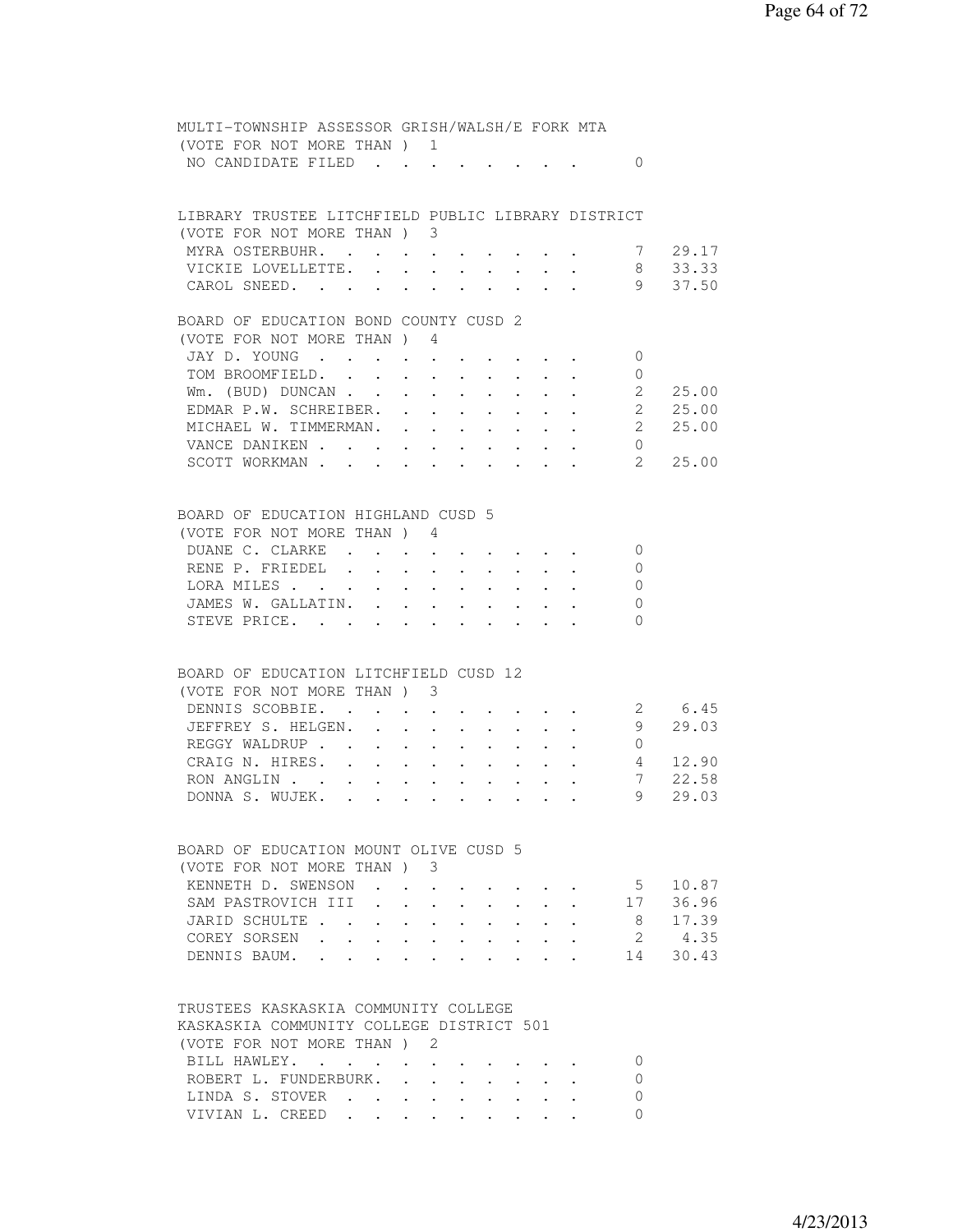TRUSTEES KASKASKIA COMMUNITY COLLEGE (UNEXPIRED) KASKASKIA COMMUNITY COLLEGE DISTRICT 501 (VOTE FOR NOT MORE THAN ) 1 BRYAN S. HOLTHAUS. . . . . . . . . 0 BRIAN THOMAS COURTNEY . . . . . . . 0 TRUSTEES LINCOLN LAND COMMUNITY COLLEGE LINCOLN LAND COMMUNITY COLLEGE DIST 526 (VOTE FOR NOT MORE THAN ) 1 JERRY WESLEY . . . . . . . . . . 20 100.00 TRUSTEES SOUTHWESTERN COMMUNITY COLLEGE SOUTHWESTERN IL COMMUNITY COLLEGE 522 (VOTE FOR NOT MORE THAN ) 1 PHILIP SMITH . . . . . . . . . . 0 REGIONAL BOARD OF SCHOOL BOND/EFF/FAYETT (BOND, EFFINGHAM AND FAYETTE COUNTIES) (VOTE FOR NOT MORE THAN ) 2 EUGENE A. LOGUE . . . . . . . . 0 REGIONAL BOARD OF SCHOOL BOND/EFF/FAYETT (UNEXPIRED) (BOND, EFFINGHAM AND FAYETTE COUNTIES) (VOTE FOR NOT MORE THAN ) 2 JIMMIE D. RICE. . . . . . . . . 0 REGIONAL BOARD OF SCHOOL CAL/GRE/JER/MAC (CALHOUN/GREEN/JERSEY/MACOUPIN COUNTIES) (VOTE FOR NOT MORE THAN ) 3 TERRY STRAUCH . . . . . . . . . . . 6 28.57 LYLE STOECKER . . . . . . . . . . 10 47.62 ROBERT WALKER . . . . . . . . . . . 5 23.81 REGIONAL BOARD OF SCHOOL CAL/GRE/JER/MAC (UNEXPIRED) (CALHOUN/GREEN/JERSEY/MACOUPIN COUNTIES) (VOTE FOR NOT MORE THAN ) 1 NO CANDIDATE FILED . . . . . . . . 0 REGIONAL BOARD OF SCHOOL CHRISTIAN/MONT (CHRISTIAN AND MONTGOMERY COUNTIES) (VOTE FOR NOT MORE THAN ) 2 BARBARA A. DUNCAN. . . . . . . . . 12 92.31 WRITE-IN. . . . . . . . . . . . 1 7.69 REGIONAL BOARD OF SCHOOL CHRISTIAN/MONT (UNEXPIRED) (CHRISTIAN AND MONTGOMERY COUNTIES) (VOTE FOR NOT MORE THAN ) 1 KENNETH NIMMONS . . . . . . . . . 14 100.00 REGIONAL BOARD OF SCHOOL (MADISON) (MADISON COUNTY)

(VOTE FOR NOT MORE THAN ) 3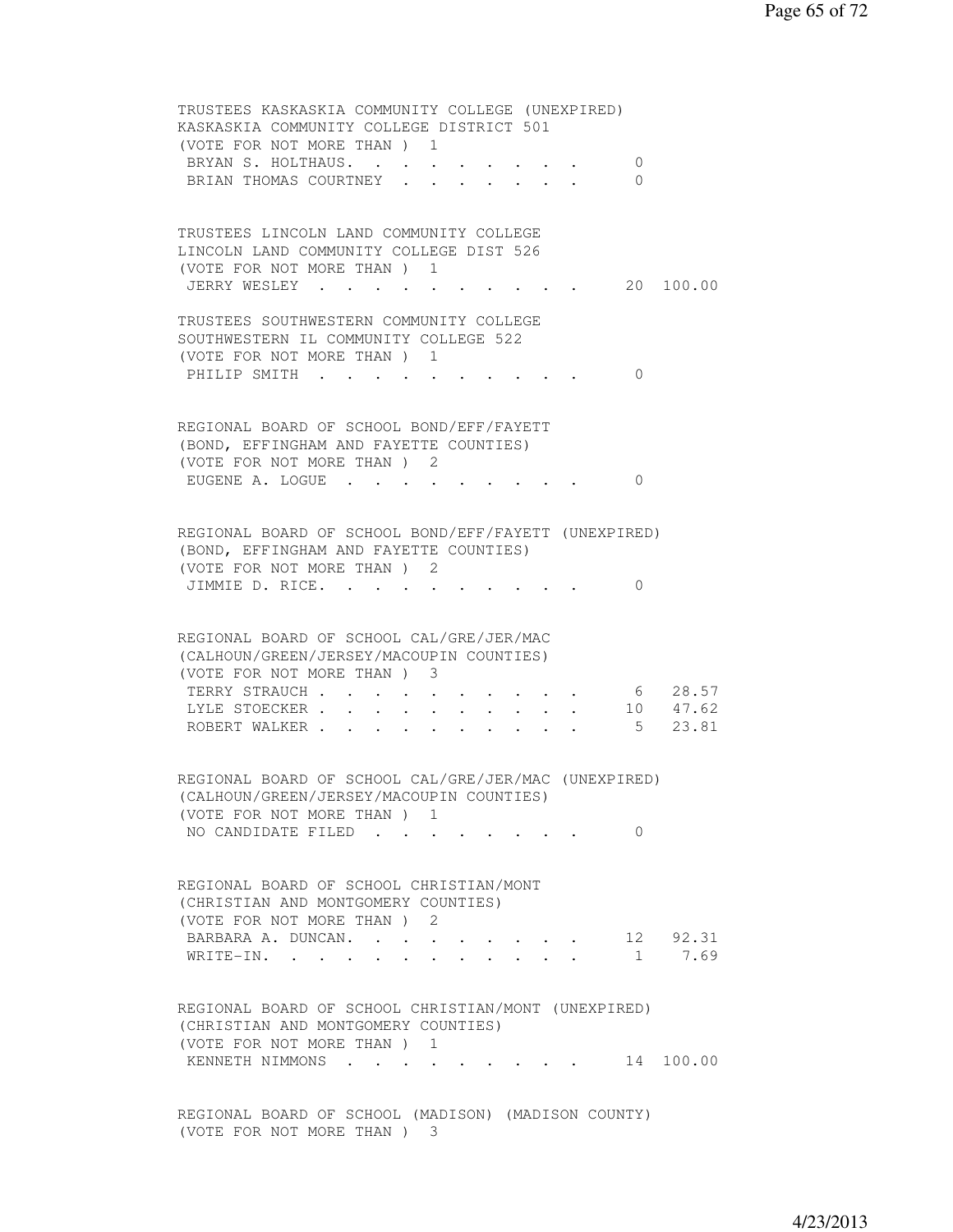ARNOLD W. BUESCHER . . . . . . . . 0 CATHY ALLISON . . . . . . . . . . 0 TIM LOWRANCE . . . . . . . . . . 0 PRECINCT REPORT MONTGOMERY COUNTY THE OFFICIAL RESULTS RUN DATE:04/23/13 2013 GENERAL CONSOLIDATED RUN TIME:11:59 AM APRIL 9, 2013 1801 WITT 1 VOTES PERCENT REGISTERED VOTERS - TOTAL . . . . . . 406<br>BALLOTS CAST - TOTAL. . . . . . . . 105 BALLOTS CAST - TOTAL. . . . . . . . 105<br>BALLOTS CAST - BLANK. . . . . . . . 0 BALLOTS CAST - BLANK. . . . . . . . VOTER TURNOUT - TOTAL . . . . . . . 25.86 VOTER TURNOUT - BLANK . . . . . . . MAYOR CITY OF WITT (VOTE FOR NOT MORE THAN ) 1 LENNY G. HOMA (IND) . . . . . . . . 64 100.00 CITY CLERK CITY OF WITT (VOTE FOR NOT MORE THAN ) 1 ANGELA R. LYNCH (IND) . . . . . . . 59 75.64 NANCY J. HUGHES (IND) . . . . . . . 19 24.36 CITY TREASURER CITY OF WITT (VOTE FOR NOT MORE THAN ) 1 REBECCA MARTIN (IND). . . . . . . . 65 100.00 ALDERMAN WITT - WARD 1 (VOTE FOR NOT MORE THAN ) 1 RANDALL LOWE (IND) . . . . . . . . 0 ALDERMAN WITT - WARD 2 (VOTE FOR NOT MORE THAN ) 1 PATSY BEASLEY (IND) . . . . . . . . 45 100.00 ALDERMAN WITT - WARD 3 (VOTE FOR NOT MORE THAN ) 1 KATHY M. TOLLE (IND). . . . . . . . 18 100.00 ALDERMAN WITT - WARD 3 (UNEXPIRED) (VOTE FOR NOT MORE THAN ) 1 MICHAEL O. LOWE (IND) . . . . . . . 16 100.00 TOWNSHIP SUPERVISOR WITT TOWNSHIP (VOTE FOR NOT MORE THAN ) 1 MICHAEL P. HAMROCK (DEM) . . . . . . 75 100.00 TOWNSHIP CLERK WITT TOWNSHIP

(VOTE FOR NOT MORE THAN ) 1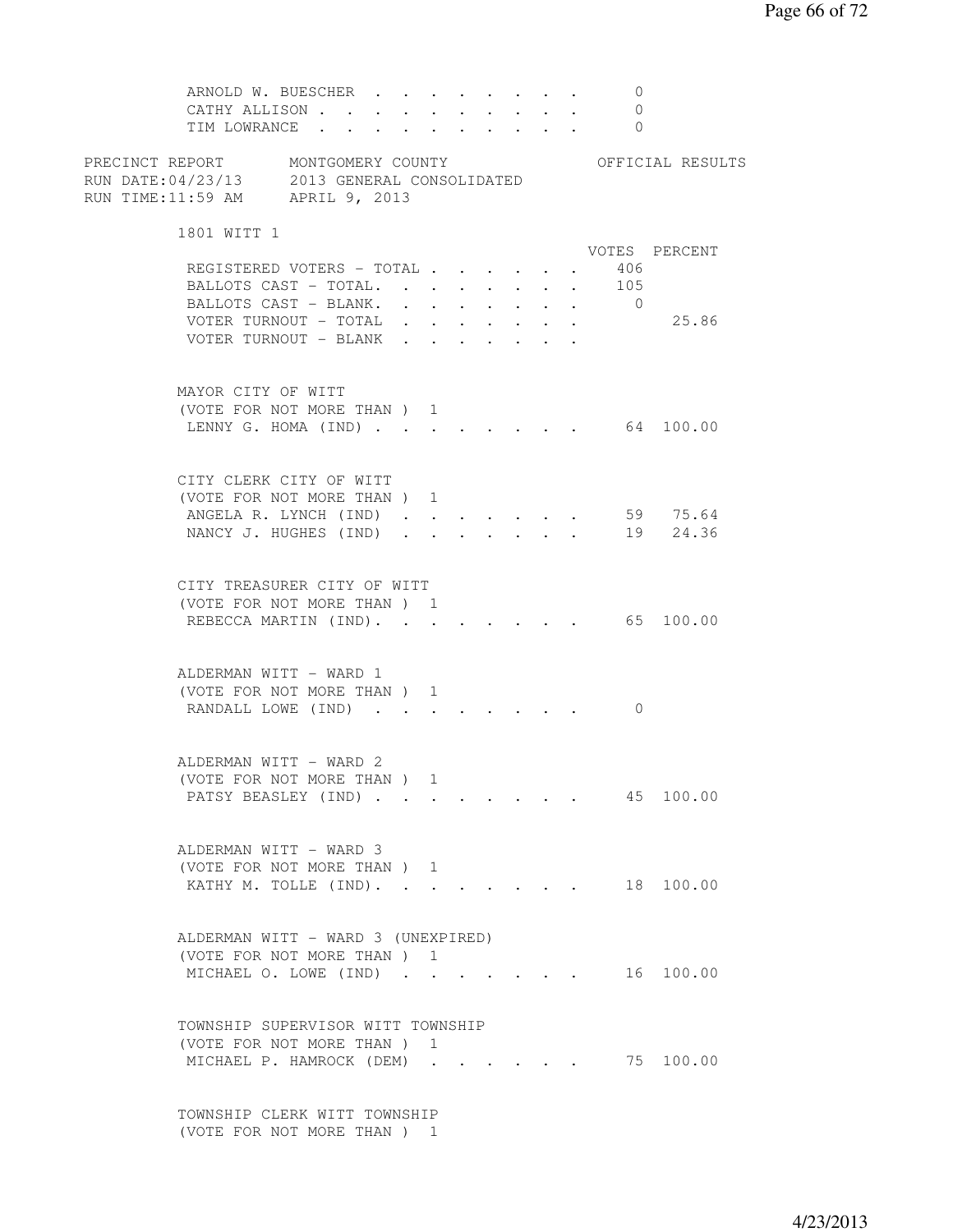| 76 100.00<br>CAROL DURBIN (DEM).<br>$\mathbf{r}$ , and $\mathbf{r}$ , and $\mathbf{r}$ , and $\mathbf{r}$                                                                                                    |  |
|--------------------------------------------------------------------------------------------------------------------------------------------------------------------------------------------------------------|--|
| HIGHWAY COMMISSIONER WITT TOWNSHIP                                                                                                                                                                           |  |
| (VOTE FOR NOT MORE THAN ) 1                                                                                                                                                                                  |  |
| 81 100.00<br>JOHN CHARNISKY JR. (DEM)                                                                                                                                                                        |  |
|                                                                                                                                                                                                              |  |
| TOWNSHIP TRUSTEES WITT TOWNSHIP                                                                                                                                                                              |  |
| (VOTE FOR NOT MORE THAN ) 4<br>69<br>MICHAEL P. GOLITKO (DEM)<br>25.18<br>$\mathbf{L} = \mathbf{L} \mathbf{L}$                                                                                               |  |
| $\cdot$ $\cdot$ $\cdot$ $\cdot$<br>69 25.18<br>RUSSELL L. ULRICI (DEM).<br>$\mathbf{L}$                                                                                                                      |  |
| 72 26.28<br>ROGER MILLER (DEM)                                                                                                                                                                               |  |
| 64<br>23.36<br>BERNARD HAND (DEM)                                                                                                                                                                            |  |
|                                                                                                                                                                                                              |  |
| MULTI-TOWNSHIP ASSESSOR WITT/FILL/SO FILL MTA                                                                                                                                                                |  |
| (VOTE FOR NOT MORE THAN ) 1                                                                                                                                                                                  |  |
| NO CANDIDATE FILED<br>$\Omega$                                                                                                                                                                               |  |
|                                                                                                                                                                                                              |  |
|                                                                                                                                                                                                              |  |
| LIBRARY TRUSTEE WITT TOWNSHIP LIBRARY                                                                                                                                                                        |  |
| (VOTE FOR NOT MORE THAN ) 3<br>ROSALIE KING 73 32.74                                                                                                                                                         |  |
| SALLY A. MEYER. 71 31.84                                                                                                                                                                                     |  |
| 79 35.43<br>DOROTHY A. NEISLER                                                                                                                                                                               |  |
|                                                                                                                                                                                                              |  |
|                                                                                                                                                                                                              |  |
| BOARD OF EDUCATION HILLSBORO CUSD 3                                                                                                                                                                          |  |
| (VOTE FOR NOT MORE THAN) 3                                                                                                                                                                                   |  |
| 34 31.78<br>DANIEL WILSON<br>37 34.58                                                                                                                                                                        |  |
| EARL MEIER<br>36 33.64<br>GREGORY J. BELLAVER                                                                                                                                                                |  |
|                                                                                                                                                                                                              |  |
|                                                                                                                                                                                                              |  |
| BOARD OF EDUCATION HILLSBORO CUSD 3 (UNEXPIRED)                                                                                                                                                              |  |
| (VOTE FOR NOT MORE THAN ) 1                                                                                                                                                                                  |  |
| STEVEN J. MAJOR<br>11 20.75<br>$\bullet$ .<br><br><br><br><br><br><br><br><br><br><br><br><br>$\cdot$ $\cdot$ $\cdot$ $\cdot$<br>14 26.42                                                                    |  |
| RODNEY STEWART.<br>$\mathbf{r}$ , $\mathbf{r}$ , $\mathbf{r}$ , $\mathbf{r}$ , $\mathbf{r}$<br>$\sim$<br>$\ddot{\phantom{0}}$<br>28<br>MATTHEW P. LENTZ<br>52.83                                             |  |
|                                                                                                                                                                                                              |  |
|                                                                                                                                                                                                              |  |
| BOARD OF EDUCATION NOKOMIS CUSD 22                                                                                                                                                                           |  |
| (VOTE FOR NOT MORE THAN) 4<br>16 19.51                                                                                                                                                                       |  |
| JIM EISENBARTH.<br>21<br>25.61<br>DENNY BAUMAN.                                                                                                                                                              |  |
| 12 14.63<br>BRIAN CHAUSSE.                                                                                                                                                                                   |  |
| $\ddot{\phantom{0}}$<br>$\ddot{\phantom{0}}$<br>$\ddot{\phantom{0}}$<br>13 15.85<br>$\mathbf{L} = \mathbf{L} \times \mathbf{L}$<br>MICHAEL R. GLENN.<br>$\mathbf{r} = \mathbf{r}$<br>$\cdot$ $\cdot$ $\cdot$ |  |
| 20<br>24.39<br>STEVEN JANSSEN.<br>$\mathbf{r}$ and $\mathbf{r}$<br>$\mathbf{r} = \mathbf{r}$                                                                                                                 |  |
|                                                                                                                                                                                                              |  |
|                                                                                                                                                                                                              |  |
| TRUSTEES LINCOLN LAND COMMUNITY COLLEGE                                                                                                                                                                      |  |
| LINCOLN LAND COMMUNITY COLLEGE DIST 526                                                                                                                                                                      |  |
| (VOTE FOR NOT MORE THAN) 1<br>JERRY WESLEY .<br>50 100.00                                                                                                                                                    |  |
|                                                                                                                                                                                                              |  |
|                                                                                                                                                                                                              |  |
| REGIONAL BOARD OF SCHOOL CHRISTIAN/MONT                                                                                                                                                                      |  |
| (CHRISTIAN AND MONTGOMERY COUNTIES)                                                                                                                                                                          |  |
| (VOTE FOR NOT MORE THAN) 2<br>49<br>96.08                                                                                                                                                                    |  |
| BARBARA A. DUNCAN.                                                                                                                                                                                           |  |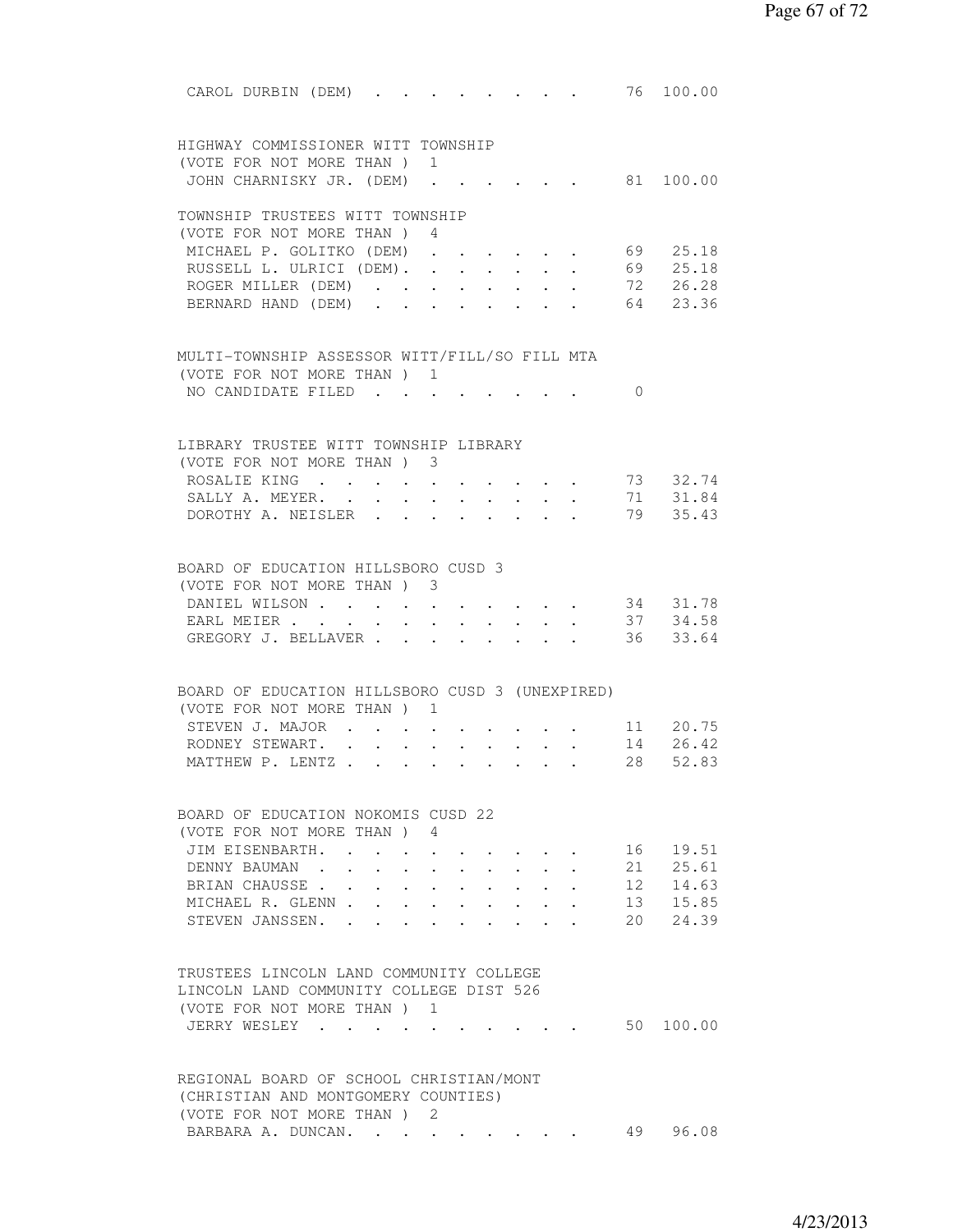WRITE-IN. . . . . . . . . . . . 2 3.92 REGIONAL BOARD OF SCHOOL CHRISTIAN/MONT (UNEXPIRED) (CHRISTIAN AND MONTGOMERY COUNTIES) (VOTE FOR NOT MORE THAN ) 1 KENNETH NIMMONS . . . . . . . . . . 56 100.00 PRECINCT REPORT MONTGOMERY COUNTY THE OFFICIAL RESULTS RUN DATE:04/23/13 2013 GENERAL CONSOLIDATED RUN TIME:11:59 AM APRIL 9, 2013 1802 WITT 2 VOTES PERCENT REGISTERED VOTERS - TOTAL . . . . . . 336 BALLOTS CAST - TOTAL. . . . . . . . 95 BALLOTS CAST - BLANK. . . . . . . . 0 VOTER TURNOUT - TOTAL . . . . . . . 28.27 VOTER TURNOUT - BLANK . . . MAYOR CITY OF WITT (VOTE FOR NOT MORE THAN ) 1 LENNY G. HOMA (IND) . . . . . . . . 74 100.00 CITY CLERK CITY OF WITT (VOTE FOR NOT MORE THAN ) 1 ANGELA R. LYNCH (IND) . . . . . . . 63 68.48 NANCY J. HUGHES (IND) . . . . . . 29 31.52 CITY TREASURER CITY OF WITT (VOTE FOR NOT MORE THAN ) 1 REBECCA MARTIN (IND). . . . . . . . 72 100.00 ALDERMAN WITT - WARD 1 (VOTE FOR NOT MORE THAN ) 1 RANDALL LOWE (IND) . . . . . . . . 22 100.00 ALDERMAN WITT - WARD 3 (VOTE FOR NOT MORE THAN ) 1 KATHY M. TOLLE (IND). . . . . . . . 51 100.00 ALDERMAN WITT - WARD 3 (UNEXPIRED) (VOTE FOR NOT MORE THAN ) 1 MICHAEL O. LOWE (IND) . . . . . . . 44 100.00 TOWNSHIP SUPERVISOR WITT TOWNSHIP (VOTE FOR NOT MORE THAN ) 1 MICHAEL P. HAMROCK (DEM) . . . . . . 78 100.00 TOWNSHIP CLERK WITT TOWNSHIP (VOTE FOR NOT MORE THAN ) 1 CAROL DURBIN (DEM) . . . . . . . . 77 100.00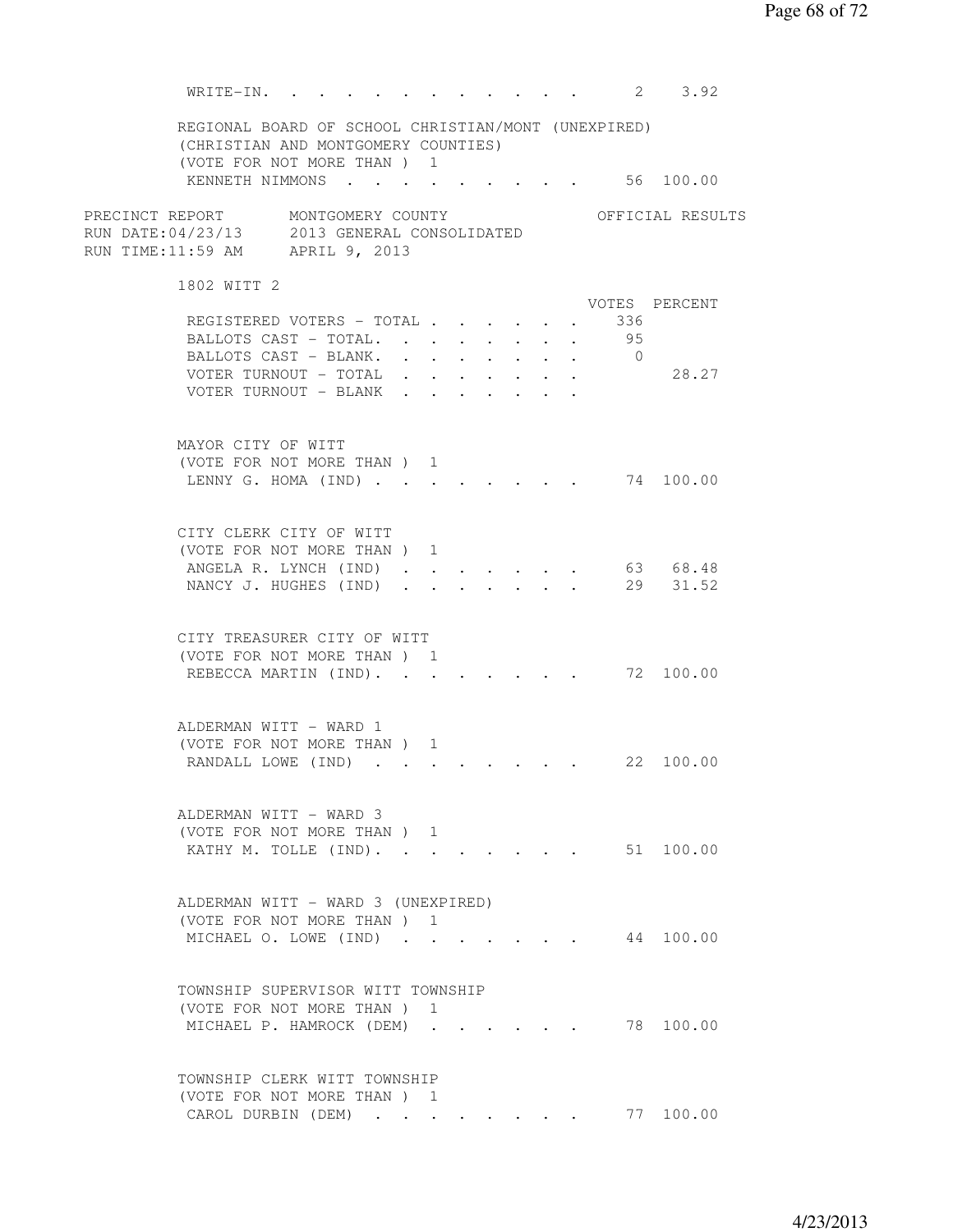| HIGHWAY COMMISSIONER WITT TOWNSHIP                                                        |                                                                                                                                                                                                                                           |                                                |                      |                                                |                                 |                |               |
|-------------------------------------------------------------------------------------------|-------------------------------------------------------------------------------------------------------------------------------------------------------------------------------------------------------------------------------------------|------------------------------------------------|----------------------|------------------------------------------------|---------------------------------|----------------|---------------|
| (VOTE FOR NOT MORE THAN ) 1                                                               |                                                                                                                                                                                                                                           |                                                |                      |                                                |                                 |                |               |
| JOHN CHARNISKY JR. (DEM).                                                                 |                                                                                                                                                                                                                                           |                                                |                      |                                                |                                 |                |               |
|                                                                                           |                                                                                                                                                                                                                                           |                                                |                      |                                                |                                 |                |               |
|                                                                                           |                                                                                                                                                                                                                                           |                                                |                      |                                                |                                 |                |               |
| TOWNSHIP TRUSTEES WITT TOWNSHIP                                                           |                                                                                                                                                                                                                                           |                                                |                      |                                                |                                 |                |               |
| (VOTE FOR NOT MORE THAN ) 4                                                               |                                                                                                                                                                                                                                           |                                                |                      |                                                |                                 |                |               |
|                                                                                           |                                                                                                                                                                                                                                           |                                                |                      |                                                |                                 |                |               |
| MICHAEL P. GOLITKO (DEM)                                                                  | $\mathcal{A}^{\mathcal{A}}$ . The contribution of the contribution of the contribution of the contribution of the contribution of the contribution of the contribution of the contribution of the contribution of the contribution of the |                                                |                      |                                                |                                 |                | 69 27.06      |
| RUSSELL L. ULRICI (DEM). .                                                                |                                                                                                                                                                                                                                           | $\mathbf{L}$ and $\mathbf{L}$                  |                      | <b>Service</b> State                           | $\sim$ $-$                      | 61             | 23.92         |
| ROGER MILLER (DEM).                                                                       |                                                                                                                                                                                                                                           | $\mathbf{A}$ and $\mathbf{A}$ and $\mathbf{A}$ |                      |                                                | $\cdot$ $\cdot$ $\cdot$ $\cdot$ |                | 68 26.67      |
| BERNARD HAND (DEM)                                                                        |                                                                                                                                                                                                                                           |                                                |                      |                                                |                                 |                | 57 22.35      |
|                                                                                           |                                                                                                                                                                                                                                           |                                                |                      |                                                |                                 |                |               |
| MULTI-TOWNSHIP ASSESSOR WITT/FILL/SO FILL MTA                                             |                                                                                                                                                                                                                                           |                                                |                      |                                                |                                 |                |               |
| (VOTE FOR NOT MORE THAN) 1                                                                |                                                                                                                                                                                                                                           |                                                |                      |                                                |                                 |                |               |
| NO CANDIDATE FILED                                                                        |                                                                                                                                                                                                                                           |                                                |                      |                                                |                                 | $\Omega$       |               |
|                                                                                           |                                                                                                                                                                                                                                           |                                                |                      |                                                |                                 |                |               |
|                                                                                           |                                                                                                                                                                                                                                           |                                                |                      |                                                |                                 |                |               |
| LIBRARY TRUSTEE WITT TOWNSHIP LIBRARY                                                     |                                                                                                                                                                                                                                           |                                                |                      |                                                |                                 |                |               |
| (VOTE FOR NOT MORE THAN) 3                                                                |                                                                                                                                                                                                                                           |                                                |                      |                                                |                                 |                |               |
|                                                                                           |                                                                                                                                                                                                                                           |                                                |                      |                                                |                                 |                |               |
| ROSALIE KING 61 30.50                                                                     |                                                                                                                                                                                                                                           |                                                |                      |                                                |                                 |                |               |
| SALLY A. MEYER. 72 36.00                                                                  |                                                                                                                                                                                                                                           |                                                |                      |                                                |                                 |                |               |
| DOROTHY A. NEISLER 67 33.50                                                               |                                                                                                                                                                                                                                           |                                                |                      |                                                |                                 |                |               |
|                                                                                           |                                                                                                                                                                                                                                           |                                                |                      |                                                |                                 |                |               |
|                                                                                           |                                                                                                                                                                                                                                           |                                                |                      |                                                |                                 |                |               |
| BOARD OF EDUCATION HILLSBORO CUSD 3                                                       |                                                                                                                                                                                                                                           |                                                |                      |                                                |                                 |                |               |
| (VOTE FOR NOT MORE THAN ) 3                                                               |                                                                                                                                                                                                                                           |                                                |                      |                                                |                                 |                |               |
| DANIEL WILSON                                                                             |                                                                                                                                                                                                                                           |                                                |                      |                                                |                                 |                | 40 32.52      |
| EARL MEIER                                                                                |                                                                                                                                                                                                                                           | $\mathbf{r} = \mathbf{r} + \mathbf{r}$ .       |                      | $\mathbf{A}$ and $\mathbf{A}$ and $\mathbf{A}$ |                                 |                | 44 35.77      |
| GREGORY J. BELLAVER                                                                       |                                                                                                                                                                                                                                           |                                                |                      |                                                |                                 | 39             | 31.71         |
|                                                                                           |                                                                                                                                                                                                                                           |                                                |                      |                                                |                                 |                |               |
|                                                                                           |                                                                                                                                                                                                                                           |                                                |                      |                                                |                                 |                |               |
|                                                                                           |                                                                                                                                                                                                                                           |                                                |                      |                                                |                                 |                |               |
| BOARD OF EDUCATION HILLSBORO CUSD 3 (UNEXPIRED)                                           |                                                                                                                                                                                                                                           |                                                |                      |                                                |                                 |                |               |
| (VOTE FOR NOT MORE THAN ) 1                                                               |                                                                                                                                                                                                                                           |                                                |                      |                                                |                                 |                |               |
| STEVEN J. MAJOR                                                                           |                                                                                                                                                                                                                                           |                                                |                      |                                                |                                 |                | 14 24.14      |
| RODNEY STEWART. .<br>$\sim$ $-$<br>$\sim$                                                 |                                                                                                                                                                                                                                           |                                                |                      |                                                |                                 |                | 19 32.76      |
| MATTHEW P. LENTZ                                                                          |                                                                                                                                                                                                                                           |                                                | $\ddot{\phantom{0}}$ |                                                |                                 |                | $25 \t 43.10$ |
|                                                                                           |                                                                                                                                                                                                                                           |                                                |                      |                                                |                                 |                |               |
|                                                                                           |                                                                                                                                                                                                                                           |                                                |                      |                                                |                                 |                |               |
| BOARD OF EDUCATION NOKOMIS CUSD 22                                                        |                                                                                                                                                                                                                                           |                                                |                      |                                                |                                 |                |               |
| (VOTE FOR NOT MORE THAN) 4                                                                |                                                                                                                                                                                                                                           |                                                |                      |                                                |                                 |                |               |
| JIM EISENBARTH.                                                                           |                                                                                                                                                                                                                                           |                                                |                      |                                                |                                 | $\mathbf{1}$   | 25.00         |
| DENNY BAUMAN.<br>$\sim$                                                                   |                                                                                                                                                                                                                                           |                                                |                      |                                                |                                 | 1              | 25.00         |
| BRIAN CHAUSSE<br>$\mathbf{r} = \mathbf{r} + \mathbf{r}$ , where $\mathbf{r} = \mathbf{r}$ |                                                                                                                                                                                                                                           |                                                |                      |                                                |                                 | $\overline{0}$ |               |
|                                                                                           |                                                                                                                                                                                                                                           |                                                |                      |                                                |                                 | $1 \quad$      | 25.00         |
| MICHAEL R. GLENN                                                                          |                                                                                                                                                                                                                                           |                                                |                      |                                                |                                 |                |               |
| STEVEN JANSSEN. .                                                                         |                                                                                                                                                                                                                                           |                                                |                      |                                                |                                 | $1 \quad$      | 25.00         |
|                                                                                           |                                                                                                                                                                                                                                           |                                                |                      |                                                |                                 |                |               |
|                                                                                           |                                                                                                                                                                                                                                           |                                                |                      |                                                |                                 |                |               |
| TRUSTEES LINCOLN LAND COMMUNITY COLLEGE                                                   |                                                                                                                                                                                                                                           |                                                |                      |                                                |                                 |                |               |
| LINCOLN LAND COMMUNITY COLLEGE DIST 526                                                   |                                                                                                                                                                                                                                           |                                                |                      |                                                |                                 |                |               |
| (VOTE FOR NOT MORE THAN) 1                                                                |                                                                                                                                                                                                                                           |                                                |                      |                                                |                                 |                |               |
| JERRY WESLEY                                                                              |                                                                                                                                                                                                                                           |                                                |                      |                                                |                                 |                | 47 100.00     |
|                                                                                           |                                                                                                                                                                                                                                           |                                                |                      |                                                |                                 |                |               |
|                                                                                           |                                                                                                                                                                                                                                           |                                                |                      |                                                |                                 |                |               |
| REGIONAL BOARD OF SCHOOL CHRISTIAN/MONT                                                   |                                                                                                                                                                                                                                           |                                                |                      |                                                |                                 |                |               |
| (CHRISTIAN AND MONTGOMERY COUNTIES)                                                       |                                                                                                                                                                                                                                           |                                                |                      |                                                |                                 |                |               |
|                                                                                           |                                                                                                                                                                                                                                           |                                                |                      |                                                |                                 |                |               |
| (VOTE FOR NOT MORE THAN) 2                                                                |                                                                                                                                                                                                                                           |                                                |                      |                                                |                                 |                |               |
| BARBARA A. DUNCAN.                                                                        |                                                                                                                                                                                                                                           |                                                |                      |                                                |                                 | 50             | 100.00        |
| WRITE-IN.                                                                                 |                                                                                                                                                                                                                                           |                                                |                      |                                                |                                 | $\circ$        |               |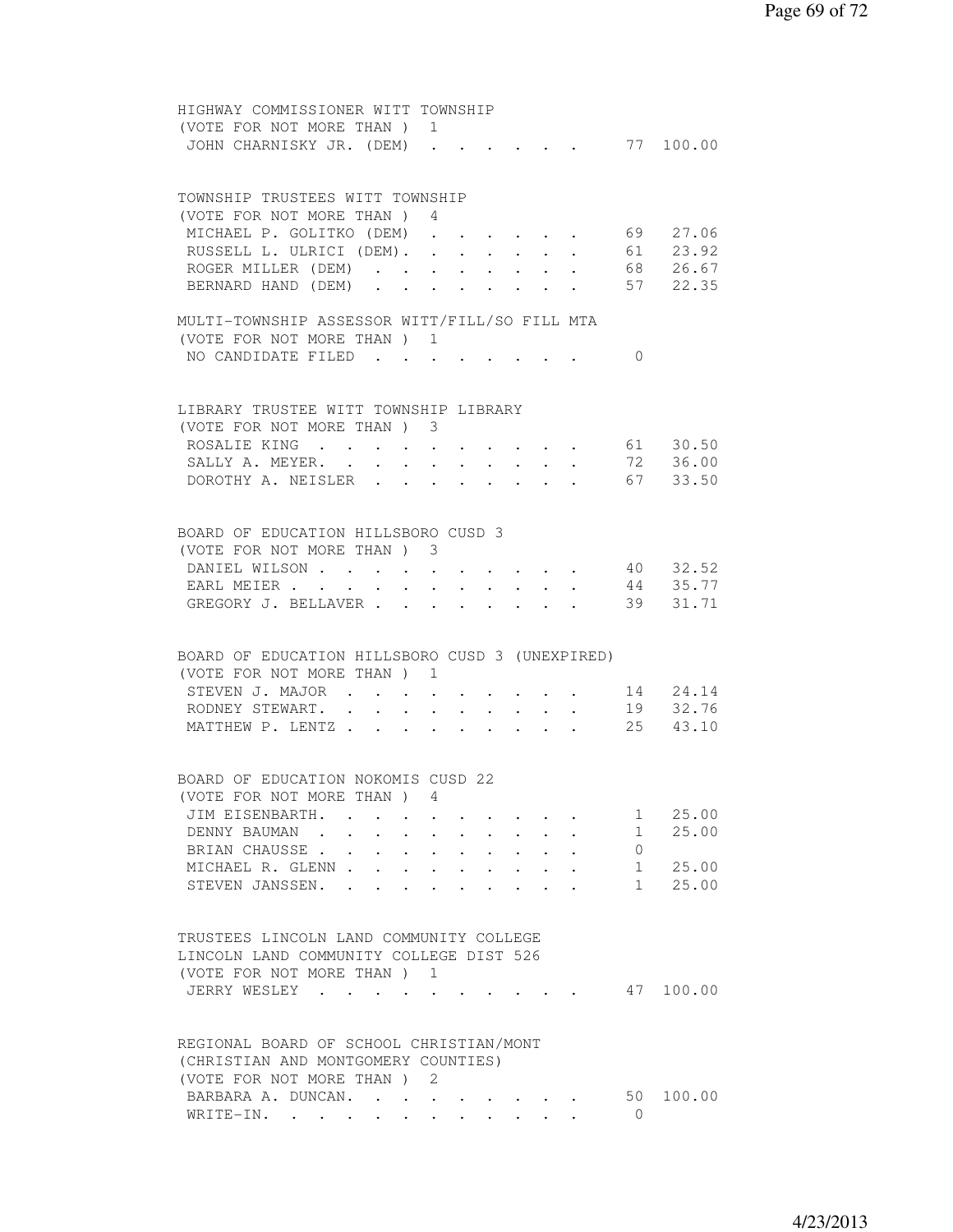REGIONAL BOARD OF SCHOOL CHRISTIAN/MONT (UNEXPIRED) (CHRISTIAN AND MONTGOMERY COUNTIES) (VOTE FOR NOT MORE THAN ) 1 KENNETH NIMMONS . . . . . . . . . 50 100.00 PRECINCT REPORT MONTGOMERY COUNTY THE OFFICIAL RESULTS RUN DATE:04/23/13 2013 GENERAL CONSOLIDATED RUN TIME:11:59 AM APRIL 9, 2013 1901 ZANESVILLE VOTES PERCENT REGISTERED VOTERS - TOTAL . . . . . . 311<br>BALLOTS CAST - TOTAL. . . . . . . . 36 BALLOTS CAST - TOTAL. . . . . . . . BALLOTS CAST - BLANK. . . . . . . . 0 VOTER TURNOUT - TOTAL . . . . . . . 11.58 VOTER TURNOUT - BLANK . . . . . . . VILLAGE PRESIDENT VILLAGE OF RAYMOND (VOTE FOR NOT MORE THAN ) 1 DENNIS HELD (IND). . . . . . . . . 3 100.00 VILLAGE CLERK VILLAGE OF RAYMOND (VOTE FOR NOT MORE THAN ) 1 YVONNE (VONNIE) MARTIN (IND) . . . . . 3 100.00 VILLAGE TREASURER VILLAGE OF RAYMOND (VOTE FOR NOT MORE THAN ) 1 SALLY A. BROADDUS (IND). . . . . . . 3 100.00 VILLAGE TRUSTEE VILLAGE OF RAYMOND (VOTE FOR NOT MORE THAN ) 3 ROBERT K. PENNOCK (IND). . . . . . . 2 33.33 GREG BERNHARDT (IND). . . . . . . . 2 33.33 BRUCE POGGENPOHL (IND) . . . . . . 2 33.33 ARWIN VOSS (IND) . . . . . . . . . 0 TOWNSHIP SUPERVISOR ZANESVILLE TOWNSHIP (VOTE FOR NOT MORE THAN ) 1 NO CANDIDATE FILED . . . . . . . 0 RANDI RIEMANN (REP) . . . . . . . . 32 100.00 TOWNSHIP CLERK ZANESVILLE TOWNSHIP (VOTE FOR NOT MORE THAN ) 1 LINDA ENGELMAN (DEM). . . . . . . . 32 100.00 NO CANDIDATE FILED . . . . . . . . 0 HIGHWAY COMMISSIONER ZANESVILLE TOWNSHIP (VOTE FOR NOT MORE THAN ) 1 NO CANDIDATE FILED . . . . . . . . 0 NO CANDIDATE FILED . . . . . . . . . 0<br>DENNIS ROSENTHAL (REP) . . . . . . . 34 100.00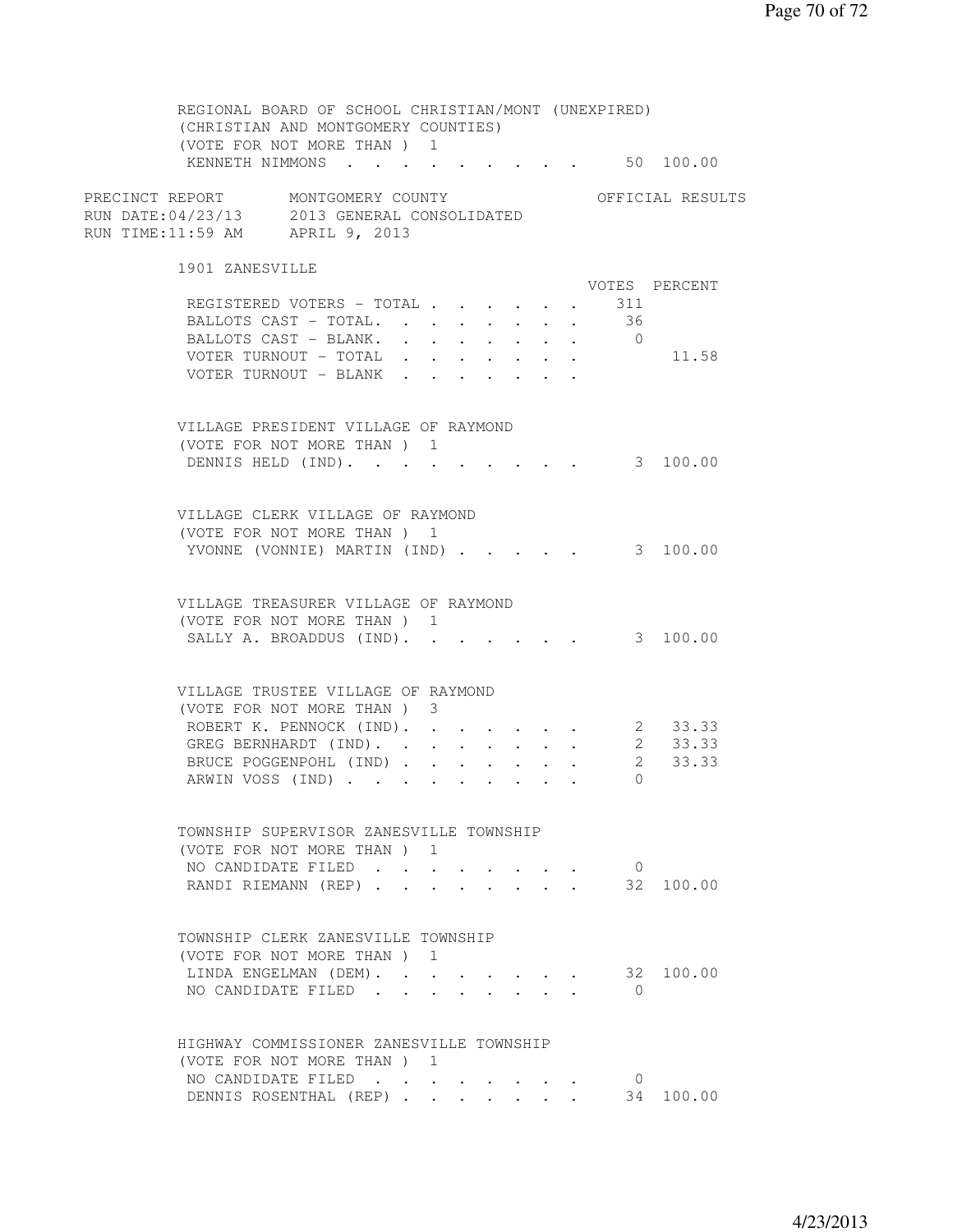| TOWNSHIP TRUSTEES ZANESVILLE TOWNSHIP                                        |                                                           |                |                           |
|------------------------------------------------------------------------------|-----------------------------------------------------------|----------------|---------------------------|
| (VOTE FOR NOT MORE THAN ) 4                                                  |                                                           |                |                           |
| JAMES R. LITTRELL (DEM). 31 25.00                                            |                                                           |                |                           |
| WILLIAM BEELER (DEM). 33 26.61                                               |                                                           |                |                           |
| JEFF HAMPTON (REP) 31 25.00                                                  |                                                           |                |                           |
| MELVIN WEMPEN JR. (REP). 29 23.39                                            |                                                           |                |                           |
|                                                                              |                                                           |                |                           |
|                                                                              |                                                           |                |                           |
| MULTI-TOWNSHIP ASSESSOR HARV/PITMAN/ZANES MTA                                |                                                           |                |                           |
| (VOTE FOR NOT MORE THAN) 1                                                   |                                                           |                |                           |
| DOROTHY MARSHALL (DEM) 32 100.00                                             |                                                           |                |                           |
| NO CANDIDATE FILED                                                           |                                                           | $\bigcirc$     |                           |
|                                                                              |                                                           |                |                           |
| PARK COMMISSIONER RAYMOND PARK DISTRICT                                      |                                                           |                |                           |
| (VOTE FOR NOT MORE THAN) 2                                                   |                                                           |                |                           |
| VERNE L. PINKSTON.                                                           | $\mathbf{A}^{\text{max}}$ , and $\mathbf{A}^{\text{max}}$ |                | 3 50.00                   |
| CARL WALCH                                                                   |                                                           |                | 3 50.00                   |
|                                                                              |                                                           |                |                           |
| LIBRARY TRUSTEE DOYLE PUBLIC LIBRARY                                         |                                                           |                |                           |
| (VOTE FOR NOT MORE THAN) 3                                                   |                                                           |                |                           |
| CHRISTINE MEISNER. 22 34.92                                                  |                                                           |                |                           |
| MARLA J. HERMAN 21 33.33                                                     |                                                           |                |                           |
| KIMBERLY A. HOPPER 20 31.75                                                  |                                                           |                |                           |
|                                                                              |                                                           |                |                           |
|                                                                              |                                                           |                |                           |
| LIBRARY TRUSTEE LITCHFIELD PUBLIC LIBRARY DISTRICT                           |                                                           |                |                           |
| (VOTE FOR NOT MORE THAN) 3                                                   |                                                           |                |                           |
| MYRA OSTERBUHR. 3 25.00                                                      |                                                           |                |                           |
| VICKIE LOVELLETTE.                                                           |                                                           |                | 4 33.33                   |
| CAROL SNEED.                                                                 |                                                           |                | 5 41.67                   |
|                                                                              |                                                           |                |                           |
|                                                                              |                                                           |                |                           |
| BOARD OF EDUCATION LITCHFIELD CUSD 12                                        |                                                           |                |                           |
| (VOTE FOR NOT MORE THAN) 3                                                   |                                                           |                |                           |
| DENNIS SCOBBIE.<br>$\cdot$ $\cdot$ $\cdot$ $\cdot$ $\cdot$ $\cdot$           |                                                           |                | 2 12.50<br>$4\quad 25.00$ |
| JEFFREY S. HELGEN. .<br>$\sim$<br>$\ddot{\phantom{0}}$                       | $\mathbf{L}^{\text{max}}$ , and $\mathbf{L}^{\text{max}}$ |                |                           |
| REGGY WALDRUP                                                                |                                                           |                | 1 6.25                    |
| CRAIG N. HIRES.                                                              |                                                           | $\overline{0}$ |                           |
| RON ANGLIN                                                                   |                                                           |                | 3 18.75                   |
| DONNA S. WUJEK.                                                              |                                                           | 6              | 37.50                     |
|                                                                              |                                                           |                |                           |
| BOARD OF EDUCATION PANHANDLE CUSD 2                                          |                                                           |                |                           |
| (VOTE FOR NOT MORE THAN ) 3                                                  |                                                           |                |                           |
| RICK BORMIDA                                                                 |                                                           |                | 22 59.46                  |
| $\bullet$ .<br>$\bullet$ . The set of $\bullet$<br>JAROD HITCHINGS<br>$\sim$ |                                                           |                | 15 40.54                  |
|                                                                              |                                                           |                |                           |
|                                                                              |                                                           |                |                           |
| TRUSTEES LINCOLN LAND COMMUNITY COLLEGE                                      |                                                           |                |                           |
| LINCOLN LAND COMMUNITY COLLEGE DIST 526                                      |                                                           |                |                           |
| (VOTE FOR NOT MORE THAN) 1                                                   |                                                           |                |                           |
| JERRY WESLEY                                                                 |                                                           |                | 26 100.00                 |
|                                                                              |                                                           |                |                           |
|                                                                              |                                                           |                |                           |
| REGIONAL BOARD OF SCHOOL CHRISTIAN/MONT                                      |                                                           |                |                           |
| (CHRISTIAN AND MONTGOMERY COUNTIES)                                          |                                                           |                |                           |
| (VOTE FOR NOT MORE THAN ) 2                                                  |                                                           |                |                           |
| BARBARA A. DUNCAN.                                                           |                                                           | 23             | 100.00                    |
| WRITE-IN.                                                                    |                                                           | $\Omega$       |                           |